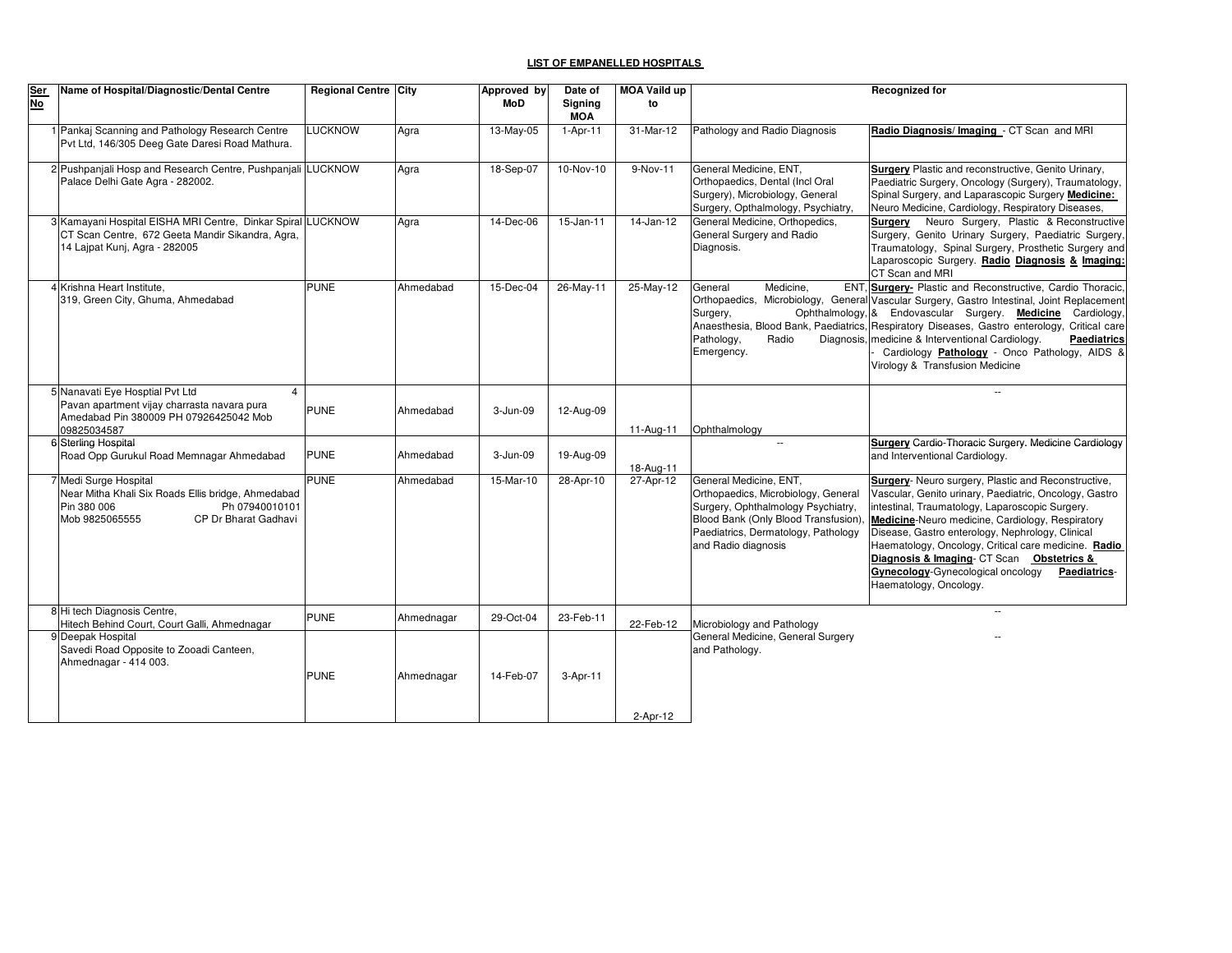| 10 Noble Hospital and Reseach Centre Hotel Premdan<br>Chowk Savedi Road Ahmednagar Pin 414003<br>Phone 02412521290, 2421911, Mob 9822458670                       | <b>PUNE</b>     | Ahmednagar | 22-Dec-08   | 21-Feb-11 | 20-Feb-12 | General Medicine, ENT,<br>Orthopaedics, General Surgery,<br>and Gynaecology, Paediatrics,<br>Dermatology, Pathology and Radio<br>diagnosis                                                                | <b>Surgery</b> - Neuro Surgery, Plastic and Reconstructive,<br>Genito Urinary Pediatric Surgery, Oncology (Surgery),<br>Ophthalmology, Psychiatry, Obstetrics Gastro Intestinal Surgery, Traumatology, Spinal<br>Surgery, Laparoscopic Surgery. Medicine - Neuro<br>Medicine, Gastroenterology, Critical Care Medicine.<br>Radio Diagnosis & Imaging - CT Scan Pediatric:<br>Neonatology Others: Oral Surgery (Dental) Surgery-<br>Traumatology(Addendum to Annexure 19A To GOI<br>MoD letter No. 22B(01)/08/US(WE)/D(Res) dt22 Dec<br>(08) |
|-------------------------------------------------------------------------------------------------------------------------------------------------------------------|-----------------|------------|-------------|-----------|-----------|-----------------------------------------------------------------------------------------------------------------------------------------------------------------------------------------------------------|---------------------------------------------------------------------------------------------------------------------------------------------------------------------------------------------------------------------------------------------------------------------------------------------------------------------------------------------------------------------------------------------------------------------------------------------------------------------------------------------------------------------------------------------|
| 11 Patil Hospital<br>Kothi Chowk, Pune Aurangabad Road, Ahmednagar<br>Pin 414001 Phone 02412320655 Mob 9422226484<br>CP Dr Vijay Patil                            | <b>PUNE</b>     |            | 15-Mar-10   | 29-Apr-10 |           |                                                                                                                                                                                                           |                                                                                                                                                                                                                                                                                                                                                                                                                                                                                                                                             |
|                                                                                                                                                                   |                 | Ahmednagar |             |           | 28-Apr-12 | Orthopaedics                                                                                                                                                                                              | Surgery-Traumatology                                                                                                                                                                                                                                                                                                                                                                                                                                                                                                                        |
| 12 Aizawl Hospital and Research Centre,<br>$A -$<br>63, Mission Vena Aizawal Mizoram Pin 796 005<br>Ph 03892319643, 2319537<br>Mob<br>9862300487 CP Dr Lalrinawma | <b>GUWAHATI</b> | Aizawl     | 15-Mar-10   | 27-Apr-10 | 26-Apr-12 | General Medicine, ENT,<br>Orthopaedics, Dental, Microbiology,<br>General Surgery, Ophthalmology,<br>Psychiatry, Obstetrics and<br>Gynaecology, Paediatrics,<br>Dermatology, Pathology, Radio<br>diagnosis | $\sim$ $\sim$                                                                                                                                                                                                                                                                                                                                                                                                                                                                                                                               |
| 13 Grace Nursing Home & Research Centre,<br><b>BCA</b><br>Building, Lower Zarwkawt, Aizawl, Pin 796007, Ph<br>03892318637 Mob 9436140492 CP Joel L Pautu          | <b>GUWAHATI</b> | Aizawl     | $15-Mar-10$ | 27-Apr-10 | 26-Apr-12 | General Medicine, ENT,<br>Orthopaedics, Dental, General<br>Surgery, Obstetrics and Gynaecology                                                                                                            | Medicine - Oncology (Medical), Obstetrics &<br>Gynaecology - Gynaecology Oncology, Paediatrics -<br>Oncology, Pathology - Onco Pathology                                                                                                                                                                                                                                                                                                                                                                                                    |
| 14 Presbyterian Hospital,<br>Durtlang, Mizoram, Aizawl-796025, Ph-<br>03892361122, 9436140489                                                                     | <b>GUWAHATI</b> | Aizawl     | 15-Mar-10   | 27-Apr-10 | 26-Apr-12 | General Medicine, ENT.<br>Orthopaedics, General Surgery,<br>Ophthalmology, Blood Bank (only<br>Blood Transfusion), Obstetrics and<br>Gynaecology, Paediatrics, Pathology<br>and Radio diagnosis           | $\sim$ $\sim$                                                                                                                                                                                                                                                                                                                                                                                                                                                                                                                               |
| 15 Trinity Diagnostic Centre,<br>zorun Macdonald Hill Zarkawat, Aizawl-796007, Ph-<br>03892346722, 9436140268                                                     | <b>GUWAHATI</b> | Aizawl     | 15-Mar-10   | 27-Apr-10 | 26-Apr-12 |                                                                                                                                                                                                           | Medicine - Cardiology, Clinical Haematology and<br>Clinical Immunology, Radio Diagnosis & Imaging -<br>CT Scan and MRI, Pathology - Onco Pathology                                                                                                                                                                                                                                                                                                                                                                                          |
| 16 Sahrudaya Hospital<br>Thathampally Alappuzha - 688013.                                                                                                         |                 |            |             |           |           | General Medicine, General Surgery<br>and Obstetrics and Gynaecology                                                                                                                                       |                                                                                                                                                                                                                                                                                                                                                                                                                                                                                                                                             |
|                                                                                                                                                                   | KOCHI           | Alappuzha  | $4-Jan-08$  | 24-Oct-10 |           |                                                                                                                                                                                                           |                                                                                                                                                                                                                                                                                                                                                                                                                                                                                                                                             |
| 17 Anand Eve Centre                                                                                                                                               | <b>LUCKNOW</b>  |            |             | 15-May-10 | 23-Oct-11 |                                                                                                                                                                                                           |                                                                                                                                                                                                                                                                                                                                                                                                                                                                                                                                             |
| Near Gandhi Eye Hospital, Ramghat Road, Aligarh<br>Pin 202001 Ph 05712407976 Mob 9837160183 Dr<br>Anand Mohan                                                     |                 | Aligarh    | 15-Mar-10   |           | 14-May-12 | Ophthalmology                                                                                                                                                                                             |                                                                                                                                                                                                                                                                                                                                                                                                                                                                                                                                             |
| 18 Rastogi Dental Hosp<br>14/20 Tej Bahadur Square Road Civil Lines<br>Allahabad - 211001.                                                                        | <b>JABALPUR</b> | Allahabad  | 4-Jan-08    | 7-Nov-09  | 6-Nov-11  | Dental (incl Oral Surgery & Dental<br>Lab)                                                                                                                                                                |                                                                                                                                                                                                                                                                                                                                                                                                                                                                                                                                             |
| 19 Heart Line Cardiac Care Centre<br>14/18 Elgin Road Civil Lines Allahabad - 211001.                                                                             | <b>JABALPUR</b> | Allahabad  | 15-Mar-10   | 27-Apr-10 | 26-Apr-12 | Paediatrics                                                                                                                                                                                               | <b>Medicine</b> Cardiology                                                                                                                                                                                                                                                                                                                                                                                                                                                                                                                  |
| 20 Yashlok Hospital and Research Centre<br>A/31-A, Hashimpur Road Allahabad - 211002, Phone<br>05322467258, 2465809 and Mob-9415236846                            | 43- JABALPUR    | Allahabad  | 15-Mar-10   | 14-May-10 | 13-May-12 | Obstetrics and Gynaecology, Radio<br>diagnosis                                                                                                                                                            | <b>Surgery</b> Joint Replacement Surgery                                                                                                                                                                                                                                                                                                                                                                                                                                                                                                    |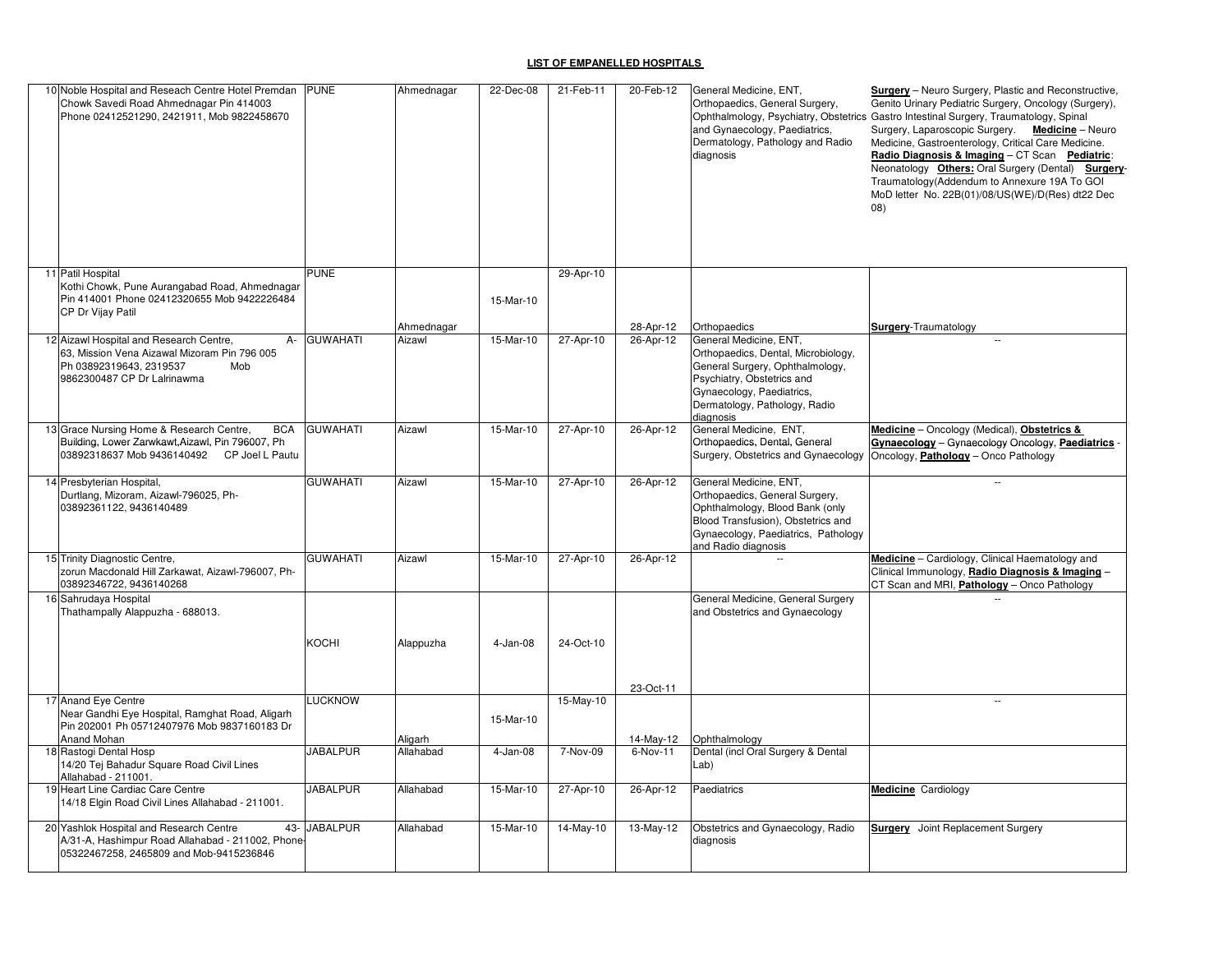| 21 KD Hospital & CT Scan,<br>Mahesh Nagar, Ambala Cantt                                                                                       | DELHI                 | Ambala    | 3-Jun-09  | 4-Apr-10   | $3-Apr-12$ | Orthopaedics                                                                                                                                                                                                                 | $\mathcal{L}_{\mathcal{A}}$                                                                                                                                                                                                                                                                                                                                                    |
|-----------------------------------------------------------------------------------------------------------------------------------------------|-----------------------|-----------|-----------|------------|------------|------------------------------------------------------------------------------------------------------------------------------------------------------------------------------------------------------------------------------|--------------------------------------------------------------------------------------------------------------------------------------------------------------------------------------------------------------------------------------------------------------------------------------------------------------------------------------------------------------------------------|
| 22 Kapil Eye Hospital.<br>240 Vivek Vihar Opposite PWD Rest House Ambala<br>City Pin 134003. Pin 01712553533, Mob<br>9896424351               | DELHI                 | Ambala    | 3-Jun-09  | 15-Sep-09  | 14-Sep-11  | Ophthalmology                                                                                                                                                                                                                | $\sim$                                                                                                                                                                                                                                                                                                                                                                         |
| 23 Nayyar Heart Institute and Super Speciality Hospital,<br>3-Dasonda Singh Road Lawrence Road Amritsar-<br>143001                            | <b>CHANDIMANDIR</b>   | Amritsar  | 23-Oct-06 | 5-Apr-11   | $4-Apr-12$ | General Medicine, ENT, Orthopedics,<br>Microbiology, General Surgery,<br>Ophthalmology, Psychiatry, Blood<br>Bank (in house only), Obstetrics &<br>Gynecology, Paediatrics,<br>Dermatology, Pathology and Radio<br>Diagnosis | <b>Surgery</b> Plastic & Reconstructive Surgery, Cardio<br>Thoracic Surgery, Genito Urinary Surgery, Vascular<br>Surgery, Paediatric Surgery, Gastro Intestinal Surgery,<br>Traumatology, Spinal Surgery, Laparoscopic Surgery<br>and Endovasuclar Surgery Medicine Neuro<br>Medicine, Cardiology, Gastro Enterology, Critical Care<br>Medicine, and Interventional Cardiology |
| 24 Escorts Heart and Super Speciality Institute, Majitha                                                                                      | CHANDIMANDIR          | Amritsar  | 29-Oct-04 | 5-Apr-11   | 4-Apr-12   | Microbiology, Anaesthesia, Blood                                                                                                                                                                                             | Medicine- Cardiology (Addendum to Annexure 20 A to                                                                                                                                                                                                                                                                                                                             |
| 25 Nijjar Scan & Diagnostic centre,<br>51/1 Court Road Opp Church Near G.P.O, Amritsar                                                        | CHANDIMANDIR Amritsar |           | 15-Dec-04 | 5-Apr-11   | $4-Apr-12$ | Pathology & Radio Diagnosis                                                                                                                                                                                                  | MRI                                                                                                                                                                                                                                                                                                                                                                            |
| 26 Dr Daljit Singh Eye Hospital<br>Sheran Wala Gate & 1 Radhaswami Road, The Mall,<br>Amritsar                                                | CHANDIMANDIR Amritsar |           | 3-Mar-05  | $5-Apr-11$ | 4-Apr-12   | Ophthalmology                                                                                                                                                                                                                | ÷.                                                                                                                                                                                                                                                                                                                                                                             |
| 27 Advanced Diagnostic Centre,<br>17/8 Kennedy Avenue Market The Mall, Amritsar                                                               | CHANDIMANDIR          | Amritsar  | 18-Mar-05 | 5-Apr-11   | 4-Apr-12   | Pathology & Radio Diagnosis                                                                                                                                                                                                  | CT Scan & MRI                                                                                                                                                                                                                                                                                                                                                                  |
| 28 Hartej Maternity and Nursing Home,<br>Α<br>290 Ranjit Avenue Pin 1430001 PH 01832503613<br>Mob 9876951279                                  | CHANDIMANDIR Amritsar |           | 3-Jun-09  | 5-Apr-11   | 4-Apr-12   | General Medicine, Orthopaedics,<br>General Surgery, Obstetrics and<br><b>Gynaecology and Paediatrics</b>                                                                                                                     | Surgery Neuro- Surgery, Plastic and Reconstructive<br>Surgery, Genito-Urinary, Traumatology and<br>Laparascopic Surgery, Medicine Cardiology                                                                                                                                                                                                                                   |
| 29 Dr PS Pannu Memorial Janta Hospital<br>Opposite Central Jail Ajnala Road, Amritsar Pin<br>143001                                           | CHANDIMANDIR Amritsar |           | 3-Jun-09  | 5-Apr-11   | 4-Apr-12   | General Medicine, General Surgery,<br>Obstetrics and Gynaecology                                                                                                                                                             |                                                                                                                                                                                                                                                                                                                                                                                |
| 30 Dr Om Parkash Satyam Netralya<br>117 - A The Mall Amritsar Pin 143001 Ph 0183-<br>222128 Mob 9888299984                                    | CHANDIMANDIR Amritsar |           | 3-Jun-09  | 5-Apr-11   | 4-Apr-12   | Ophthalmology                                                                                                                                                                                                                | ÷.                                                                                                                                                                                                                                                                                                                                                                             |
| 31 Uppal Neuro hosptial<br>Rani Ka Bagh Amritsar Pin 143001, Phone-<br>01832229696, Mob 9872349696                                            | 4- CHANDIMANDIR       | Amritsar  | 15-Mar-10 | 5-Apr-11   | 4-Apr-12   | <b>ENT</b>                                                                                                                                                                                                                   | <b>Surgery</b> - Neuro Surgery, Traumatology, Spinal<br>Surgery, <b>Medicine</b> - Neuro Medicine                                                                                                                                                                                                                                                                              |
| 32 Jeevan Jot Hospital<br>13, Kamla Devi Avenue Near Bye Pass Octoroi FGC<br>Road Amritsar Pin - 143001, Ph-01832710218<br>Mobile 9876726987  | <b>CHANDIMANDIR</b>   | Amritsar  | 15-Mar-10 | $5-Apr-11$ | $4-Apr-12$ | Obstetrics and Gynaecology                                                                                                                                                                                                   | <b>Surgery</b> - Genito Urinary Surgery                                                                                                                                                                                                                                                                                                                                        |
| 33 KLE Society's Dr Kamal Hospital & Medical<br>Research Centre,<br>Sundar Narayan Temple Road, Ankola-581314, Ph-<br>08388230257, 9448221288 |                       | Ankola    | 31-Aug-10 | 17-Mar-11  | 16-Mar-13  | Orthopaedics, General Surgery,<br>Obstetrics and Gynaecology,<br>Paediatrics, Emergency Services<br>(Surgical aspect only), Anaesthesia                                                                                      |                                                                                                                                                                                                                                                                                                                                                                                |
| 34 Dr Girija's Diagnostic Lab & Scans<br>MAKS Complex Attingal Trivandrum 695101                                                              | <b>CHENNAI</b>        | Attingal  | 10-Mar-06 | 20-Dec-10  | 19-Dec-11  | Microbiology, Pathology and Radio<br>Diagnosis                                                                                                                                                                               | Others CT Scan, ECG, Ultra Sonography and Color<br>Doppler                                                                                                                                                                                                                                                                                                                     |
| 35 BGS Global Hospital,<br>No-67 Uttarahalli Road Kengeri, Bangalore Pin-<br>560060, Ph-08028605775, Mob-098459448890                         | <b>HYDERABAD</b>      | Bangalore | 3-Jun-09  | 27-Jul-09  | 26-Jul-11  | General Medicine, Orthopaedics,<br>Microbiology, General Surgery,<br>Blood Bank (only Blood Transfusion),<br>Pathology and Radio-Diagnosis                                                                                   | Surgery Neuro-Surgery, Genito-Urinary Surgery, Joint<br>Replacement Surgery, Spinal Surgery, Prosthetic<br>Surgery and Laparascopic Surgery, Medicine Neuro-<br>Medicine, Nephrology and Critical Care Medicine                                                                                                                                                                |
| 36 Anand Diagnostic Laboratory,<br>Blue Cross, Chambers, Infantry Road Cross,<br>Bangalore-560001, Ph-08025318550, Mob-<br>9880298838         | 11 HYDERABAD          | Bangalore | 3-Jun-09  | 27-Jul-09  | 26-Jul-11  | Microbiology, Pathology, Radio-<br>Diagnosis                                                                                                                                                                                 | Medicine : Clinical Haematology, Pathology : Onco-<br>pathology                                                                                                                                                                                                                                                                                                                |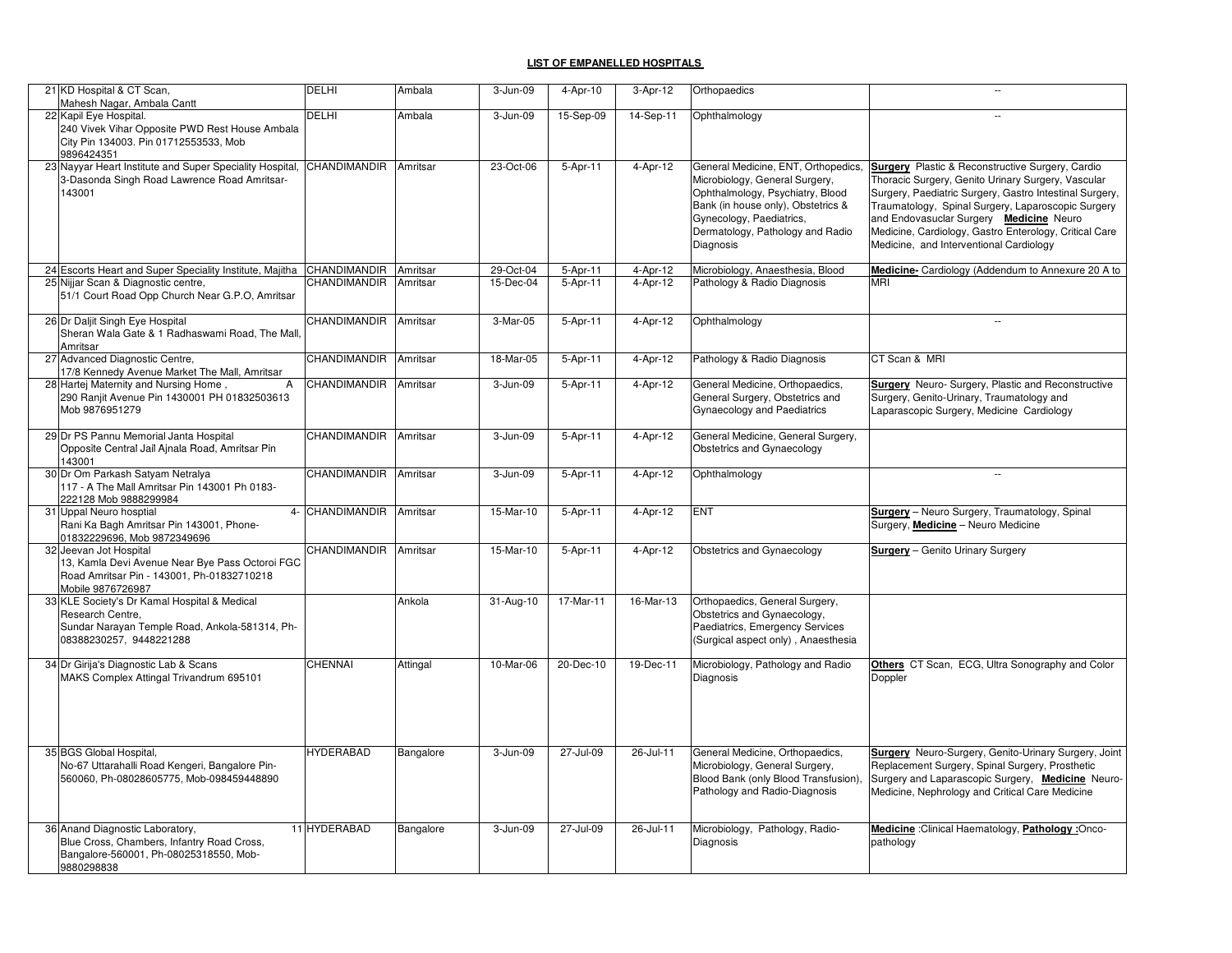| 37 St John's Medical College & Hospital, Johnnagar<br>Bangalore - 56034., Ph-080 22065001,22065002,<br>Fax-9180-25530070                                                      | <b>HYDERABAD</b> | Bangalore       |           | 16-Sep-09     | 15-Sep-11               | General Medicine, ENT,<br>Orthopaedics, Dental, Microbiology,<br>General Surgery, Ophthalmology,<br>Psychiatry, Blood Bank (only Blood<br>Transfusion), Obstetrics and<br>Gynaecology, Paediatrics,<br>Dermatology, Pathology, Radio<br>diagnosis | Surgery - Neuro Surgery, Plastic and Reconstructive, Cardio<br>Thoracic surgery, Genito Urinary Surgery, Pediatric Surgery,<br>Oncology Surgery, Traumatology, Joint Replacement Surgery,<br>Spinal Surgery, Laparoscopic, Vascular, GI Surgery and<br>Prosthetic Surgery. Medicine - Neuro Medicine, Cardiology,<br>Respiratory Diseases, Gastroenterology, Endocrinology,<br>Nephrology (Incl dialysis), Rheumatology, Clinical Haematology,<br>Clinical Immunology, Critical Care medicine, Interventional<br>Cardiology, Medical Genetics.<br><b>Obstetrics &amp; Gynaecology</b><br>- Gynaecology Oncology, Gynecological Endocrinology.<br>Pediatrics - Neonatology, Cardiology, Neurology Haematology,<br>Nephrology. Pathology - Onco pathology, Transplant Pathology,<br>AIDS & Virology, Molecular Immuno pathology, Genetic Pathology<br>Transfusion Medicine. Others (Specify) - Bone Marrow<br>Transplant Unit, Physical Med & Rehabilitation. |
|-------------------------------------------------------------------------------------------------------------------------------------------------------------------------------|------------------|-----------------|-----------|---------------|-------------------------|---------------------------------------------------------------------------------------------------------------------------------------------------------------------------------------------------------------------------------------------------|-------------------------------------------------------------------------------------------------------------------------------------------------------------------------------------------------------------------------------------------------------------------------------------------------------------------------------------------------------------------------------------------------------------------------------------------------------------------------------------------------------------------------------------------------------------------------------------------------------------------------------------------------------------------------------------------------------------------------------------------------------------------------------------------------------------------------------------------------------------------------------------------------------------------------------------------------------------|
| 38 Sparsh Hospital.<br>29/P2 The health city Hosur Road Bommasandra<br>Bangalore Pin 560099 PH 0807835921 Mob<br>9980909852                                                   | <b>HYDERABAD</b> | Bangalore       | 15-Mar-10 | $2-Jun-10$    | 1-Jun-12                | Orthopaedics, Pathology, Radio<br>diagnosis                                                                                                                                                                                                       | <b>Surgery</b> - Neuro Surgery, Plastic and Reconstructive<br>Surgery, Traumatology, Joint Replacement Surgery,<br>Spinal Surgery, Medicine - Critical care medicine,<br>Radio Diagnosis & Imaging - CT Scan, Others<br>(Specify) - Maxillofacial Surgery, Ultra Sound, Trauma                                                                                                                                                                                                                                                                                                                                                                                                                                                                                                                                                                                                                                                                              |
| 39 Jain Dental Centre,<br>A-101, Brigade, Majestic 1st Main Road<br>Gandhinagar, Bangalore-560009 Phone-<br>08022206522, 9845044319                                           | <b>HYDERABAD</b> | Bangalore       | 15-Mar-10 | 30-Apr-10     | 29-Apr-12               | Dental                                                                                                                                                                                                                                            | Others (Dental) - Orthodontia, Prosthodontia, Minor<br>Oral Surg, Periodontia, Conservative, Operative<br>Surgery Endodontia and Paedodontia                                                                                                                                                                                                                                                                                                                                                                                                                                                                                                                                                                                                                                                                                                                                                                                                                |
| 40 Rt Bhoite Samruti, Arogya Pratishthan's Giriraj Hosp,<br>Nar Bus Stand Baramati, Distt-Pune, Baramati-<br>413102.                                                          | <b>PUNE</b>      | Baramati        | 16-May-07 | $21 -$ Jul-10 | 20-Jul-11               | General Medicine, Orthopaedics,<br>General Surgery, Ophthalmology,<br>Obstetrics and Gynaecology,<br>Paediatrics, Dermatology, Pathology,<br>Radio Diagnosis.                                                                                     | <b>Surgery: Plastic and Reconstructive, Cardio Thoracic</b><br>Surgery, Genito Urinary, Paediatric Surgery, Gastro<br>Intestinal Surgery, Traumatology, Laparascopic<br>Surgery, Medicine: Cardiology, Respiratory Diseases,<br>Gastro enterology, Nephrology, Critical Care Medicine,<br>Interventional Cardiology                                                                                                                                                                                                                                                                                                                                                                                                                                                                                                                                                                                                                                         |
| 41 Pancham MRI and Diagnostic Centre,<br>$C-$<br>20 Gandhi Nagar Bareilly (UP) Pin 243122 Phone No<br>05812543148 Mob 9837030190                                              | <b>LUCKNOW</b>   | <b>Bareilly</b> | 3-Jun-09  | 27-Jul-09     | 26-Jul-11               | $\sim$                                                                                                                                                                                                                                            | Radio-Diagnosis & Imaging CT Scan and MRI.                                                                                                                                                                                                                                                                                                                                                                                                                                                                                                                                                                                                                                                                                                                                                                                                                                                                                                                  |
| 42 Shri Siddhi Vinayak Hospital,<br>112 Civil Lines Near Prabha Talkies, Bareilly-243001<br>Ph-05812510044                                                                    | <b>LUCKNOW</b>   | <b>Bareilly</b> | 15-Mar-10 | 19-Apr-10     | 18-Apr-12               | Orthopaedics, General Surgery                                                                                                                                                                                                                     | Other Specify.<br><b>Trauma Surgery</b>                                                                                                                                                                                                                                                                                                                                                                                                                                                                                                                                                                                                                                                                                                                                                                                                                                                                                                                     |
| 43 Immuno Diagnostic Collection Centre,<br>$35 -$<br>R6 Arampur Garden Dr SS Gupta Eye Hospital<br>campus, Barielly Pin 243001 Ph 05812567259 Mob<br>989320350 CP Dr SS Gupta | <b>LUCKNOW</b>   | <b>Bareilly</b> | 15-Mar-10 | 19-Apr-10     | 18-Apr-12               | Pathology                                                                                                                                                                                                                                         | $\ddot{\phantom{a}}$                                                                                                                                                                                                                                                                                                                                                                                                                                                                                                                                                                                                                                                                                                                                                                                                                                                                                                                                        |
| 44 Ranjan Diagnostic Centre,<br>Shri Krishna Leela Complex Sood Dharamkanta to<br>Ko Harpreer Road, Bareilly-243001, Ph-<br>05812542009, 9412291009                           | <b>LUCKNOW</b>   | <b>Bareilly</b> | 15-Mar-10 | 22-Apr-10     | $\overline{21}$ -Apr-12 | Microbiology, Pathology                                                                                                                                                                                                                           | Pathology - Onco pathology                                                                                                                                                                                                                                                                                                                                                                                                                                                                                                                                                                                                                                                                                                                                                                                                                                                                                                                                  |
| 45 Rai Dental Clinic<br>35-E-4B, Rampur Garden, Bareilly Pin 243001 Ph<br>05813297087,<br>Mob 09897290087 CP Dr Dinesh<br>Rai                                                 | <b>LUCKNOW</b>   | <b>Bareilly</b> | 15-Mar-10 | 29-Jun-10     | 28-Jun-12               | Dental (only Lab)                                                                                                                                                                                                                                 | $\overline{a}$                                                                                                                                                                                                                                                                                                                                                                                                                                                                                                                                                                                                                                                                                                                                                                                                                                                                                                                                              |
| 46 Purna Eye & Plastic Surgery Centre,<br>116 Civil Lines Circuit House Crossing Bareilly-<br>243001, Ph-058164525881, 9719320099                                             | <b>LUCKNOW</b>   | <b>Bareilly</b> | 15-Mar-10 | 30-Apr-10     | 29-Apr-12               | Opthalmology                                                                                                                                                                                                                                      | Surgery- Plastic and Reconstructive surgery                                                                                                                                                                                                                                                                                                                                                                                                                                                                                                                                                                                                                                                                                                                                                                                                                                                                                                                 |
| 47 Centre for Knee Surgery,<br>101 Akash Ganga next to Vanijya Bhavan, Race<br>Course Circle Vadodara-390007                                                                  | PUNE             | Baroda          | 10-Mar-06 | 27-Jul-10     | 26-Jul-11               |                                                                                                                                                                                                                                                   | <b>Others</b> Arthoscopy                                                                                                                                                                                                                                                                                                                                                                                                                                                                                                                                                                                                                                                                                                                                                                                                                                                                                                                                    |
| 48 Alakh Blood Bank & Lab,<br>Above Hotel Gurudev, NR Gas Project Office Dadia<br>Bazar, Vadodara 390001                                                                      | PUNE             | Baroda          | 10-Mar-06 | $5-Sep-10$    | 4-Sep-11                | Pathology                                                                                                                                                                                                                                         | Pathology Onco Pathology, Molecular Pathology,<br>AIDS & Virology, Molecular Immuno Pathology and<br>Genetic Pathology                                                                                                                                                                                                                                                                                                                                                                                                                                                                                                                                                                                                                                                                                                                                                                                                                                      |
| 49 Balaji Diagnostic & Research Centre, Courtpeta,<br>Square Opp-Jagannath Temple-Berharmpur                                                                                  | PUNE             | Berhampur       | 15-Mar-10 | 27-Apr-10     | 26-Apr-12               | Pathology and Radio diagnosis                                                                                                                                                                                                                     | μ.                                                                                                                                                                                                                                                                                                                                                                                                                                                                                                                                                                                                                                                                                                                                                                                                                                                                                                                                                          |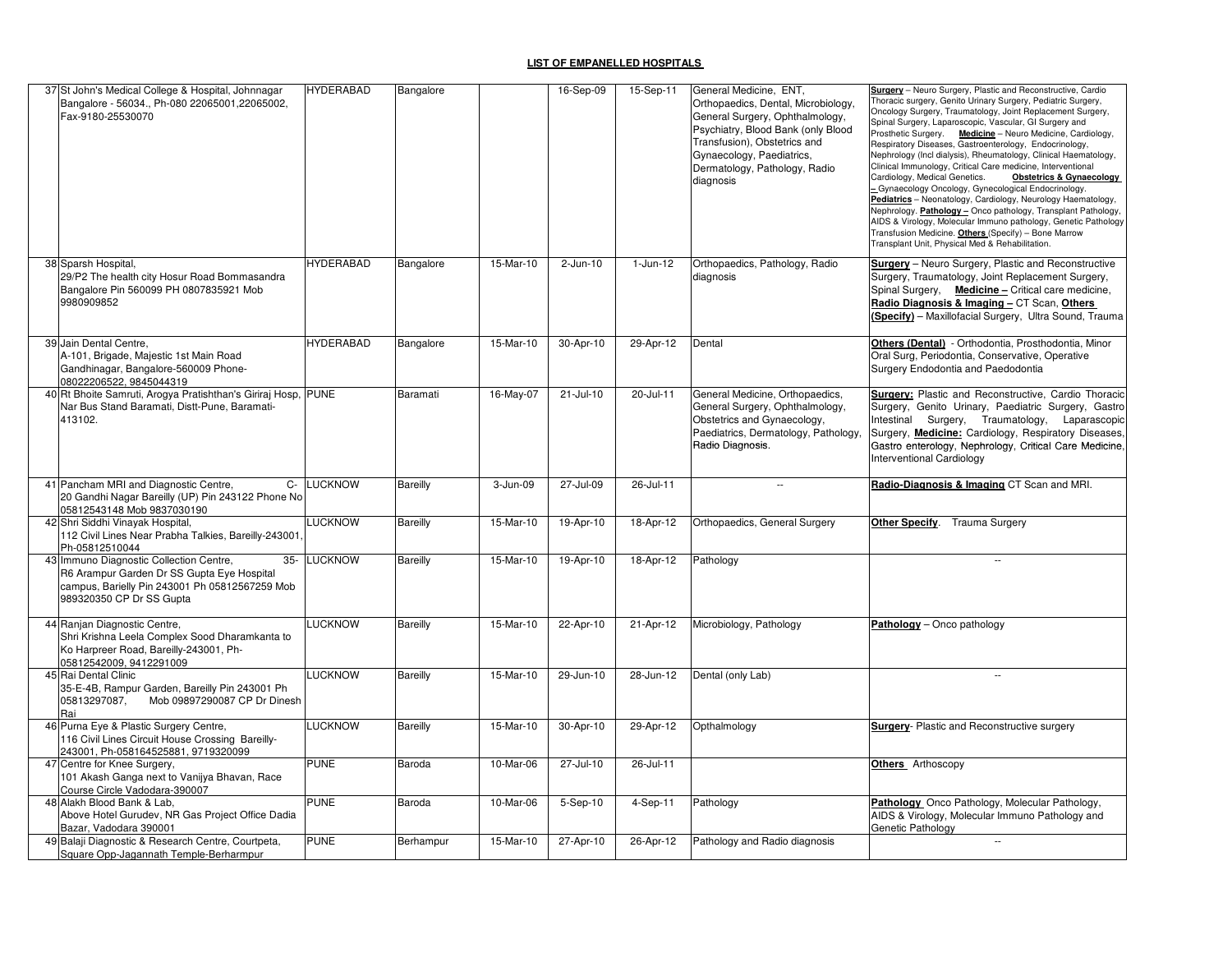| 50 Nidan Diagnostic and Research Centre,<br>Opposite to DIG Office,<br>Berhampur, Orissa - 760 010<br>Tele: 0680-2296055/2296056                                  | <b>PATNA</b>    | Berhampur     | 23-Oct-06 | $1-Apr-11$   | 31-Mar-12               | Microbiology, Pathology and Radio<br>Diagnosis (including Ultra<br>Sonography).                                                                                                  | Radio Diagnosis & Imaging CT Scan, MRI                                                                                                                                                                                                                                                                                                                        |
|-------------------------------------------------------------------------------------------------------------------------------------------------------------------|-----------------|---------------|-----------|--------------|-------------------------|----------------------------------------------------------------------------------------------------------------------------------------------------------------------------------|---------------------------------------------------------------------------------------------------------------------------------------------------------------------------------------------------------------------------------------------------------------------------------------------------------------------------------------------------------------|
| 51 Chugh Hospital,<br>Circular Road, Meham Gate Bhiwani Pin 127021, Ph<br>01664244567.                                                                            | <b>JAIPUR</b>   | Bhiwani       | 15-Mar-10 | 12-Apr-10    | 11-Apr-12               | General Medicine, General Surgery,<br>Obstetrics and Gynaecology,<br>Paediatrics, Pathology and Radio<br>Diagnosis (Incl USG).                                                   | <b>Surgery</b> - Laparascopic Surgery<br>Medicine - Cardiology, Gastro Enterology<br>Obstetrics & Gynaecology - Infertility and assisted<br>reproduction                                                                                                                                                                                                      |
| 52 Jawahar Lal Nehru Cancer Hospital<br>Idgah Hills Bhopal Pin 462001 Phone 07552666374,<br>2665720                                                               | <b>PUNE</b>     | Bhopal        | 6-Aug-03  | $5 - Jan-11$ | 4-Jan-12                |                                                                                                                                                                                  |                                                                                                                                                                                                                                                                                                                                                               |
| 53 Chirayu Health & MedicarePvt Ltd<br>6.<br>Malipura Peergate, Bhopal                                                                                            | <b>PUNE</b>     | Bhopal        | 13-May-05 | $1-Jun-11$   | $\overline{31}$ -May-12 | General Medicine, ENT, Dental,<br>Orthopaedics, General Surgery,<br>Ophthalmology, Obstetrics and<br>Gynaecology, Pathology and Radio<br>Diagnosis.                              | Radio Diagnosis/Imaging - CT Scan                                                                                                                                                                                                                                                                                                                             |
| 54 Ajwani Eye Hospital Pvt Ltd<br>Berasia Road Bhopal Pin 462018 Phone<br>07552745400 Mobile 9303132848                                                           | 115 PUNE        | Bhopal        | 3-Jun-09  | 3-Oct-09     | 2-Oct-11                | Ophthalmology                                                                                                                                                                    |                                                                                                                                                                                                                                                                                                                                                               |
| 55 Navodaya Cancer Hospital & Research Centre, 41<br>Zone-II MP Nagar, Bhopal-462011, Ph-<br>07552576031, 9827055790                                              | <b>PUNE</b>     | Bhopal        | 15-Mar-10 | $5 - Jun-10$ | 4-Jun-12                | General Medicine, Pathology, Radio<br>diagnosis                                                                                                                                  | Surgery - Oncology (Surgery)<br>Medicine - Clinical Haematology, Oncology (Medical)<br>Obstetrics & Gynecology - Gynecology Oncology<br>Paediatrics - Haematology and Oncology<br>Pathology - Onco pathology                                                                                                                                                  |
| 56 People's Dental Academy<br>Bhanpur by Pass Road Bhopal Pin 462010 Phone<br>0755 4005361 Mobile 9303129994                                                      | <b>PUNE</b>     | <b>Bhopal</b> | 15-Mar-10 | $6-Nov-10$   | 5-Nov-12                | Dental                                                                                                                                                                           | Others (Dental) - Prosthodontia, Oral Surg,<br>Periodontia                                                                                                                                                                                                                                                                                                    |
| 57 Jawahar Lal Nehru Cancer Hospital<br>Idgah Hills Bhopal Pin 462001 Phone 07552666374,<br>2665720                                                               | <b>JABALPUR</b> | Bhopal        | 31-Aug-10 | 22-Feb-11    | 21-Feb-13               |                                                                                                                                                                                  | <b>SURGERY: Oncology,</b><br><b>MEDICINE:</b> Oncology, Radiotherapy, Nuclear Medicine<br>RADIO DIAGNOSIS & IMAGING: CT Scan,<br><b>OBSTETRICS &amp; GYNAECOLOGY: Gynaecology</b><br>Oncology, PATHOLOGY: Onco pathology                                                                                                                                      |
| 58 Institute of Health Sciences<br>N<br>2/41 IRC Village Nayapalli Bhubaneswar Pin 751015<br>Ph 06746451384 Mob 9437005096                                        | <b>PATNA</b>    | Bhubneswar    | 3-Jun-09  | 23-Jul-09    | $22 -$ Jul-11           | $\overline{\phantom{a}}$                                                                                                                                                         | Others (Specify) Physiotherapy, Audiology, Speech<br>Therapy                                                                                                                                                                                                                                                                                                  |
| 59 Aditya Care Hosptial<br>329/1929 (P) Chandra Sekharpur near municipal<br>Kalyan Mandap, Bhubaneswar Pin 751014<br>Ph 06743053200, Mob 09937299112 Dr PK Mishra | Kolkata         | Bhubneswar    | 31-Aug-10 | $6 - Jan-11$ | $5 - Jan-13$            | General Medicine, Orthopaedics,<br>General Surgery, Pathology, Radio<br>diagnosis (USG and plain<br>radiography), Emergency Services<br>(expect Surgical Trauma),<br>Anaesthesia | <b>SURGERY: Plastic and Reconstructive Surgery, Cardio</b><br>Thoracic Surgery, Vascular Surgery, Joint<br>Replacement Surgery, Laparoscopic Surgery,<br><b>MEDICINE:</b> Cardiology (Consultation & diagnostics),<br>Nephrology, Critical care medicine, Interventional<br>Cardiology<br>RADIO DIAGNOSIS & IMAGING: Interventional and<br>Vascular Radiology |
| 60 Binnani X Ray Clinic & Diagnostic Centre,<br>21<br>Sadul colony infront of CHILD Hosp, Bikaner                                                                 | <b>JAIPUR</b>   | Bikaner       | 15-Dec-04 | 11-Mar-11    | 10-Mar-12               | Microbiology, Pathology & Radio<br>Diagnosis                                                                                                                                     | USG & OPG                                                                                                                                                                                                                                                                                                                                                     |
| 61 Bikaner Nursing Home<br>Pankhpuri, Bikaner                                                                                                                     | <b>JAIPUR</b>   | Bikaner       | 19-Jul-06 | $1-Auq-10$   | 31-Jul-11               | General Medicine, General Surgery,<br>Ophthalmology, Obstetrics &<br>Gynaecology and Paediatrics.                                                                                |                                                                                                                                                                                                                                                                                                                                                               |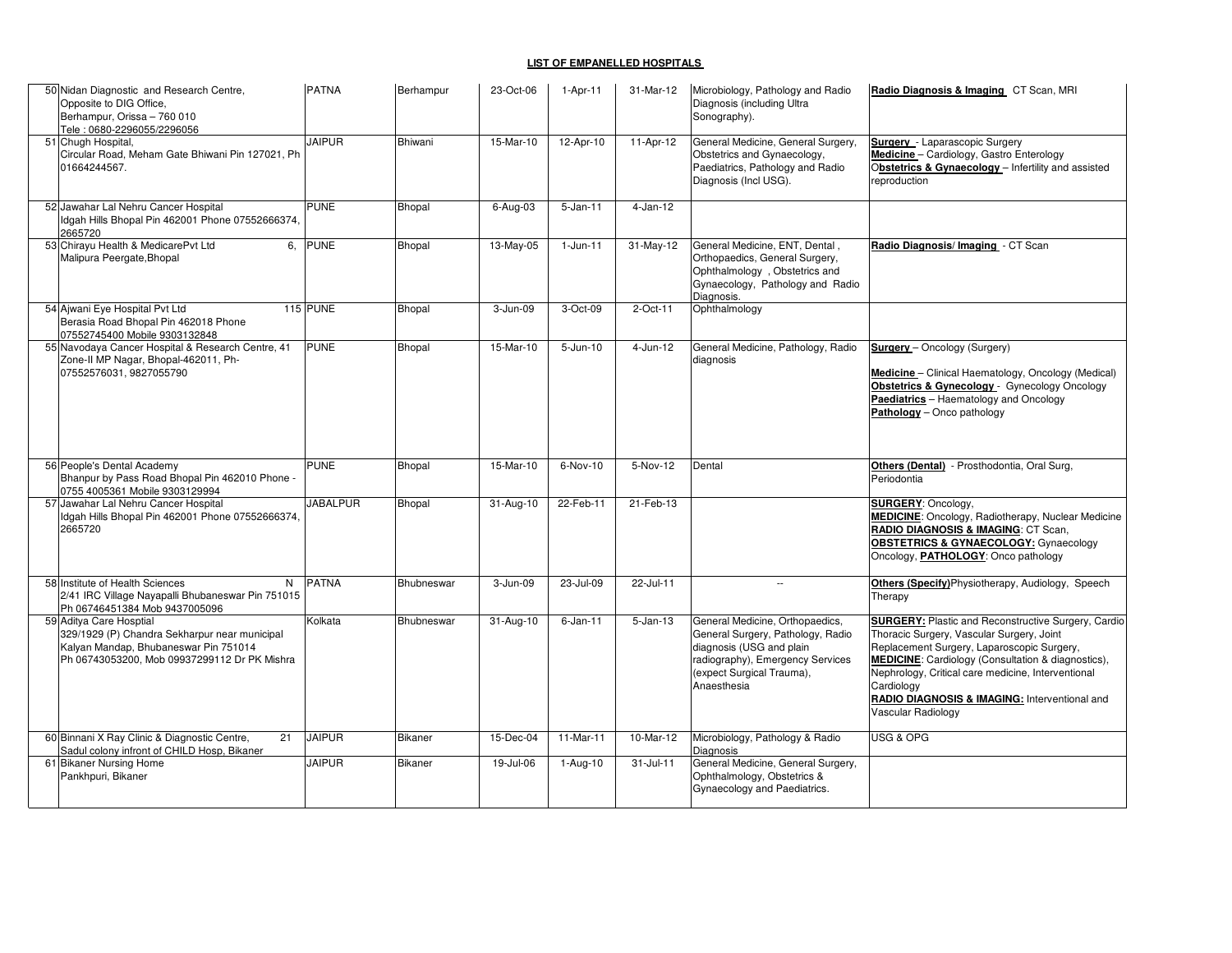| 62 Kothari Medical & Research Institute<br>Kothari Hospital Bangla Nagar, Bikaner                                                           | <b>JAIPUR</b>       | Bikaner     | 15-Dec-04    | 22-Apr-11  | 21-Apr-12     | Medicine,<br>General<br>Orthopaedics Dental, Microbiology, Laparascopic Surgery<br>Anaesthesia,<br>Obstetrics<br>Radio Diagnosis & Emergency.                                                                | ENT, Surgery- Genito Urinary, Gastro Intestinal, &<br>General Surgery, Ophthalmology, Radiodiagnosis/ Imaging - CT scan (Addendum to<br>and Annexure 27 A to GOI MOD letter No<br>Gynaecology, Paediatrics, Pathology, 24(21)/04/US(WE)/D(Res) dated 15 Dec 04.)                                                                                                                                                                                                                              |
|---------------------------------------------------------------------------------------------------------------------------------------------|---------------------|-------------|--------------|------------|---------------|--------------------------------------------------------------------------------------------------------------------------------------------------------------------------------------------------------------|-----------------------------------------------------------------------------------------------------------------------------------------------------------------------------------------------------------------------------------------------------------------------------------------------------------------------------------------------------------------------------------------------------------------------------------------------------------------------------------------------|
| 63 Mohan Hospital and Heart Centre<br>Opposite Old Jail, Bulandshahr Pin 203001 Ph<br>286156 Mob 9412128383                                 | <b>LUCKNOW</b>      | Bulandshahr | 3-Jun-09     | 22-Jul-09  | $21 -$ Jul-11 | General Medicine, ENT, General<br>Surgery, Ophthalmology, Obstetrics<br>and Gynaecology, Paediatrics,<br>Dermatology and Pathology                                                                           | <b>Surgery</b> Plastic and Reconstructive                                                                                                                                                                                                                                                                                                                                                                                                                                                     |
| 64 Cannanore Co-operative Hospital Society Ltd Talap<br>Kannur                                                                              | KOCHI               | Cannanore   | 19-Jul-06    | $1-Jul-11$ | 30-Jul-12     | General Medicine, ENT, Dental,<br>Microbiology, General Surgery,<br>Ophthalmology, Blood Bank (In house<br>only), Obstetrics & Gynaecology,<br>Paediatrics, Dermatology, Pathology<br>and Radio Diagnosis    | <b>Surgery</b> Genito Urinary Surgery, (except Renal<br>Transplant).<br><b>Medicine</b> Cardiology and Nephrology including<br>dialysis.                                                                                                                                                                                                                                                                                                                                                      |
| 65 KUC and Orthopedic & Physiotherapy (Kidney and<br>Urostone Centre)<br>Site<br>No-2, Sector -46D Chandigarh                               | <b>CHANDIMANDIR</b> | Chandigarh  | 18-Sep-07    | 5-Apr-11   | 4-Apr-12      | Orthopaedics                                                                                                                                                                                                 | <b>Surgery</b> Genito Urinary Surgery.<br><b>Others</b> Physiotherapy                                                                                                                                                                                                                                                                                                                                                                                                                         |
| 66 Spiral CT & MRI Centre,<br>SCO - 73-74, Sector-20 Chandigarh                                                                             | <b>CHANDIMANDIR</b> | Chandigarh  | 29-Oct-04    | 25-Apr-11  | 24-Apr-12     | $\sim$                                                                                                                                                                                                       | CT Scan and MRI.                                                                                                                                                                                                                                                                                                                                                                                                                                                                              |
| 67 Chandigarh Clinical Laboratories Pvt Ltd<br>SCF 9Sec, 16-D, Chandigarh<br>SCO 76, Sec 20-C, Chandigarh<br>338-15A, Chandigarh            | CHANDIMANDIR        | Chandigarh  | 29-Oct-04    | 5-May-11   | $4$ -May-12   | Pathology                                                                                                                                                                                                    | $\overline{\phantom{a}}$                                                                                                                                                                                                                                                                                                                                                                                                                                                                      |
| 68 Dr Sandhu's Pathology & Imaging Centre,<br>50-51, Sector 34-A, Chandigarh-160034                                                         | SCO CHANDIMANDIR    | Chandigarh  | 29-Oct-04    | 5-Apr-10   | 4-Apr-12      | Pathology and Radio Diagnosis                                                                                                                                                                                | $\sim$ $\sim$                                                                                                                                                                                                                                                                                                                                                                                                                                                                                 |
| 69 Mukat Hospital & Heart Institute<br>SCO-47-49, Sector 34, Chandigarh-160022<br>Tel: 01724355544, 01724355563, 01724355537,<br>9875030459 | CHANDIMANDIR        | Chandigarh  | 3-Mar-05     | 22-Dec-11  | 21-Dec-11     | General Medicine, ENT,<br>Orthopaedics, Microbiology, General<br>Surgery, Ophthalmology, Psychiatry,<br>Obstetrics and Gynaecology,<br>Paediatrics, Dermatology, Pathology,<br>Radio Diagnosis and Emergency | <b>Surgery-</b> Neuro Surgery, Plastic and Reconstructive,<br>Cardiothoracic Surgery, Vascular Surgery, Genito<br>Urinary Surgery, Oncology Surgery, Gastro Intestinal<br>Surgery, Traumatology, Joint Replacement, Spinal and<br>Laparascopic Surgery.<br>Medicine- Neuro medicine, Cardiology,<br>Gastroenterology, Endocrinology, Oncology (Medical),<br>and Interventional Cardiology.<br>Obstetrics and Gynaecology - Gynaecology<br>Oncology and Infertility and Assisted Reproduction. |
| 70 Grewal Eye Institute,<br>Sector - 9, Chandigarh                                                                                          | CHANDIMANDIR        | Chandigarh  | 16-Nov-05    | 13-Mar-11  | 12-Mar-12     | Ophthalmology                                                                                                                                                                                                | $\overline{\phantom{a}}$                                                                                                                                                                                                                                                                                                                                                                                                                                                                      |
| 71 Superb MRI-CT Scan Centre<br>SCO, 24-25, Sector 8C Chandigarh-160009                                                                     | <b>CHANDIMANDIR</b> | Chandigarh  | 16-May-07    | $5-May-11$ | $4-May-12$    | Radio Diagnosis                                                                                                                                                                                              | Radio Diagnosis & Imaging: CT Scan, MRI<br><b>Others (Specify): Bone Densitometer, Mammography</b>                                                                                                                                                                                                                                                                                                                                                                                            |
| 72 Dental Cosmetic Lab<br>SCO - 57, 2nd Floor, Sector 30C. Chandigarh Pin<br>160030. Phone 09814803658                                      | CHANDIMANDIR        | Chandigarh  | $3 - Jun-09$ | 1-Aug-09   | 31-Jul-11     | Dental (only Dental Lab)                                                                                                                                                                                     | $\ddotsc$                                                                                                                                                                                                                                                                                                                                                                                                                                                                                     |
| 73 Nevedac Prosthetic Centre<br>House No 104 Sector 11A Chandigarh Pin 160011<br>Ph 01768895097 Mob 9814036466                              | CHANDIMANDIR        | Chandigarh  | 3-Jun-09     | 22-Sep-09  | 21-Sep-11     | $\sim$                                                                                                                                                                                                       | Others (Specify) Artificial limbs/Aids and appliances                                                                                                                                                                                                                                                                                                                                                                                                                                         |
| 74 Mukul Sales Pvt Ltd<br>SC 0112-113 Sector 8 C, Madhya Marg Chandigarh<br>Pin 160009 Ph 01783063600, 3063602 Mob<br>9878619444            | <b>CHANDIMANDIR</b> | Chandigarh  | 3-Jun-09     | 20-Nov-09  | 29-Nov-11     | Radio-Diagnosis incl USG)                                                                                                                                                                                    | Radio-Diagnosis & Imaging CT Scan (incl CT<br>Angiography)                                                                                                                                                                                                                                                                                                                                                                                                                                    |
| 75 Laser Eye Clinic,<br>SCO 833-834, Sec 22A, Chandigarh, Ph-<br>01722720965, 09872100999                                                   | CHANDIMANDIR        | Chandigarh  | 15-Mar-10    | 5-Apr-10   | 4-Apr-12      | Ophthalmology                                                                                                                                                                                                | $\sim$                                                                                                                                                                                                                                                                                                                                                                                                                                                                                        |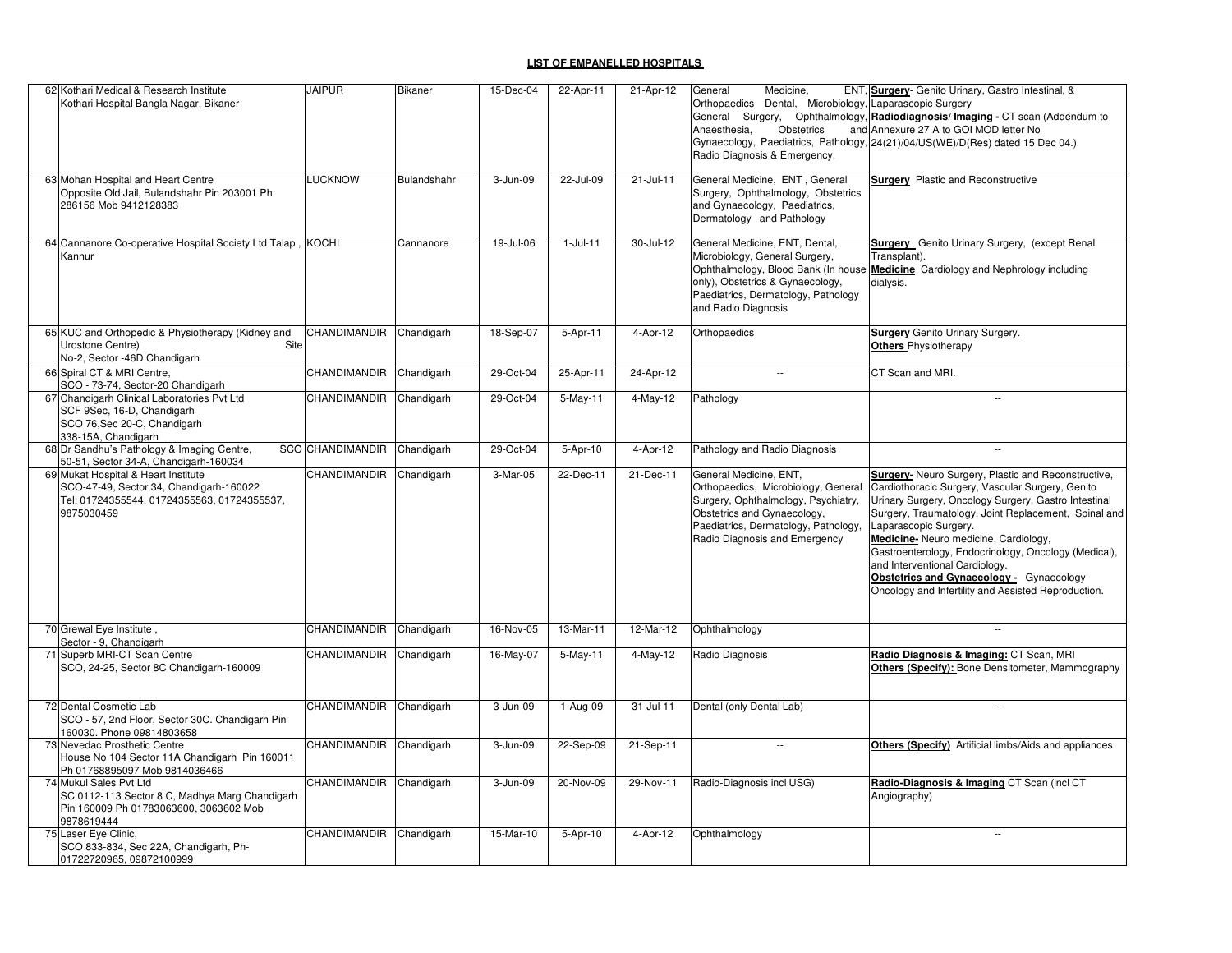| 76 Gupta Eye Hospital<br>85, NAC Manimajra, Chandigarh Ph 01722735725,<br>9815748648 Dr Varun Gupta                                                                                   | CHANDIMANDIR Chandigarh |            | 15-Mar-10 | 8-Apr-10   | 7-Apr-12    | Ophthalmology                                                                                                                                                                                                            | <b>Others (Specify)</b> – Intra ocular laser Implant Surgery                                                                                                                                                                                                                                                                                             |
|---------------------------------------------------------------------------------------------------------------------------------------------------------------------------------------|-------------------------|------------|-----------|------------|-------------|--------------------------------------------------------------------------------------------------------------------------------------------------------------------------------------------------------------------------|----------------------------------------------------------------------------------------------------------------------------------------------------------------------------------------------------------------------------------------------------------------------------------------------------------------------------------------------------------|
| 77 Centre for Complete Dental Care,<br>House No-1273, Ground Floor, Sec-22B,<br>Chandigarh-160022 Phone-9217771054,<br>01725026595                                                    | CHANDIMANDIR            | Chandigarh | 15-Mar-10 | 28-Apr-10  | 27-Apr-12   | Dental                                                                                                                                                                                                                   | $\overline{a}$                                                                                                                                                                                                                                                                                                                                           |
| 78 Dr Parminder Sidanas Dental Practice<br>SCF 64, First Floor Phase - 3B2 SAS Nagar Mohali<br>Pin 160060 Phone 01724632425 Mob 9814832425                                            | <b>CHANDIMANDIR</b>     | Chandigarh | 15-Mar-10 | 7-May-10   | $6$ -May-12 | Dental                                                                                                                                                                                                                   | $\sim$                                                                                                                                                                                                                                                                                                                                                   |
| 79 Uphar Medical Research Centre,<br>West of Municipal Chowk, Chapra-841301, Ph<br>06152-232802, 9431216278                                                                           | <b>PATNA</b>            | Chapra     | 15-Mar-10 | 8-Apr-10   | 7-Apr-12    | General Medicine, Microbiology,<br>General Surgery, Obstetrics and<br>Gynaecology, Pathology                                                                                                                             | <b>Surgery- Traumatology</b><br>Medicine - Gastro enterology                                                                                                                                                                                                                                                                                             |
| 80 Rajan Dental Institute<br>No-56, Radha Krishnan Salai, Mylapore Chennai-<br>600004.                                                                                                | <b>CHENNAI</b>          | Chennai    | 18-Sep-07 | 31-Dec-10  | 30-Dec-11   | Dental including Oral Surgery,<br>Prosthodontia and Periodontia                                                                                                                                                          |                                                                                                                                                                                                                                                                                                                                                          |
| 81 Srushti Hospital.<br>Padmavathy street Thirumalai Nagar Ramapuram<br>Chennai Pin 600089. PH 04424861144 Mob-<br>9840449849                                                         | CHENNAI                 | Chennai    | 3-Jun-09  | 21-Jul-09  | 20-Jul-11   | General Medicine, ENT,<br>Orthopaedics, General Surgery,<br>Ophthalmology, Psychiatry, Obstetrics<br>and Gynaecology,<br>Paediatrics, Dermatology, Pathology<br>and Radio-Diagnosis                                      | $\overline{a}$                                                                                                                                                                                                                                                                                                                                           |
| 82 Liberty Highscans Pvt Ltd,<br>149/150, TTK Road alwarpet Chennai Pin 600018<br>PH 04424346665 Mob 09941102732                                                                      | <b>CHENNAI</b>          | Chennai    | 3-Jun-09  | 24-Aug-09  | 23-Aug-11   | $\overline{\phantom{a}}$                                                                                                                                                                                                 | Radio-Diagnosis & Imaging CT Scan, MRI                                                                                                                                                                                                                                                                                                                   |
| 83 PSG Hospitals,<br>Avinashi Road, Peelanedu, Coimbatore                                                                                                                             | <b>CHENNAI</b>          | Coimbatore | 18-Mar-05 | 1-Nov-10   | 31-Oct-11   | General Medicine, ENT, Dental,<br>Orthopaedics, Microbiology, General<br>Surgery, Ophthalmology, Psychiatry,<br>Blood Bank, Obstetrics and<br>Gynaecology, Paediatrics,<br>Dermatology, Pathology and Radio<br>Diagnosis | Surgery- Neuro Surgery, Plastic and Reconstructive,<br>Cardiothoracic Surgery, Vascular Surgery, Genito-<br>urinary Surgery, Paediatric and Spinal Surgery.<br>Medicine- Neuro medicine, Cardiology, Respiratory<br>Disease, Gastroenterology, Nephrology, Critical Care<br>Medicine and Interventional Cardiology.<br>Radiodiagnosis/ Imaging - CT scan |
| 84 Ganga Medical Centre & Hospital Pvt Ltd,<br>Swarnambika Layout, Ramnagar, Coimbatore                                                                                               | 2. CHENNAI              | Coimbatore | 15-Dec-04 | 8-Aug-10   | 7-Aug-11    | Orthopaedics, Anaesthesia,<br>Blood Bank, &<br>Radio Diagnosis.                                                                                                                                                          | Surgery- Plastic and Reconstructive Surgery,<br>Traumatology, Joint Replacement and Spinal Surgery.                                                                                                                                                                                                                                                      |
| 85 Shekhar Netralaya & Ear, Nose, Throat Hospital,<br>Near Naka No 6, Moh - karamganj Polaheri asarai<br>Distt Darbhanga Pin 846001 Ph 06272220060 Mob<br>9431819319 Dr RS Srivastava | <b>PATNA</b>            |            | 15-Mar-10 | 22-Apr-10  |             |                                                                                                                                                                                                                          |                                                                                                                                                                                                                                                                                                                                                          |
|                                                                                                                                                                                       |                         | Darbhanga  |           |            | 21-Apr-12   | ENT, Opthalmology                                                                                                                                                                                                        |                                                                                                                                                                                                                                                                                                                                                          |
| 86 Guleria ENT Hospital,<br>VPO Sidhwari, Teh Dharamsala, Dist-Kangra -<br>176057, Ph-01892236650, 9418478124                                                                         | <b>JAMMU</b>            | Dharamsala | 15-Mar-10 | 19-Apr-10  | 18-Apr-12   | ENT, Microbiology, Pathology and Rad Others (Specify) - Haematology                                                                                                                                                      |                                                                                                                                                                                                                                                                                                                                                          |
| 87 Vivekanand Eye Hospital,<br>11-Mayur Colony, Jaihind Colege Road, Deopur,<br>Dhule - 424 002                                                                                       | <b>PUNE</b>             | Dhule      | 22-Nov-06 | $1-Jul-11$ | 30-Jun-12   | Ophthalmology                                                                                                                                                                                                            |                                                                                                                                                                                                                                                                                                                                                          |
| 88 Rotary Eye Hospital Dhussara,<br>PO-Dhussara, The-Amb, Distt-Una, Himachal<br>Pradesh, Dhussara.                                                                                   | <b>CHANDIMANDIR</b>     | Dhussara   | 16-May-07 | 23-Oct-10  | 22-Oct-11   | Ophthalmology                                                                                                                                                                                                            |                                                                                                                                                                                                                                                                                                                                                          |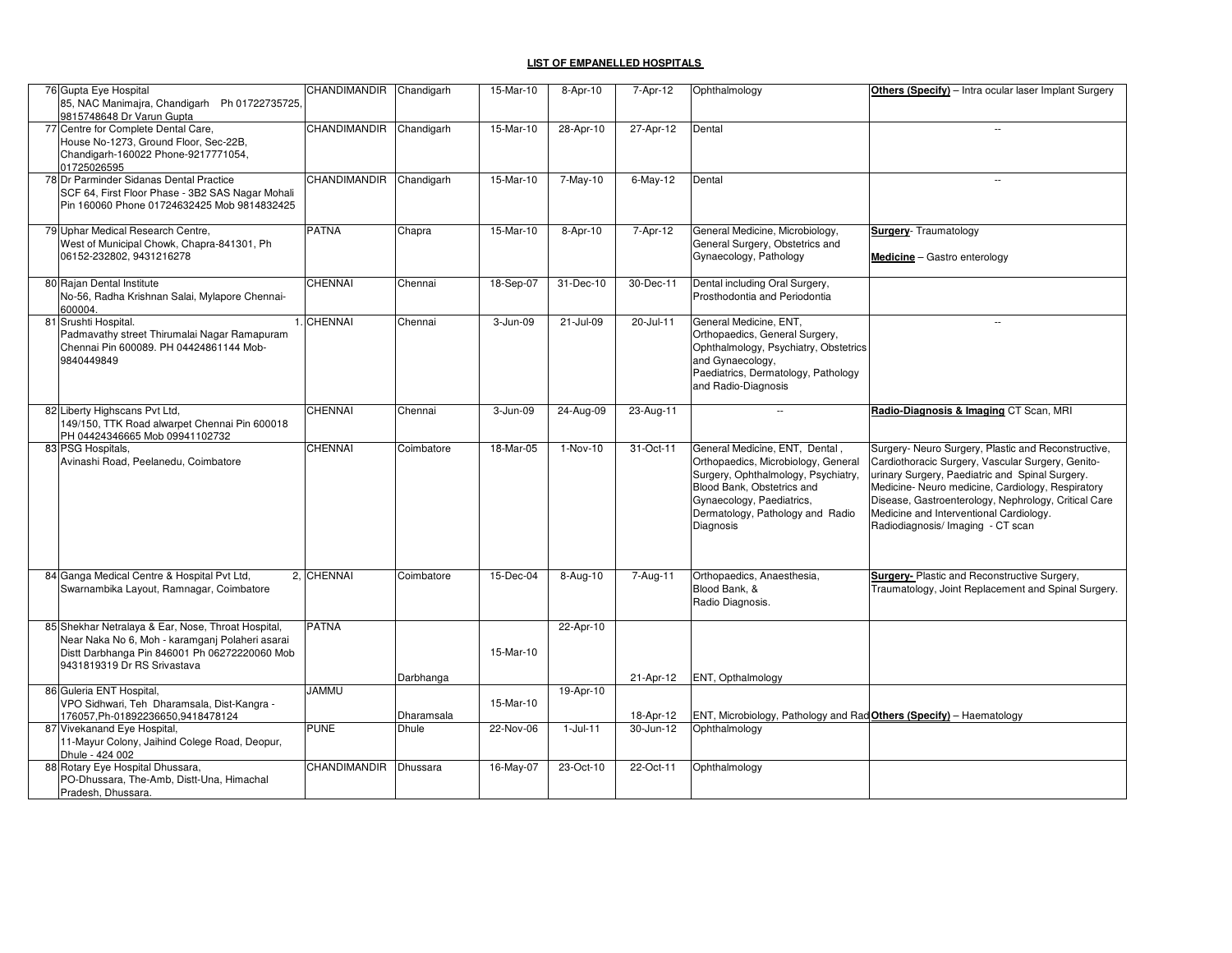| 89 Aditya Diagnostic Hospital,                                                                                                    | <b>GUWAHATI</b> | Dibrugarh | 3-Jun-09  | 25-Aug-09    | 24-Aug-11 | General Medicines, ENT,                                                                                                                                                                                                                           | <b>Surgery</b> Neuro-Surgery                                                                                                                                                                                                                                                                                                                                                                                                                                                                                                                                                                                                                                                                                                                                                    |
|-----------------------------------------------------------------------------------------------------------------------------------|-----------------|-----------|-----------|--------------|-----------|---------------------------------------------------------------------------------------------------------------------------------------------------------------------------------------------------------------------------------------------------|---------------------------------------------------------------------------------------------------------------------------------------------------------------------------------------------------------------------------------------------------------------------------------------------------------------------------------------------------------------------------------------------------------------------------------------------------------------------------------------------------------------------------------------------------------------------------------------------------------------------------------------------------------------------------------------------------------------------------------------------------------------------------------|
| Bordoloy Avenue Jalan Nagar, Dibrugarh, Assam,<br>Pin-786005, PH.- 03732302219. Mob-9435131621                                    |                 |           |           |              |           | Orthopaedics, Microbiology,<br>General Surgery, Ophthalmology,<br>Obstetrics and Gynaecology,<br>Paediatrics, Dermatology, Pathology<br>and Radio-Diagnosis (incl USG)                                                                            | <b>Medicine</b> Neuro-Medicine<br>Radio-Diagnosis & Imaging MRI.<br>Paediatrics Neonatology                                                                                                                                                                                                                                                                                                                                                                                                                                                                                                                                                                                                                                                                                     |
| 90 Zoin Hospital and Research Centre<br>Purana Bazar, Dimapur Pin 797112, Ph<br>03862231864, 230889 Mob 9436013077 CP Dr Wati     | <b>GUWAHATI</b> | Dimapur   | 15-Mar-10 | $1-Jul-10$   | 30-Jun-12 | General Medicine, ENT,<br>Orthopaedics, Dental, Microbiology,<br>General Surgery, Psychiatry, Blood<br>Bank (only Blood Transfusion),<br>Obstetrics and Gynaecology,<br>Paediatrics, Dermatology, Pathology,<br>Radio diagnosis                   | Surgery - Genito Urinary, Paediatric Surgery, Oncology<br>Surgery), Gastro Intestinal Surgery, Joint Replacement<br>Surgery, Spinal Surgery, Prosthetic Surgery, Laparascopic<br>Surgery, Endovascular Surgery, Geriatric Surgery<br>Medicine - Neuro Medicine, Cardiology, Respiratory<br>Diseases, Gastro enterology, Oncology (Medical), Critical<br>care medicine, Geriatric Medicine<br>Radio diagnosis & Imaging - CT Scan<br>Obstetrics & Gynaecology - Gynaecology oncology,<br>Infertility and assisted reproduction, Materno Foetal<br>Medicine <b>Paediatrics</b> - Neonatology, Neurology,<br>Haematology, Oncology <b>Pathology</b> - Onco Pathology,<br>Transplant Pathology, Transfusion Medicine<br>Others (Specify) - Orthodontia, Prosthodontia, Oral Surgery |
| 91 The Mission Hospital,<br>219 (p) Immon Kalyan Sorani Sector-IIC Bidhan<br>Nagar-Durgapur-713212, Ph-03432535555,<br>9800881620 | <b>KOLKATA</b>  | Durgapur  | 15-Mar-10 | 13-Apr-10    | 12-Apr-12 | General Medicine, ENT,<br>Orthopaedics, Dental, Microbiology,<br>General Surgery, Ophthalmology,<br>Psychiatry, Blood Bank (only Blood<br>Transfusion), Obstetrics and<br>Gynaecology, Paediatrics,<br>Dermatology, Pathology, Radio<br>diagnosis | <b>Surgery</b> - Neuro Surgery, Plastic and Reconstructive<br>Surgery, Cardio Thoracic Surgery, Vascular Surgery, Genito<br>Urinary, Gastro Intestinal Surgery, Traumatology, Joint<br>Replacement, Spinal Surgery, Laparascopic Surgery,<br>Medicine - Cardiology, Respiratory Diseases, Gastro<br>enterology, Endocrinology, Nephrology, Clinical<br>Haematology, Critical are medicine, Interventional<br>Cardiology<br>Radio Diagnosis & Imaging - CT Scan, Interventional and<br>Vascular Radiology<br>Paediatrics - Neonatology, Cardiology, Nephrology<br>Pathology - Transfusion Medicine<br>Others (Specify) - Orthodontia, Prosthodontia, Oral Surgery                                                                                                                |
| 92 Vijayakumar Menon Hospital<br>North<br>Fort Gate Tripunithura Ernakulam Dist Kerla                                             | <b>KOCHI</b>    | Ernakulam | 18-Mar-05 | $1 -$ Jul-11 | 30-Jun-12 | General Medicine, Microbiology,<br>General Surgery, Pathology and<br>Radio Diagnosis                                                                                                                                                              | $\sim$                                                                                                                                                                                                                                                                                                                                                                                                                                                                                                                                                                                                                                                                                                                                                                          |
| 93 Giridhar Eye Institute<br>28/2576A-Ponneth Temple Road Kadavanthara PO<br>Kochi Kerla                                          | <b>KOCHI</b>    | Ernakulam | 18-Mar-05 | 31-Mar-11    | 30-Mar-12 | Ophthalmology                                                                                                                                                                                                                                     | $\overline{a}$                                                                                                                                                                                                                                                                                                                                                                                                                                                                                                                                                                                                                                                                                                                                                                  |
| 94 Gautham Hosp<br>Post Box No 868, Panyappilly, Kochi-682005                                                                     | KOCHI           | Ernakulam | 8-Jul-05  | $1-Jul-11$   | 30-Jun-12 | General Medicine, ENT, Microbiology,<br>General Surgery, Ophthalmology,<br>Obstetrics and Gynaecology,<br>Pathology, Physiotherapy and Radio<br>Diagnosis                                                                                         | --                                                                                                                                                                                                                                                                                                                                                                                                                                                                                                                                                                                                                                                                                                                                                                              |
| 95 PVS Memorial Hospital Ltd<br>Kaloor Cochin Kerla                                                                               | KOCHI           | Ernakulam | 13-Jan-06 | $1-Jul-11$   | 30-Jun-12 | General Medicine, ENT, Microbiology,<br>General Surgery, Obstetrics and<br>Gynaecology, Paediatrics,<br>Pathology(in house only) and Radio<br>Diagnosis.                                                                                          | $\sim$                                                                                                                                                                                                                                                                                                                                                                                                                                                                                                                                                                                                                                                                                                                                                                          |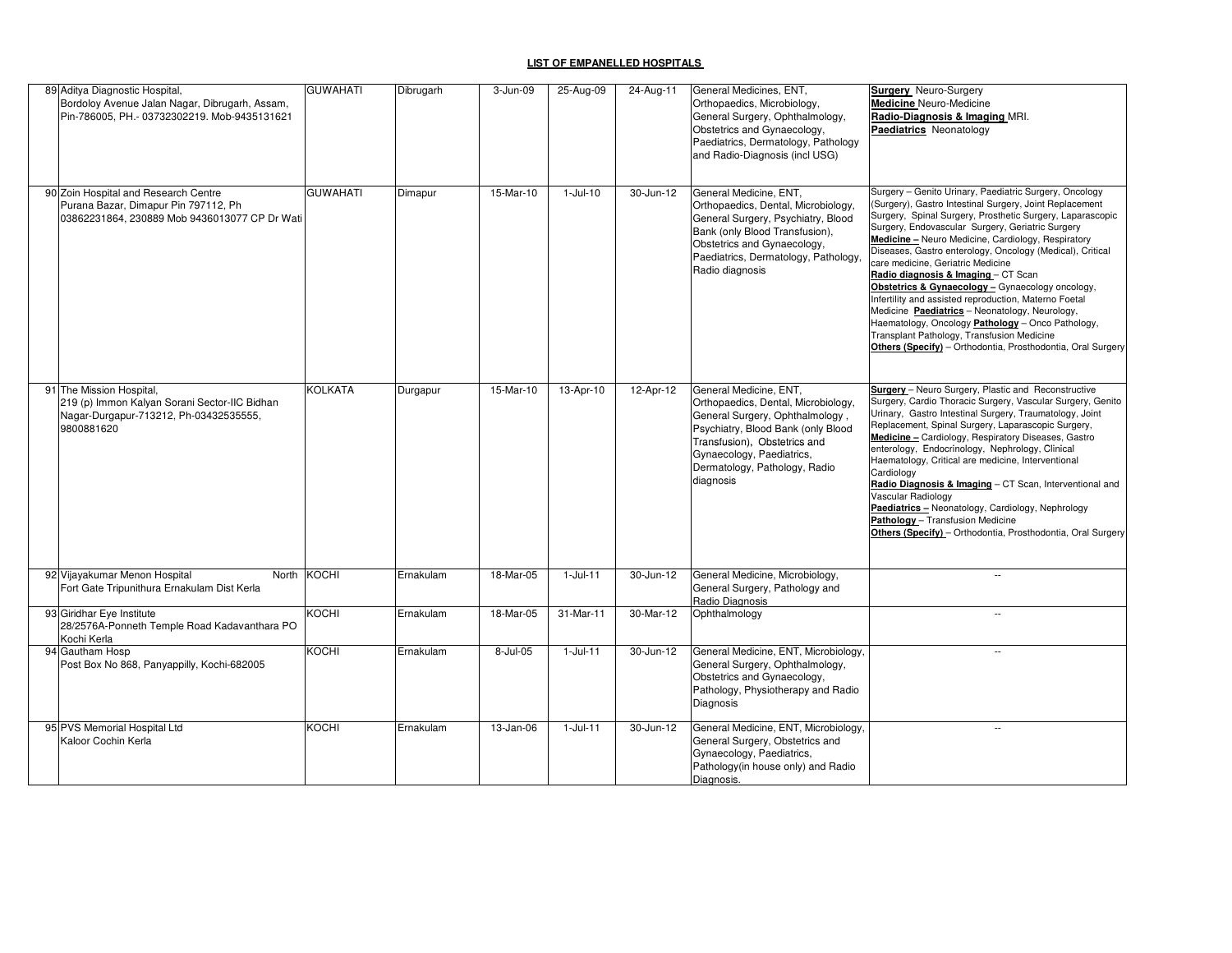| 96 MOSC Medical College Hospital,<br>Kolenchery, PO-Ernakulam Distt Kerala State,<br>Kolenchery - 682311.                                                                    | KOCHI        | Ernakulam | 4-Jan-08  | 7-Apr-11  | 6-Apr-12       | General Medicine, ENT, Dental,<br>Microbiology, General Surgery,<br>Opthalmology, Psychiatry, Blood Bank<br>(Only Blood Transfusion), Obstetrics<br>& Gynaecology, Paediatrics,<br>Dermatology, Pathology and Radio<br>diagnosis (incl USG).      | Surgery. Genito Urinary, Paediatric Surgery and<br>_aparoscopic Surgery.<br>Medicine Neurology, Cardiology, Respiratory<br>Diseases, Gastro Enterology, Nephrology (incl Dialysis)<br>and Critical Care Medicine.<br>Paediatrics Neonatology<br>Pathology Onco pathology and Transfusion Medicine                                                                                                                                                                                                                                                                                                                                                                                    |
|------------------------------------------------------------------------------------------------------------------------------------------------------------------------------|--------------|-----------|-----------|-----------|----------------|---------------------------------------------------------------------------------------------------------------------------------------------------------------------------------------------------------------------------------------------------|--------------------------------------------------------------------------------------------------------------------------------------------------------------------------------------------------------------------------------------------------------------------------------------------------------------------------------------------------------------------------------------------------------------------------------------------------------------------------------------------------------------------------------------------------------------------------------------------------------------------------------------------------------------------------------------|
| 97 Lisie Hospital,<br>Lisie Hospital Road, Ernakulam North, P, Box-3053<br>Kochi - 682018.                                                                                   | KOCHI        | Ernakulam | 4-Jan-08  | 23-Feb-11 | 22-Feb-12      | $\sim$                                                                                                                                                                                                                                            | <b>Surgery</b> Cardio Thoracic and Genito Urinary surgery.<br>Medicine Cardiology, Nephrology (incl Dialysis) and<br>nterventional Cardiology                                                                                                                                                                                                                                                                                                                                                                                                                                                                                                                                        |
| 98 Institute of Radiology & Imaging Sciences Pvt Ltd.<br>Indira Gandhi Co-operative Hospital Kadavanthra<br>Ernakulam. Pin 682020. Ph 04842207532, 3244244<br>Mob-9846036168 | KOCHI        | Ernakulam | 3-Jun-09  | 14-Oct-09 | 13-Oct-11      | $\overline{\phantom{a}}$                                                                                                                                                                                                                          | Radio-Diagnosis & Imaging<br>CT Scan                                                                                                                                                                                                                                                                                                                                                                                                                                                                                                                                                                                                                                                 |
| 99 Amrita Institute of Medical Sciences<br>Amrita Lane, Elamakkara,<br>Kochi, Kerala                                                                                         | KOCHI        | Ernakulam | 18-Mar-05 | 31-Dec-10 | 30-Dec-11      | General Medicine, ENT, Dental,<br>Orthopaedics, Microbiology, General<br>Surgery, Ophthalmology, Psychiatry,<br>Blood Bank, Obstetrics and<br>Gynaecology, Paediatrics,<br>Dermatology, Pathology and Radio<br>Diagnosis                          | <b>Surgery-</b> Neuro Surgery, Plastic and Reconstructive,<br>Cardiothoracic Surgery, Vascular Surgery, Genito-urinary<br>Surgery, Paediatric Surgery, Oncology (Surgery), Gastro-<br>Intestinal Surgery, Joint Replacement, Spinal Surgery and<br>aparascopic Surgery.<br>Medicine- Neuro medicine, Cardiology, Respiratory<br>Disease, Gastroenterology, Endocrinology, Nephrology,<br>Oncology (Medical), Critical Care Medicine, Interventional<br>Cardiology, Geriatric Medicine, Nuclear Medicine and<br>Radiotherapy.<br>Radiodiagnosis/Imaging - CT Scan and MRI<br>Paediatrics-Neonatology, Cardiology, Neurology,<br>Vephrology and Oncology.<br>Pathology - Oncopathology |
| 100 Ganesh Hospital,<br>II- C/3, Nehru Nagar, Ghaziabad - 201 001                                                                                                            | <b>DELHI</b> | Ghaziabad | 16-May-07 | 5-Aug-10  | $4 - Aug - 11$ | General Medicine, ENT, Microbiology.<br>General Surgery, Ophthalmology,<br>Psychiatry, Blood Bank (Only Blood<br>Transfusion) (In house only),<br>Obstetrics and Gynaecology,<br>Paediatrics, Dermatology, Pathology,<br>Radio Diagnosis.         | L.                                                                                                                                                                                                                                                                                                                                                                                                                                                                                                                                                                                                                                                                                   |
| 101 Narinder Mohan Hospital & Heart Centre, Mohan<br>Nagar, Ghaziabad                                                                                                        | <b>DELHI</b> | Ghaziabad | 3-Mar-05  | 18-Apr-11 | 17-Apr-12      | General Medicine, ENT,<br>Orthopaedics, Dental, Microbiology,<br>General Surgery, Ophthalmology,<br>Psychiatry, Anaesthesia, Blood Bank,<br>Obstetrics and Gynaecology,<br>Paediatrics, Dermatology, Pathology,<br>Radio Diagnosis and Emergency. | <b>Surgery-</b> Neuro Surgery, Plastic and Reconstructive,<br>Cardiothoracic Surgery, Vascular Surgery, Genito Urinary<br>Surgery, Paediatric Surgery, Oncology Surgery,<br>Traumatology and Geriatric Surgery.<br>Medicine- Neuro medicine, Cardiology, Respiratory<br>Diseases, Gastroenterology, Nephrology, Clinical<br>Haematology, Oncology (Medical), Critical Care Medicine,<br>Interventional Cardiology and Geriatric Medicine.<br>Radiodiagnosis/Imaging - CT Scan.<br>Paediatrics-Neonatology, Cardiology, Neurology,<br>Haematology, Nephrology and Oncology.                                                                                                           |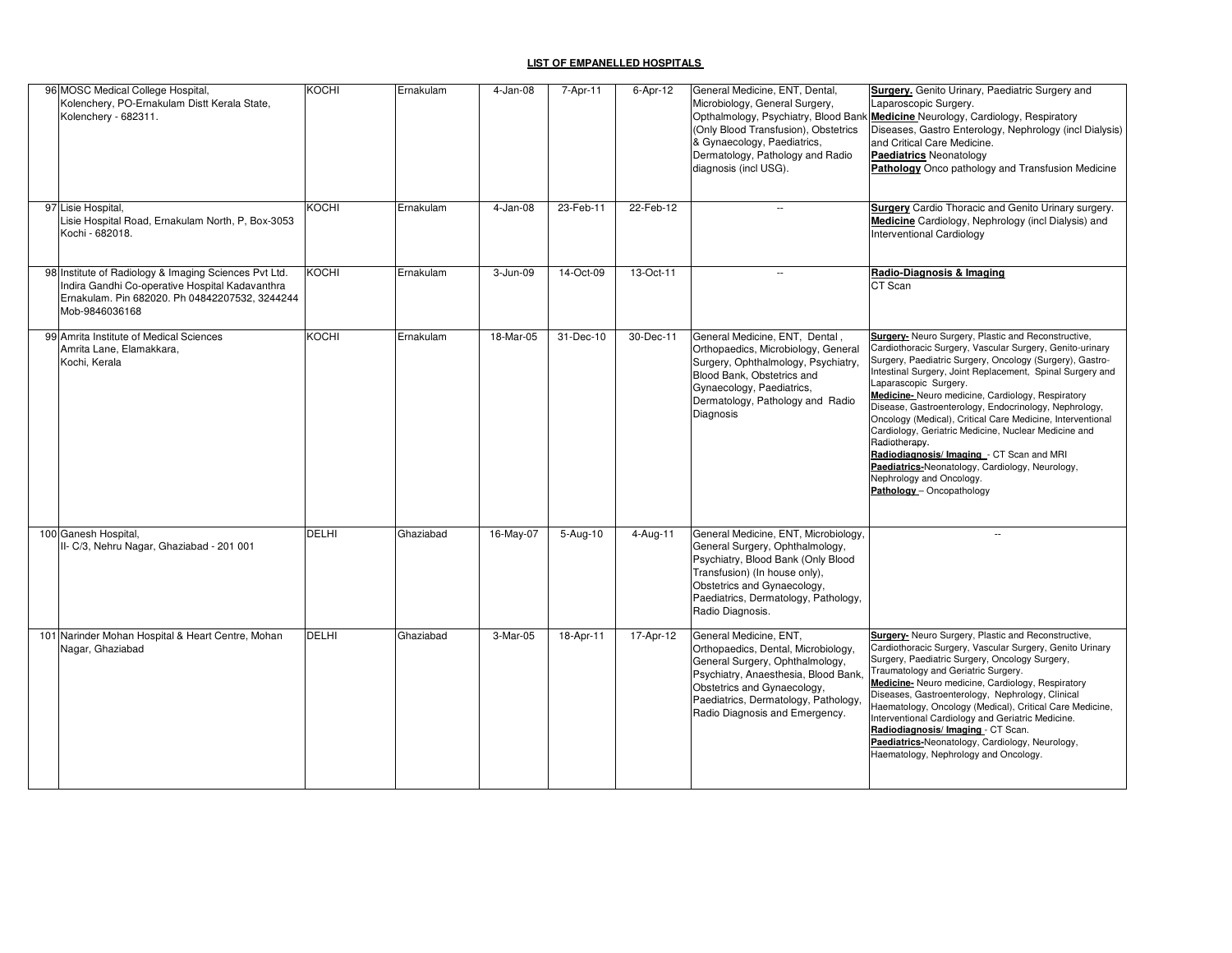| 102 Yashoda Hospital & Research Centre Ltd)<br>$III -$<br>M, Nehru Nagar, Ghaziabad                                                                             | <b>DELHI</b>     | Ghaziabad | 3-Mar-05  | 9-Apr-11   | 8-Apr-12  | General Medicine, ENT,<br>Orthopaedics, Dental, Microbiology,<br>General Surgery, Ophthalmology,<br>Anaesthesia, Blood Bank, Obstetrics<br>and Gynaecology, Paediatrics,<br>Dermatology, Pathology, Radio<br>Diagnosis and Emergency. | <b>Surgery-</b> Neuro Surgery, Plastic and Reconstructive, Genito<br>Urinary Surgery, Paediatric Surgery, Oncology Surgery,<br>Gastro intestinal Surgery, Traumatology, Spinal and<br>Laparascopic.<br>Medicine-Neuro medicine, Cardiology, Respiratory<br>Diseases, Gastroenterology, Endocrinology and Nephrology.<br>Radiodiagnosis/Imaging - MRI.<br>Paediatrics-Neonatology.<br>Pathology - Oncopathology and AIDS and Virology.<br>Medicine Interventional Cardiology                                                        |
|-----------------------------------------------------------------------------------------------------------------------------------------------------------------|------------------|-----------|-----------|------------|-----------|---------------------------------------------------------------------------------------------------------------------------------------------------------------------------------------------------------------------------------------|------------------------------------------------------------------------------------------------------------------------------------------------------------------------------------------------------------------------------------------------------------------------------------------------------------------------------------------------------------------------------------------------------------------------------------------------------------------------------------------------------------------------------------|
| 103 Chandra Lakshmi Hosptial<br>Sector - 4, 337 vaishali, Ghaziabad Pin 201010 Ph<br>01202894783 Mob 9810474824 Dr Mukesh Kumar                                 | <b>DELHI</b>     | Ghaziabad | 15-Mar-10 | 15-Apr-10  | 14-Apr-12 | General Medicine, ENT, Microbiology<br>General Surgery, Ophthalmology,<br>Obstetrics and Gynaecology,<br>Paediatrics, Dermatology, Pathology<br>Radio diagnosis                                                                       | μ.                                                                                                                                                                                                                                                                                                                                                                                                                                                                                                                                 |
| 104 Param Jyoti Eye Hospital,<br>No 481, Friends Society, Sector 12, Vasundhara,<br>Ghaziabad Pin 201012, Ph 01206485561, Mob<br>9810611842, Dr Manish Aggarwal | Plot DELHI       | Ghaziabad | 15-Mar-10 | 30-Mar-11  | 29-Mar-12 | Ophthalmology, Radio diagnosis<br>(Ultrasound only)                                                                                                                                                                                   | $\ddot{\phantom{a}}$                                                                                                                                                                                                                                                                                                                                                                                                                                                                                                               |
| 105 Vrinda Diagnostic Centre Pvt Ltd,<br>B-9, Nehru Nagar, Near Jain Mandir, Railway<br>Crossing, Ghaziabad-201 001                                             | <b>III DELHI</b> | Ghaziabad | 16-May-07 | 5-Aug-10   | 4-Aug-11  | Microbiology, Pathology, Radio<br>Diagnosis(Incl USG).                                                                                                                                                                                | Radio Diagnosis & Imaging<br>CT Scan, MRI.                                                                                                                                                                                                                                                                                                                                                                                                                                                                                         |
| 106 Lalitha Super Speciality Hospital,<br>Kothapet, Gourisankar Theatre Road, Guntur-<br>522001, Ph-08636642767, 098440808746                                   | <b>HYDERABAD</b> | Guntur    | 16-May-07 | 19-Apr-10  | 18-Apr-12 | Microbiology, Pathology, Radio<br>Diagnosis<br>General Medicine, Orthopaedics,<br>General Surgery, (Addendum to<br>Annexure 119 B To GOI MoD letter<br>No 22-B(06)/07/US(WE)/D(Res)<br>dated 16 May 07)                               | Surgery Neuro Surgery, Cardio Thoracic Surgery, Vascular<br>Surgery, Spinal Surgery.<br>Medicine Neuro Medicine, Cardiology, Interventional<br>Cardiology.<br>Radio Diagnosis & Imaging CT Scan, Interventional and<br>Vascular Radiology.<br>Paediatrics Cardiology, Neurology<br>Surgery - Plastic and Reconstructive, Genito Urinary<br>Surgery, Traumatology, Joint Replacement Surgery,<br>Laparascopic Surgery<br><b>Medicine-Respiratory Diseases</b><br>Radio Diagnosis & Imaging - MRI<br>Other (Specify) - Physiotherapy |
| 107 Sankara Eye Hospital, Pedakakani-Post, Guntur. Ph-HYDERABAD<br>08632293903,08632293905, Mob-9951611806.                                                     |                  | Guntur    | 15-Mar-10 | $1-Jun-11$ | 31-May-12 | Ophthalmology                                                                                                                                                                                                                         | μ.                                                                                                                                                                                                                                                                                                                                                                                                                                                                                                                                 |
| 108 Umkal Hospital,<br>A-520 Sushant Loki, Gurgaon-122002, Ph-0124-<br>4041288, 098188646272                                                                    | DELHI            | Gurgaon   | 29-Oct-04 | 20-Dec-10  | 19-Dec-11 | General Medicine, ENT, Microbiology,<br>General Surgery, Ophthalmology<br>Psychiatry, Anaesthesia,<br>Obstetrics and Gynaecology,<br>Paediatrics,<br>Dermatology, Pathology,<br>Radio Diagnosis & Emergency.                          | <b>Dialysis</b>                                                                                                                                                                                                                                                                                                                                                                                                                                                                                                                    |
| 109 Mamta Hospital,<br>877/2, Mata Road Near Roadways Workshop<br>Gurgaon-122001                                                                                | DELHI            | Gurgaon   | 18-Sep-07 | 20-Dec-10  | 19-Dec-11 | General Medicine, ENT, Orthopedics,<br>General Surgery, Obstetrics and<br>Gynecology, Pathology and Radio<br><b>Diagnosis</b>                                                                                                         | $\ddot{\phantom{a}}$                                                                                                                                                                                                                                                                                                                                                                                                                                                                                                               |
| 110 Aryan Hosp Pvt Ltd.<br>Old Railway Road Gurgaon 122001                                                                                                      | DELHI            | Gurgaon   | 18-Sep-07 | 20-Dec-10  | 19-Dec-11 | General Medicine, ENT, Orthopedics,<br>General Surgery, Ophthalmology,<br>Paediatrics, Dermatology, Pathology<br>and Radio Diagnosis.                                                                                                 | $\sim$                                                                                                                                                                                                                                                                                                                                                                                                                                                                                                                             |
| 111 Pushpanjali Hospital,<br>John Hall Road, Civil Lines Gurgaon-122001                                                                                         | <b>DELHI</b>     | Gurgaon   | 2-Feb-07  | 20-Dec-10  | 19-Dec-11 | General Medicine, ENT, Dental,<br>General Surgery, Pathology, Radio<br>Diagnosis                                                                                                                                                      | Surgery Genito Urinary Surgery.<br>Medicine Nephrology (Incl Dialysis).                                                                                                                                                                                                                                                                                                                                                                                                                                                            |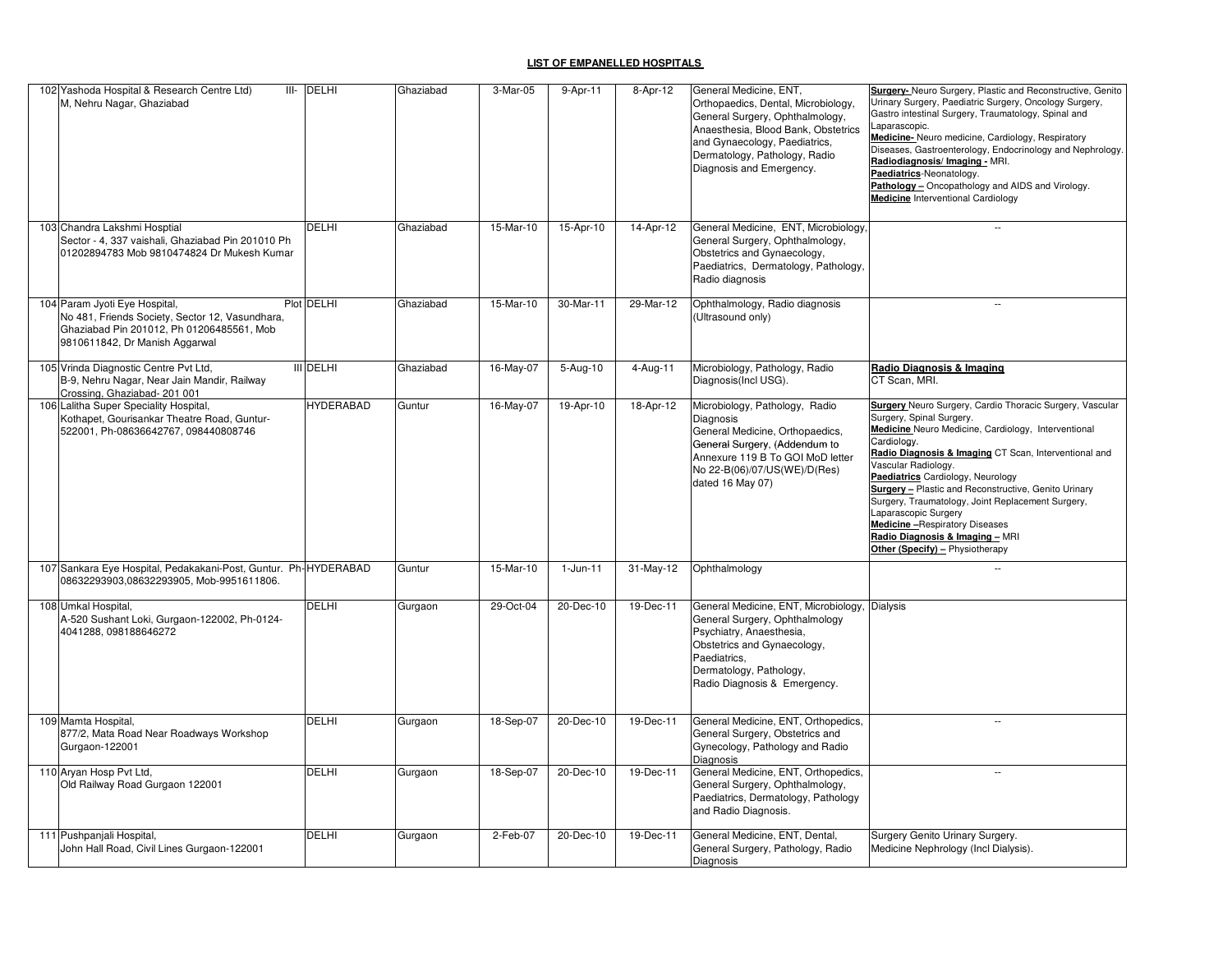| 112 Kalyani Hospital Pvt Ltd<br>354/2, Mehrauli Road Gurgaon 122001                                                                                | <b>DELHI</b> | Gurgaon | 10-Oct-05 | 20-Dec-10   | 19-Dec-11       | General Medicine, ENT, Dental(for<br>Oral Surgery only), Microbiology,<br>General Surgery, Ophthalmology,<br>Obstetrics and Gynaecology,<br>Paediatrics, Pathology and Radio<br>Diagnosis including Ultra Sonography<br>Orthopaedics | Medicine Cardiology.<br><b>Surgery - Traumatology, Laparascopic Surgery</b><br>Medicine - Interventional Cardiology<br>Radio Diagnosis & Imaging- CT Scan                                                           |
|----------------------------------------------------------------------------------------------------------------------------------------------------|--------------|---------|-----------|-------------|-----------------|--------------------------------------------------------------------------------------------------------------------------------------------------------------------------------------------------------------------------------------|---------------------------------------------------------------------------------------------------------------------------------------------------------------------------------------------------------------------|
| 113 Sheetla Hosp & Eye Institute Pvt Ltd,<br>New Railway Road Near DSD College Gurgaon-<br>122001                                                  | <b>DELHI</b> | Gurgaon | 10-Oct-05 | 20-Dec-10   | 19-Dec-11       | General Medicine, ENT,<br>Orthopaedics, Dental, Microbiology,<br>General Surgery, Ophthalmology,<br>Obstetrics & Gynaecology,<br>Paediatrics, Pathology and Radio<br>Diagnosis.                                                      | <b>Surgery</b> Laparascopic Surgery.<br>Medicine Cardiology, Respiratory Diseases and<br>Critical Care Medicine.<br>Pathology Onco Pathology                                                                        |
| 114 Dr Chhabras Dental Clinic,<br>1097 Sector 4, Near Shankuntala Cinema Gurgaon<br>122001                                                         | DELHI        | Gurgaon | 31-Mar-06 | $1-Feb-11$  | $31$ -Jan-12    | Dental                                                                                                                                                                                                                               | $\sim$                                                                                                                                                                                                              |
| 115 Modern Diagnostic and Research Centre<br>New Rly Road, Gurgaon, Haryana - 122001                                                               | <b>DELHI</b> | Gurgaon | 18-Sep-07 | 20-Dec-10   | 19-Dec-11       | Pathology and Radio Diagnosis                                                                                                                                                                                                        | Radio Diagnosis and Imaging CT Scan.<br>Paediatrics Cardiology.<br>Others_BMD, Mammography, ECHO Cardiography<br>and OPG                                                                                            |
| 116 Modern Dental Centre,<br>22A Ganpati Arcade, Next to AAP ka Bazar,<br>Gurudwara Road Gurgaon 122001                                            | <b>DELHI</b> | Gurgaon | 31-Mar-06 | 20-Dec-10   | 19-Dec-11       | Dental including Dental Lab                                                                                                                                                                                                          | $\sim$                                                                                                                                                                                                              |
| 117 Sudarshan Poly Dental Centre<br>SCF 21, Sector 14 Near HUDA Office Gurgaon                                                                     | <b>DELHI</b> | Gurgaon | 18-Mar-05 | 20-Dec-10   | 19-Dec-11       | Dental (Prosthodontics, Dental<br>Laboratory, Endodontics and<br>Periodontics)                                                                                                                                                       | $\sim$                                                                                                                                                                                                              |
| 118 Ahooja Eye and Dental Institute<br>560/1 Dayanand Colony New Railway Road<br>Gurgaon Pin 122001 Phone 01242321234 Mobile<br>9810111982         | <b>DELHI</b> | Gurgaon | 3-Jun-09  | 20-Dec-10   | 19-Dec-11       | Ophthalmology                                                                                                                                                                                                                        | $\sim$                                                                                                                                                                                                              |
| 119 Smile 'N' Shine Dental Care Centre,<br>44<br>Madhya Marg, DLF City-2, Gurgaon-122002, Ph-<br>0124-4013186, Mob-9818201234                      | <b>DELHI</b> | Gurgaon | 3-Jun-09  | 20-Jan-11   | 19-Jan-12       | Dental                                                                                                                                                                                                                               | <b>Others (Dental) Periodontia</b>                                                                                                                                                                                  |
| 120 Lal Eye Care centre<br>Avnit of Lall Nursing and maternity Home New Rly<br>Road Opposite Miranwali Colony Gurgaon Pin<br>122001                | <b>DELHI</b> | Gurgaon | 3-Jun-09  | 20-Dec-10   | 19-Dec-11       | Ophthalmology                                                                                                                                                                                                                        | $\ddotsc$                                                                                                                                                                                                           |
| 121 Artemis Health Institute, Sec 51, Gurgaon, Pin-<br>122001, Ph No 01246767999 Mob-9818553546                                                    | <b>DELHI</b> | Gurgaon | 3-Jun-09  | 20-Dec-10   | 19-Dec-11       | ÷.                                                                                                                                                                                                                                   | <b>Surgery</b> Cardio-Thoracic Surgery and Joint<br><b>Replacement Surgery</b><br><b>Medicine</b> Interventional Cardiology<br>Radio-Diagnosis & Imaging<br>CT Scan and MRI                                         |
| 122 Ark Hospital, (Malik Hospital)<br>C 2/17, Arjun Marg DLF City, Phase 1 Near<br>Shopping Mal Gurgaon 122002                                     | <b>DELHI</b> | Gurgaon | 22-Dec-08 | 20-Dec-10   | 19-Dec-11       | General Medicine, Microbiology,<br>General Surgery, Obstetrics and<br>Gynaecology, Pathology, Radio<br>diagnosis (Incl USG)                                                                                                          | $\sim$                                                                                                                                                                                                              |
| 123 Arya Physiotherapy Clinic,<br>26 Akash Neem Marg DLF-II, Gurgaon-122002,                                                                       | <b>DELHI</b> | Gurgaon | 3-Jun-09  | 20-Dec-10   | 19-Dec-11       |                                                                                                                                                                                                                                      | Others(Specify) Physiotherapy                                                                                                                                                                                       |
| 124 Arunodaya Deseret Eye Hospital,<br>Plot # No NH - 4 Sector 55 Gurgaon Pin 122003 PH<br>01244116003 Mob 9810061178                              | <b>DELHI</b> | Gurgaon | 15-Mar-10 | $4$ -Jun-10 | 3-Jun-12        | Ophthalmology                                                                                                                                                                                                                        | $\sim$                                                                                                                                                                                                              |
| 125 Eye Q superspeciality Hospital<br>4306, DLF - IV, Near Galleria Market, Gurgaon -<br>122000<br>Ph 01244272225, Mob<br>9717292620 Vikas Chhabra | <b>DELHI</b> | Gurgaon | 15-Mar-10 | 20-Dec-10   | $19 - Dec - 11$ | Ophthalmology                                                                                                                                                                                                                        | $\overline{\phantom{a}}$                                                                                                                                                                                            |
| 126 Paras Hospitals<br>C-1, Sushant Lok - 1, Gurgaon Pin 122002, Ph<br>01244585555, Mob 9810885112 CP Manish Gupta                                 | <b>DELHI</b> | Gurgaon | 31-Aug-10 | 23-Sep-10   | 22-Sep-12       | Orthopaedics                                                                                                                                                                                                                         | <b>Surgery: Cardio Thoracic Surgery,</b><br>Joint Replacement Surgery<br>Medicine:<br>Cardiology (Consultation and diagnostics),<br>Interventional Cardiology,<br><b>RADIO</b><br>DIAGNOSIS & IMAGING: CT Scan, MRI |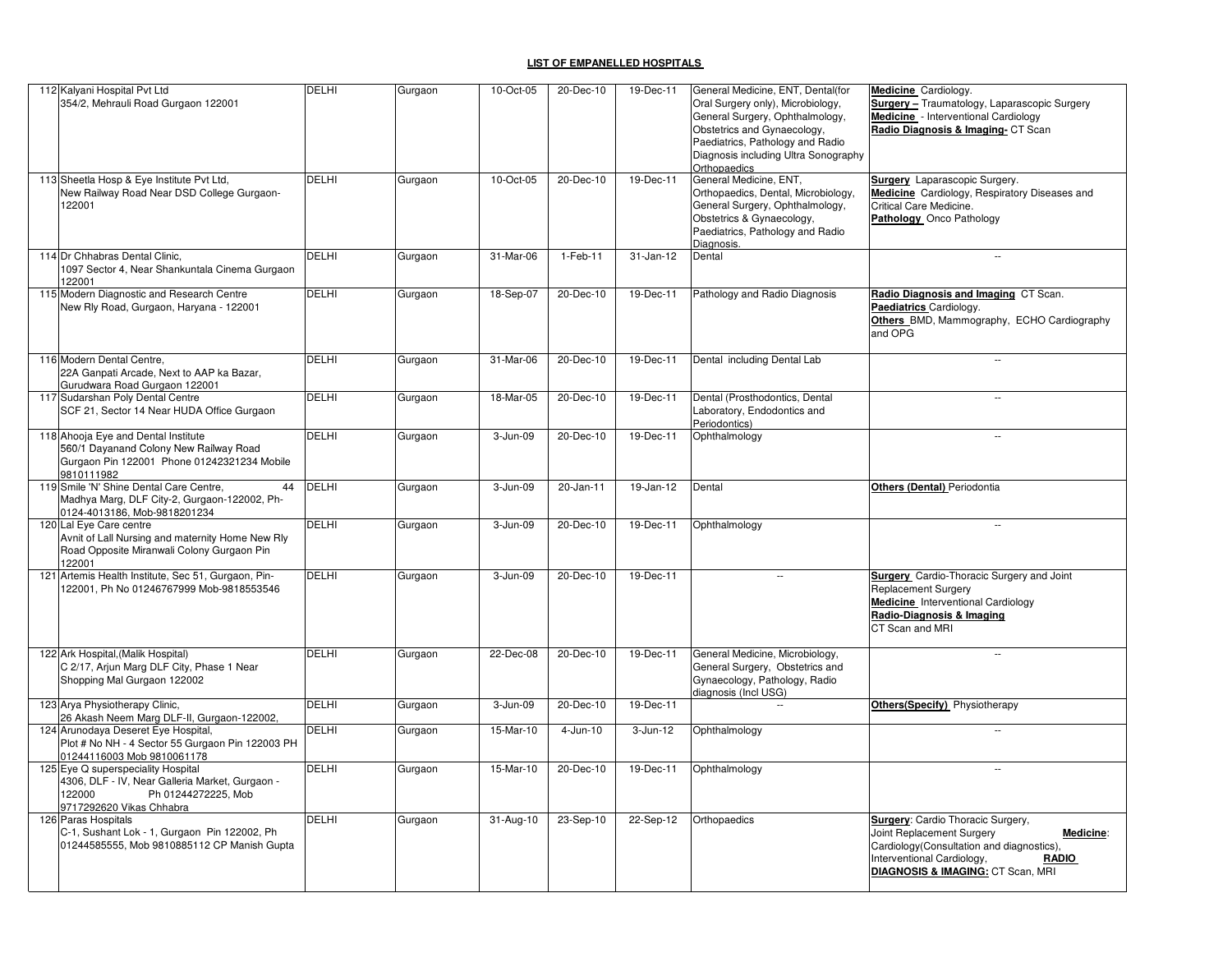| 127 Sri Sankaradeva Nethralaya,<br>Beltola Guwahati Assam India Guwahati - 781028.                                                  | <b>GUWAHATI</b>  | Guwahati | $4$ -Jan-08 | 16-Apr-11   | 15-Apr-12 | Opthalmology                                                                                                                                                                                                                                                                        |                                                                                                                                                                                                                                                                                                                                                                                                                                |
|-------------------------------------------------------------------------------------------------------------------------------------|------------------|----------|-------------|-------------|-----------|-------------------------------------------------------------------------------------------------------------------------------------------------------------------------------------------------------------------------------------------------------------------------------------|--------------------------------------------------------------------------------------------------------------------------------------------------------------------------------------------------------------------------------------------------------------------------------------------------------------------------------------------------------------------------------------------------------------------------------|
| 128 Wing Cdr Dr Verma's X-Ray Color Doppler Centre,<br>Gopal Uadmav Complex, Smimde Kidchanic Gwalior-<br>474001.                   | <b>PUNE</b>      | Gwalior  | 14-Feb-07   | 19-Nov-10   | 18-Nov-11 | Radio Diagnosis (Incl Ultra<br>Sonography)                                                                                                                                                                                                                                          |                                                                                                                                                                                                                                                                                                                                                                                                                                |
| 129 Parakh Ultrasound Imaging Centre,<br>Church Compound Nainital Road                                                              | <b>LUCKNOW</b>   | Haldwani | 28-Jul-05   | $1-Jul-11$  | 30-Jun-12 | Radio Diagnosis- for Ultra<br>Sonography only                                                                                                                                                                                                                                       |                                                                                                                                                                                                                                                                                                                                                                                                                                |
| 130 Krishna Hospital & Research Centre,<br>3/136, Gurunanak Pura Haldwani, Uttaranchal -<br>263141<br>PH-05946-222426,282624,221634 | <b>LUCKNOW</b>   | Haldwani | 23-Oct-06   | $1$ -Jul-11 | 30-Jun-12 | General Medicine, ENT, Dental,<br>Microbiology, General Surgery,<br>Ophthalmology, Obstetrics &<br>Gynecology, Paediatrics,<br>Dermatology, Pathology and Radio<br><b>Diagnosis</b><br>66 A to MOD/GOI letter No<br>22(06)/US(WE)/D(Res) dated 23 Oct Others Physiotherapy<br>2006. | <b>Surgery</b> Neuro Surgery, Plastic & Reconstructive<br>Surgery, Genito Urinary Surgery, Paediatric Surgery,<br>Gastro Intestinal Surgery, Traumatology, Spinal<br>Surgery, Prosthetic Surgery and Laparoscopic Surgery.<br>Medicine Cardiology, Respiratory Diseases, Gastro<br>eternology and Critical Care Medicine.<br>Orthopaedics (Addendum to Annexure Radio Diagnosis & Imaging CT Scan.<br>Paediatrics Neonatology. |
| 131 Dr Sushila Tewari Memorial Forest Hospital, Rampur<br>Road Haldwani-263139, Ph-05946234104, 234423                              | <b>LUCKNOW</b>   | Haldwani | 22-Dec-08   | 29-Oct-10   | 28-Oct-11 | General Medicine, ENT.<br>Orthopaedics, Dental, Microbiology,<br>General Surgery, Opthalmology,<br>Psychiatry, Blood Bank (Blood<br>Transfusion only), Obstetrics &<br>Gynaecology, Paediatrics,<br>Dermatology, Pathology and Radio<br>Diagnosis (incl USG).                       | Surgery - Neuro Surgery, Plastic and Reconstructive<br>surgery, Traumatology and Laparascopic Surgery.<br>Medicine - Cardiology and Nephrology.<br>Radio Diagnosis & Imaging - CT Scan and MRI<br>Obstetrics and Gynaecology - Gynaecology<br>Oncology and infertility and assisted Reproduction                                                                                                                               |
| 132 Chandan Diagnostic Centre<br>Near Utsav Garden Opposite vishal mega mart                                                        | <b>LUCKNOW</b>   | Haldwani | 3-Jun-09    | 13-Jul-11   | 12-Jul-12 | Microbiology, Pathology, Radio-<br><b>Diagnosis</b>                                                                                                                                                                                                                                 | Radio-Diagnosis & Imaging<br>CT Scan                                                                                                                                                                                                                                                                                                                                                                                           |
| 133 Drishti Centre For Advanced Eye Care,<br>7Durga City Centre Nainital Road, Haldwani-263141,<br>Ph-05946280777, 9412383299       | <b>H-LUCKNOW</b> | Haldwani | 15-Mar-10   | 23-Apr-10   | 22-Apr-12 | Ophthalmology                                                                                                                                                                                                                                                                       |                                                                                                                                                                                                                                                                                                                                                                                                                                |
| 134 Central Medical Centre.<br>Near Dabra Chowk, Opposite Red Cross, Delhi<br>Road, Hisar- 125 001                                  | <b>JAIPUR</b>    | Hissar   | 23-Oct-06   | 28-Jan-11   | 27-Jan-12 | Microbiology, General Surgery,<br>Psychiatry, Blood Bank (Blood<br>Transfusion for in-house only),<br>Obstetrics & Gynecology, Paediatrics,<br>Dermatology, Pathology and Radio<br>Diagnosis                                                                                        | General Medicine, ENT, Orthopedics, Surgery Genito Urinary Surgery and Laparoscopic<br>Surgery.<br><b>Medicine</b> Gastro Enterology                                                                                                                                                                                                                                                                                           |
| 135 Dr Kalra's Sarvodya Multispeciality Hospital, Opp<br>Red Cross Bhawan Delhi Road, Hisar-125001 Ph-<br>01662231031, 09812516009  | <b>JAIPUR</b>    | Hissar   | 15-Mar-10   | 12-Apr-10   | 11-Apr-12 | General Medicine, Orthopaedics,<br>Dental, General Surgery, Obstetrics<br>and Gynaecology, Paediatrics,<br>Pathology and Radio diagnosis                                                                                                                                            | Surgery - Neuro Surgery, Genito Urinary Surgery,<br>Spinal Surgery and Laparascopic Surgery<br>Medicine - Cardiology<br>Radio Diagnosis & Imaging<br>CT Scan and MRI<br>Paediatrics - Neonatology<br><b>Others (specify)</b> - Oral Surgery                                                                                                                                                                                    |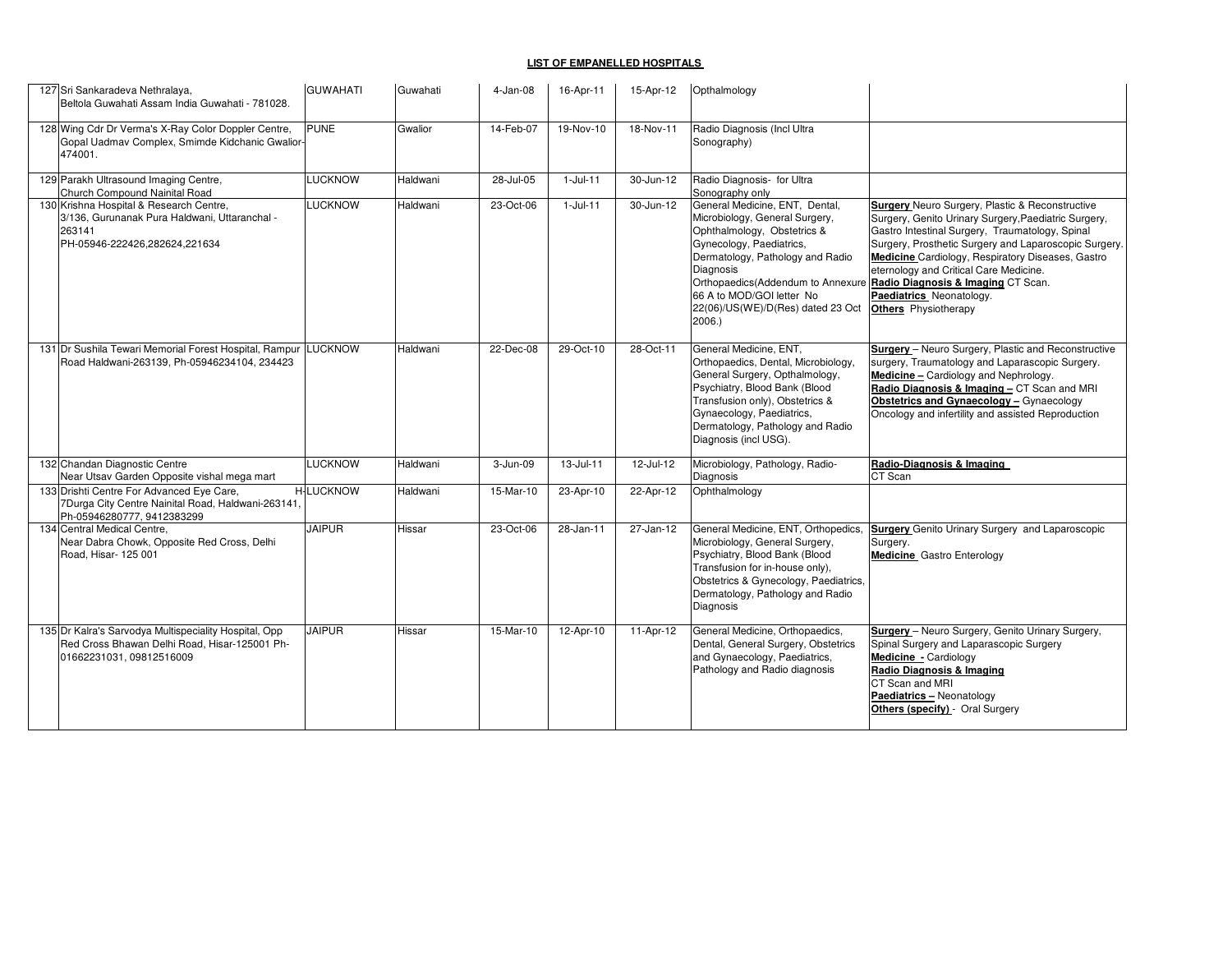| 136 Care Hospitals,<br>Road No 01, Banjara Hills, Hyderabad - 500034                      | <b>HYDERABAD</b> | Hyderabad | 29-Oct-04 | $1-May-11$ | 30-Apr-12   | General Surgery, Ophthalmology,<br>Anaesthesia, Blood Bank, Obstetrics<br>& Gynaecology, Paediatrics,<br>Dermatology, Pathology, Radio<br>Diagnosis & Emergency                                                                                                                                                                                                                          | General Medicine, ENT, Microbiology, Surgery- Neuro surgery, Plastic and Reconstructive<br>Cardio throracic, Vascular,<br>Genito Urinary, Oncology<br>Gastro Intestinal, Traumatology, Joint Replacement,<br>Spinal<br>Prosthetic & Laparascopic Surgery.<br>Medicine - Neuro medicine, Cardiology, Respiratory<br>Diseases, Gastro enterology, Endocrinology,<br>Nephrology, Oncology, Critical care medicine &<br>Interventional Cardiology.<br>Radio diagnosis/ Imaging<br>CT Scan, MRI, Interventional and Vascular Radiology                                                                                                                                                                                                                                                                                                                                                                                                                                                                                                       |
|-------------------------------------------------------------------------------------------|------------------|-----------|-----------|------------|-------------|------------------------------------------------------------------------------------------------------------------------------------------------------------------------------------------------------------------------------------------------------------------------------------------------------------------------------------------------------------------------------------------|-----------------------------------------------------------------------------------------------------------------------------------------------------------------------------------------------------------------------------------------------------------------------------------------------------------------------------------------------------------------------------------------------------------------------------------------------------------------------------------------------------------------------------------------------------------------------------------------------------------------------------------------------------------------------------------------------------------------------------------------------------------------------------------------------------------------------------------------------------------------------------------------------------------------------------------------------------------------------------------------------------------------------------------------|
| 137 Yashoda Super Speciality Hospital,<br>Raj Bhavan Road, Somajiguda, Hyderabad - 500082 | <b>HYDERABAD</b> | Hyderabad | 18-Mar-05 | 12-Apr-11  | $11-Apr-12$ | Gen Medicine, ENT, Orthopaedics,<br>Microbiology, Gen Surgery,<br>Ophthalmology, Blood Bank,<br>Obstetrics & Gynaecology,<br>Paediatrics, Dermatology and Radio<br>diagnosis. (ENT, Orthopaedics,<br>Microbiology, General Surgery,<br>Ophthalmology, Blood Bank (Only<br>Blood Transfusion), Obstetrics and<br>Gynaecology, Paediatrics,<br>Dermatology, Pathology, Radio<br>diagnosis) | Surgery - Neuro Surgery, Cardio Thoracic, Vascular, Genito<br>Urinary, Oncology, Gastro Intestinal, Traumatology, Joint<br>replacement, Prosthetic and Laparascopic Surgery.<br>Medicine- Neuro Medicine, Cardiology, Respiratory<br>Diseases, Gastro enterology, Endocrinology, Nephrology,<br>Oncology, Critical care, Interventional Cardiology and<br>Radiotherapy Radiodiagnosis/Imaging - CT Scan, MRI &<br>Interventional & Vascular Radiology, Gynaecology Oncology<br>Paediatrics - Neonatology, Cardiology, Neurology,<br>Nephrology & Oncology Pathology - Onco pathology, AIDS<br>& Virology (Surgery - Plastic and Reconstructive Surgery,<br>Paediatric Surgery, Gastro Intestinal Surgery, Spinal<br>Surgery, Medicine - Rhematology, Clinical Haematology,<br>Clinical Immunology, Oncology (Medical), Obstetrics &<br>Gynaecology - Gynaecology Oncology Paediatrics -<br>Haematology<br>Pathology - Transplant Pathology, Transfusion Medicine<br>Others (Specify) - Ultra Sound, X-Ray, All Radiology<br>Laboratory) |
| 138 Care Hospital,<br>5-4-199, JN Road, Nampally, Hyderabad                               | <b>HYDERABAD</b> | Hyderabad | 8-Jul-05  | $1-May-11$ | 30-Apr-12   | General Surgery, Blood Bank,<br>Pathology and Radio Diagnosis                                                                                                                                                                                                                                                                                                                            | General Medicine, ENT, Microbiology, Surgery Neuro Surgery, Plastic and Reconstructive<br>Surgery, Cardio Thoracic Surgery, Vascular Surgery,<br>Genito Urinary Surgery, Gastro Intestinal Surgery,<br>Traumatology and Laparascopic Surgery<br>Medicine Neuro Medicine, Cardiology (including<br>Interventional Cardiology), Respiratory Diseases,<br>Gastro Enterology, Endocrinology, Nephrology<br>including dialysis, Clinical Haematology, Clinical<br>Immunology and Critical Care Medicine.<br>Radiodiagnosis/ Imaging - CT Scan<br>Paediatrics Cardiology and Neurology                                                                                                                                                                                                                                                                                                                                                                                                                                                        |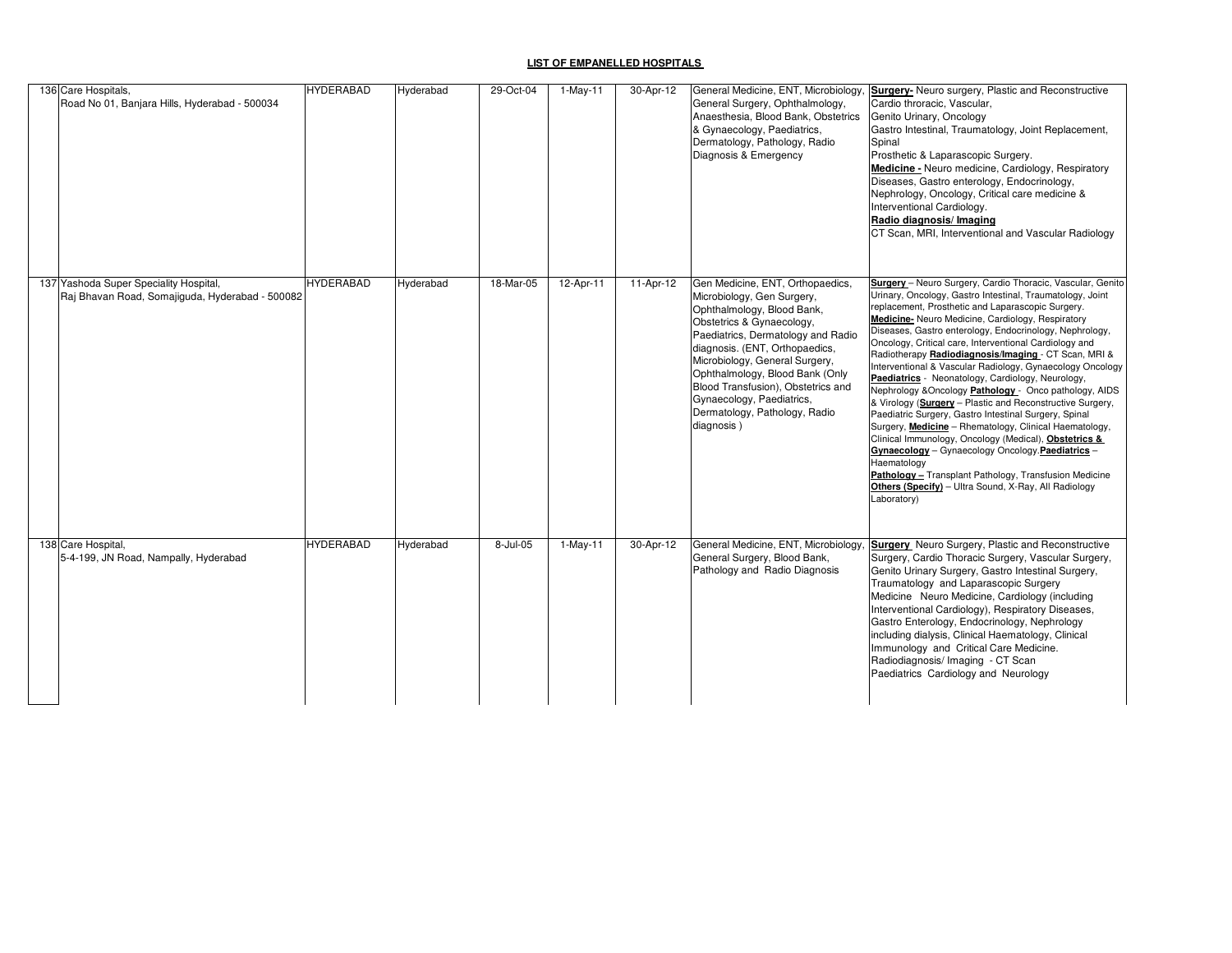| 139 Kamineni Hospital Limited<br>L.B. Nager, Hyderabad                                                                                                         | HYDERABAD        | Hyderabad | 15-Dec-04 | $3 - Aug-10$ | $2$ -Aug-11  | General Medicine, ENT.<br>Orthopaedics Microbiology, General<br>Surgery, Ophthalmology, Psychiatry<br>(consultation only), Anaesthesia,<br>Blood Bank, Obstetrics and<br>Gynaecology, Paediatrics,<br>Dermatology, Pathology, Radio<br>Diagnosis & Emergency                                                                                                                                                                                    | <b>Surgery-</b> Neuro Surgery, Cardio Thoracic, Vascular Surgery,<br>Genito Urinary, Paediatric Surgery, Oncology Surgery,<br>Gastro Intestinal, Traumatology, Joint Replacement, Spinal,<br>Prosthetic & Laparascopic Surgery.<br>Medicine- Neuro medicine, Cardiology, Respiratory<br>Diseases, Gastro enterology, Endocrinology, Nephrology,<br>Rheumatology, Clinical Haematology, Clinical Immunology,<br>Oncology, Critical care medicine, Interventional Cardiology &<br>Radiotherapy.<br>Radiodiagnosis/Imaging<br>CT Scan, MRI & Interventional and Vascular Radiology.<br>Paediatrics: Neonatology, Cardiology, Neurology,<br>Haematology, Nephrology & Oncology.<br>Pathology: Onco Pathology, Transplant Pathology, AIDS &<br>Virology, Molecular Immuno Pathology, Genetic Pathology &<br>Transfusion Medicine.<br>Other (Specify) - Organ Transplant. |
|----------------------------------------------------------------------------------------------------------------------------------------------------------------|------------------|-----------|-----------|--------------|--------------|-------------------------------------------------------------------------------------------------------------------------------------------------------------------------------------------------------------------------------------------------------------------------------------------------------------------------------------------------------------------------------------------------------------------------------------------------|---------------------------------------------------------------------------------------------------------------------------------------------------------------------------------------------------------------------------------------------------------------------------------------------------------------------------------------------------------------------------------------------------------------------------------------------------------------------------------------------------------------------------------------------------------------------------------------------------------------------------------------------------------------------------------------------------------------------------------------------------------------------------------------------------------------------------------------------------------------------|
| 140 Usha Mullapudi Cardiac Centre<br>Gaiullahpur Jeedimetla Hyderabad-500055                                                                                   | HYDERABAD        | Hyderabad | 16-May-07 | 1-Apr-11     | 31-Mar-12    |                                                                                                                                                                                                                                                                                                                                                                                                                                                 | <b>Surgery Cardio Thoracic Surgery, Vascular Surgery.</b><br>Medicine Cardiology, Interventional Cardiology.<br><b>Paediatrics Cardiology</b><br>Others (Specify) 2D, Echo Doppler, USG and TMT                                                                                                                                                                                                                                                                                                                                                                                                                                                                                                                                                                                                                                                                     |
| 141 Medinova Diagnostic Services Ltd,<br>$6-$<br>3-652, Kantilya Somajignda, Hyderabad                                                                         | <b>HYDERABAD</b> | Hyderabad | 16-May-07 | 17-Oct-10    | 16-Oct-11    | Microbiology, Pathology, Radio<br>Diagnosis (Incl USG).                                                                                                                                                                                                                                                                                                                                                                                         |                                                                                                                                                                                                                                                                                                                                                                                                                                                                                                                                                                                                                                                                                                                                                                                                                                                                     |
| 142 Yashoda Hospital, (Unit of Jaya Surgical Pvt Ltd), SP<br>Road Secunderabad, Hyderabad - 500003. Ph - 040-<br>27713333, Fax-040-27703999, Mob - 9849522441. | <b>HYDERABAD</b> | Hyderabad | 29-Oct-04 | $1-Mar-11$   | 29-Feb-12    | General Medicine, ENT, General<br>Surgery, Anaesthesia, Radio<br>Diagnosis and Emergency (Blood<br>Bank(In-house only),<br>Paediatrics.)(Addendum to Annexure<br>4A to GOI MOD letter No<br>24(8)/03/US(WE)/D(Res) dated 29<br>Oct 04.)<br>(Orthopaedics, Microbiology,<br>Ophthalmology, Obstetrics and<br>Gynaecology, Dermatology,<br>Pathology.(Addendum to Annexure 4<br>A to GOI MoD letter No<br>24(8)/03/US(WE)/D(Res) dt 29 Oct<br>04. | Surgery Neuro Surgery, Onco surgery, Genito urinary<br>Surgery & Laparascopic Surgery<br>Medicine-Neuro medicine, Oncology, Nephrology &<br><b>Respiratory Disease</b><br>Radio Diagnosis/ Imaging CT Scan<br>(Surgery Cardio Thoracic Surgery<br>Medicine Cardiology and Interventional<br>Cardiology(Addendum to Annexure 4A to GOI MOD<br>letter No 24(8)/03/US(WE)/D(Res) dated 29 Oct 04)<br><b>Surgery</b> - Plastic and Reconstructive, Gastro<br>ntestinal Surgery, Traumatology, Joint Replacement<br>Surgery, Spinal Surgery.<br>Medicine - Gastroenterology, Endocrinology,<br>Radiotherapy.<br>Radio Diagnosis & Imaging - MRI<br>Pathology - Onco Pathology<br>(Addendum to Annexure 4 A to GOI MoD letter No<br>24(8)/03/US(WE)/D(Res) dt 29 Oct 04.)                                                                                                 |
| 143 Anjini specialicity Dental Hospital,<br>10/A Vengal Rao Nagar SR Nagar X Lroad<br>Hvderabad                                                                | <b>HYDERABAD</b> | Hyderabad | 16-May-07 | $11-Jan-11$  | $10$ -Jan-12 | Dental(Incl Oral Surgery, Periodontia<br>& Prosthodontia).                                                                                                                                                                                                                                                                                                                                                                                      |                                                                                                                                                                                                                                                                                                                                                                                                                                                                                                                                                                                                                                                                                                                                                                                                                                                                     |
| 144 Jaya diagnostic & Research Centre (Medwin Hosp),<br>100, Radhav Ratna Towers, Chirag Ali Lane, Abids,<br>Hyderabad                                         | <b>HYDERABAD</b> | Hyderabad | 14-Feb-07 | 10-Mar-11    | 9-Mar-12     | Orthopedics, Microbiology, Blood<br>Bank(Only Blood Transfusion),<br>Dermatology, Pathology & Radio<br>Diagnosis                                                                                                                                                                                                                                                                                                                                | Medicine Neuro Medicine, Cardiology, Respiratory<br>Diseases, Gastro Enterology, Endocrinology and<br>Nephrology incl dialysis.                                                                                                                                                                                                                                                                                                                                                                                                                                                                                                                                                                                                                                                                                                                                     |
| 145 Apollo DRDO Hosp,<br>DMRL-X Road Kanchanbagh Hyderabad - 500058.                                                                                           | <b>HYDERABAD</b> | Hyderabad | 18-Sep-07 | 29-Jan-10    | 28-Jan-12    | General Medicine, Microbiology,<br>General Surgery, Obstetrics and<br>Gynaecology, Paediatrics, Pathology<br>and Radio Diagnosis.                                                                                                                                                                                                                                                                                                               | Surgery Plastic and reconstructive, Cardio Thoracic,<br>Gastro Intestinal.<br>Medicine Cardiology and Nephrology (Incl Dialysis).<br><b>Paediatrics Neonatology</b>                                                                                                                                                                                                                                                                                                                                                                                                                                                                                                                                                                                                                                                                                                 |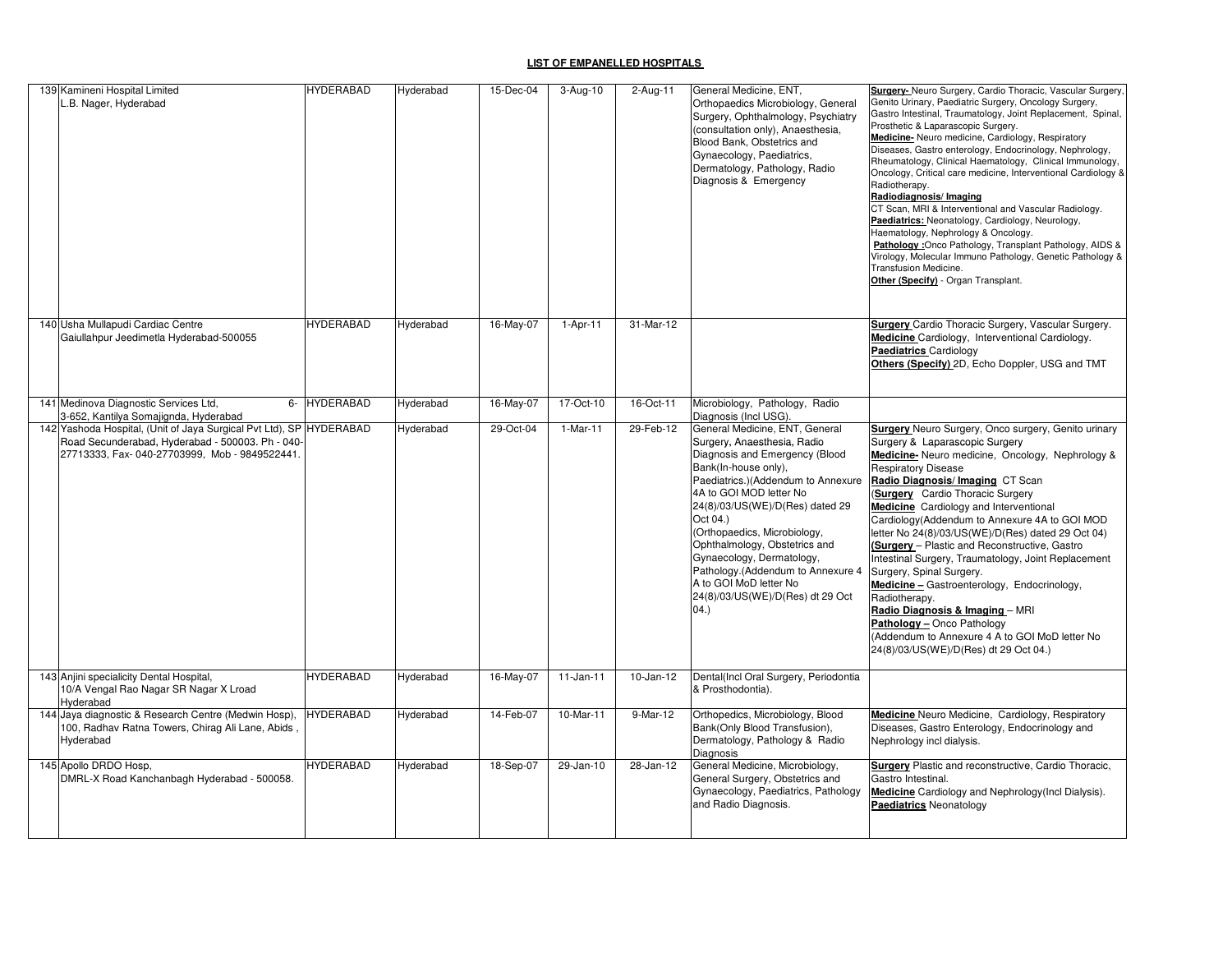| 146 Apollo Hospitals<br>Jubilee Hills, Hyderabad - 500033.                                                                                                                                                 | <b>HYDERABAD</b> | Hyderabad | 18-Sep-07   | 29-Jan-10  | 28-Jan-12 | General Medicine, ENT.<br>Orthopaedics, Microbiology, General<br>Surgery, Opthalmology, Psychiatry,<br>Blood Bank (Blood Transfusion),<br>Obstetrics and Gynaecology,<br>Paediatrics, Dermatology, Pathology,<br>Radio Diagnosis.                 | <b>Surgery</b> Neuro Surgery, Plastic and Reconstructive, Cardio<br>Thoracic Surgery, Oncology (Surgery), Gastro Intestinal<br>Surgery, Traumatology, Joint Replacement Surgery, and<br>Laparascopic Surgery.<br>Medicine Neuro Medicine, Cardiology, Gastro enterology,<br>Nephrology, Clinical Haematology, Oncology (Medical),<br>Critical Care Medicine, Interventional Cardiology, and Radio<br>Therapv.<br>Radio Diagnosis & Imaging CT Scan and MRI.<br>Paediatrics Cardiology. Pathology Onco Pathology<br><b>Molecular Pathology, AIDS &amp; Virology and Transfusion</b><br>Medicine. <b>Others</b> Mammography |
|------------------------------------------------------------------------------------------------------------------------------------------------------------------------------------------------------------|------------------|-----------|-------------|------------|-----------|---------------------------------------------------------------------------------------------------------------------------------------------------------------------------------------------------------------------------------------------------|---------------------------------------------------------------------------------------------------------------------------------------------------------------------------------------------------------------------------------------------------------------------------------------------------------------------------------------------------------------------------------------------------------------------------------------------------------------------------------------------------------------------------------------------------------------------------------------------------------------------------|
| 147 Dental Venue Multispeciality Hospital Pvt Ltd<br>14, First Floor, Deeptiapartments, B/S ST Anns<br>School, SP Road, Secunderabad - 500 003, Tele:<br>04066312447, 66312557, 9246352447,<br>9246359337, | F- HYDERABAD     | Hyderabad | 14-Feb-07   | $1-Mar-11$ | 29-Feb-12 | Dental                                                                                                                                                                                                                                            | Prosthodontia, Dental Lab                                                                                                                                                                                                                                                                                                                                                                                                                                                                                                                                                                                                 |
| 148 Indo American Cancer Institute and Research Centre HYDERABAD                                                                                                                                           |                  | Hyderabad | <b>CGHS</b> | 31-Mar-11  | 30-Mar-12 |                                                                                                                                                                                                                                                   |                                                                                                                                                                                                                                                                                                                                                                                                                                                                                                                                                                                                                           |
| 149 Vision Eye Centre,<br>102 Silver Sanchora Castle RNT Marg Indore-<br>152001                                                                                                                            | <b>JABALPUR</b>  | Indore    | 14-Feb-07   | 19-Apr-11  | 18-Apr-12 | Ophthalmology                                                                                                                                                                                                                                     |                                                                                                                                                                                                                                                                                                                                                                                                                                                                                                                                                                                                                           |
| 150 Bhandari Hosp & Research Centre<br>22 GF SChemesh Vijaya Nagar Indore-452010                                                                                                                           | 21- JABALPUR     | Indore    | 14-Feb-07   | 28-May-11  | 27-May-12 | General Medicine, ENT, Dentl,<br>Microbiology, General Surgery,<br>Ophthalmology, Psychiatry, Blood<br>Bank, Obstetrics & Gynecology,<br>Paediatrics, Dermatology, Pathology<br>and Radio Diagnosis including USG                                 | <b>Surgery</b> Paediatrics Surgery.<br><b>Medicine</b> Neuro Medicine and Respiratory Diseases.<br>Radio Diagnosis and Imaging CT Scan.                                                                                                                                                                                                                                                                                                                                                                                                                                                                                   |
| 151 SNG Hospital,<br>16/1, South Tukoganj, Indore - 01                                                                                                                                                     | <b>JABALPUR</b>  | Indore    | 14-Dec-06   | 20-Feb-11  | 19-Feb-12 | General Medicine, ENT, Dental,<br>General Surgery, Psychiatry,<br>Obstetrics & Gynecology, Paediatrics,<br>Pathology and Radio Diagnosis.                                                                                                         | Surgery Neuro Surgery, Plastic & Reconstructive<br>Surgery, Genito Urinary Surgery, Paediatric Surgery,<br>Gastro Intestinal Surgery, Traumatology, Joint<br>Replacement, Spinal Surgery and Laparoscopic<br>Surgery.<br>Medicine Neuro Medicine, Cardiology, Respiratory<br>Diseases and Critical Care Medicine.                                                                                                                                                                                                                                                                                                         |
| 152 College of Dental Sciences & Hospital, Jhommer<br>Ghat Rao                                                                                                                                             | <b>JABALPUR</b>  | Indore    | 29-Oct-04   | $1-Apr-11$ | 31-Mar-12 | Dental                                                                                                                                                                                                                                            |                                                                                                                                                                                                                                                                                                                                                                                                                                                                                                                                                                                                                           |
| 153 Vishesh diagnostic Solutions,<br>2/1 Residency Area Near Geeta Bhawan Square, AB<br>Road, Indore                                                                                                       | <b>JABALPUR</b>  | Indore    | 15-Dec-04   | $1-Apr-11$ | 31-Mar-12 | (Orthopaedics, Microbiology,<br>Pathology, Radio<br>diagnosis)(Addendum to Annexure<br>21A To GOI MoD letter No.<br>24(21)/04/US(WE)/D(Res) dt 15 Dec<br>(04)                                                                                     | Radiodiagnosis/Imaging<br>MRI<br><b>Surgery</b> - Neuro Surgery, Cardio Thoracic Surgery,<br>Vascular Surgery<br>Medicine - Neuro Medicine, Cardiology.<br>Radio Diagnosis & Imaging - CT Scan) (Addendum<br>to Annexure 21A To GOI MoD letter No.<br>24(21)/04/US(WE)/D(Res) dt 15 Dec 04)                                                                                                                                                                                                                                                                                                                               |
| 154 Gokuldas Hospital Limited<br>11/Dr Sarjuprasad Marg, Indore. Ph 07312519212,<br>9826031212                                                                                                             | <b>JABALPUR</b>  | Indore    | 15-Dec-04   | $1-Apr-11$ | 31-Mar-12 | General Medicine, ENT,<br>Orthopaedics Dental, Microbiology,<br>General Surgery, Ophthalmology,<br>Psychiatry, Anaesthesia,<br>Blood Bank, Obstetrics and<br>Gynaecology, Paediatrics,<br>Dermatology, Pathology, Radio<br>Diagnosis & Emergency. | <b>Surgery-</b> Neuro Surgery, Plastic and Reconstructive,<br>Genito-urinary, Oncology Surgery, Gastro Intestinal &<br>Laparascopic Surgery.<br>Medicine-Neuro medicine, Cardiology (non invasive<br>Cardiology), Gastro enterology, Nephrology &<br>Oncology.<br><b>Surgery -</b> Cardio Thoracic Surgery, Vascular Surgery<br>Medicine - Interventional Cardiology) (Addendum to<br>Annexure 21A To GOI MoD letter No.<br>24(21)/04/US(WE)/D(Res) dt 15 Dec 04)                                                                                                                                                         |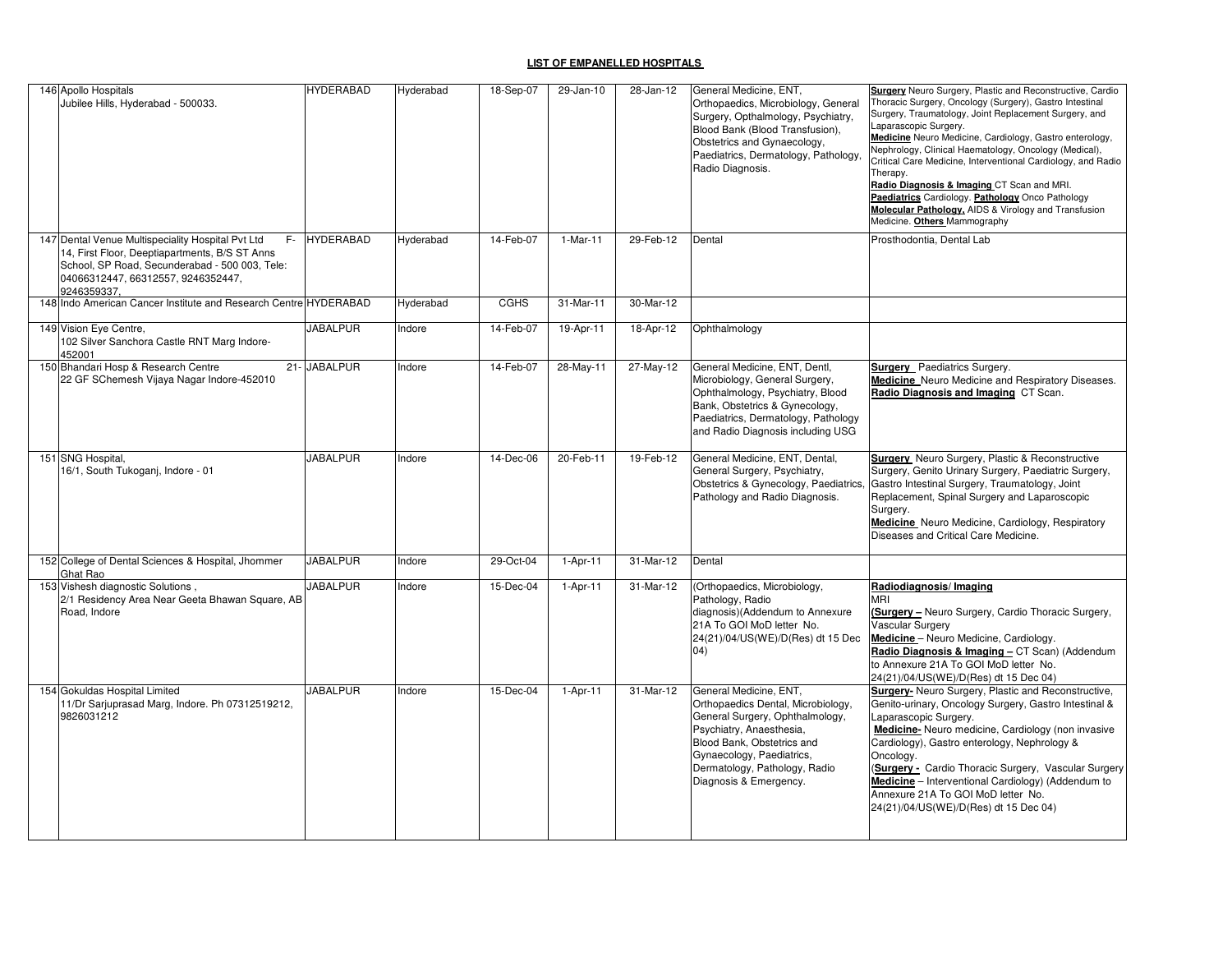| 155 Bombay Hospital,<br>Ring Road,                                                                                                                            | <b>JABALPUR</b> | Indore              | 15-Dec-04 | $1-Apr-11$ | 31-Mar-12 | General Medicine, ENT,<br>Orthopaedics, Microbiology, General<br>Surgery, Ophthalmology,<br>Anaesthesia, Blood Bank, Obstetrics<br>and Gynaecology, Paediatrics,<br>Pathology, Radio Diagnosis &<br>Emergency.         | Surgery- Neuro Surgery, Cardio Thoracic, Vascular<br>Surgery, Genito Urinary, Oncology Surgery, Gastro<br>Intestinal, Traumatology, Joint Replacement, Spinal,<br>Prosthetic, Laparascopic & Geriatric Surgery.<br>Medicine-Neuro medicine, Cardiology, Gastro<br>enterology, Endocrinology, Nephrology, Critical care<br>medicine & Interventional Cardiology.<br>Radiodiagnosis/Imaging - MRI.                                                                                                                                                                                                                                                                                                                                              |
|---------------------------------------------------------------------------------------------------------------------------------------------------------------|-----------------|---------------------|-----------|------------|-----------|------------------------------------------------------------------------------------------------------------------------------------------------------------------------------------------------------------------------|-----------------------------------------------------------------------------------------------------------------------------------------------------------------------------------------------------------------------------------------------------------------------------------------------------------------------------------------------------------------------------------------------------------------------------------------------------------------------------------------------------------------------------------------------------------------------------------------------------------------------------------------------------------------------------------------------------------------------------------------------|
| 156 Welspring Radiology Diagnostics<br>Nr<br>Cancer Hospital MY Hospital Campus Indore Pin<br>452001 PH 07312527888 Mob 9300002215                            | <b>JABALPUR</b> | Indore              | 3-Jun-09  | 1-Aug-09   | 31-Jul-11 | Radio-Diagnosis                                                                                                                                                                                                        | Radio-Diagnosis & Imaging CT Scan, MRI                                                                                                                                                                                                                                                                                                                                                                                                                                                                                                                                                                                                                                                                                                        |
| 157 Nethra Eye Care Centre,<br>Main Road Irinjalakuda, Trichur, Irinjalakuda-680121,<br>Ph-04802822579, 9446995455                                            | KOCHI           | Irinjalakuda, Thris | 15-Mar-10 | 17-Jun-10  | 16-Jun-12 | Opthalmology                                                                                                                                                                                                           |                                                                                                                                                                                                                                                                                                                                                                                                                                                                                                                                                                                                                                                                                                                                               |
| 158 Soni Hospital,<br>Unit Soni Medicare Ltd, 38 Kanota Bagh, JLN Marg<br>Jaipur - 302004.                                                                    | <b>JAIPUR</b>   | Jaipur              | 18-Sep-07 | 29-Oct-10  | 28-Oct-11 | General Medicine. ENT, Microbiology,<br>General Surgery, Opthalmology,<br>Psychiatry, Obstetrics and<br>Gynaecology, Paediatrics,<br>Dermatology, Pathology and Radio<br>Diagnosis                                     | Surgery Plastic and reconstructive, Genito Urinary,<br>Gastro Intestinal Surgery, Traumatology, and<br>Laparascopic Surgery.<br>Medicine Neuro Medicine, Cardiology, Respiratory<br>Diseases, Gastro Enterology, Endocrinology,<br>Nephrology (Incl Dialysis), and Critical Care Medicine.<br>Radio Diagnosis & Imaging CT Scan.<br>Obstetrics & Gynaecology Gynaecological Oncology.<br>Paediatrics Nephrology.                                                                                                                                                                                                                                                                                                                              |
| 159 Rungta Hospital,<br>Malviya Nagar, Jaipur - 302 017<br>Tel:<br>01414039999, 01412522001, 01414002001(fax),<br>01415104512, 9414046565(CP Dr Rajesh Gupta) | <b>JAIPUR</b>   | Jaipur              | 3-Mar-05  | 20-Nov-10  | 19-Nov-11 | General Medicine, ENT, Dental,<br>General Surgery, Anaesthesia,<br>Obstetrics and Gynaecology,<br>Paediatrics, Dermatology, Pathology,<br>Radio Diagnosis and Emergency                                                | Surgery- Neuro Surgery, Plastic and Reconstructive<br>Surgery, Genito Urinary Surgery, Paediatric Surgery,<br>Spinal and Laparascopic Surgery.<br>Medicine-Neuro medicine, Cardiology,<br>Gastroenterology, Nephrology, Critical Care Medicine                                                                                                                                                                                                                                                                                                                                                                                                                                                                                                |
| 160 Apex Hospital Pvt Ltd SP - 6, Malviya Industrial Area, JAIPUR<br>Malviya Nagar, Jaipur                                                                    |                 | Jaipur              | 8-Jul-05  | $1-Jan-11$ | 31-Dec-11 | General Medicine, ENT, General<br>Surgery, Ophthalmology, Obstetrics<br>and Gynaecology, Paediatrics,<br>Dermatology, Pathology and Radio<br>Diagnosis                                                                 | Surgery Neuro Surgery, Plastic and Reconstructive,<br>Genito Urinary Surgery and Spinal Surgery.<br>Medicine Neuro Medicine, Respiratory Disease and<br>Gastro Enterology.                                                                                                                                                                                                                                                                                                                                                                                                                                                                                                                                                                    |
| 161 Okay Diagnostic & Research centre Pvt Ltd.<br>4, Vivekanand Marg, C-Scheme, Opp SM's Hosp<br>Jaipur                                                       | <b>JAIPUR</b>   | Jaipur              | 8-Jul-05  | 29-Oct-10  | 28-Oct-11 | Microbiology, Pathology and Radio<br>Diagnosis including Ultra Sonography                                                                                                                                              | Radio Diagnosis and Imaging CT Scan and MRI<br><b>Others</b> Mammography                                                                                                                                                                                                                                                                                                                                                                                                                                                                                                                                                                                                                                                                      |
| 162 SK Soni Hospital<br>Sector-5, Vidya Dhar Nagar Jaipur-302013                                                                                              | <b>JAIPUR</b>   | Jaipur              | 16-May-07 | 29-Oct-10  | 28-Oct-11 | General Medicine, ENT,<br>Orthopaedics, Dental, Microbiology,<br>General Surgery, Ophthalmology,<br>Psychiatry, Blood Bank, Obstetrics<br>and Gynaecology, Paediatrics,<br>Dermatology, Pathology, Radio<br>Diagnosis. | Surgery Neuro Surgery, Plastic and Reconstructive, Cardio<br>Thoracic Surgery, Genito Urinary, Paediatric Surgery,<br>Oncology(Surgery), Gastro Intestinal Surgery, Traumatology,<br>Joint Replacement Surgery, Spinal Surgery, Laparascopic<br>Surgery.<br>Medicine Neuro Medicine, Cardiology, Respiratory<br>Diseases, Gastro enterology, Endocrinology, Nephrology,<br>Critical Care Medicine, Interventional Cardiology. Radio<br>Diagnosis & Imaging<br>CT Scan, Interventional and Vascular Radiology.<br><b>Obstetrics and Gynaecology</b><br>Gynaecology Oncology, Infertility and assisted reproduction.<br>Paediatrics Neonatology, Cardiology, Neurology,<br>Haematology, Nephrology, Oncology.<br>Pathology Transfusion Medicine |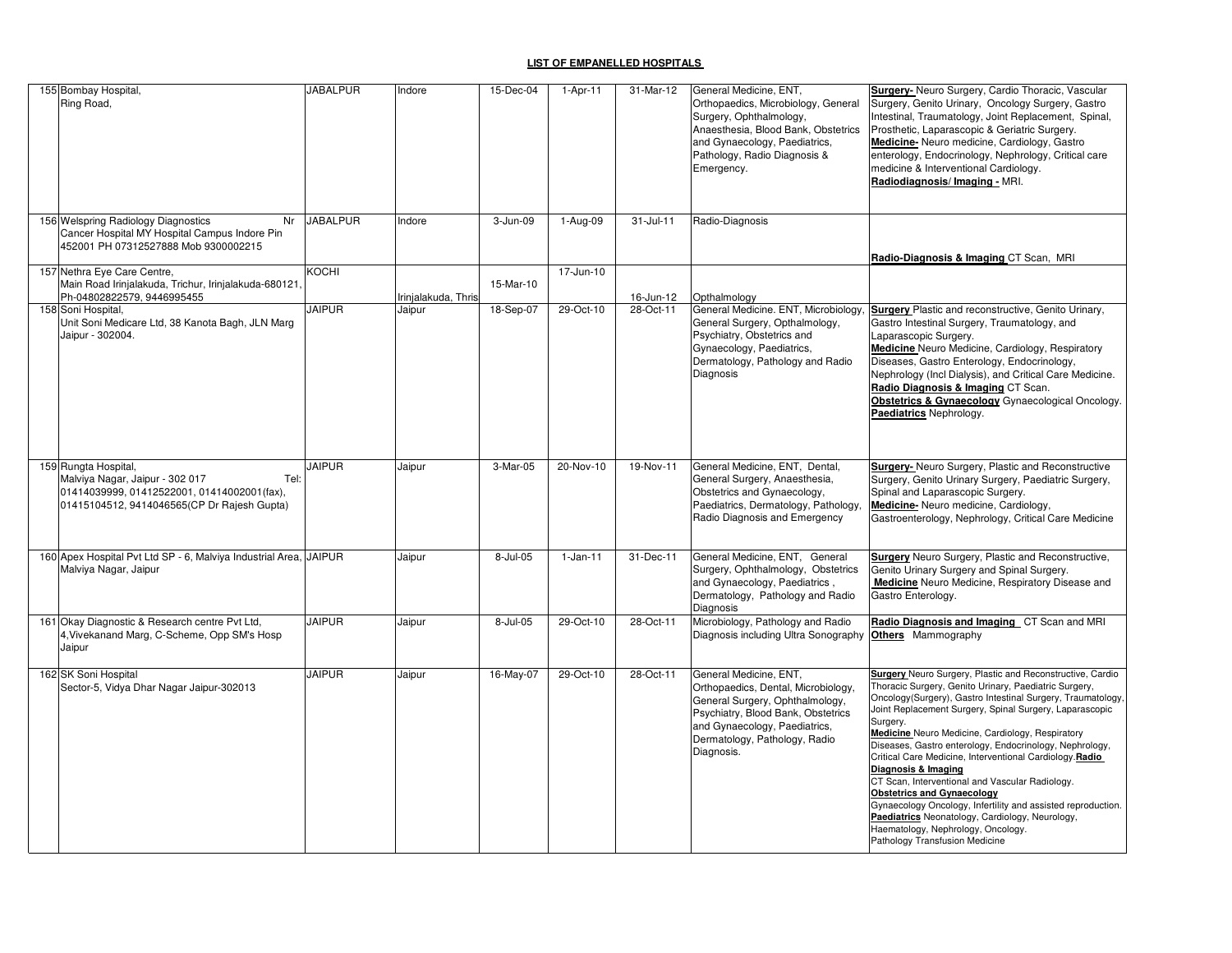| 163 Jain Dental Hospital,<br>Tulsi Nagar, Near Choudhary Petrol Pump, Sangaer,<br>Tonk Road Jaipur Rajasthan-302017. Phone-0141<br>3244643, 2522347 and 9314432815. | <b>JAIPUR</b> | Jaipur | 22-Dec-08 | $6$ -May-11 | 5-May-12  | Dental                                                                                                                                                                                                        |                                                                                                                                                                                                                         |
|---------------------------------------------------------------------------------------------------------------------------------------------------------------------|---------------|--------|-----------|-------------|-----------|---------------------------------------------------------------------------------------------------------------------------------------------------------------------------------------------------------------|-------------------------------------------------------------------------------------------------------------------------------------------------------------------------------------------------------------------------|
| 164 Sahai Hosp and Research Centre<br>Bhabha Marg Moti Dungri Jaipur-302004.                                                                                        | <b>JAIPUR</b> | Jaipur | 18-Sep-07 | 29-Oct-10   | 28-Oct-11 | Ophthalmology.                                                                                                                                                                                                |                                                                                                                                                                                                                         |
| 165 Bhagwan Mahaveer Cancer Hospital & Research<br>Centre.<br>Jawahar<br>Lal Nehru Marg Jaipur                                                                      | <b>JAIPUR</b> | Jaipur | 15-Dec-04 | 29-Oct-10   | 28-Oct-11 | Anaesthesia, Blood Bank, Pathology<br>& Radio Diagnosis.                                                                                                                                                      | <b>Surgery- Oncology Surgery.</b><br>Medicine-Oncology (Medical) and Radiotherapy.<br>Radiodiagnosis/Imaging - CT Scan.<br>Gynaecology - Gynaecology Oncology.<br>Paediatrics - Oncology.<br>Pathology - Oncopathology. |
| 166 Marudhar Hospital<br>A 923 A 99 Singh Bhoomi Khatipura Jaipur                                                                                                   | <b>JAIPUR</b> | Jaipur | 15-Dec-04 | 29-Oct-10   | 28-Oct-11 | General Medicine, ENT,<br>Orthopaedics, General Surgery,<br>Ophthalmology, Psychiatry,<br>Anaesthesia, Obstetrics and<br>Gynaecology, Paediatrics,<br>Dermatology, Pathology, Radio<br>Diagnosis & Emergency. | (Surgery Neuro-Surgery, Plastic and Reconstructive<br>Surgery, Genito-Urinary, Spinal Surgery and<br>Laparascopic Surgery) (Addendum to Annexure 01B<br>To GOI MoD letter No. 24(21)/04/US(WE)/D(Res) dt<br>15 Dec 04)  |
| 167 Heart and General Hospital/(Old name Tonjia Heart                                                                                                               | <b>JAIPUR</b> | Jaipur | 3-Mar-05  | 29-Oct-10   | 28-Oct-11 | General Medicine, General Surgery,                                                                                                                                                                            | Surgery- Cardiothoracic Surgery.                                                                                                                                                                                        |
| 168 Anand Hosp & Eye Centre<br>21, Bhrat Mata Lane, Jamna Lal Bajaj Marg, C-<br>Scheme, Jaipur-302001                                                               | <b>JAIPUR</b> | Jaipur | 8-Jul-05  | 11-Nov-10   | 10-Nov-11 | Ophthalmology.                                                                                                                                                                                                |                                                                                                                                                                                                                         |
| 169 Dr Wahi's Central Diagnostic Clinic<br>5, Chandpole, Jhotwara Road, Jaipur                                                                                      | A- JAIPUR     | Jaipur | 8-Jul-05  | 29-Oct-10   | 28-Oct-11 | Microbiology, Pathology and Radio<br>Diagnosis including Ultra Sonography                                                                                                                                     | Pathology AIDS & Virology.                                                                                                                                                                                              |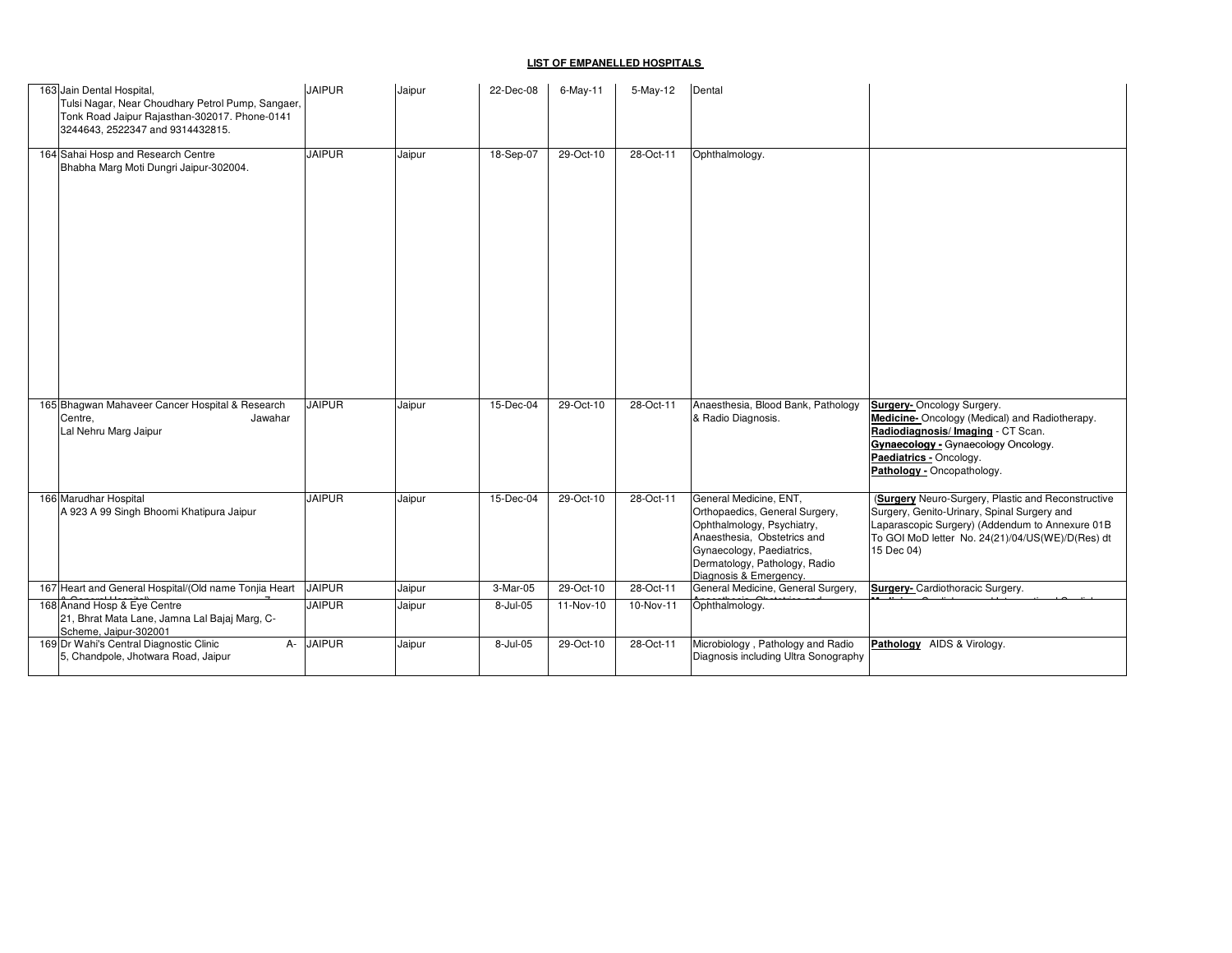| 170 KC Memorial Eye Hosptal,<br>Malviya Marg, 'C' Schme, Jaipur - 302 001                                                                                   | <b>JAIPUR</b>       | Jaipur    | 16-May-07 | 19-Dec-10    | 18-Dec-11 | Ophthalmology.                                                                                                                                                                                                       |                                                                                                                                                                                                                                                                                                                                                                                                                                                                                                               |
|-------------------------------------------------------------------------------------------------------------------------------------------------------------|---------------------|-----------|-----------|--------------|-----------|----------------------------------------------------------------------------------------------------------------------------------------------------------------------------------------------------------------------|---------------------------------------------------------------------------------------------------------------------------------------------------------------------------------------------------------------------------------------------------------------------------------------------------------------------------------------------------------------------------------------------------------------------------------------------------------------------------------------------------------------|
| 171 Pandya Hosp and Research Centre Pvt Ltd,<br>237, Mahaveer Marg-C Scheme Jaipur - 302001                                                                 | J- JAIPUR           | Jaipur    | 22-Dec-08 | 28-Jul-09    | 27-Jul-11 | <b>General Surgery</b>                                                                                                                                                                                               | Surgery - Laparoscopic Surgery.<br>Medicine - Gastro enterology                                                                                                                                                                                                                                                                                                                                                                                                                                               |
| 172 AK Diagnostic Centre & Research Labdoratory H-3,<br>Todar Mal Marg Near Scout Head Guater Bank Park<br>Jaipur                                           | <b>JAIPUR</b>       | Jaipur    | 16-Nov-05 | 29-Oct-10    | 28-Oct-11 | Microbiology, Pathology and Radio<br>Diagnosis including Ultra Sonography.                                                                                                                                           |                                                                                                                                                                                                                                                                                                                                                                                                                                                                                                               |
| 173 Jain Eye Clinic and Hospital,<br>K-4A, Fatehtiba MD Road, Adarsh Nagar Jaipur Pin<br>302004, Ph 01412611211, 2608887<br>Mob<br>9414073442 CP Dr MR Jain | <b>JAIPUR</b>       | Jaipur    | 15-Mar-10 | $1-Jun-10$   | 31-May-12 | Ophthalmology                                                                                                                                                                                                        |                                                                                                                                                                                                                                                                                                                                                                                                                                                                                                               |
| 174 Manu Hospital & Research Centre,                                                                                                                        | <b>JAIPUR</b>       | Jaipur    | 15-Mar-10 | $1 - Jun-10$ | 31-May-12 | General Medicine, ENT.                                                                                                                                                                                               | Surgery - Vascular Surgery, Genito Urinary, Oncology                                                                                                                                                                                                                                                                                                                                                                                                                                                          |
| 175 Imperial Hospital<br>Near Kanwatia circle, Shastri Nagar, Jaipur Pin<br>302016 Ph: 01412304592, 2307984 Mob<br>9829066080                               | <b>JAIPUR</b>       | Jaipur    | 15-Mar-10 | $1-Jun-10$   | 31-May-12 | General Medicine, ENT, Dental,<br>Microbiology, General Surgery,<br>Ophthalmology, Psychiatry, Blood<br>Bank (Only Blood Transfusion),<br>Obstetrics & Gynaecology,<br>Dermatology, Pathology and Radio<br>Diagnosis | Surgery - Plastic & Reconstructive, Paediatric<br>Surgery, Gastro Intestinal Surgery, Spinal and<br>Laparascopic Surgery.<br><b>Medicine -</b> Neuro Medicine, Respiratory Diseases,<br>Endocrinology, Clinical Haematology, Clinical<br>Immunology and Critical Care Medicine.<br>Obstetrics & Gynaecology - Gynaecology Oncology,<br>Infertility & Assisted Reproduction, Gynaecological<br>Endocrinology & Materno Foetal medicine.<br>Paediatrics - Neonatology, Neurology, Haematology<br>and Nephrology |
| 176 Physio Care,<br>Inside CGPS School Campur Hawa Sadak Civil<br>Lines, Jaipur, Ph-01412221873, 9928439995                                                 | Jaipur              | Jaipur    | 31-Aug-10 | 30-Oct-10    | 29-Oct-12 |                                                                                                                                                                                                                      | Others: Physiotherapy:- Electro Therapy, Exercise<br>Therapy, Cardiac Rehab, Sports Injury, Paediatrics                                                                                                                                                                                                                                                                                                                                                                                                       |
| 177 Global Heart and General Hospital,<br>C-<br>1/27 Chitra Koot Ajmer Road, Jaipur-302020, Ph-<br>014124406229, 9828802266                                 | Jaipur              | Jaipur    | 31-Aug-10 | $19-Oct-10$  | 18-Oct-12 |                                                                                                                                                                                                                      | Medicine - Cardiology (Consultation and diagnostics),<br>Interventional Cardiology                                                                                                                                                                                                                                                                                                                                                                                                                            |
| 178 Oxford Hospital Pvt Ltd<br>305, Lajpat Nagar, Near Nakodar Chowk, Jalandhar                                                                             | <b>CHANDIMANDIR</b> | Jalandhar | 29-Oct-04 | $4-Sep-10$   | 3-Sep-11  | <b>Emergency Services</b>                                                                                                                                                                                            | <b>Surgery-</b> Neuro Surgery, Cardio Thoracic, Vascular<br>Surgery, Spinal and Endovascular Surgery.<br>Medicine-Neuro medicine, Cardiology, Endocrinology<br>and Interventional Cardiology                                                                                                                                                                                                                                                                                                                  |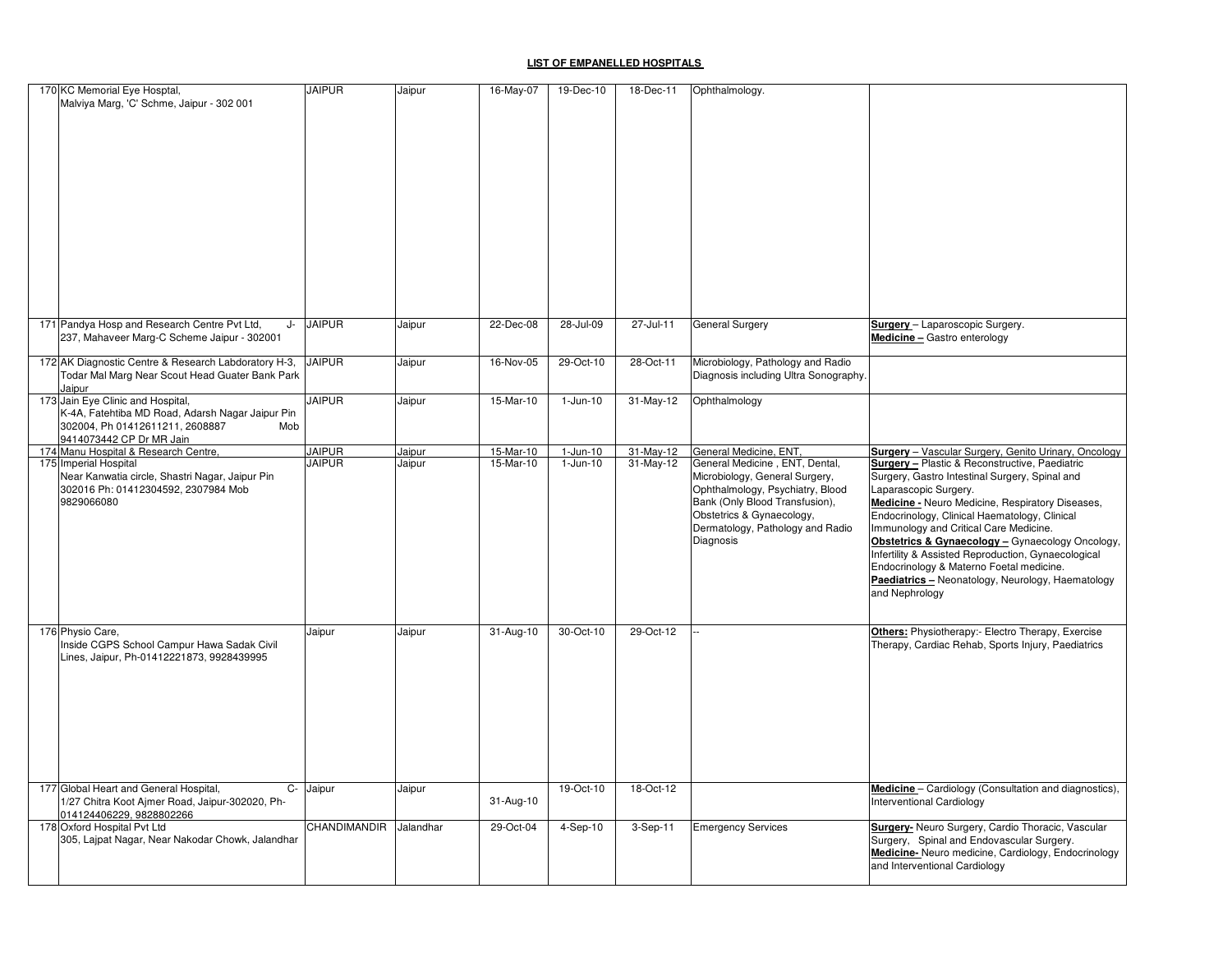| 179 Kap Scan & diagnostic Centre Pvt Ltd<br>417, Adarsh Nagar, Jalandhar                                                                                                     | CHANDIMANDIR Jalandhar |           | 16-Nov-05   | $1-Jan-11$             | 31-Dec-12   | USG, Color Doppler, Mammography<br>and Radio Diagnosis                                                                                                             | CT Scan                                                                                                                                                                                                                                                                                                                                                                                                                     |
|------------------------------------------------------------------------------------------------------------------------------------------------------------------------------|------------------------|-----------|-------------|------------------------|-------------|--------------------------------------------------------------------------------------------------------------------------------------------------------------------|-----------------------------------------------------------------------------------------------------------------------------------------------------------------------------------------------------------------------------------------------------------------------------------------------------------------------------------------------------------------------------------------------------------------------------|
| 180 Satyam Hospital & Trauma Centre<br>Kapurthala Chowk Adarsh Nagar Jalandhar                                                                                               | CHANDIMANDIR           | Jalandhar | 13-Jan-06   | 23-Jul-10              | 22-Jul-11   | Obstetrics and Gynaecology                                                                                                                                         | <b>Surgery</b> Neuro Surgery and Traumatology                                                                                                                                                                                                                                                                                                                                                                               |
| 181 Tagore Hospital and Heart Care Centre<br>Banda Bahadur Nagar Mahavir Marg Jalandhar -<br>144008.                                                                         | CHANDIMANDIR           | Jalandhar | 29-Oct-04   | 10-Mar-11              | 9-Mar-12    | Medicine,<br>Orthopaedics,<br>Surgery, Anaesthesia, Blood Bank, Laparoscopic Surgery,<br>Pathology, Radio Diagnosis and Medicine Cardiology,<br>Emergency.         | General Surgery - Cardio throracic and Genito Urinary.,<br>Nephrology and Interventional Cardiology, Neurology,<br>& Gastro enterology<br>Paediatrics- Cardiology.                                                                                                                                                                                                                                                          |
| 182 Ghai hospital<br>661A & B, Guru Teg Bahadur Nagar Jalandhar-<br>144003 Tel: 01812277887, 01813298637,<br>01812442886(fax), 01812272997, 9876065488(CP<br>Dr US Ghai, MD) | <b>CHANDIMANDIR</b>    | Jalandhar | 4-Jan-08    | 24-May-11              | 23-May-12   | General Medicine, ENT.<br>Orthopaedics, General Surgery, Blood<br>Bank (Blood transfusion), Pathology.                                                             | <b>Surgery</b> Neuro Surgery, Plastic and Reconstructive,<br>Genito Urinary, Gastro Intestinal, Traumatology, Spinal,<br>Laparoscopic Surgery                                                                                                                                                                                                                                                                               |
| 183 BBC Heart Care Pruthi Hospital                                                                                                                                           | <b>CHANDIMANDIR</b>    | Jalandhar | $6$ -Aug-03 | 10-Mar-11              | 9-Mar-12    | $\overline{\phantom{a}}$                                                                                                                                           | <b>Surgery</b> Cardio Thoracic Surgery and Vascular<br>Surgery<br><b>Medicine</b> Cardiology (consultation and diagnostics)<br>and Interventional Cardiology                                                                                                                                                                                                                                                                |
| 184 Kidney Hospital and Lifeline medical institutions,<br>63/64 Waryam Nagar Cool Road, Jalandhar<br>Pin 144 001 Ph 01812272236, 9855444490 CP Sijo<br>V Joseph              | <b>CHANDIMANDIR</b>    | Jalandhar | 29-Oct-04   | 25-Apr-11              | 24-Apr-12   | Blood Bank.<br>(General Medicine, General Surgery,<br>Paediatrics) (Addendum to Annexure<br>11A To GOI MoD letter No.<br>24(8)/03/US(WE)/D(Res) dt 29.<br>102004.) | Surgery- Genito Urinary and Laparascopic Surgery.<br>Medicine-Nephrology. Paediatrics - Paediatric<br>Nephrology. Pathology - AIDS & Virology and<br>Transfusion Medicine. Others- Renal Transplantation,<br>Lithotripsy and Urodynamics. (Surgery - Paediatric<br>Surgery, Oncology Surgery, Gastro Intestinal Surgery<br>Medicine - Gastro enterology, Paediatrics -<br>Neonatology, Others (Specify)- Pediatric Urology) |
| 185 Joshi Hospital<br>Kapurthala Chowk Jalandhar Phone 01812621333.<br>2621888 Mobile 9814977099                                                                             | <b>CHANDIMANDIR</b>    | Jalandhar | 3-Jun-09    | $21 -$ Jul-10          | 20-Jul-11   | General Medicine, Orthopaedics,<br>General Surgery, Blood Bank (Only<br>Blood Transfusion) and Pathology                                                           | Surgery Neuro- Surgery, Plastic and Reconstructive,<br>Vascular Surgery, Traumatology, Joint Replacement<br>Surgery, Spinal Surgery<br>Medicine Cardiology, Gastro-enterology and<br>Interventional Cardiology<br><b>Others (Specify)</b> Physiotherapy                                                                                                                                                                     |
| 186 Apollo Multispeciality Dental Clinic,<br>3<br>Deshmesh Nagar, Lal Hospital Opposite Khera petrol<br>pump Jalandhar, Ph-0181 2260808, 9888999052.                         | <b>CHANDIMANDIR</b>    | Jalandhar | 22-Dec-08   | 30-Nov-09              | 29-Nov-11   | Dental. (Incl Dental Lab)                                                                                                                                          |                                                                                                                                                                                                                                                                                                                                                                                                                             |
| 187 Ranjit Hospital,<br>Chest and Sleeep Care Centre Patel Chowk,<br>Jalandhar-144008, Ph-01812620600,9814217738                                                             | <b>CHANDIMANDIR</b>    | Jalandhar | 15-Mar-10   | $\overline{7}$ -May-10 | $6$ -May-12 |                                                                                                                                                                    | Medicine - Respiratory                                                                                                                                                                                                                                                                                                                                                                                                      |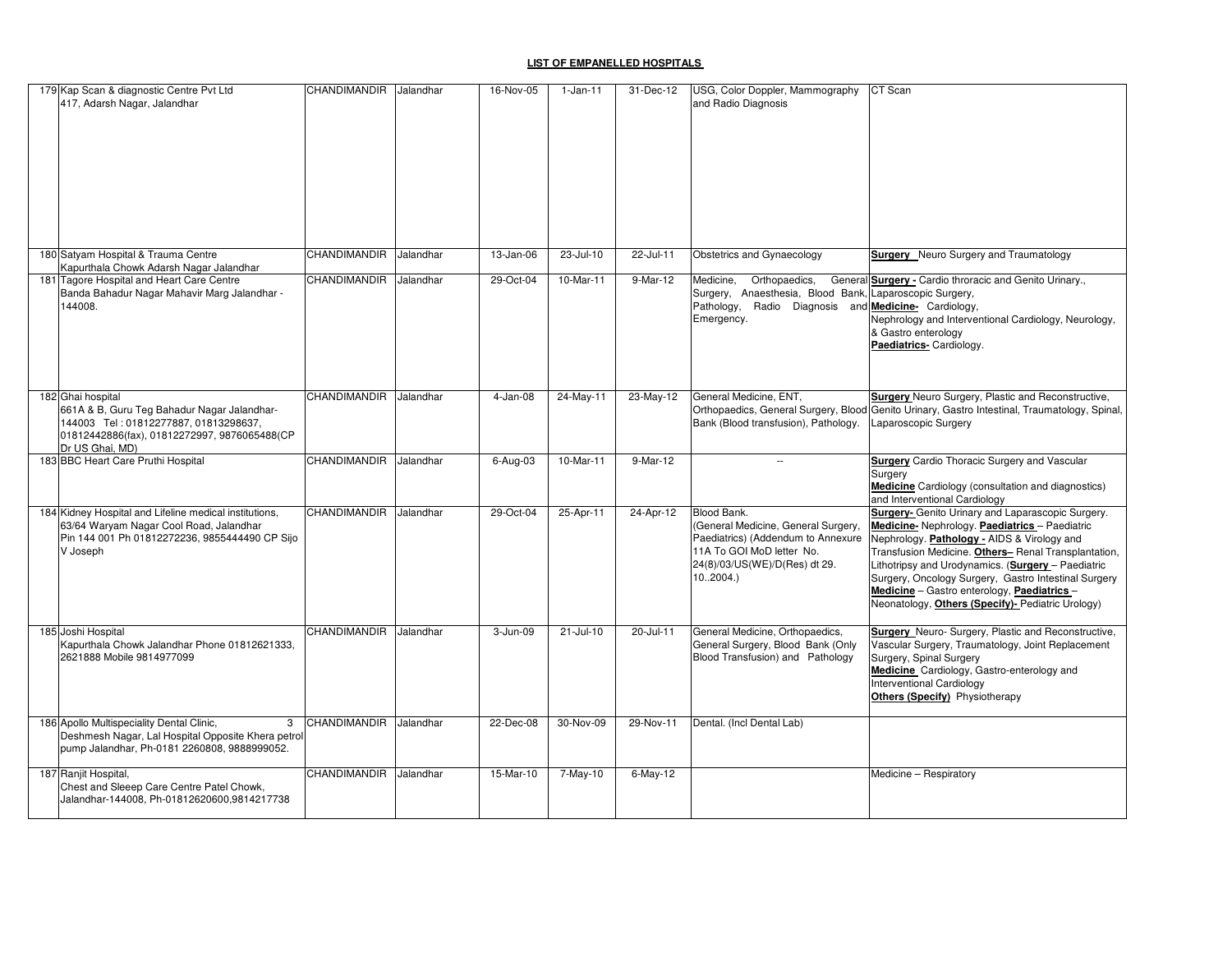| 188 Patel Hospital Pvt Ltd,<br>Civil Lines, Jalandhar - 144 001                                                                                                         | CHANDIMANDIR Jalandhar |            | 15-Mar-10 | 1-May-10   | 30-Apr-12  | General Medicine, ENT.<br>Orthopaedics, General Surgery, Blood<br>Bank (only Blood Transfusion),<br>Obstetrics and Gynaecology,<br>Dermatology, Pathology Radio<br>diagnosis                                                              | <b>Surgery</b> - Plastic and Reconstructive Surgery, Genito<br>Urinary Surgery, Gastro Intestinal Surgery, Traumatology,<br>Joint Replacement Surgery, Spinal Surgery, Laparascopic<br>Surgery<br>Medicine - Respiratory Diseases, Gastro enterology,<br>Nephrology, Clinical Haematology, Oncology (Medical),<br>Critical care medicine, Radiotherapy, Nuclear Medicine<br>Radio diagnosis & Imaging - CT Scan, Interventional and<br>Vascular Radiology<br>Pathology - Onco Pathology, Transfusion Medicine.<br>Others (Specify) - Urology |
|-------------------------------------------------------------------------------------------------------------------------------------------------------------------------|------------------------|------------|-----------|------------|------------|-------------------------------------------------------------------------------------------------------------------------------------------------------------------------------------------------------------------------------------------|----------------------------------------------------------------------------------------------------------------------------------------------------------------------------------------------------------------------------------------------------------------------------------------------------------------------------------------------------------------------------------------------------------------------------------------------------------------------------------------------------------------------------------------------|
| 189 Shree Hospital and Research Centre,<br>Near<br>Girna Water Tank, Ramanand Nagar Road, Jalgaon<br>Pin 425001, Ph 02572280477,<br>Mob<br>9823360707 CP Dr SR Surwarde | <b>PUNE</b>            | Jalgaon    | 31-Aug-10 | 1-Oct-10   | 30-Sep-12  | General Medicine, General Surgery,<br>Obstetrics and Gynaecology                                                                                                                                                                          |                                                                                                                                                                                                                                                                                                                                                                                                                                                                                                                                              |
| 190 Triveni Nursing Home<br>8c/c Gandhi Nagar Jammu (J&K)                                                                                                               | <b>JAMMU</b>           | Jammu      | 8-Jul-05  | 1-Mar-11   | 29-Feb-12  | General<br>Surgery<br>and<br>Diagnosis.                                                                                                                                                                                                   | Radio Surgery Genito Urinary and Laparoscopic Surgery<br>Radiodiagnosis/Imaging CT Scan                                                                                                                                                                                                                                                                                                                                                                                                                                                      |
| 191 Acharya Shri Chander College of Medical Sciences & JAMMU<br>Hospital<br>PO Majeen<br>Sidhra Jammu 180017                                                            |                        | Jammu      | 23-Oct-06 | $1-Sep-10$ | 31-Aug-11  | General Medicine, ENT, Orthopedics,<br>Dental, Microbiology, General<br>Surgery, Ophthalmology, Psychiatry,<br>Blood Bank( for in house only),<br>Obstetrics & Gynecology, Paediatrics,<br>Dermatology, Pathology and Radio<br>Diagnosis. | Surgery Neuro Surgery, Cardio Thoracic Surgery,<br>Vascular Surgery, Genito Urinary Surgery,<br>Traumatology, Spinal Surgery, Laparoscopic Surgery<br>and Endo vascular Surgery.<br>Medicine Neuro Medicine, Cardiology, Respiratory<br>Diseases, Critical Care Medicine and Interventional<br>Cardiology.<br>Radio Diagnosis & Imaging CT Scan(for one year),<br>MRI and Interventional and Vascular Radiology.<br>Paediatrics Neonatology.<br>Pathology AIDS & Virology                                                                    |
| 192 Madaan Hospital & Research Centre,<br>AC, Gandhi Nagar, Jammu-180004 Ph-<br>01912436549, 9419113344                                                                 | 37 JAMMU               | Jammu      | 15-Mar-10 | 15-Apr-10  | 14-Apr-12  | General Medicine, General Surgery,<br>Obstetrics and Gynaecology and<br>Paediatrics                                                                                                                                                       | Surgery - Plastic and Reconstructive Surgery,<br>Laparascopic Surgery.<br>Medicine - Cardiology<br>Paediatrics - Neonatology                                                                                                                                                                                                                                                                                                                                                                                                                 |
| 193 Dr Lal Path Labs,<br>71 BC Road, Ist Floor Regency Honda Jammu (J&K)-<br>180001, Ph-01912564903, 9419221419                                                         | <b>UMMAL</b>           | Jammu      | 15-Mar-10 | 31-Mar-10  | 30-Mar-12  | Pathology                                                                                                                                                                                                                                 | Medicine - Clinical Haematology, Clinical Immunology<br>Pathology - Onco Pathology, Transplant Pathology<br>and Transfusion Medicine                                                                                                                                                                                                                                                                                                                                                                                                         |
| 194 Shreeji ENT Hospital,<br>504, Amrish Complex Indira Marg, Jamnagar-<br>361001, Ph-02882664500, 9374835994                                                           | <b>PUNE</b>            | Jamnagar   | 15-Mar-10 | 10-May-10  | $9-May-12$ | <b>ENT</b>                                                                                                                                                                                                                                |                                                                                                                                                                                                                                                                                                                                                                                                                                                                                                                                              |
| 195 Tin Plate Hospital,<br>Golmuri Jamshedpur, Pin -831003, Ph-<br>06572342270, 9234550160                                                                              | <b>PATNA</b>           | Jamshedpur | 15-Mar-10 | 25-Jun-10  | 24-Jun-12  | General Medicine, ENT,<br>Orthopaedics, Dental, Microbiology,<br>General Surgery, Ophthalmology,<br>Psychiatry, Obstetrics and<br>Gynaecology, Paediatrics,<br>Dermatology Pathology and Radio<br>diagnosis                               |                                                                                                                                                                                                                                                                                                                                                                                                                                                                                                                                              |
| 196 Upchar Hospital and Research Centre. Kaimasan<br>Nagar Kanpur Jhansi Pin 284128 PH 9415030183,<br>05102320022                                                       | <b>PUNE</b>            | Jhansi     | 3-Jun-09  | 27-Jul-09  | 26-Jul-11  | Orthopaedics                                                                                                                                                                                                                              |                                                                                                                                                                                                                                                                                                                                                                                                                                                                                                                                              |
| 197 Gulati Eye Hospital,<br>Floor Mubarak Market Sipri Bazar, Jhasi Pin-284001,<br>Ph-0510-2445898, Mob-9415113613                                                      | <b>PUNE</b>            | Jhansi     | 3-Jun-09  | 27-Jul-09  | 26-Jul-11  | Ophthalmology (incl Phaco)                                                                                                                                                                                                                |                                                                                                                                                                                                                                                                                                                                                                                                                                                                                                                                              |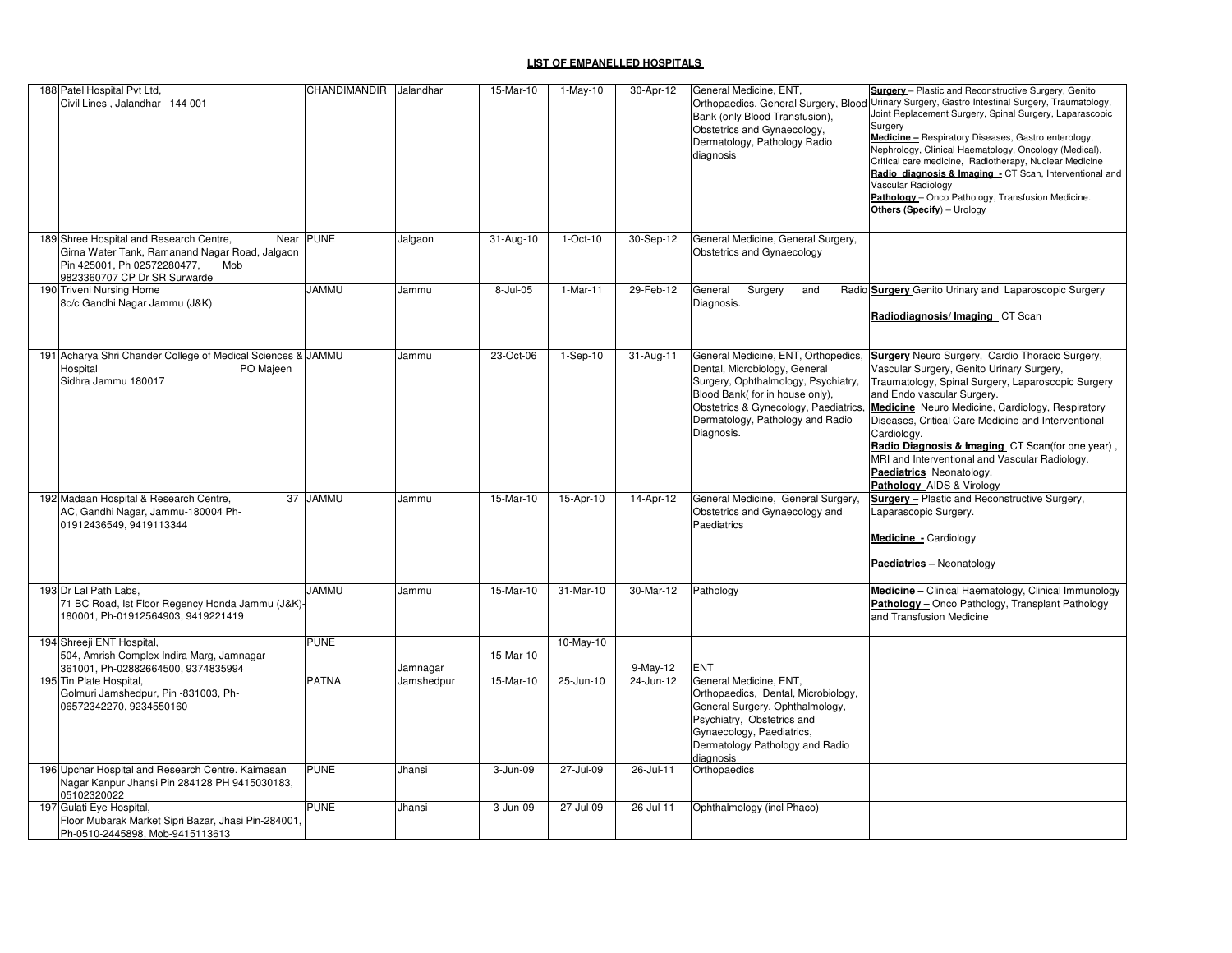| 198 Kamla Hospital<br>Infront of Medical college Kanpur Road Jhansi<br>284001 Phone 05102321159, 05102320775 Mobile<br>9935456678            | <b>PUNE</b>   | Jhansi    | 3-Jun-09  | 27-Jul-09   | 26-Jul-11 | General Medicine, ENT.<br>Orthopaedics, Dental, General<br>Surgery, Ophthalmology, Obstetrics<br>and Gynaecology, Dermatology,<br>Pathology and Radio-Diagnosis    | Others (Dental)<br>Prosthodontia and Oral Surgery                                                                                                                                                                                                                                                                                                                                                                                                                                 |
|----------------------------------------------------------------------------------------------------------------------------------------------|---------------|-----------|-----------|-------------|-----------|--------------------------------------------------------------------------------------------------------------------------------------------------------------------|-----------------------------------------------------------------------------------------------------------------------------------------------------------------------------------------------------------------------------------------------------------------------------------------------------------------------------------------------------------------------------------------------------------------------------------------------------------------------------------|
| 199 Rajasthani Diagnostic & MR Centre,<br>Station Road, Road No-1 Jhunjhunu (Raj)-333001.                                                    | <b>JAIPUR</b> | Jhunjhunu | 18-Sep-07 | 29-Oct-10   | 28-Oct-11 | Pathology and Radio Diagnosis                                                                                                                                      | Radio Diagnosis & Imaging CT Scan.                                                                                                                                                                                                                                                                                                                                                                                                                                                |
| 200 Indus Hospital<br>Khemi Sati Road, Nagar Old Bus Stand Jhunjhunu-<br>333001.                                                             | <b>JAIPUR</b> | Jhunjhunu | 18-Sep-07 | 29-Oct-10   | 28-Oct-11 | General Medicine, ENT, Microbiology,<br>General Surgery, Ophthalmology,<br>Obstetrics & Gynecology, Paediatrics,<br>Dermatology, Pathology and Radio<br>Diagnosis. |                                                                                                                                                                                                                                                                                                                                                                                                                                                                                   |
| 201 KD Eye Hospital,<br>G-67 Indira Nagar, Opp Roadways Bus Depot<br>Jhunjhunu-333001.                                                       | <b>JAIPUR</b> | Jhunjhunu | 18-Sep-07 | 29-Oct-10   | 28-Oct-11 | Ophthalmology                                                                                                                                                      |                                                                                                                                                                                                                                                                                                                                                                                                                                                                                   |
| 202 Amit X-ray & Lab<br>9th Amarnath Building Opp M.G. Hosp, Jodhpur                                                                         | <b>PUNE</b>   | Jodhpur   | 16-Nov-05 | 14-Dec-10   | 13-Dec-11 | Microbiology, Pathology and Radio<br>Diagnosis including Ultra Sonography. CT Scan, MRI and Mammography.                                                           | Radio Diagnosis & Imaging                                                                                                                                                                                                                                                                                                                                                                                                                                                         |
| 203 Sanchetee Hosp and Cancer Institute,<br>of RCCH Ltd, 429 Pal Link Road, Opp TB Hosp<br>Jodhpur                                           | Unit PUNE     | Jodhpur   | 18-Sep-07 | 19-Nov-10   | 18-Nov-11 | General Medicine, ENT, General<br>Surgery, Obstetrics and Gynecology,<br>Paediatrics, Dermatology, Pathology<br>and Radio Diagnosis.                               | <b>Surgery</b> Genito Urinary Surgery, Spinal Surgery and<br>Laparoscopic Surgery.<br><b>Medicine</b> Neuro Medicine, Nephrology and Oncology<br>(Medical).<br><b>Obstetrics and Gynecology</b> Gynecological Oncology.<br>Paediatrics Neonatology and Oncology.                                                                                                                                                                                                                  |
| 204 ASG Eye Hospital,<br>A-322 Shastri Nagar, Jodhpur-342007, Ph-<br>02912638824                                                             | <b>PUNE</b>   | Jodhpur   | 15-Mar-10 | $11-May-10$ | 10-May-12 | Ophthalmology                                                                                                                                                      |                                                                                                                                                                                                                                                                                                                                                                                                                                                                                   |
| 205 Apollo Hospitals,<br>No-13-1-3 Main Road Kakinada-533001                                                                                 | D- HYDERABAD  | Kakinada  | 15-Mar-10 | 21-Apr-10   | 20-Apr-12 | General Medicine, Orthopedics,<br>Microbiology, General Surgery, Blood<br>Bank (only Blood Transfusion),<br>Pathology, Radio diagnosis                             | Surgery - Neuro Surgery, Cardio Thoracic Surgery,<br>Vascular Surgery, Genito Urinary Surgery, Gastro<br>Intestinal Surgery, Traumatology, Joint Replacement<br>Surgery, spinal Surgery, Prosthetic Surgery,<br>Laparascopic Surgery, Geriatric Surgery<br>Medicine - Neuro Medicine, Cardiology, Respiratory<br>Diseases, Nephrology, Critical Care medicine<br>Radio Diagnosis & Imaging - CT Scan, MRI,<br>Interventional and vascular Radiology<br>Pathology - Onco pathology |
| 206 Fatima Mata Mission Hosp,<br>Pinangode Road, Kalpetta Wayanad, Kalpetta -673<br>121 PH No 04936202413 / 04936204018 Mob No<br>9447540020 | <b>KOCHI</b>  | Kalpetta  | 22-Dec-08 | $6$ -May-11 | 5-May-12  | General Medicine, ENT,<br>Orthopaedics, General Surgery,<br>Psychiatry, Obstetrics and<br>Gynaecology, Paediatrics, Radio<br>diagnosis                             |                                                                                                                                                                                                                                                                                                                                                                                                                                                                                   |
| 207 Shree Balaji Hospital<br>Birtha Kangra, Phone 01892260797 Mob<br>9418010547                                                              | CHANDIMANDIR  | Kangra    | 15-Mar-10 | 20-Apr-10   | 19-Apr-12 | General Medicine, Dental, General Sur                                                                                                                              | Radio Diagnosis & Imaging - CT Scan                                                                                                                                                                                                                                                                                                                                                                                                                                               |
| 208 Verma Dental Clinic<br>1st Floor Opposite State Bank of Patiala Main Road<br>Kangra (HP)                                                 | CHANDIMANDIR  | Kangra    | 15-Mar-10 | 22-Apr-10   | 21-Apr-12 | Dental                                                                                                                                                             | Others (Dental) - Orthodontia, Prosthodontia and Oral (                                                                                                                                                                                                                                                                                                                                                                                                                           |
| 209 SM Eye Hospital<br>Kangra (HP)                                                                                                           | <b>UMMAL</b>  | Kangra    | 16-May-07 | $31-May-11$ |           | 30-May-12 Dental, Ophthalmology.                                                                                                                                   |                                                                                                                                                                                                                                                                                                                                                                                                                                                                                   |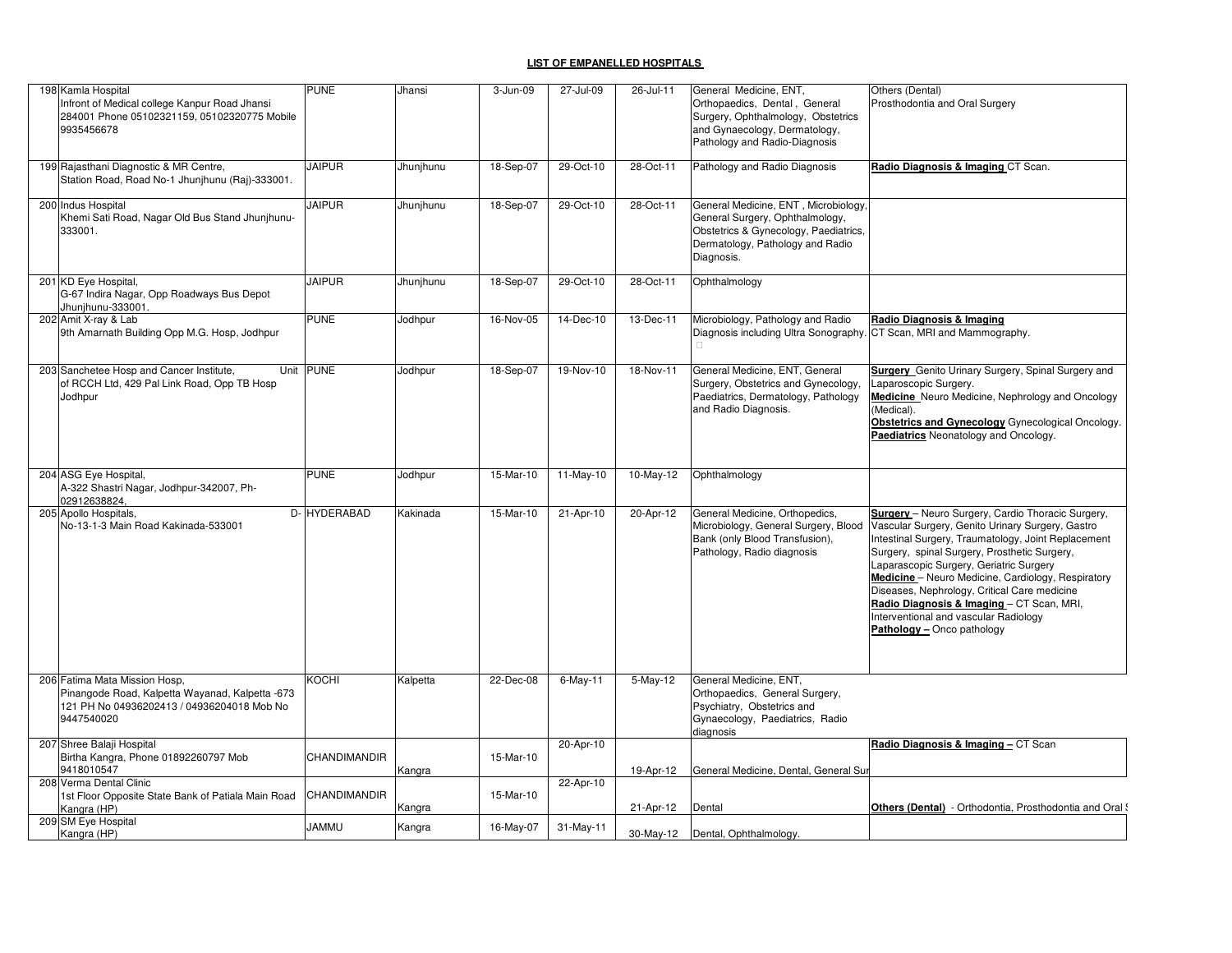| 210 Sahakarana Hrudayalaya Pariyaram Medical<br>College,<br>PO-Pariyaram Kannur - 670503.                                                                      | KOCHI          | Kannur   | $4-Jan-08$ | 26-Apr-11  | 25-Apr-12     |                                                                                                                                                                                                                                                                                                                     | <b>Surgery</b> Cardio Thoracic and Vascular Surgery.<br>Medicine Cardiology and Interventional Cardiology.<br><b>Paediatrics Cardiology</b>                                                                                                                                                                                                                                                                                                                                                                           |
|----------------------------------------------------------------------------------------------------------------------------------------------------------------|----------------|----------|------------|------------|---------------|---------------------------------------------------------------------------------------------------------------------------------------------------------------------------------------------------------------------------------------------------------------------------------------------------------------------|-----------------------------------------------------------------------------------------------------------------------------------------------------------------------------------------------------------------------------------------------------------------------------------------------------------------------------------------------------------------------------------------------------------------------------------------------------------------------------------------------------------------------|
| 211 Kerala State Co-Operative Hospital Complex and<br>Centre for advanced Medical Services<br>Priya<br>Ram Medical College, PO - Priya Ram Kannur -<br>670503. | KOCHI          | Kannur   | 4-Jan-08   | 26-Apr-11  | 25-Apr-12     | General Medicine, ENT,<br>Orthopaedics, Dental (Incl.<br>Prosthodontia, Periodontia, and Oral<br>Surgery), Microbiology, General<br>Surgery, Opthalmology, Psychiatry,<br>Blood Bank (only Blood Transfusion),<br>Obstetrics & Gynaecology,<br>Paediatrics, Dermatology, Pathology<br>and Radio Diagnosis           | Surgery Neuro surgery, Plastic and Reconstructive,<br>Genito Urinary, Paediatric, Gastro Intestinal,<br>Traumatology, Joint Replacement Spinal and<br>laparoscopic Surgery.<br>Medicine Neurology, Respiratory Diseases, Gastro<br>Enterology, Endocrinology, Nephrology (incl Dialysis),<br>Oncology (medical), Radio therapy and Critical Care<br>Medicine.<br>Radio Diagnosis & Imaging CT Scan and MRI.<br>Obstetrics and Gynaecology Infertility and assisted<br>reproduction.<br><b>Paediatrics Neonatology</b> |
| 212 Dhana Lakshmi Hospital Ltd<br>Kannothumchal Road Kannur, Distt - Kerala State,<br>Kannur - 67002.                                                          | KOCHI          | Kannur   | 4-Jan-08   | 29-Apr-11  | 28-Apr-12     | General Medicine, ENT, General<br>Surgery, Opthalmology, Obstetrics &<br>Gynaecology, Paediatrics,<br>Dermatology and Radio Diagnosis.                                                                                                                                                                              | <b>Surgery Plastic and Reconstructive surgery.</b><br>Medicine Neurology, Cardiology and Nephrology (incl.<br>Dialysis).<br>Radio Diagnosis and Imaging CT Scan                                                                                                                                                                                                                                                                                                                                                       |
| 213 Rama Hospital and Research Centre,<br>$A/1-$<br>8, Lakhanpur, Near Kanpur University, Kanpur -<br>208024                                                   | LUCKNOW        | Kanpur   | 22-Nov-06  | 27-Apr-11  | 26-Apr-12     | General Medicine, ENT, Orthopedics,<br>Dental (including Oral surgery,<br>Periodontia and Prosthodontia),<br>Microbiology, General Surgery,<br>Ophthalmology, Blood Bank (Only<br>Blood Transfusion) (in house only),<br>Obstetrics and Gynecology,<br>Paediatrics, Pathology and Radio<br>Diagnosis including USG. | <b>Surgery</b> Neuro Surgery, Plastic and Reconstructive<br>Surgery, Genito Urinary Surgery, Paediatrics Surgery,<br>Gastro Intestinal Surgery, Traumatology, Spinal<br>Surgery and Laparoscopic Surgery.<br>Medicine Neuro Medicine, Cardiology, Respiratory<br>Diseases, Gastro enterology and Critical Care<br>Medicine.<br>Radio Diagnosis and Imaging CT Scan.<br>Paediatrics Neonatology                                                                                                                        |
| 214 PPM Medical Research & Trauma Centre (P) Ltd,<br>127/194 W-1 Saket Nagar, Kanpur-208014, Tele-<br>0512 2601400 / 2601444 Fax-0512 2601555                  | <b>LUCKNOW</b> | Kanpur   | 3-Jun-09   | 1-Aug-09   | $31 -$ Jul-11 | General Medicine, ENT, Microbiology,<br>General Surgery, Ophthalmology,<br>Obstetrics and Gynaecology,<br>Paediatrics, Dermatology, Pathology<br>and Radio-Diagnosis                                                                                                                                                | Surgery Neuro-Surgery, Plastic & Reconstructive,<br>Genito-Urinary Surgery, Gastro-Intestinal Surgery,<br>Traumatology, Spinal Surgery and Laparascopic<br>Surgery. Medicine Neuro-Medicine, Cardiology,<br>Respiratory Diseases, Gastro-enterology,<br>Endocrinology and Critical Care Medicine.<br>Radio-Diagnosis & Imaging CT Scan.<br>Paediatrics Neonatology                                                                                                                                                    |
| 215 Excel Hospitals Pvt Ltd<br>14/138 Chunni Ganj Kanpur Pin 208001, Ph<br>05123249378                                                                         | LUCKNOW        | Kanpur   | 15-Mar-10  | 26-Apr-10  | 25-Apr-12     | General Medicine, ENT,<br>Orthopaedics, Microbiology, General<br>Surgery, Opthalmology, Psychiatry,<br>Obstetrics and Gynecology,<br>Paediatrics, Dermatology, Pathology,<br>Radio Diagnosis.                                                                                                                       | <b>Surgery-</b> Neuro Surgery, Plastic and Reconstructive<br>Surgery, Vascular, Paediatric, Onco surgery, Gastro<br>Intestinal Surgery, Traumatology, Joint Replacement, Spinal,<br>Prosthetic, Laparoscopy, Endo Vascular and Geriatric<br>surgery. Medicine- Neuro Medicine, Cardiology, Respiratory<br>Disease, Gastro enterology, Endocrinology, Nephrology,<br>Rhematology, Clinical Hematology, Clinical immunology,<br>Critical Care medicine, Geriatric Medicine Obstetrics                                   |
| 216 Rajyog Hosp Morya Arcade Shaniwar Peth Karad,<br>Distt - Satara, Karad - 415110.                                                                           | <b>PUNE</b>    | Karad    | 18-Sep-07  | 20-Dec-10  | 19-Dec-11     | Ophthalmology                                                                                                                                                                                                                                                                                                       |                                                                                                                                                                                                                                                                                                                                                                                                                                                                                                                       |
| 217 City Hospital,<br>1708 E Raja Rampuri Lane Main Road, Kolhapur -<br>416008.                                                                                | <b>PUNE</b>    | Kolhapur | 18-Sep-07  | $1-Jul-10$ | 30-Jul-12     | Orthopaedics, General Surgery,<br>Ophthalmology, Psychiatry, Blood<br><b>Bank, Paediatrics</b>                                                                                                                                                                                                                      | Neuro Surgery, Plastics & Reconstructive Surgery,<br>Paediatric Surgery, Traumatology, Spinal Surgery, CT<br>Scan, MRI                                                                                                                                                                                                                                                                                                                                                                                                |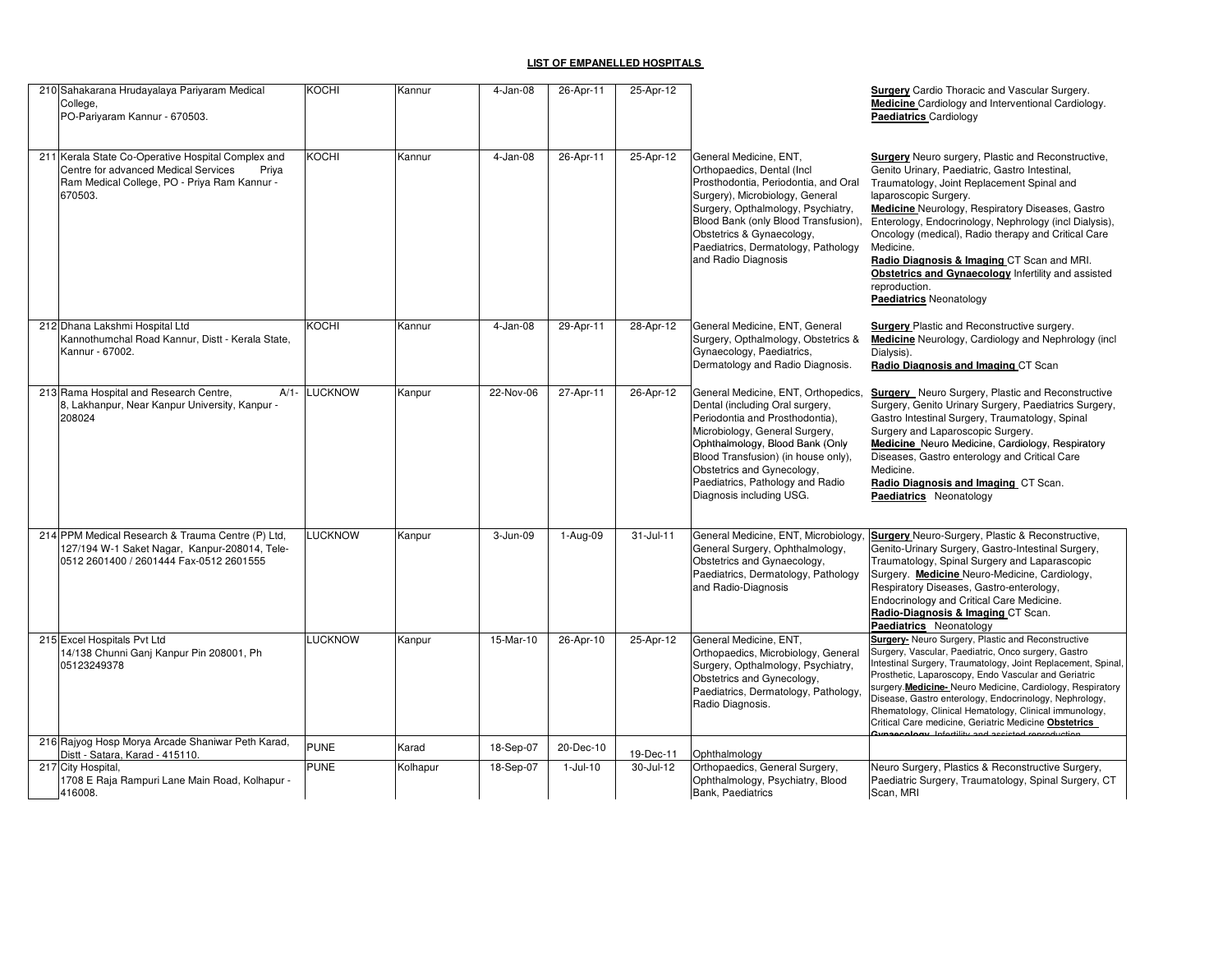| 218 Padmashree Dr. DY Patil Hospital<br>507/1 'E' Kadamwadi Kolhapur - state Maharashtra<br>Pin 416003 PH 0231 2653287 Mob 9764655999                                         | <b>PUNE</b>    | Kolhapur | 3-Jun-09   | 31-Jul-11              | 30-Jun-12    | General Medicine, ENT,<br>Orthopaedics,<br>General Surgery, Ophthalmology,<br>Psychiatry, Obstetrics and<br>Gynaecology, Paediatrics,<br>Dermatology, Pathology and Radio-<br>Diagnosis | $\overline{\phantom{a}}$                                                                                                                                                                                                                                                                                                                                                                                                                                                                                                                                                                                                                                                                                                                                                                                                                                                                                                                                              |
|-------------------------------------------------------------------------------------------------------------------------------------------------------------------------------|----------------|----------|------------|------------------------|--------------|-----------------------------------------------------------------------------------------------------------------------------------------------------------------------------------------|-----------------------------------------------------------------------------------------------------------------------------------------------------------------------------------------------------------------------------------------------------------------------------------------------------------------------------------------------------------------------------------------------------------------------------------------------------------------------------------------------------------------------------------------------------------------------------------------------------------------------------------------------------------------------------------------------------------------------------------------------------------------------------------------------------------------------------------------------------------------------------------------------------------------------------------------------------------------------|
| 219 Susruta Clinic & Research Institute for advanced<br>Medicine Pvt Ltd,<br>JC-16 & 17<br>Sector-3 Salt Lake City Kolkata - 700098.                                          | KOLKATA        | Kolkata  | $4-Jan-08$ | 10-Jun-11              | $9 - Jun-12$ | General Medicine, ENT,<br>Orthopaedics, Dental, Microbiology,<br>General Surgery, Psychiatry,<br>Obstetrics & Gynaecology,<br>Paediatrics, Dermatology, Pathology,<br>Radio Diagnosis   | Surgery Neuro Surgery, Plastic and Reconstructive, Cardio<br>Thoracic, Vascular, Genito Urinary, Paediatric, Oncology<br>Gastro Intestinal, Traumatology,<br>(Surgery),<br>Joint<br>Replacement, Spinal, Prosthetic, Laparoscopic and<br>Endovascular Surgery. Medicine Neurology, Cardio,<br>Respiratory Diseases, Gastro enterology, Endocrinology,<br>Nephrology (incl Dialysis), Clinical Haematology, Clinical<br>Immunology, Oncology (Medical), Critical Care medicine and<br>Interventional Cardiology. Radio Diagnosis and Imaging<br>CT Scan, MRI and Interventional and Vascular Radiology.<br>Obstetrics and Gynaecology Gynaecology, Oncology,<br>Infertility and assisted reproduction, Gynecological<br>Endocrinology and Materno foetal medicine. Paediatrics<br>Neonatology, Cardiology,<br>Neurology, Haematology,<br>Nephrology, and Oncology. Pathology Onco Pathology,<br>Molecular Pathology, AIDS & Virology and Molecular<br>Immuno pathology |
| 220 Dr Nihar Munsi Eye Foundation Centre for Eye<br>Microswrgery & IOL Implant 1/3, Dover Place,<br>Kolkata                                                                   | KOLKATA        | Kolkata  | 29-Oct-04  | $\overline{1}$ -Mar-11 | 28-Feb-12    | Ophthalmology                                                                                                                                                                           |                                                                                                                                                                                                                                                                                                                                                                                                                                                                                                                                                                                                                                                                                                                                                                                                                                                                                                                                                                       |
| 221 Rabindranath Tagore International Institute of<br>Cardiac Sciences, Kolkata                                                                                               | KOLKATA        | Kolkata  | 29-Oct-04  | 12-Oct-10              | 11-Oct-11    | <b>Blood Bank and Emergencies</b>                                                                                                                                                       | Surgery- Cardio Thoracic Surgery.<br><b>Medicine-</b><br>Cardiology,<br>Oncology(Medical)<br>and<br>Interventional Cardiology                                                                                                                                                                                                                                                                                                                                                                                                                                                                                                                                                                                                                                                                                                                                                                                                                                         |
| 222 Kasturi Medical Research Centre (P) Ltd, Diamond<br>Harbour Road 3A Bus Stand Joka 24 Parganas(S),<br>Kolkata-700104, Tele-033 24676870 / 24672609 Fax<br>No-033 24538111 | <b>KOLKATA</b> | Kolkata  | 3-Jun-09   | 23-May-11              | 22-May-12    | $\overline{\phantom{a}}$                                                                                                                                                                | <b>Medicine</b> Nephrology                                                                                                                                                                                                                                                                                                                                                                                                                                                                                                                                                                                                                                                                                                                                                                                                                                                                                                                                            |
| 223 BM Birla Heart Research Centre,<br>1/1 National Library Avenue, Kolkatta                                                                                                  | <b>KOLKATA</b> | Kolkata  | 27-May-05  | $1-Jul-10$             | 22-May-12    | Microbiology, Blood Bank, Pathology<br>and Radio Diagnosis                                                                                                                              | <b>Surgery</b> - Vascular Surgery and Cardio Thoracic<br>Surgery<br>Medicine - Cardiology and Interventional Cardiology<br>Radio Diagnosis & Imaging - Interventional and<br>Vascular Radiology<br>Paediatrics - Cardiology                                                                                                                                                                                                                                                                                                                                                                                                                                                                                                                                                                                                                                                                                                                                           |
| 224 Apollo Gleneagles Hospital Ltd,<br>Canal Circular Road, Kolkata-700054, Ph-<br>03323202122, 9231024868                                                                    | 58 KOLKATA     | Kolkata  | 15-Mar-10  | 9-Apr-10               | 8-Apr-12     | Transfusion), Pathology, Radio<br>diagnosis                                                                                                                                             | Orthopaedics, Blood Bank (only Blood <b>Surgery</b> - Cardio Thoracic Surgery, Vascular Surgery,<br>Joint Replacement, Laparascopic Surgery<br>$Medicine = Cardiology, Nephrology, Interventional$<br>Cardiology<br>Radio Diagnosis & Imaging - CT Scan, MRI,<br>Interventional and Vascular Radiology                                                                                                                                                                                                                                                                                                                                                                                                                                                                                                                                                                                                                                                                |
| 225 Biospeciality Assay Lab Ltd,<br>13, Lala Lajipat Rai Sarani 3rd Floor (3C), Kolkata-<br>700020, Ph-03322814588, 9331002568                                                | KOLKATA        | Kolkata  | 15-Mar-10  | 25-Mar-11              | 24-Mar-12    | Pathology                                                                                                                                                                               | $\overline{\phantom{a}}$                                                                                                                                                                                                                                                                                                                                                                                                                                                                                                                                                                                                                                                                                                                                                                                                                                                                                                                                              |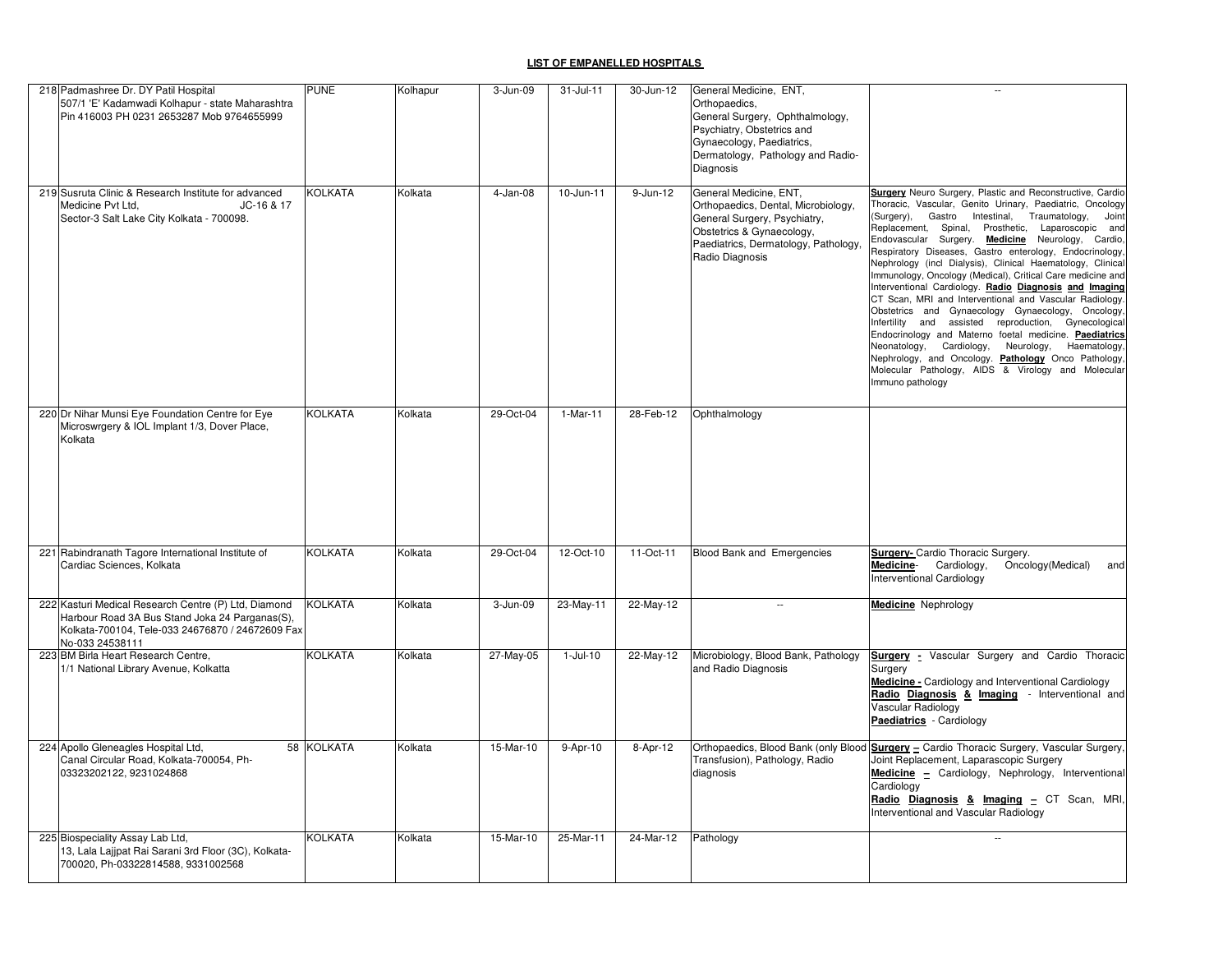| 226 Disha Eye Hosptial & Research Centre,<br>88<br>(63A), Ghosh Para Road, Barrackpore, Kolkata                                                       | <b>KOLKATA</b> | Kolkata      | 15-Mar-10 | 15-May-10    | 14-May-12 | Ophthalmology                                                                                                                                                                                                             | Radio Diagnosis & Imaging - MRI                                                                                                                                                                                                                                                                                                                                                                                               |
|-------------------------------------------------------------------------------------------------------------------------------------------------------|----------------|--------------|-----------|--------------|-----------|---------------------------------------------------------------------------------------------------------------------------------------------------------------------------------------------------------------------------|-------------------------------------------------------------------------------------------------------------------------------------------------------------------------------------------------------------------------------------------------------------------------------------------------------------------------------------------------------------------------------------------------------------------------------|
| 227 Listen,<br>63 Lenin Sarani, 1st First Floor, Kolkata-700013 Ph-<br>03322274977, 9230646777                                                        | KOLKATA        | Kolkata      | 31-Aug-10 | 23-Mar-11    | 22-Mar-13 | ENT(Recommended only as<br>Dispensing centre for Hearing Aid and<br>Centre for Audiological Evaluation<br>speech therapy)                                                                                                 |                                                                                                                                                                                                                                                                                                                                                                                                                               |
| 228 Quillons Scans<br>Near Iron Bridge Kottakkakam Ward Kollam Pin                                                                                    | KOCHI          | Kollam       | 22-Dec-08 | 17-Feb-11    | 16-Feb-12 | Radio diagnosis (incl USG, Color<br>Doppler                                                                                                                                                                               | Radio diagnosis & Imaging - CT Scan                                                                                                                                                                                                                                                                                                                                                                                           |
| 229 Dr Nair's Hospital,<br>Residency Road Asramam Kollam-691002, Ph-<br>04742766180, 9446285716                                                       | KOCHI          | Kollam       | 15-Mar-10 | 17-May-10    | 16-May-12 | General Medcine, ENT, Orthopaedics,<br>Dental, General Surgery, Obstetrics<br>and Gynaecology, Paediatrics, Radio<br>Diagnosis                                                                                            | <b>Surgery</b> - Genito Urinary Surgery, Joint Replacement<br>Surgery, Laparascopic Surgery<br>Radio Diagnosis & Imaging - CT Scan                                                                                                                                                                                                                                                                                            |
| 230 MR Hi Tech Dental Lab,<br>Alummoodu, PO Mukhathala, Kollam-691577, Ph-<br>04742715289, 9349834782                                                 | KOCHI          | Kollam       | 15-Mar-10 | 16-Jun-10    | 15-Jun-12 |                                                                                                                                                                                                                           | Others (Specify) - Dental Lab                                                                                                                                                                                                                                                                                                                                                                                                 |
| 231 Shankars Eye Hospital<br>Tholicode, PO - Punalur, Kollam Pin 691333 Ph<br>04752222948, 3290359, Mob 9447022969<br>CP Dr B Shankar                 | KOCHI          | Kollam       | 15-Mar-10 | 19-Apr-10    | 18-Apr-12 | Opthalmology                                                                                                                                                                                                              | $\sim$                                                                                                                                                                                                                                                                                                                                                                                                                        |
| 232 D D Eye Institute & Casik Laser Vision Dada Bari<br>Main Road, Kota                                                                               | <b>JAIPUR</b>  | Kota         | 16-Nov-05 | 27-Dec-10    | 26-Dec-11 | Ophthalmology                                                                                                                                                                                                             |                                                                                                                                                                                                                                                                                                                                                                                                                               |
| 233 Shakun's Scan Pvt Ltd<br>Health Check Up Centre 109 Shakti Nagar Chambal<br>Garden, Main Road, Kota                                               | <b>JAIPUR</b>  | Kota         | 16-Nov-05 | 27-Dec-10    | 26-Dec-11 | Radio Diagnosis<br>including<br>Sonography.                                                                                                                                                                               | Ultra Radio Diagnosis & Imaging MRI                                                                                                                                                                                                                                                                                                                                                                                           |
| 234 Kota Eye Hospital & Research Foundation<br>Shakti Nagar Kota 324009                                                                               | 88 JAIPUR      | Kota         | 10-Mar-06 | 27-Dec-10    | 26-Dec-11 | Ophthalmology                                                                                                                                                                                                             | $\sim$                                                                                                                                                                                                                                                                                                                                                                                                                        |
| 235 Sudha Hosp & Medical Research Centre Pvt Ltd,<br>11A Talwandi Jhalawar Road Kota-324005                                                           | <b>JAIPUR</b>  | Kota         | 10-Mar-06 | 27-Dec-10    | 26-Dec-11 | General Medicine, ENT,<br>Microbiology, General Surgery,<br>Psychiatry, Obstetrics and<br>Gynecology, Pediatrics, Pathology<br>and Radio Diagnosis                                                                        | Radio Diagnosis and Imaging CT Scan                                                                                                                                                                                                                                                                                                                                                                                           |
| 236 Kota CT Scan & Diagnostic Centre,<br>Opposite Commerce College 1A1, Talwandi, Kota,<br>Rajasthan                                                  | <b>JAIPUR</b>  | Kota         | 16-Nov-05 | 27-Dec-10    | 26-Dec-11 |                                                                                                                                                                                                                           | Radio Diagnosis and Imaging CT Scan                                                                                                                                                                                                                                                                                                                                                                                           |
| 237 Gupta Diagnostic & Research Centre<br>12 (SFS) Talwandi Kota 6B civil Lines Kota 324005                                                           | 1A JAIPUR      | Kota         | 10-Mar-06 | 27-Dec-10    | 26-Dec-11 | Microbiology and Pathology.                                                                                                                                                                                               | Pathology AIDS & Virology                                                                                                                                                                                                                                                                                                                                                                                                     |
| 238 Suvi eye Institute and Research Centre.<br>$A -$<br>47 S, Indira Vihar, Near Shiv Jyoti School. Kota Pin<br>324005 PH 07442433575, Mob-9351412449 | <b>JAIPUR</b>  | Kota         | 3-Jun-09  | 25-Jul-09    | 24-Jul-11 | Ophthalmology                                                                                                                                                                                                             | $\sim$ $\sim$                                                                                                                                                                                                                                                                                                                                                                                                                 |
| 239 MGM Muthoot Medical Centre College Road, K-<br>02H6N Cherry Pathanamthitto Kozhencherry-<br>689641.                                               | KOCHI          | Kozhencherry | 18-Sep-07 | 1-Dec-10     | 30-Nov-11 | General Medicine, ENT,<br>Orthopaedics, General Surgery,<br>Opthalmology, Blood Bank (Blood<br>Transfusion only), Obstetrics and<br>Gynecology, Paediatrics,<br>Dermatology, Pathology and Radio<br>Diagnosis (Incl USG). | Surgery - Genito Urinary Surgery.<br>Medicine - Neuro Medicine, Cardiology, Respiratory<br>Disease & Critical Care Medicine.<br>Radio Diagnosis & Imaging - CT Scan.                                                                                                                                                                                                                                                          |
| 240 PVS Hospital Pvt Ltd, Railway Station Road, Calicut - KOCHI<br>673 017                                                                            |                | Kozhikode    | 23-Oct-06 | $1 -$ Jul-11 | 30-Jun-12 | General Medicine, ENT, Orthopedics,<br>Microbiology, General Surgery,<br>Ophthalmology, Psychiatry, Blood<br>Bank, Obstetrics and Gynecology,<br>Paediatrics, Dermatology, Pathology<br>and Radio Diagnosis               | Surgery Neuro Surgery, Plastic & Reconstructive<br>Surgery, Genito Urinary Surgery, Paediatric Surgery,<br>Intestinal Surgery, Traumatology and<br>Gastro<br>aparoscopic Surgery.<br>Medicine Neuro Medicine, Cardiology, Respiratory<br>Gastro<br>Enterology, Endocrinology,<br>Diseases.<br>Nephrology (including dialysis) and Critical Care<br>Medicine.<br>Radio Diagnosis & Imaging CT Scan.<br>Paediatrics Neonatology |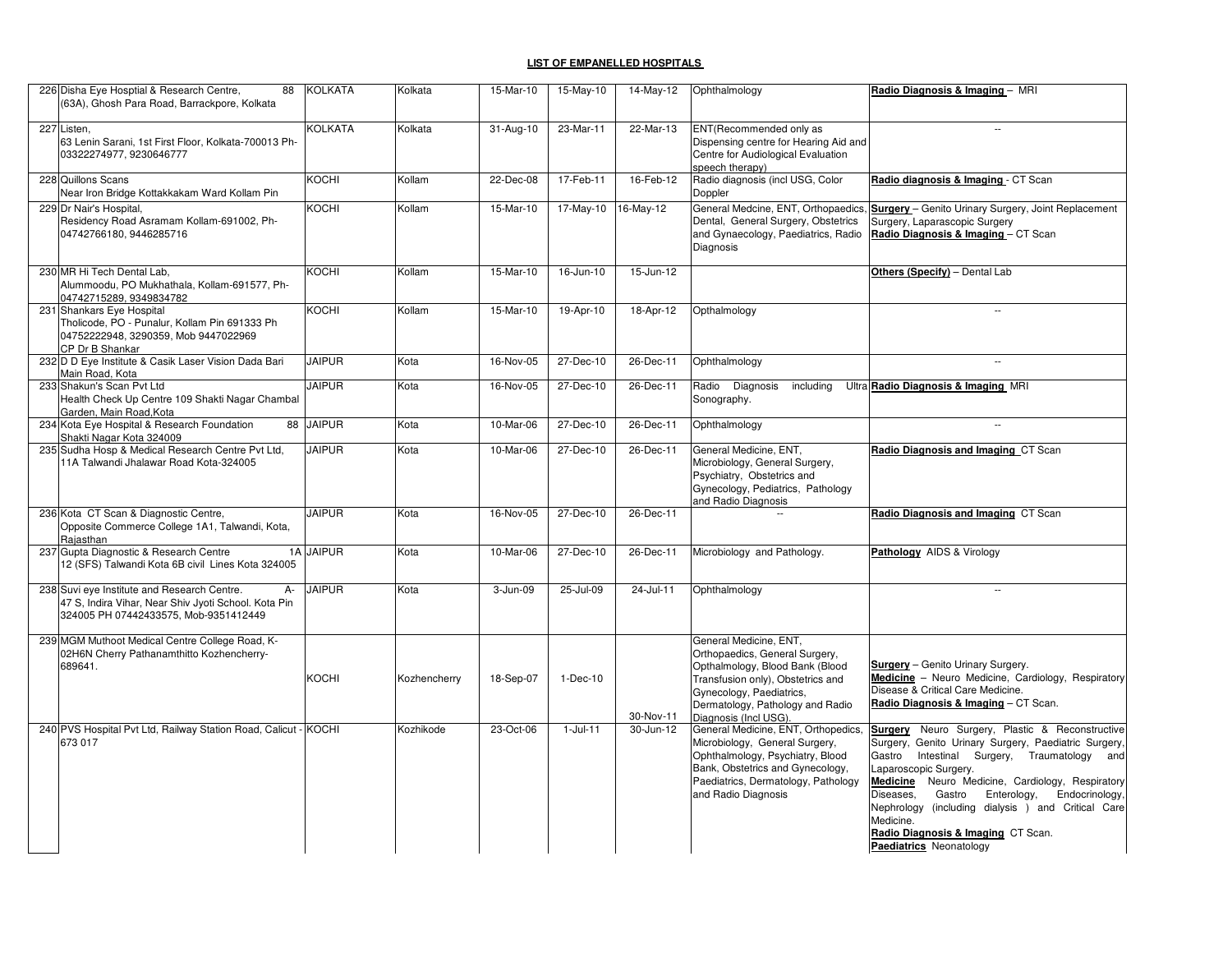| 241 National Hospital,<br>unit of Noida Medicare apvt Ltd, Indiragandhi Road,<br>Calicut- 673 001                                                        |      | A KOCHI          | Kozhikode   | 18-Sep-07 | 8-Feb-11    | 7-Feb-12    | General Medicine, ENT, Microbiology,<br>General Surgery, Ophthalmology,<br>Blood Bank, Obstetrics and<br>Gynecology, Paediatrics,<br>Dermatology, Pathology and Radio<br>Diagnosis                                              | $\overline{\phantom{a}}$                                                                                                                                                                                                                                                                                                                                                                                                                                                                                                                                                                                                            |
|----------------------------------------------------------------------------------------------------------------------------------------------------------|------|------------------|-------------|-----------|-------------|-------------|---------------------------------------------------------------------------------------------------------------------------------------------------------------------------------------------------------------------------------|-------------------------------------------------------------------------------------------------------------------------------------------------------------------------------------------------------------------------------------------------------------------------------------------------------------------------------------------------------------------------------------------------------------------------------------------------------------------------------------------------------------------------------------------------------------------------------------------------------------------------------------|
| 242 Comtrust Charitable Trust Eye Hospital,<br>Bye Pass Road, Puthi Yar, Calicut - 673 004                                                               | Mini | <b>KOCHI</b>     | Kozhikode   | 23-Oct-06 | $1$ -Jul-11 | 30-Jun-12   | Ophthalmology, Pathology and Radio<br>Diagnosis                                                                                                                                                                                 | $\ddot{\phantom{a}}$                                                                                                                                                                                                                                                                                                                                                                                                                                                                                                                                                                                                                |
| 243 Jeeva Hospital.<br>269G, Bangalore Road Krishnagiri Pin 635001<br>Phone 04343236043, 04343236023 Mob<br>9443077445                                   |      | <b>CHENNAI</b>   | Krishnagiri | 3-Jun-09  | 3-Aug-09    | $2$ -Aug-11 |                                                                                                                                                                                                                                 | General Medicine, ENT, Orthopaedics, General Surgery and Obstetrics and Gynaecology                                                                                                                                                                                                                                                                                                                                                                                                                                                                                                                                                 |
| 244 Maya Dass Shiv Dass Rotary Eye Hospital. Village<br>Ruaru Garsa Road Bhuntar District Kullu Pin 175125<br>PH 01902224235. Mob 9418006611             |      | <b>JAMMU</b>     | Kullu       | 3-Jun-09  | 20-Aug-09   | 19-Aug-11   | Ophthalmology                                                                                                                                                                                                                   |                                                                                                                                                                                                                                                                                                                                                                                                                                                                                                                                                                                                                                     |
| 245 Kullu Valley Hospital<br>Shastri Nagar Kullu Himachal Pradesh Phone:<br>01902226322, 2223822 & Mob 9418052058                                        |      | <b>JAMMU</b>     | Kullu       | 3-Jun-09  | 20-Aug-09   | 19-Aug-11   | General Medicine, Dental, General<br>Surgery, Obstetrics and Gynaecology<br>Paediatrics                                                                                                                                         | $\sim$                                                                                                                                                                                                                                                                                                                                                                                                                                                                                                                                                                                                                              |
| 246 Kurukshetra Nursing Home, Pipli Road, Phone No -<br>01744221397, 01744221396 Mob-09416039397                                                         |      | <b>DELHI</b>     | Kurukshetra | 3-Jun-09  | 15-Sep-09   | 14-Sep-11   | General Medicine                                                                                                                                                                                                                | $\ddotsc$                                                                                                                                                                                                                                                                                                                                                                                                                                                                                                                                                                                                                           |
| 247 Laxmishri Dental Hospital 16 Maruti Complex<br>Opposite Bus Stand Below Shradha Lodge Latur -<br>413512. Ph - 2382244120 2382225357,<br>9422072950.  |      | <b>PUNE</b>      | Latur       | 22-Dec-08 | 21-Feb-11   | 20-Feb-12   | Dental (Incl Dental Lab)                                                                                                                                                                                                        | $\ddotsc$                                                                                                                                                                                                                                                                                                                                                                                                                                                                                                                                                                                                                           |
| 248 Dr Abhay Kulkarni Dental Clinic<br>Atharya Opp Rama Chitra Mandir, Tilak Nagar Latur-<br>419512                                                      |      | <b>PUNE</b>      | Latur       | 15-Mar-10 | $3-Jul-10$  | $2$ -Jul-12 | Dental (incl Dental Lab).                                                                                                                                                                                                       | Others (Specify) - Prosthodontia, Oral Surgery,<br>Periodontilogy                                                                                                                                                                                                                                                                                                                                                                                                                                                                                                                                                                   |
| 249 Shekher Hospital Private Ltd<br>B-Block Church Road, Indira Nagar Lucknow (UP)<br>226016                                                             |      | <b>LUCKNOW</b>   | Lucknow     | 22-Nov-06 | 29-Sep-10   | 28-Sep-11   | General Medicine, Dental (including<br>Prosthodontia), Microbiology, General<br>Surgery, Blood Bank (Only Blood<br>Transfusion) (in house only),<br>Obstetrics and Gynecology,<br>Paediatrics, Pathology and Radio<br>Diagnosis | Genito Urinary Surgery, Gastro Intestinal<br>Surgery<br>Surgery and Laparoscopic Surgery.<br>Medicine Cardiology, Gastro enterology, Nephrology<br>and Critical Care Medicine.<br><b>Others</b> Trauma Centre                                                                                                                                                                                                                                                                                                                                                                                                                       |
| 250 Prakash Netra Kendra, NH-2, Vipul Khand-IV,<br>Gomati Nagar, Lucknow-226010, Ph-05224009421<br>423, 09335906759                                      |      | <b>LUCKNOW</b>   | Lucknow     | 15-Mar-10 | $1-Apr-10$  | 31-Mar-12   | Ophthalmology                                                                                                                                                                                                                   | μ.                                                                                                                                                                                                                                                                                                                                                                                                                                                                                                                                                                                                                                  |
| 251 Sarkar Diagnostic SMDC Pvt Ltd<br>1093 Sector A Mahanagar Lucknow 06                                                                                 |      | <b>C</b> LUCKNOW | Lucknow     | 14-Dec-06 | 27-Apr-10   | 26-Apr-12   | Pathology and Radio Diagnosis                                                                                                                                                                                                   | Radio Diagnosis & Imaging CT Scan.                                                                                                                                                                                                                                                                                                                                                                                                                                                                                                                                                                                                  |
| 252 Ajanta Hospital & IVF Centre Pvt Ltd,<br>765 ABC Complex Alam Bagh Near Krishna Cinema<br>Kanpur Road, Lucknow-226005, Ph-05222462335,<br>9335242509 |      | <b>LUCKNOW</b>   | Lucknow     | 15-Mar-10 | 27-Apr-10   | 26-Apr-12   | General Medicine, ENT,<br>Orthopaedics, Dental, General<br>Surgery, Ophthalmology Obstetrics<br>and Gynaecology, Paediatrics,<br>Pathology, Radio diagnosis                                                                     | Surgery Neuro Surgery, Plastic and Reconstructive<br>Surgery, Genito Urinary Surgery, Gastro Intestinal<br>Traumatology, Laparascopic<br>Surgery,<br>Surgery,<br>Geriatric Surgery<br>Medicine Neuro Medicine, Respiratory Diseases,<br>Gastro Enterology, Endocrinology, Nephrology (incl.<br>dialysis), Oncology (Medical), Critical Care medicine<br>Radio Diagnosis & Imaging CT Scan<br><b>Obstetrics &amp; Gynaecology</b><br>Gynaecology Oncology, Infertility and assisted<br>reproduction, Materno fetal Medicine<br><b>Paediatrics Neonatology</b><br><b>Others (Specify)</b><br>Orthodontia, Prosthodontia, Oral Surgery |
| 253 Chandra Mother & Eye Care,<br>4/43 Vivekanand, Gomti Nagar Lucknow-226010, Ph-<br>05222397677.09335910666                                            |      | <b>LUCKNOW</b>   | Lucknow     | 15-Mar-10 | 27-Apr-10   | 26-Apr-12   | Opthalmology                                                                                                                                                                                                                    | Others-Phaco / IOL implant, FFA, Vitero retina surgery                                                                                                                                                                                                                                                                                                                                                                                                                                                                                                                                                                              |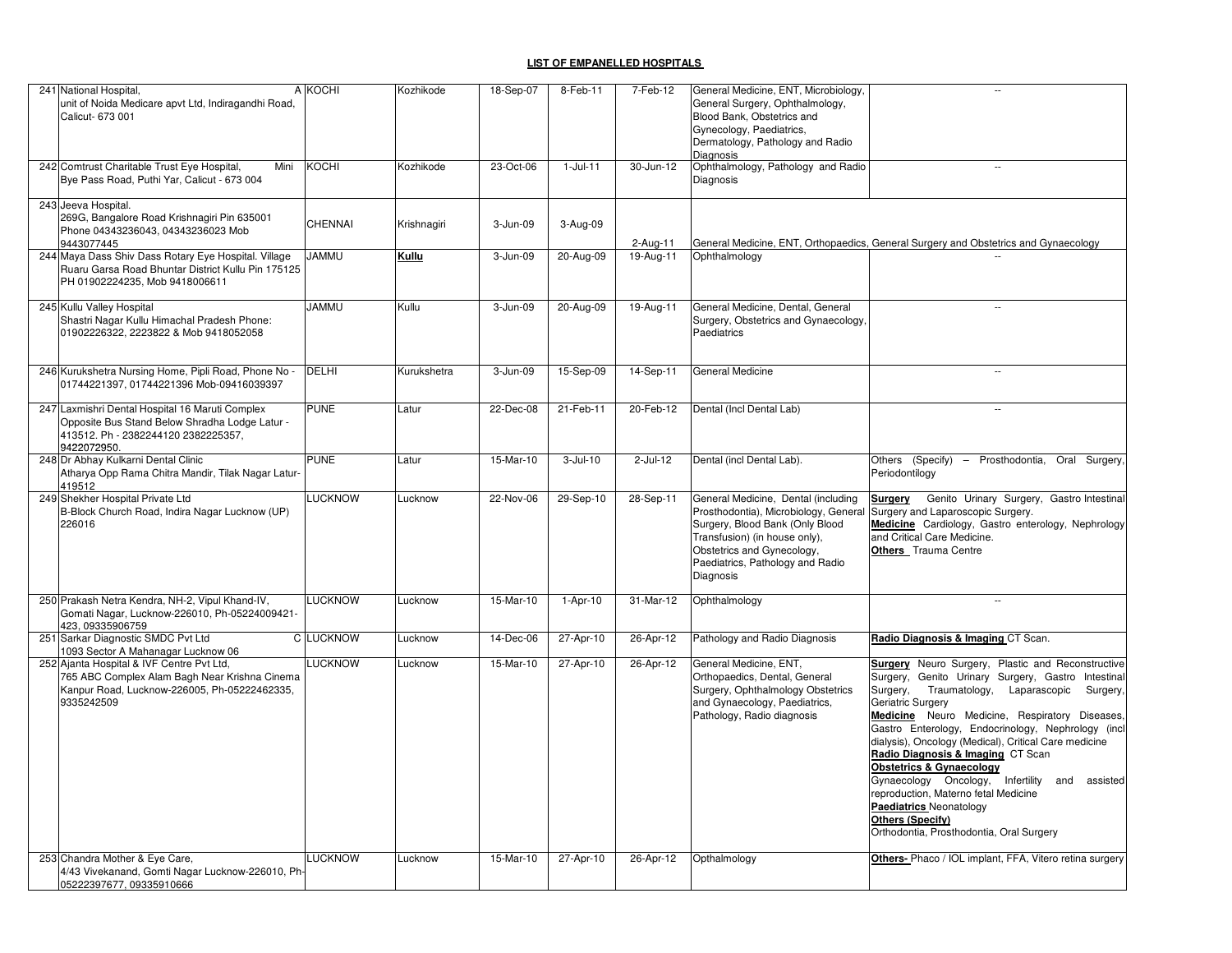| 254 RML Mehrotra Pathology Pvt Ltd,<br>B-171 Nirala Nagar, Lucknow-226020, Ph-                                                                                            | <b>LUCKNOW</b>      | Lucknow   | 15-Mar-10 | 27-Apr-10 | 26-Apr-12   | Pathology                                                                                                                                                                                                                                                         | Pathology - Onco pathology and Transplant Pathology                                                                                                                                                                                                                                                                                                                                                                                                                               |
|---------------------------------------------------------------------------------------------------------------------------------------------------------------------------|---------------------|-----------|-----------|-----------|-------------|-------------------------------------------------------------------------------------------------------------------------------------------------------------------------------------------------------------------------------------------------------------------|-----------------------------------------------------------------------------------------------------------------------------------------------------------------------------------------------------------------------------------------------------------------------------------------------------------------------------------------------------------------------------------------------------------------------------------------------------------------------------------|
| 05222788444, Mob-09335913800<br>255 Sethi Dental Clinic/Laboratory, shop No 12 & 4<br>Modern Enclave Appartment Chand Ganj Garden,<br>Lucknow, Ph-05222334842, 9453436400 | <b>LUCKNOW</b>      | Lucknow   | 15-Mar-10 | 27-Apr-10 | 26-Apr-12   | Dental (only Lab)                                                                                                                                                                                                                                                 | $\sim$                                                                                                                                                                                                                                                                                                                                                                                                                                                                            |
| 256 Sarkar Medical Diagnostic Centre Pvt Ltd, B-307<br>Sector, B Mahanagar, Lucknow-226006, Ph-<br>05222325414                                                            | LUCKNOW             | Lucknow   | 15-Mar-10 | 27-Apr-10 | 26-Apr-12   | Radio diagnosis                                                                                                                                                                                                                                                   | Radio Diagnosis & Imaging - CT Scan and MRI<br><b>Others (Specify) - Ultra Sound &amp; Colour Doppler</b><br>Sludian                                                                                                                                                                                                                                                                                                                                                              |
| 257 Satguru Partap Singh Apollo Hospital<br>Sherpur Chowk GT Road Ludhiana - 141003.                                                                                      | CHANDIMANDIR        | Ludhiana  | 16-May-07 | 31-Aug-10 | 30-Aug-11   | General Medicine, ENT,<br>Orthopaedics, Microbiology, General<br>Surgery, Ophthalmology, Blood Bank,<br>Obstetrics and Gynaecology,<br>Dermatology, Pathology, Radio<br>Diagnosis                                                                                 | Surgery Neuro Surgery, Plastic and Reconstructive,<br>Cardio Thoracic Surgery, Vascular Surgery, Genito<br>Urinary, Paediatric Surgery, Traumatology, Joint<br>Replacement Surgery, Spinal Surgery, Laparascopic<br>Surgery.<br><b>Medicine</b> Neuro Medicine, Cardiology, Respiratory<br>Diseases, Gastro enterology, Nephrology(With<br>Dialysis), Critical Care Medicine, Interventional<br>Cardiology.<br>Radio Diagnosis & Imaging CT Scan, MRI.<br>Paediatrics Neonatology |
| 258 Rattan Hospital and Diagnostic Centre Harcharan<br>Nagar Gali No 2 shingar cinema Road Ludhiana Pin<br>141 008 PH 01612220917 Mob 9876233422                          | <b>CHANDIMANDIR</b> | Ludhiana  | 3-Jun-09  | 21-Jul-09 | 20-Jul-11   | Obstetrics and Gynaecology,<br>Paediatrics, Pathology and Radio-<br>Diagnosis                                                                                                                                                                                     | <b>Paediatrics Neonatology</b>                                                                                                                                                                                                                                                                                                                                                                                                                                                    |
| 259 Dhami Eye Care Hospital,<br>B Kitchlu Nagar Ludhiana-141001, Ph-<br>01612303360, 9814033998                                                                           | 82 CHANDIMANDIR     | Ludhiana  | 15-Mar-10 | 17-Jun-10 | 16-Jun-12   | Ophthalmology                                                                                                                                                                                                                                                     |                                                                                                                                                                                                                                                                                                                                                                                                                                                                                   |
| 260 Apollo Imaging and Diagnostics Pvt Ltd,<br>SCF-4 Udham Singh Nagar Market Ludhiana-<br>141001, Ph-01612304050, 9814005202                                             | CHANDIMANDIR        | Ludhiana  | 15-Mar-10 | 17-Jun-10 | 16-Jun-12   | Radio diagnosis                                                                                                                                                                                                                                                   | Radio Diagnosis & Imaging - CT Scan                                                                                                                                                                                                                                                                                                                                                                                                                                               |
| 261 Meenakshi Mission Hospital & Research Centre                                                                                                                          | <b>CHENNAI</b>      | Madurai   | 29-Oct-04 | 24-Jan-10 | 23-Jan-12   | General Medicine, ENT,<br>Microbiology,<br>General<br>Surgery,<br>Psychiatry,<br>Ophthalmology,<br>Anaesthesia, Blood Bank, Obstetrics<br>Paediatrics<br>Gynaecology,<br>and<br>Dermatology,<br>Pathology,<br>Radio-<br>diagnosis<br>and<br>Emergency.Orthopedics | Dental, CT Scan, Medicine Neuro Medicine and Cardiology.                                                                                                                                                                                                                                                                                                                                                                                                                          |
| 262 Yashwant Hospital                                                                                                                                                     | <b>PUNE</b>         | Mahad     | 3-Jun-09  | 20-Sep-09 | 19-Sep-11   | General Medicine                                                                                                                                                                                                                                                  | $\sim$                                                                                                                                                                                                                                                                                                                                                                                                                                                                            |
| 263 Mandav Hospital,<br>Jail Road Mandi-175002(HP), Ph-01905221922,<br>09418052058                                                                                        | <b>JAMMU</b>        | Mandi     | 3-Jun-09  | 20-Aug-09 | 19-Aug-11   | General Medicine, General Surgery,<br>Obstetrics and Gynaecology and<br>Paediatrics.                                                                                                                                                                              |                                                                                                                                                                                                                                                                                                                                                                                                                                                                                   |
| 264 Banga Diagnostic,<br>Rewalsar Road Near City Jail, Mandi (HP) Pin<br>175001 PH 01905225260 Mob 9418052058                                                             | <b>JAMMU</b>        | Mandi     | 15-Mar-10 | 7-May-10  | $6$ -May-12 |                                                                                                                                                                                                                                                                   |                                                                                                                                                                                                                                                                                                                                                                                                                                                                                   |
| 265 KMC Hospital<br>Attavar Ambedkar Circle Mangalore - 575001.                                                                                                           | <b>HYDERABAD</b>    | Mangalore | 4-Jan-08  | 21-Oct-10 | 20-Oct-11   | General Medicine, ENT,<br>Orthopaedics, Dental, Microbiology,<br>General Surgery, Opthalmology,<br>Psychiatry, Blood Bank (Only Blood<br>Transfusion), Obstetrics &<br>Gynaecology, Paediatrics,<br>Dermatology, Pathology and Radio<br>Diagnosis                 | Surgery Cardio Thoracic, Oncology (Surg),<br>Traumatology, Joint Replacement and Spinal Surgery.<br>Medicine Neurology, Cardiology, Respiratory<br>Diseases, Gastroenterology, Nephrology (incl Dialysis),<br>Oncology (Medical), Critical Care Medicine and<br>Interventional Cardiology. Radio Diagnosis and<br>Imaging CT Scan and MRI.                                                                                                                                        |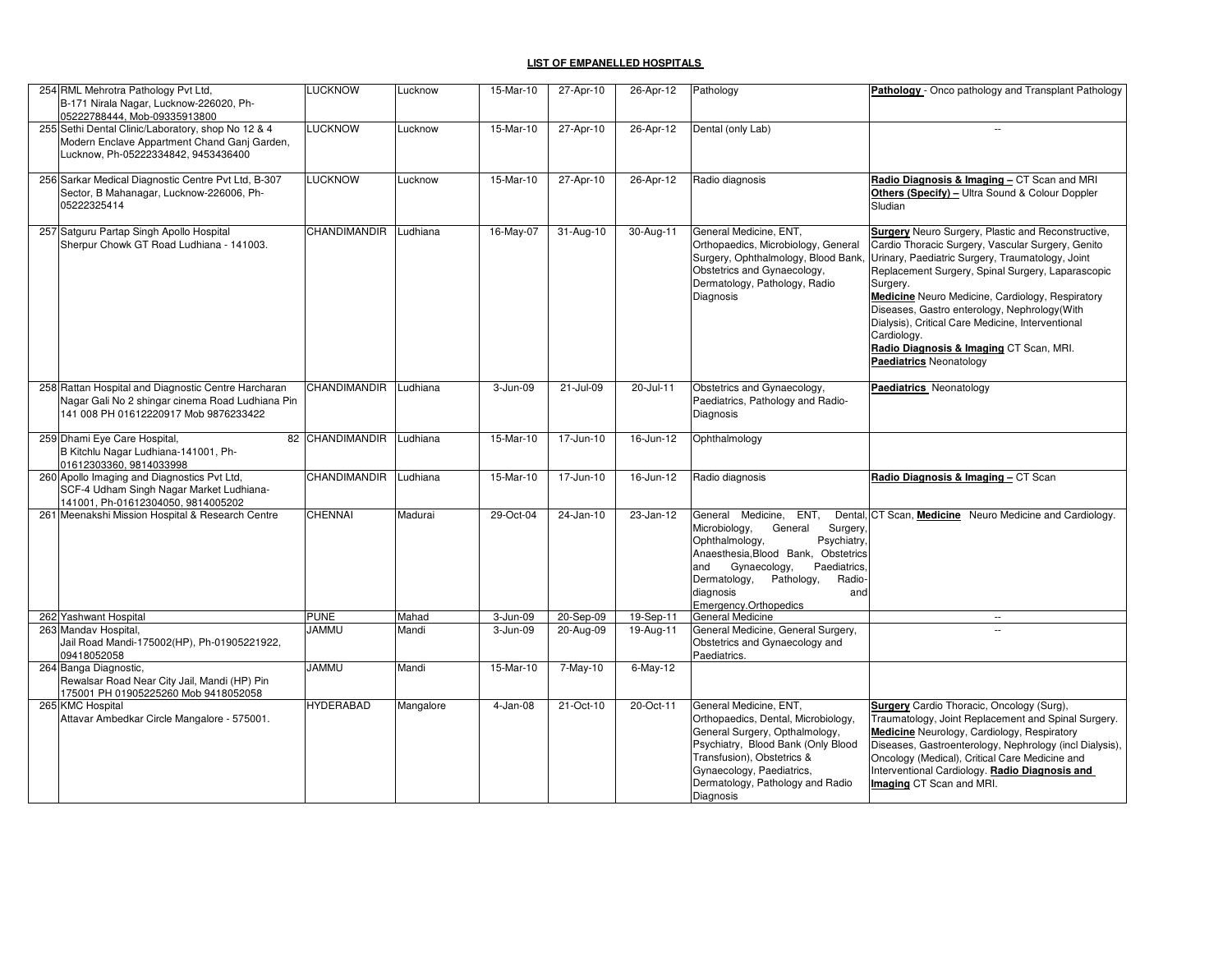| 266 Holy Cross Hospital Pvt Ltd,<br>Court Road, Opposite Dist-Hospital, Manjeri-676121                                                | <b>KOCHI</b>   | Manjeri    | 22-Dec-08    | $6$ -May-11    | $5-May-12$  | General Medicine, ENT, Orthopedics,<br>Dental General Surgery, Psychiatry,<br>Obstetrics and Gynaecology,<br>Paediatrics, Dermatology, Radio<br>diagnosis (Incl USG).                      | <b>Surgery</b> - Genito Urinary Surgery, Laparoscopic<br>Surgery. Medicine - Cardiology.                                                                                                                                         |
|---------------------------------------------------------------------------------------------------------------------------------------|----------------|------------|--------------|----------------|-------------|--------------------------------------------------------------------------------------------------------------------------------------------------------------------------------------------|----------------------------------------------------------------------------------------------------------------------------------------------------------------------------------------------------------------------------------|
| 267 Dr Gopal Eye Laser & Phaco Centre, Radha Kunj<br>Bharatpur Gate Mathura - 281001. Ph -<br>05652404871, 05652406673, 9837686032.   | <b>LUCKNOW</b> | Mathura    | 22-Dec-08    | 20-Feb-11      | 19-Feb-12   | Ophthalmology                                                                                                                                                                              | $\overline{\phantom{a}}$                                                                                                                                                                                                         |
| 268 Sree Kantapuram Hospital,<br>Kandiyoor, Mavelikara-690103.                                                                        | <b>KOCHI</b>   | Mavelikara | 14-Feb-07    | 30-May-11      | 29-May-12   | General Medicine, ENT, Orthopedics,<br>General Surgery, Ophthalmology,<br>Obstetrics & Gynecology and<br>Paediatrics.                                                                      | $\overline{\phantom{a}}$                                                                                                                                                                                                         |
| 269 Jaswant Rai Speciality Hospital<br>Opposite Sports Stadium civil lines, Meerut Pin<br>250001 Mob 9837776660 CP Dr SC Agrawal      | <b>LUCKNOW</b> | Meerut     | 6-Aug-03     | $25-Oct-10$    | 24-Oct-11   |                                                                                                                                                                                            | <b>Surgery:</b> Cardio Thoracic Surgery, Vascular Surgery<br>Medicine: Cardiology (Consultation and diagnostics),<br>Interventional Cardiology                                                                                   |
| 270 Jain Medical Center & Jain Eye Hospital & Laser<br>Center 166, Civil Lines Meerut                                                 | <b>LUCKNOW</b> | Meerut     | 3-Mar-05     | 18-Apr-11      | 17-Apr-12   | Ophthalmology                                                                                                                                                                              | $\sim$ $\sim$                                                                                                                                                                                                                    |
| 271 Metro Hosp & Heart Institute<br>47/GS Boundry Road Lal Kurti Meerut                                                               | LUCKNOW        | Meerut     | 13-May-05    | $1$ -Jun-11    | 31-May-12   | $\overline{\phantom{a}}$                                                                                                                                                                   | Surgery. Cardio Thoracic Surgery. Medicine<br>Cardiology, Respiratory Diseases, Interventional<br>Cardiology. Medicine Cardiology (non invasive)                                                                                 |
| 272 Ajay Dental Clinic and speciality Center,<br>19-20, K.P.Complex, delhi Road, Meerut                                               | <b>LUCKNOW</b> | Meerut     | 3-Mar-05     | 30-Apr-11      | $29-Apr-12$ | Dental                                                                                                                                                                                     | $\sim$                                                                                                                                                                                                                           |
| 273 Jawahar Eye & ENT & Laser Centre,<br>194/15 Delhi Road Opposite Roadways Bus Stand<br>Meerut Cantt - 250001                       | LUCKNOW        | Meerut     | 16-May-07    | 30-Apr-11      | 29-Apr-12   | ENT, Ophthalmology.                                                                                                                                                                        | $\overline{a}$                                                                                                                                                                                                                   |
| 274 KMC Hospital & Research Centre<br>187 Baghpat Road, Meerut Pin 250002. PH 0121<br>4002111.4002112 Mob-9837049311.                 | <b>LUCKNOW</b> | Meerut     | 3-Jun-09     | 31-May-11      | 30-May-12   | General Medicine, ENT,<br>Orthopaedics, Microbiology, General<br>Surgery, Blood Bank (only Blood<br>Transfusion), Obstetrics and<br>Gynaecology, Paediatrics,<br>Dermatology and Pathology | Surgery Neuro-Surgery, Genito-Urinary, Traumatology,<br>Spinal Surgery and Laparoscopic Surgery. Medicine<br>Gastro-enterology and Nephrology. Pathology<br>Transfusion Medicine. Others (Specify) Physiotherapy<br>and Dialysis |
| 275 Mimhans Hospital,<br>281, 283 Sector-1 Mangal Pandey Nagar, Meerut-<br>250004, Ph-01212768833, 919897366644, Mob-<br>9412204666   | <b>LUCKNOW</b> | Meerut     | $3 - Jun-09$ | $10 - Jun-11$  | $9$ -Jun-12 |                                                                                                                                                                                            | <b>Surgery</b> Neuro-Surgery and Spinal Surgery. Medicine<br>Neuro-Medicine. Others (Specify) Physiotherapy and<br>Occupational Therapy, Neuro-Psychology.                                                                       |
| 276 Dr M Prakash Hospital & Medical Research Centre,<br>Begum Bridge Road, Mission Compound Meerut -<br>250001                        | <b>LUCKNOW</b> | Meerut     | 16-May-07    | 12-Oct-09      | 11-Oct-11   | General Medicine, General Surgery.                                                                                                                                                         | $\sim$                                                                                                                                                                                                                           |
| 277 Agrawal Eye Hospital,<br>61 Shivaji Road, Meerut -250001, Phone No-<br>01212640646, 26506442                                      | <b>LUCKNOW</b> | Meerut     | 22-Dec-08    | 18-Apr-11      | 17-Apr-12   | Ophthalmology                                                                                                                                                                              | Others (Specify) - Vitero-Retinal LASIX                                                                                                                                                                                          |
| 278 Meerut laser and Eye Care Centre Pvt Ltd.<br>Opp N.A.S. College EK Road Meerut-250001 Ph-<br>01212648870, 2642256                 | <b>LUCKNOW</b> | Meerut     | 22-Dec-08    | $1-Apr-11$     | 31-Mar-12   | Ophthalmology                                                                                                                                                                              | $\sim$                                                                                                                                                                                                                           |
| 279 Drishti Eye Foundation,<br>1st Floor Tirupati Complex Baccha Park Opp City<br>Centre, Meerut-250001, Ph-1212652233,<br>9837166835 | <b>LUCKNOW</b> | Meerut     | 15-Mar-10    | $6 - Apr - 11$ | 5-Apr-12    | Ophthalmology                                                                                                                                                                              | $\overline{a}$                                                                                                                                                                                                                   |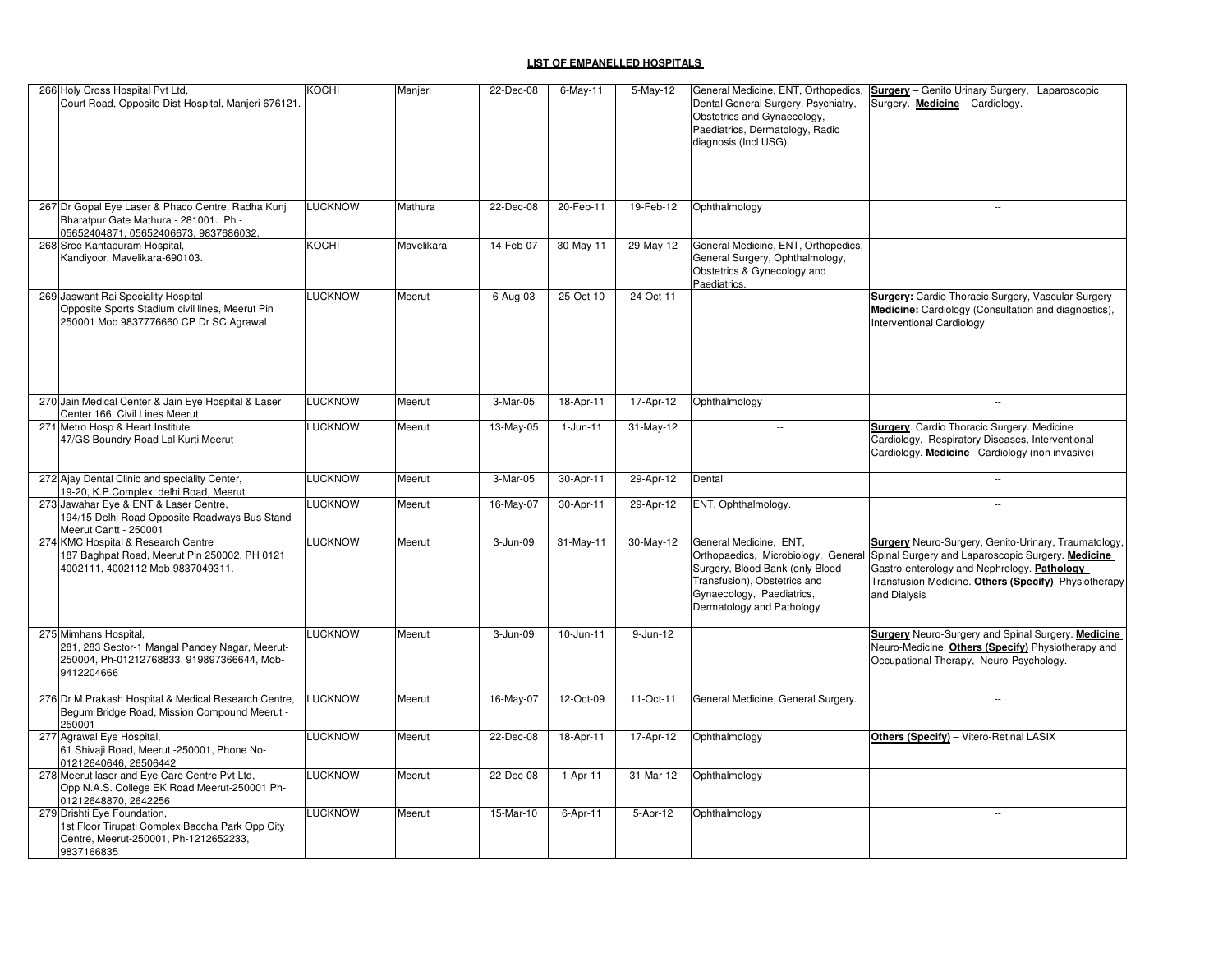| 280 Meerut Kidney Hospital Pvt Ltd<br>LIC Road Prabhat Nagar, Meerut Pin 250001 Ph<br>01212672022 Mobile 9319438883 CP MP Singh                                         | <b>LUCKNOW</b>      | Meerut | 15-Mar-10  | $10$ -Jun-11 | 9-Jun-12    | General Medicine, Microbiology,<br>Ophthalmology, Pathology, Radio<br>diagnosis                                                                                                                       | <b>Surgery</b> Genito Urinary Surgery. Medicine<br>Nephrology. Paediatrics Nephrology. Others Uro<br>Surgery, Kidney transplantation                                                                                                                                                                                                                                                                                                                                                                                              |
|-------------------------------------------------------------------------------------------------------------------------------------------------------------------------|---------------------|--------|------------|--------------|-------------|-------------------------------------------------------------------------------------------------------------------------------------------------------------------------------------------------------|-----------------------------------------------------------------------------------------------------------------------------------------------------------------------------------------------------------------------------------------------------------------------------------------------------------------------------------------------------------------------------------------------------------------------------------------------------------------------------------------------------------------------------------|
| 281 Dayanand Nursig Home,<br>47/L-4 Jawahar Quarters Begum Bridge Meerut-<br>250002, Phone-01212654500, 3138588                                                         | <b>LUCKNOW</b>      | Meerut | 31-Aug-10  | 26-Oct-10    | 25-Oct-11   | General Medicine, Orthopaedics,<br>General Surgery, Obstetrics and<br>Gynaecology, Pathology, Radio<br>diagnosis, Emergency Services,<br>Anaesthesia                                                  | <b>SURGERY:</b> Traumatology, Laparoscopic Surgery<br>Others: X- Ray, Ultrasound                                                                                                                                                                                                                                                                                                                                                                                                                                                  |
| 282 Yashlok Hospital and Nursing Home Pvt Ltd, Shivaji LUCKNOW<br>Marg EK Road, Meerut City Pin 250002<br><b>Ph</b><br>021226425615 Mob 9837007840                      |                     | Meerut | 31-Aug-10  | 26-Oct-10    | 25-Oct-11   | General Surgery, Obstetrics and<br>Gynaecology, Paediatrics, Emergency OTHERS: Urology, Lithotripsy<br>Services, Anaesthesia                                                                          | <b>SURGERY:</b> Genito Urinary, Laparoscopic Surgery,                                                                                                                                                                                                                                                                                                                                                                                                                                                                             |
| 283 Jaswant Rai Speciality Hospital<br>Opposite Sports Stadium civil lines, Meerut Pin<br>250001 Mob 9837776660 CP Dr SC Agrawal                                        | <b>LUCKNOW</b>      | Meerut | 31-Aug-10  | 7-Jun-11     | 6-Jun-12    | $\sim$                                                                                                                                                                                                | <b>SURGERY: Cardio Thoracic Surgery, Vascular</b><br>Surgery, <b>MEDICINE</b> Cardiology (consultation and<br>diagnostics), Interventional Cardiology                                                                                                                                                                                                                                                                                                                                                                             |
| 284 Akashdeep Eye Clinic<br>Yashwant Housing Society Sangli Road Miraj-<br>416410.                                                                                      | <b>PUNE</b>         | Miraj  | 18-Sep-07  | 18-Dec-10    | 17-Dec-11   | Ophthalmology                                                                                                                                                                                         |                                                                                                                                                                                                                                                                                                                                                                                                                                                                                                                                   |
| 285 Sood Nursing Home,<br>Main Bazar Moga-142001, 01636223920                                                                                                           | <b>DELHI</b>        | Moga   | 31-Aug-10  | 1-Nov-10     | 31-Oct-12   | General Surgery, Obstetrics and<br>Gynaecology, Anaesthesia,<br><b>Emergency Services</b>                                                                                                             | Surgery: Genito Urinary, Gastro Intestinal Surgery,<br>Traumatology, Laparoscopic Surgery                                                                                                                                                                                                                                                                                                                                                                                                                                         |
| 286 Fortis Heart Institute and multispeciality Hospital<br>Sector-62, Phase VIII, Mohali                                                                                | CHANDIMANDIR Mohali |        | 29-Oct-04  | 25-Apr-11    | 24-Apr-12   | General Medicine, ENT,<br>Orthopaedics, Dental, General<br>Surgery, Ophthalmology, Psychiatry,<br>Anaesthesia, Obstetrics and<br>Gynaecology, Paediatrics,<br>Dermatology, Pathology and<br>Emergency | Surgery - Neuro surgery, Plastic and Reconstructive,<br>Cardio throracic, Genito Urinary, Gastro Intestinal,<br>Traumatology, Joint Replacement, Spinal, Prosthetic,<br>Laparascopic and Endovascular surgery. Medicine<br>Neuro medicine, Cardiology, Respiratory Diseases,<br>Gastro enterology, Endocrinology, Nephrology,<br>Rheumatology, Clinical Haematology, Oncology,<br>Critical Care Medicine, Interventional Cardiology and<br>Geriatric Medicine. Radio diagnosis/ Imaging<br>Interventional and Vascular Radiology. |
| 287 Silver Oaks Hospital<br>Phase -IX, Mohali                                                                                                                           | CHANDIMANDIR Mohali |        | 3-Mar-05   | 5-May-11     | $4-May-12$  | <b>Surgery</b> Cardio Thoracic surgery                                                                                                                                                                | $\overline{\phantom{a}}$                                                                                                                                                                                                                                                                                                                                                                                                                                                                                                          |
| 288 Grecian Super Speciality Hospital<br>Sect-69, Opp Vill Kumbra Mohali-160062, Ph-0172-<br>2234340, Mob-9814610390                                                    | CHANDIMANDIR        | Mohali | $3-Jun-10$ | $5-May-11$   | $4$ -May-12 | 44                                                                                                                                                                                                    | Medicine Radiotherapy. Radio-Diagnosis & Imaging<br>CT Scan. Others (Specify) Mammography                                                                                                                                                                                                                                                                                                                                                                                                                                         |
| 289 Indus Scan Labs & Diagnostic Centre<br>SCF-98, Phase-3B2 Mohali-160059.                                                                                             | <b>CHANDIMANDIR</b> | Mohali | 16-May-07  | $5-May-11$   | $4$ -May-12 | Dental(Incl Oral Surgery). Radio<br>Diagnosis (With USG & Color<br>Doppler).                                                                                                                          | Radio Diagnosis & Imaging. CT Scan.                                                                                                                                                                                                                                                                                                                                                                                                                                                                                               |
| 290 IVY Hospital<br>Sec 71, Near-PCL Chowk, Mohali - 160 071<br>Tel: 01725044334/35, 01725044344/45,<br>01722274900(fax), 01725044300, 9815981176(cp<br>Dr Budhi Singh) | <b>CHANDIMANDIR</b> | Mohali | 3-Jun-09   | 14-Sep-10    | 13-Sep-11   | General Medicine, Orthopaedics,<br>Dental, General Surgery, Obstetrics<br>and Gynaecology, Pathology and<br>Radio-Diagnosis                                                                           | Surgery Genito-Urinary, Joint Replacement &<br>aparascopic Surgery. Medicine Endocrinology,<br>Nephrology and Oncology (Medical). Radio-Diagnosis<br>& Imaging<br>CT Scan. Others (Specify) Prosthodontia and Oral<br>Surgery                                                                                                                                                                                                                                                                                                     |
| 291 Cosmo Hospital.<br>Sector-62, Phase-8, Mohali-160062 Tele- 0172-<br>5091444 / 6545644, Mob-9815534455/9814114461<br>Fax-0172-2215380                                | CHANDIMANDIR Mohali |        | 22-Dec-08  | 25-Apr-11    | 24-Apr-12   | General Medicine, ENT,<br>Orthopaedics, General Surgery,<br>Opthalmology, Obstetrics &<br>Gynaecology & Paediatrics.                                                                                  | <b>Others</b> - Physiotherapy                                                                                                                                                                                                                                                                                                                                                                                                                                                                                                     |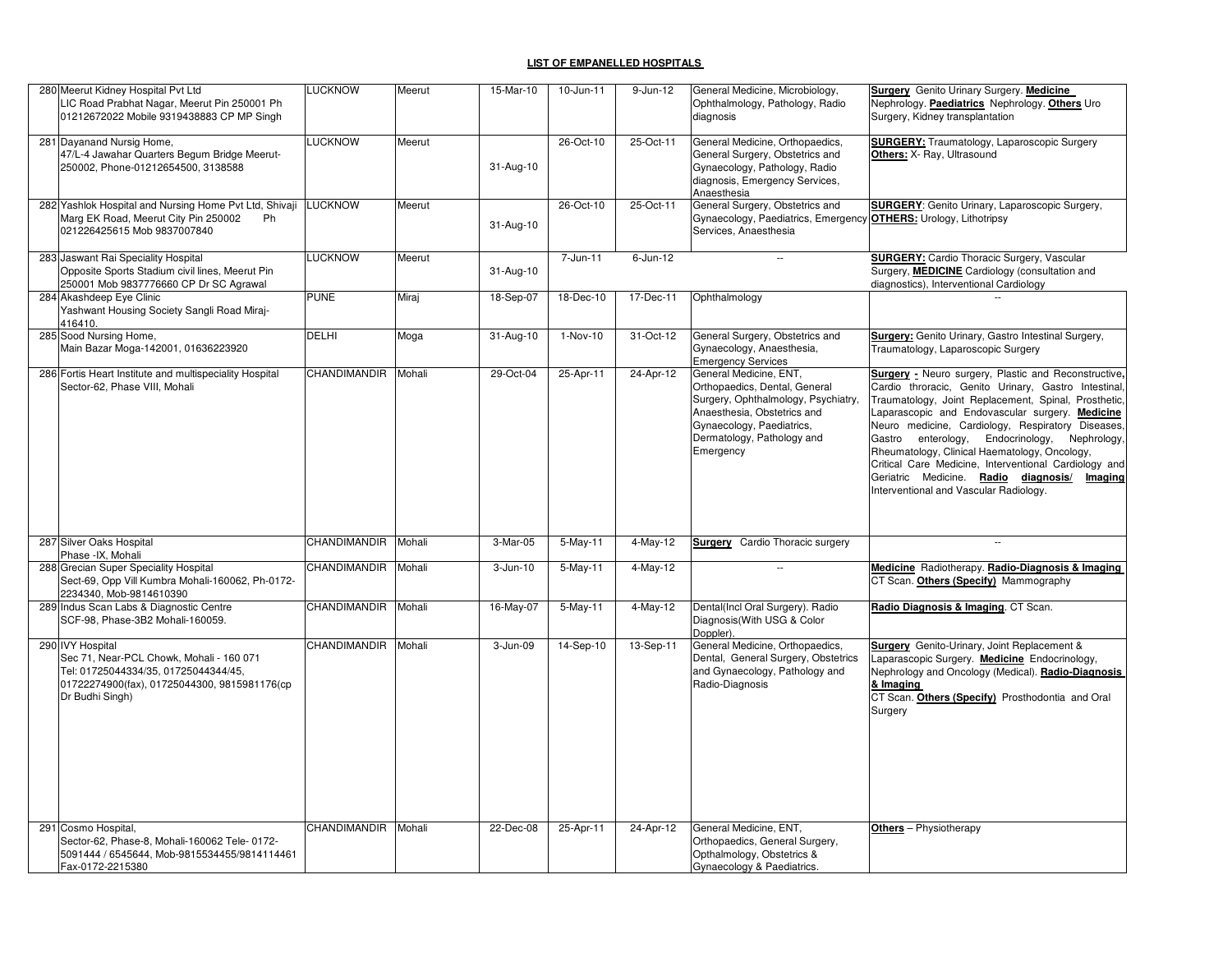| 292 Indus Super Speciality Hospital,<br>Opp DC Office Phase-1 Sas Nagar, Mohali-160055,<br>Ph-01725044944, 9876082222 | CHANDIMANDIR        | Mohali | 31-Aug-10   | $\overline{10}$ -Mar-11 | 9-Mar-12  | General Medicine, ENT,<br>Orthopaedics, Microbiology,<br>General Surgery, Obstetrics and<br>Gynaecology, Pathology, Radio<br>diagnosis, Anaesthesia,<br><b>Emergency Services</b>                                                               | <b>SURGERY:</b> Oncology, Gastro Intestinal Surgery,<br>Traumatology, Laparoscopic Surgery, MEDICINE:<br>Cardiology (Consultation and diagnostics), Oncology,<br>Radiotherapy, OBSTETRICS & GYNAECOLOGY:<br>Gynaecology Oncology, PATHOLOGY: Onco<br>pathology                                                                                                                                           |
|-----------------------------------------------------------------------------------------------------------------------|---------------------|--------|-------------|-------------------------|-----------|-------------------------------------------------------------------------------------------------------------------------------------------------------------------------------------------------------------------------------------------------|----------------------------------------------------------------------------------------------------------------------------------------------------------------------------------------------------------------------------------------------------------------------------------------------------------------------------------------------------------------------------------------------------------|
| 293 Prime Heart & Vascular Institute,                                                                                 | <b>CHANDIMANDIR</b> | Mohali | 31-Aug-10   | 25-Oct-10               | 24-Oct-12 | Microbiology, Pathology, Radio                                                                                                                                                                                                                  | <b>Surgery:</b> Cardio Thoracic Surgery, Vascular Surgery,                                                                                                                                                                                                                                                                                                                                               |
| 294 Life Care Dental Clinic,<br>2820 8th Cross Opp Aparna Book House VV<br>Mohalla Mysore - 570012.                   | <b>HYDERABAD</b>    | Mysore | $22-Nov-06$ | $6$ -Jan-11             | 5-Jan-12  | Dental including Oral Surgery,<br>Prosthodontia and Periodontia.                                                                                                                                                                                |                                                                                                                                                                                                                                                                                                                                                                                                          |
| 295 Karnataka Cardio Diagnostic Centre<br>No-L25/2A, IRWIN Road Mysore - 570001.                                      | HYDERABAD           | Mysore | 22-Nov-06   | $6$ -Jan-11             | 5-Jan-12  | Microbiology, Pathology and Radio<br>Diagnosis including USG.                                                                                                                                                                                   | Radio Diagnosis and Imaging CT Scan and MRI.                                                                                                                                                                                                                                                                                                                                                             |
| 296 Ekadanta Dental Clinic,<br>847 New Kantraj URS Road Kuvelnpur Nagar<br>Mysore - 570023.                           | HYDERABAD           | Mysore | 14-Dec-06   | 27-Feb-11               | 26-Feb-12 | Dental including Periodontia.                                                                                                                                                                                                                   | $\overline{\phantom{a}}$                                                                                                                                                                                                                                                                                                                                                                                 |
| 297 Chitra's hospital<br>25/1A Irwin Road Mysore-570001.                                                              | HYDERABAD           | Mysore | 18-Sep-07   | 14-Mar-11               | 13-Mar-12 | General Medicine, ENT, Orthopedics,<br>Microbiology, General Surgery,<br>Ophthalmology, Psychiatry, Obstetrics<br>and Gynecology, Paediatrics,<br>Dermatology and Pathology.                                                                    | $\mathcal{L}_{\mathcal{A}}$                                                                                                                                                                                                                                                                                                                                                                              |
| 298 Vikram Hospital<br>Heart Care Centre, No-46 Viveka Nand Road<br>Yadavgiri Mysore - 570020.                        | HYDERABAD           | Mysore | 4-Jan-08    | 14-Mar-11               | 13-Mar-12 | General Medicine, Microbiology,<br>General Surgery, Blood Bank (only<br>Blood Transfusion), Paediatrics,<br>Pathology and Radio Diagnosis                                                                                                       | Surgery Cardio Thoracic, Vascular, Genito Urinary,<br>Gastro Intestinal and Laparoscopic Surgery. Medicine<br>Cardiology, Respiratory Diseases, Gastroenterology<br>and Interventional Cardiology. Radio Diagnosis &<br>Imaging CT Scan and MRI. Paediatrics Cardiology                                                                                                                                  |
| 299 Basappa Memorial Hospital<br>22/B Vinoda Road Jayalakshmi Puram Mysore -<br>570012.                               | HYDERABAD           | Mysore | 4-Jan-08    | 17-Mar-11               | 16-Mar-12 | General Medicine, ENT, Orthopaedics<br>Microbiology General Surgery,<br>Opthalmology, Psychiatry, Blood<br>Bank (Only Blood Transfusion),<br>Obstetrics & Gynaecology,<br>Paediatrics, Dermatology, Pathology<br>and Radio Diagnosis (incl USG) | <b>Surgery</b> Neuro Surgery, Plastic and Reconstructive,<br>Cardio Thoracic, Vascular, Genito Urinary, Paediatric,<br>Traumatology, Joint replacement, Spinal, Prosthetic<br>and Laparoscopic Surgery. Medicine Neurology,<br>Cardiology, Respiratory Diseases, Endocrinology,<br>Nephrology (incl Dialysis), Oncology (Medical) and<br>Critical Care Medicine. Radio Diagnosis and Imaging<br>CT Scan. |
| 300 Bharath Hospital & Institute of Oncology,<br>438 Out Ring Road Hebbal Mysore - 570017.                            | HYDERABAD           | Mysore | $4$ -Jan-08 | 17-Mar-11               | 16-Mar-12 | Pathology and Radio Diagnosis (only<br>X-Ray)                                                                                                                                                                                                   | <b>Surgery Oncology (Surgery). Medicine Oncology</b><br>(Medical) and Radio Therapy. Obstetrics &<br><b>Gynaecology</b> Gynaecology Oncology. Paediatrics<br>Oncology. Pathology Oncopathology.                                                                                                                                                                                                          |
| 301 Kannan Diagnostic Centre,<br>1484/M-55 Sayyaji Rao Road Mysore - 570001.                                          | HYDERABAD           | Mysore | 2-Feb-07    | 21-Mar-11               | 20-Mar-12 | Pathology and Radio Diagnosis<br>Incl USG).                                                                                                                                                                                                     | $\mathcal{L}_{\mathcal{A}}$                                                                                                                                                                                                                                                                                                                                                                              |
| 302 Maanasa Dental Health Centre, Reddy Complex, SBI HYDERABAD<br>Road-1 Stage Hebbal Mysore-570016.                  |                     | Mysore | 18-Sep-07   | 27-Mar-11               | 26-Mar-12 | Dental including periodontia.                                                                                                                                                                                                                   | $\sim$                                                                                                                                                                                                                                                                                                                                                                                                   |
| 303 Usha Kiran Eye Hospital,<br>877/1 Dewans Road Lakshmipuram Mysore -<br>570004.                                    | HYDERABAD           | Mysore | 18-Sep-07   | 7-Mar-11                | 6-Mar-12  | Opthalmology (Incl Vitero Retinal<br>Surg)                                                                                                                                                                                                      | Others Opthalmology, Vitero Retinal Surgery,<br>Paediatric Opthalmology, and Opthalmic Plastics.                                                                                                                                                                                                                                                                                                         |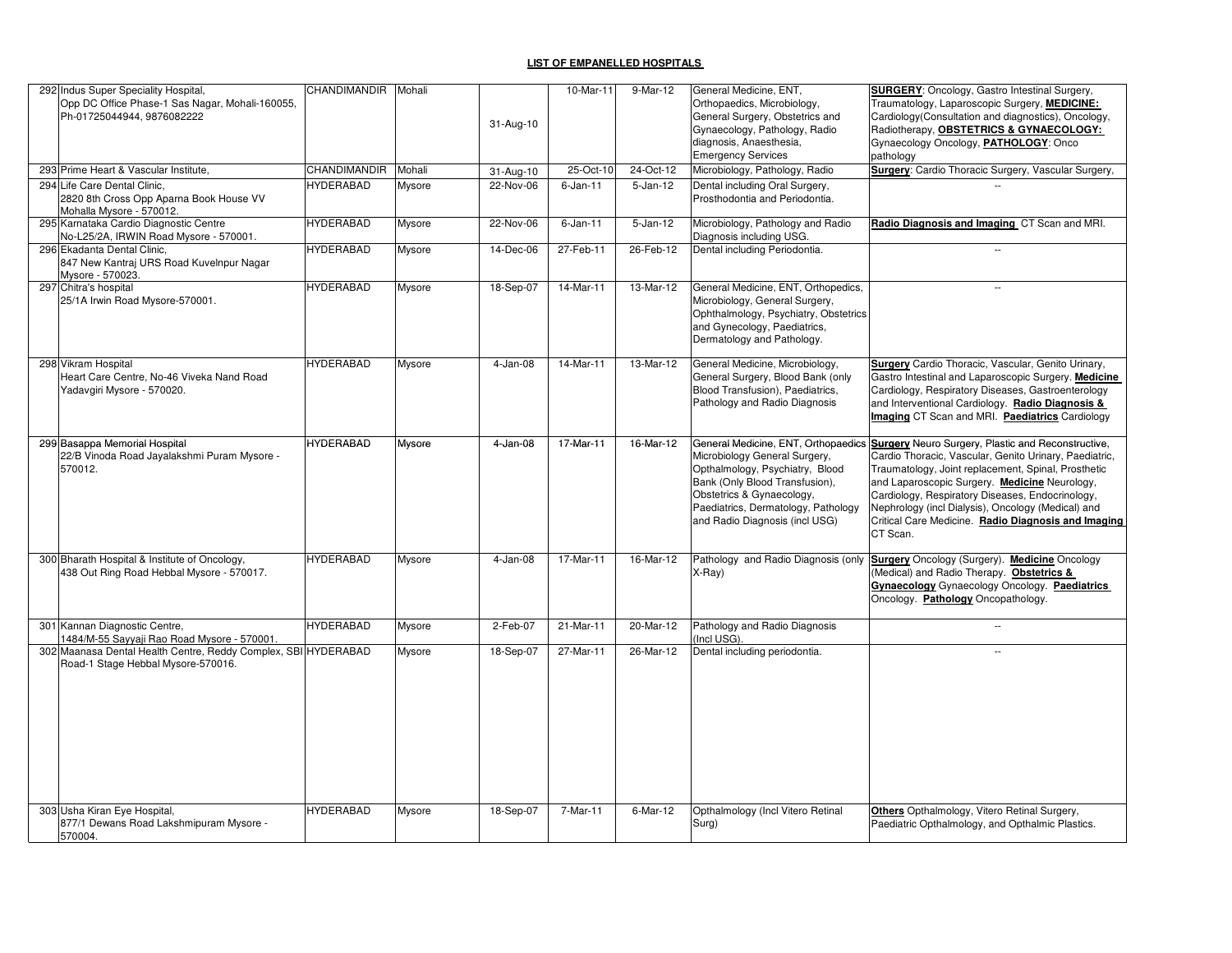| 304 Gopal Gowda Shanthaveri Memorial Hospital, T-                                                                 | <b>HYDERABAD</b> | Mysore    | 2-Feb-07  | 21-Mar-11  | 20-Mar-12  | General Medicine, ENT, Microbiology,  |                                                      |
|-------------------------------------------------------------------------------------------------------------------|------------------|-----------|-----------|------------|------------|---------------------------------------|------------------------------------------------------|
| Narasipura Road, Nazarbad, Mysore-570010                                                                          |                  |           |           |            |            | General Surgery, Ophthalmology,       |                                                      |
|                                                                                                                   |                  |           |           |            |            | Obstetrics & Gynaeology, Paediatrics, |                                                      |
|                                                                                                                   |                  |           |           |            |            | Dermatology, Pathology and Radio D    |                                                      |
|                                                                                                                   |                  |           |           |            |            | iagnosis.                             |                                                      |
| 305 Bhaskar Hospital and Research Centre,                                                                         | <b>JAIPUR</b>    | Nagaur    | 14-Dec-06 | 22-Feb-11  | 21-Feb-12  | General Medicine, General Surgery,    | $\sim$                                               |
| Krishi Mandi Road, Near Police Station Nagpur, Raj                                                                |                  |           |           |            |            | Obstetrics & Gynecology, Paediatrics, |                                                      |
| City, Nagaur (Raj) - 341 001                                                                                      |                  |           |           |            |            | and Radio Diagnosis.                  |                                                      |
| 306 Dr Jayasekharan Hospital and Nursing Home, 1159,                                                              | <b>CHENNAI</b>   | Nagercoil | 14-Dec-06 | 23-Apr-11  | 22-Apr-12  | General Medicine, ENT, Microbiology,  | Neuro Surgery, Plastic & Reconstructive<br>Surgery   |
| K.P Road, Nagercoil, Kanyakumari District, Tamil                                                                  |                  |           |           |            |            | General Surgery, Psychiatry, Blood    | Surgery, Genito Urinary Surgery, Paediatric Surgery, |
| Nadu - 629 003                                                                                                    |                  |           |           |            |            | Bank (Only Blood Transfusion),        | Gastro Intestinal Surgery and Traumatology. Medicine |
|                                                                                                                   |                  |           |           |            |            | Obstetrics & Gynecology, Paediatrics, | Neuro Medicine, Gastro Enterology, Nephrology        |
|                                                                                                                   |                  |           |           |            |            | Dermatology, Pathology, and Radio     | (including dialysis) and Rheumatology.               |
|                                                                                                                   |                  |           |           |            |            | Diagnosis (including USG).            |                                                      |
| 307 Indian MRI Diagnostic and Research Centre Ltd,                                                                | <b>CHENNAI</b>   | Nagercoil | 18-Sep-07 | $3-Jan-11$ | $2-Jan-12$ | $\ddot{\phantom{a}}$                  | Radio Diagnosis and Imaging<br>CT Scan. Others       |
| 552A MS Road Vettoornimadan Nagercoil-3                                                                           |                  |           |           |            |            |                                       | USG and Color Doppler.                               |
| 308 Vivek Laboratries.                                                                                            | <b>CHENNAI</b>   | Nagercoil | 3-Jun-09  | 15-Oct-09  | 14-Oct-11  | Pathology                             |                                                      |
| 253K-11KP Road, Nagercoil, Pin-629003. PH-                                                                        |                  |           |           |            |            |                                       |                                                      |
| 04652230108 Mob-9843133308                                                                                        |                  |           |           |            |            |                                       |                                                      |
| 309 Dr Jayasekharan Hospital and Nursing Home, 1159, CHENNAI                                                      |                  | Nagercoil | 3-Jun-09  | 23-Apr-10  | 22-Apr-12  | ÷.                                    | Surgery Genito-Urinary, Gastro-Intestinal Surgery,   |
| K.P Road, Nagercoil, Kanyakumari District, Tamil                                                                  |                  |           |           |            |            |                                       | Traumatology, Laparascopic Surgery. Medicine         |
| Nadu - 629 003                                                                                                    |                  |           |           |            |            |                                       | Cardiology, Gastro-enterology, Nephrology, Critical  |
|                                                                                                                   |                  |           |           |            |            |                                       | Care Medicine.                                       |
| 310 Spandan Heart Institute & Research Centre (I) Pvt                                                             | <b>PUNE</b>      | Nagpur    | 13-Jan-05 | 5-Oct-10   | 4-Oct-11   | $\overline{\phantom{a}}$              | Surgery-<br>Cardiothoracic<br>Surgery.<br>Medicine   |
| Ltd, 5, Abhyankar Road, Dhantoli, Nagpur                                                                          |                  |           |           |            |            |                                       | Cardiology and Interventional Cardiology.            |
| 311 Narcaood Physiotherapy & Rehabilitation                                                                       | <b>PUNE</b>      | Nagpur    | 13-Jan-05 | 7-Oct-10   | 6-Oct-11   | Physiotherapy and Rehabilitation      |                                                      |
| NARCAOOD, NARCAOOD No 3, North Ambazari                                                                           |                  |           |           |            |            |                                       |                                                      |
| Road, Dharampeth, NagpurCentre                                                                                    |                  |           |           |            |            |                                       |                                                      |
| 312 Suraj Eye Institute,<br>559, New Colony, Nagpur                                                               | <b>PUNE</b>      | Nagpur    | 13-Jan-05 | 11-Nov-10  | 10-Nov-11  | Ophthalmology                         | $\sim$                                               |
| 313 Advanced Dental Hosptial                                                                                      | <b>PUNE</b>      | Nagpur    | 13-Jan-05 | 1-Nov-10   | 30-Sep-11  | Microbiology, Pathology.              | $\sim$ $\sim$                                        |
| 314 Dr KG Deshpande Hospital                                                                                      | <b>PUNE</b>      | Nagpur    | 13-Jan-05 | 30-Sep-10  | 29-Sep-11  | Ophthalmology & Anaesthesia.          |                                                      |
| Nagpur                                                                                                            |                  |           |           |            |            |                                       |                                                      |
| 315 Asvini Kidney and Dialysis Centre                                                                             | <b>PUNE</b>      | Nagpur    | 13-Jan-05 | 7-Oct-10   | 6-Oct-11   | $\overline{\phantom{a}}$              | Medicine - Nephrology.                               |
| Nagpur                                                                                                            |                  |           |           |            |            |                                       |                                                      |
|                                                                                                                   |                  |           |           |            |            |                                       |                                                      |
| 316 Clinicare speciality Clinical Laboratory,                                                                     | <b>PUNE</b>      | Nagpur    | 13-Jan-05 | 24-Nov-10  | 23-Nov-12  | Microbiology & Pathology.             | Pathology - AIDS and Virology.                       |
| First Floor, Jasleen Hospital, Wardha Road, Dhantoli,                                                             |                  |           |           |            |            |                                       |                                                      |
| Nagpur                                                                                                            |                  |           |           |            |            |                                       |                                                      |
| 317 Evista Eye Care Centre                                                                                        | <b>PUNE</b>      | Nagpur    | 31-Aug-10 | 28-Oct-10  | 27-Oct-12  | Ophthalmology                         |                                                      |
| Opposite Dhantoli Park Dhantoli Nagpur Pin 440012                                                                 |                  |           |           |            |            |                                       |                                                      |
| Phone - 07122459855 Mob 9922550022                                                                                |                  |           |           |            |            |                                       |                                                      |
| 318 Drishti Eye clinic and Squint Centre,                                                                         | C/o PUNE         | Nagpur    | 31-Aug-10 | 24-Nov-10  | 23-Nov-12  | Ophthalmology                         |                                                      |
| Midas Institute of Gastro Enterology, FLMI das                                                                    |                  |           |           |            |            |                                       |                                                      |
| Heights Nagpur Pin 440010<br>Ph                                                                                   |                  |           |           |            |            |                                       |                                                      |
| 07122448198, mob 09823044902 CP Dr Shubhangi                                                                      |                  |           |           |            |            |                                       |                                                      |
| Bhave                                                                                                             |                  |           |           |            |            |                                       |                                                      |
| 319 Sood Nursing Home                                                                                             | <b>JAMMU</b>     | Nagrota   | 3-Jun-09  | 25-Jul-09  | 24-Jul-11  | General Surgery and Obstetrics and    | <b>Surgery</b> Laparascopic Surgery                  |
| Chahri Road Nagrota Bagwan - 176047. Ph -                                                                         |                  |           |           |            |            | Gynaecology                           |                                                      |
| 1892252578, 9816137051                                                                                            |                  |           |           |            |            |                                       |                                                      |
| 320 Shree Balaji Superspeciality Hosptial "Shanti Sankul" PUNE<br>Building Opposite Mahsoba Mandir Mahatma Gandhi |                  | Nasik     | 15-Mar-10 | 8-Jun-10   | 7-Jun-12   | General Medicine, Orthopedics,        | $\sim$                                               |
| Road Nashik Road, Pin-422101, Ph 02532462371.                                                                     |                  |           |           |            |            | General Surgery, Obstetrics and       |                                                      |
| 2462471 Mob 9373901148, 9422746246 CP Mr                                                                          |                  |           |           |            |            | Gynecology. Pathology and Radio       |                                                      |
| Bhandari                                                                                                          |                  |           |           |            |            | diagnosis                             |                                                      |
| 321 Sushil EYE Hospital & Laser Centre,                                                                           | <b>PUNE</b>      | Nasik     | 13-Jan-05 | 24-Jun-11  | 23-Jun-12  | Ophthalmology                         | $\sim$                                               |
| Krishi Nagar, College Road, Nasik                                                                                 |                  |           |           |            |            |                                       |                                                      |
| 322 Dr Bapaye Hospital,                                                                                           | <b>PUNE</b>      | Nasik     | 18-Sep-07 | 25-Jan-11  | 24-Jan-12  | Opthalmology (Incl Vitreo Retinal     | $\sim$                                               |
| Behind NDCC Bank, Opp Hotel Samrat Old Agra                                                                       |                  |           |           |            |            | Surgery)                              |                                                      |
| Road Nashik - 422001                                                                                              |                  |           |           |            |            |                                       |                                                      |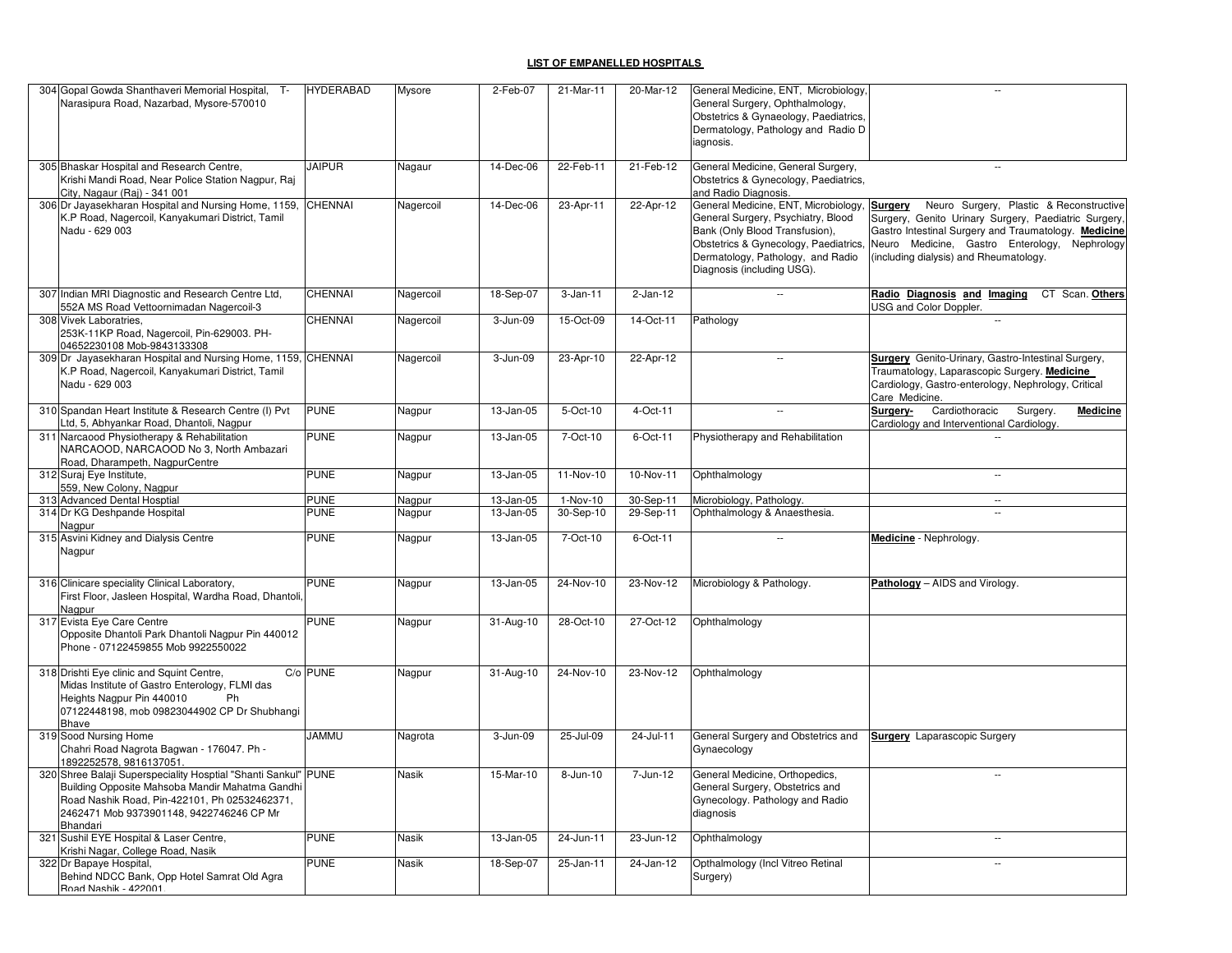| 323 Jaipur Golden Hospital<br>Institutional Area, Sec 3, Rohini, Delhi-85                                         | 2. DELHI     | New Delhi | 10-Oct-05  | 15-Mar-11  | 14-Mar-12  | General Medicine, ENT,<br>Dental(Prosthodontics only),<br>Microbiology, General Surgery,<br>Ophthalmology, Blood Bank,<br>Obstetrics and Gynaecology,<br>Paediatrics, Dermatology and<br>Pathology. | Surgery Neuro Surgery, Genito Urinary Surgery,<br>Paediatrics Surgery, Gastro Intestinal Surgery, Joint<br>Replacement Surgery, Spinal Surgery and<br>Laparascopic Surgery. Medicine Neuro Medicine,<br>Cardiology, Respiratory Disease, Gastro Enterology<br>and Critical Care Medicine. Others. Dialysis.                                                                                                                                                                                                                                                                                                                                                                                      |
|-------------------------------------------------------------------------------------------------------------------|--------------|-----------|------------|------------|------------|-----------------------------------------------------------------------------------------------------------------------------------------------------------------------------------------------------|--------------------------------------------------------------------------------------------------------------------------------------------------------------------------------------------------------------------------------------------------------------------------------------------------------------------------------------------------------------------------------------------------------------------------------------------------------------------------------------------------------------------------------------------------------------------------------------------------------------------------------------------------------------------------------------------------|
| 324 Escorts Heart Institute & Research Centre<br>Okhla Road, New Friends Colony, New Delhi-110<br>025             | DELHI        | New Delhi | 29-Oct-04  | 20-Dec-10  | 19-Dec-11  | Blood Bank, Radio Diagnosis &<br>Emergency                                                                                                                                                          | Surgery - Cardio thoracic and Vascular Surgery.<br>Medicine- Cardiology, Interventional Cardiology<br>& Critical care medicine. Radio diagnosis/Imaging<br>CT Scan & MRI. Paediatrics-Cardiology. Pathology-<br><b>Transfusion medicine</b>                                                                                                                                                                                                                                                                                                                                                                                                                                                      |
| 325 Bharti Eye Hospital<br>1/3, East Patel Nagar, New Delhi - 110008                                              | DELHI        | New Delhi | 31-Mar-06  | 20-Dec-10  | 19-Dec-11  | Ophthalmology                                                                                                                                                                                       |                                                                                                                                                                                                                                                                                                                                                                                                                                                                                                                                                                                                                                                                                                  |
| 326 Chaudhary Eye Centre & Laser Vision<br>4802, Bharat Ram Road, 24, DaryaGanj, New Delhi<br>110048              | <b>DELHI</b> | New Delhi | 18-Sep-07  | $2-May-11$ | $1-May-12$ | Ophthalmology.                                                                                                                                                                                      |                                                                                                                                                                                                                                                                                                                                                                                                                                                                                                                                                                                                                                                                                                  |
| 327 Venu Eye Institute and Research Centre<br>1/31, Sheikh Sarai, Institutional Area, Phase II, New<br>Delhi - 17 | DELHI        | New Delhi | 18-Sep-07  | 20-Dec-10  | 19-Dec-11  | Ophthalmology                                                                                                                                                                                       |                                                                                                                                                                                                                                                                                                                                                                                                                                                                                                                                                                                                                                                                                                  |
| 328 Saroj Hospital & Heart Institute<br>Sector 14 Extn, Madhuban Chowk, Rohini, New<br>Delhi -110085              | DELHI        | New Delhi | 18-Sep-07  | 20-Dec-10  | 19-Dec-11  | General Medicine, ENT, Orthopedic,<br>Microbiology, General Surgery,<br>Ophthalmology, Obstetrics and<br>Gynecology, Paediatrics, Pathology<br>and Radio Diagnosis.                                 | Surgery Neuro Surgery, Plastic and Reconstructive<br>Surgery, Cardio Thoracic Surgery, Vascular Surgery,<br>Genito Urinary Surgery, Paediatrics Surgery, Onco<br>surgery, Gastro Intestinal Surgery, Traumatology,<br>Spinal Surgery, and Laparoscopic Surgery. Medicine<br>Neuro Medicine, Cardiology, Respiratory Diseases,<br>Gastro Enterology, Endocrinology, Nephrology,<br>Oncology, Critical Care Medicine and Interventional<br>Cardiology. Radio Diagnosis and Imaging CT Scan.<br><b>Obstetrics and Gynecology</b> Gynecological Oncology.<br>Paediatrics Neonatology, Cardiology, Neurology,<br>Nephrology and Oncology. Pathology Onco<br>Pathology and Molecular Immuno Pathology. |
| 329 Dr. SS Doda's Ultra Sound Centre<br>B, Pusa Road, New Delhi-05                                                | 23 DELHI     | New Delhi | 18-Sep-07  | 20-Dec-10  | 19-Dec-11  | Radio Diagnosis                                                                                                                                                                                     | Radio Diagnosis & Imaging CT Scan                                                                                                                                                                                                                                                                                                                                                                                                                                                                                                                                                                                                                                                                |
| 330 Dr ML Aggarwal X Ray & Ultra Sound Clinic<br>A-<br>1/150, Safderjung Enclave, New Delhi-29                    | <b>DELHI</b> | New Delhi | $4-Jan-08$ | 20-Dec-10  | 19-Dec-11  | Radio Diagnosis (incl USG) & Colour<br>Doppler                                                                                                                                                      |                                                                                                                                                                                                                                                                                                                                                                                                                                                                                                                                                                                                                                                                                                  |
| 331 Vision EYE Centre<br>12/27, West Patel nagar, New Delhi - 08                                                  | DELHI        | New Delhi | 18-Sep-07  | 15-Feb-11  | 14-Feb-12  | Ophthalmology.                                                                                                                                                                                      |                                                                                                                                                                                                                                                                                                                                                                                                                                                                                                                                                                                                                                                                                                  |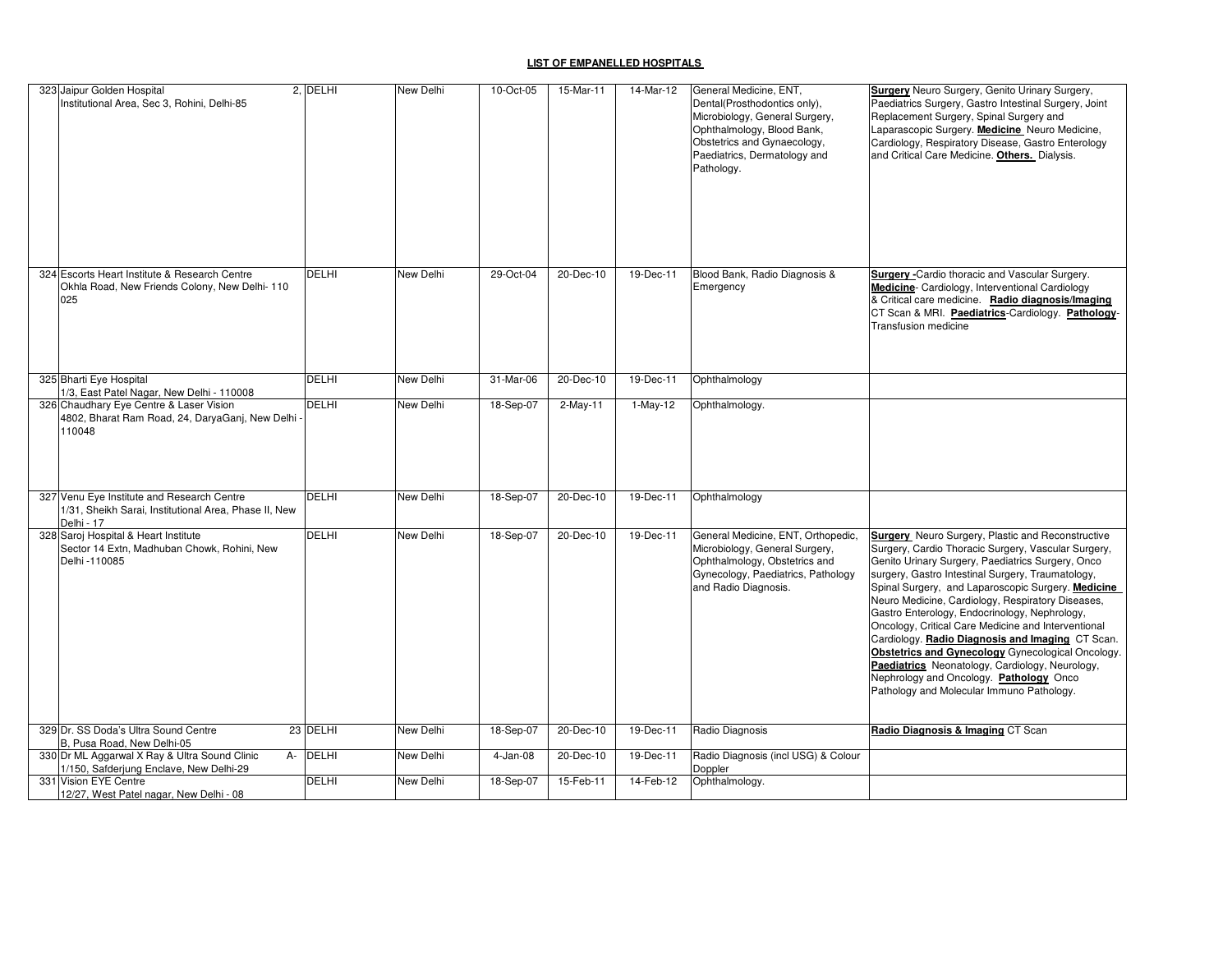| 332 Maharaja Agrasen Hospital<br>West Punjabi Bagh, New Delhi - 110026                                                      | DELHI        | New Delhi | 18-Sep-07  | $6 - Apr - 11$ | 5-Apr-12     | General Medicine, ENT, Dental<br>including Orthodontia, Prosthodontia<br>and Oral Surgery, Microbiology,<br>General Surgery, Psychiatry, Blood<br>Bank, Dermatology, Pathology, and<br>Radio Diagnosis. | Surgery Neuro Surgery, Plastic and Reconstructive,<br>Vascular Surgery, Genito Urinary, Oncology (Surgery),<br>Gastro Intestinal Surgery, Laparascopic Surgery.<br>Medicine Neuro Medicine, Cardiology, Respiratory<br>Diseases, Gastro enterology, Endocrinology,<br>Nephrology(Incl Dialysis), Oncology (Medical) and<br>Critical Care Medicine. Radio Diagnosis & Imaging<br>CT Scan and MRI. Pathology Onco Patholgy and<br>Transfusion Medicine. Others Physiotherapy. |
|-----------------------------------------------------------------------------------------------------------------------------|--------------|-----------|------------|----------------|--------------|---------------------------------------------------------------------------------------------------------------------------------------------------------------------------------------------------------|-----------------------------------------------------------------------------------------------------------------------------------------------------------------------------------------------------------------------------------------------------------------------------------------------------------------------------------------------------------------------------------------------------------------------------------------------------------------------------|
| 333 City X ray and Scan Clinic Pvt Ltd<br>4B/7, Tilak Nagar, New Delhi - 110018                                             | DELHI        | New Delhi | 15-Dec-04  | 20-Dec-10      | 19-Dec-11    | Pathology & Radio Diagnosis.                                                                                                                                                                            | Radiodiagnosis/Imaging<br>CT Scan.                                                                                                                                                                                                                                                                                                                                                                                                                                          |
| 334 Indian Institute of Opthalmology<br>C-2, Greater Kailash Enclave-II, New Delhi - 48                                     | DELHI        | New Delhi | $4-Jan-08$ | 15-Feb-11      | 14-Feb-12    | Ophthalmology                                                                                                                                                                                           |                                                                                                                                                                                                                                                                                                                                                                                                                                                                             |
| 335 Focus Imaging and Research Centre<br>$C -$<br>10, Green Park Extn, New Delhi-16                                         | <b>DELHI</b> | New Delhi | 18-Mar-05  | 20-Dec-10      | 19-Dec-11    |                                                                                                                                                                                                         | Radiodiagnosis/Imaging - MRI.<br>Misc - Bone Densitometry and EEG, Color Doppler<br>and 2D Echocardiography.                                                                                                                                                                                                                                                                                                                                                                |
| 336 Ganesh Diagnostic and Imaging Centre Pvt. Ltd 109, DELHI<br>Pocket A-2, Sector 8, Rohini, New Delhi-85                  |              | New Delhi | 16-May-07  | 20-Dec-10      | 19-Dec-11    | Microbiology, Pathology, Radio<br>Diagnosis                                                                                                                                                             | Radio Diagnosis & Imaging CT Scan, MRI.                                                                                                                                                                                                                                                                                                                                                                                                                                     |
| 337 Kalra Hospital<br>A-5 & 6, Kirti Nagar, New Delhi - 110015                                                              | DELHI        | New Delhi | 16-May-07  | 20-Dec-10      | 19-Dec-11    | General Medicine, Orthopaedics,<br>Microbiology, General Surgery,<br>Pathology, Radio Diagnosis.                                                                                                        | <b>Surgery</b> Gastro Intestinal Surgery, Laparascopic<br>Surgery. Medicine Cardiology, Nephrology(Incl.<br>Dialysis), Geriatric Medicine. Radio Diagnosis &<br>Imaging CT Scan. Pathology Onco Pathology.                                                                                                                                                                                                                                                                  |
| 338 Dr. Rampal Dental Clinic<br>E564, Greater Kailash, Part II, New Delhi-48                                                | DELHI        | New Delhi | 16-May-07  | 20-Dec-10      | 19-Dec-11    | Dental (Incl Prosthodontia, Dental<br>.ab, Oral Surgery).                                                                                                                                               |                                                                                                                                                                                                                                                                                                                                                                                                                                                                             |
| 339 National MRI, CT Scan and Diagnostic Centre 17<br>NWA Club Road & 19/35 Main Rohtak Road, Punjabi<br>Bagh, New Delhi-26 | <b>DELHI</b> | New Delhi | 18-Sep-07  | 20-Dec-10      | 19-Dec-11    | Microbiology, Pathology and Radio<br>Diagnosis.                                                                                                                                                         | Radio Diagnostic and Imaging CT Scan. Others<br>ECHO, USG and Color Doppler.                                                                                                                                                                                                                                                                                                                                                                                                |
| 340 Dr. Verma's Diagnostic Clinic<br>C5A/310A, Janakpuri, New Delhi-58                                                      | DELHI        | New Delhi | 16-May-07  | $6 - Jan-11$   | $5 - Jan-12$ | Dental & Dental Laboratory.                                                                                                                                                                             |                                                                                                                                                                                                                                                                                                                                                                                                                                                                             |
| 341 Dr. Nandvani's Dental Clinic<br>Sector 8, Rohini, Delhi-85                                                              | DELHI        | New Delhi | 29-Oct-04  | 20-Dec-10      | 19-Dec-11    | Dental                                                                                                                                                                                                  |                                                                                                                                                                                                                                                                                                                                                                                                                                                                             |
| 342 Dr. Nandvani's Dental Clinic<br>Sector 8, Rohini, Delhi-85                                                              | <b>DELHI</b> | New Delhi | 29-Oct-04  | 20-Dec-10      | 19-Dec-11    | Dental                                                                                                                                                                                                  |                                                                                                                                                                                                                                                                                                                                                                                                                                                                             |
| 343 Dr Verma's Dental care clinic<br>3,/57, Janakpuri, New Delhi-58                                                         | C- DELHI     | New Delhi | 29-Oct-04  | 20-Dec-10      | 19-Dec-11    | Dental & Dental Laboratory                                                                                                                                                                              |                                                                                                                                                                                                                                                                                                                                                                                                                                                                             |
| 344 Saral Advanced Diagnostics Pvt. Ltd<br>2,<br>Shakti Vihar & E-1073 Saraswati Vihar, Pitampura,<br>Delhi - 34            | <b>DELHI</b> | New Delhi | 29-Oct-04  | 20-Dec-10      | 19-Dec-11    | Pathology, Microbiology and Radio<br>diagnosis                                                                                                                                                          | CT Scan, MRI, Nuclear Medicine and Electro<br>Physiological Studies (EPS)                                                                                                                                                                                                                                                                                                                                                                                                   |
| 345 Rockland Hospital,<br>B-33-34, Qutub Institutional Area, New Delhi 110016<br>01141222222<br>01147667100                 | DELHI        | New Delhi | 18-Mar-05  | 20-Dec-10      | 19-Dec-11    | General Medicine, Orthopaedics,<br>Microbiology, General Surgery,<br>Obstetrics and Gynaecology,<br>Paediatrics, Dermatology, Pathology<br>and Radio Diagnosis.                                         | Surgery- Neuro Surgery, Plastic and Reconstructive,<br>Genito -urinary Surgery, Paediatric Surgery, Oncology<br>Surgery, Gastro Intestinal Surgery, Traumatology, Joint<br>Replacement, Spinal, Prosthetic and Laparascopic<br>Surgery. Medicine- Respiratory Disease,<br>Gastroenterology, Endocrinology, Oncology (Medical)<br>and Critical Care Medicine. Obstetrics and<br><b>Gynaecology</b> - Gynaecology Oncology. Paediatrics-<br>Oncology.                         |
| 346 Jeewan Mala Hospital                                                                                                    | DELHI        | New Delhi | 13-May-05  | 20-Dec-10      | 19-Dec-11    | General Medicine, ENT,<br>Microbiology, Orthopaedics, General<br>Surgery, Ophthalmology, Obstetrics<br>and Gynaecology, Paediatrics,<br>Dermatology, Pathology and Radio<br><b>Diagnosis</b>            | <b>Surgery</b> Laparascopic Surgery                                                                                                                                                                                                                                                                                                                                                                                                                                         |
| 347 GM Modi Hospital & Research Centre                                                                                      | DELHI        | New Delhi | 13-May-05  | 20-Dec-10      | 19-Dec-11    | General Medicine, General Surgery,<br>Obstetrics and Gynaecology and<br>Paediatrics                                                                                                                     |                                                                                                                                                                                                                                                                                                                                                                                                                                                                             |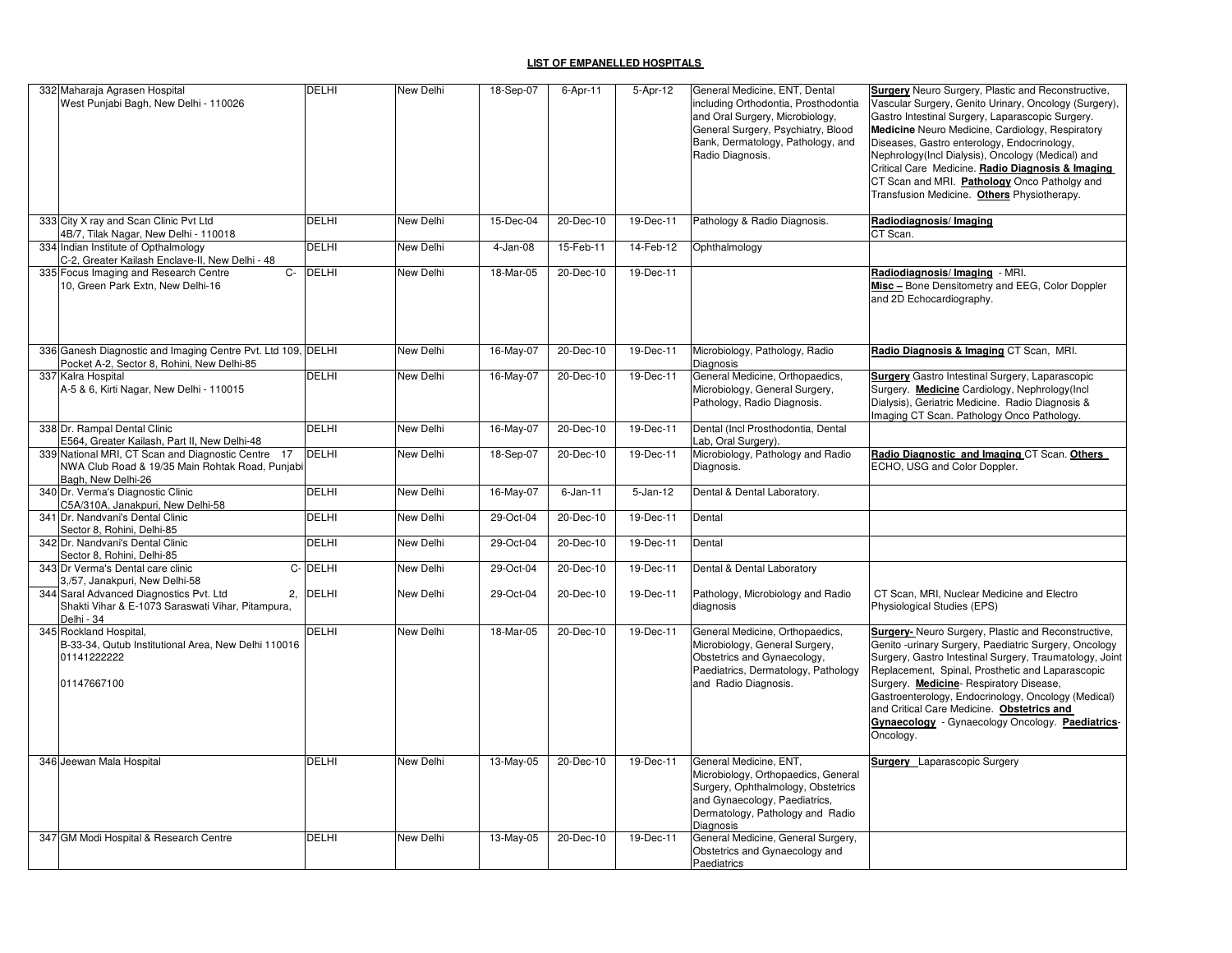| 348 Batra Hospital & Medical Research Centre<br>Mehrauli Badarpur Road, New Delhi - 110 062                        | <b>DELHI</b>                | New Delhi        | 13-Jan-06 | 20-Dec-10 | 19-Dec-11 | ENT, Microbiology, Opthalmology,<br>Blood Bank (In house only),<br>Pathology & Radio Diagnosis. | <b>Surgery</b> Cardio Thoracic Surgery and Laparoscopic<br>Surgery. Medicine Cardiology, Nephrology (including<br>dialysis), Oncology (Medical), Interventional Cardiology,<br>Radiotherapy and Nuclear Medicine. Radio<br>Diagnosis & Imaging MRI. |
|--------------------------------------------------------------------------------------------------------------------|-----------------------------|------------------|-----------|-----------|-----------|-------------------------------------------------------------------------------------------------|-----------------------------------------------------------------------------------------------------------------------------------------------------------------------------------------------------------------------------------------------------|
| 349 Dharamshila Cancer Hospital & Research Centre                                                                  | DELHI                       | <b>New Delhi</b> | 31-Mar-06 | 10-Jun-11 | 9-Jun-12  | Microbiology, Blood Bank (for<br>inpatients only), Pathology and Radio<br><b>Diagnosis</b>      | Medicine Oncology (Medical) and Radiotherapy.<br>Radio Diagnosis and Imaging CT Scan. Obstetrics<br>and Gynaecology Gynaecological Oncology.<br>Paediatrics Oncology. Pathology Onco Pathology                                                      |
| 350 Park Hospital<br>12, Chowkhandi, Near Keshopur Depot, Outer Ring<br>Road, New Delhi-18                         | DELHI                       | New Delhi        | 31-Mar-06 | 20-Dec-10 | 19-Dec-11 | General Medicine, General Surgery,<br>Obstetrics & Gynaecology and<br>Paediatrics               | <b>Medicine</b> Interventional Cardiology. <b>Surgery</b> Cardio-<br>Thoracic Surgery.                                                                                                                                                              |
| 351 Metro Hospital and Heart Institute<br>Ring Road, Lajpat Nagar-IV, New Delhi-24                                 | 14, DELHI                   | New Delhi        | 31-Mar-06 | 20-Dec-10 | 19-Dec-11 |                                                                                                 | Medicine Cardiology and Interventional Cardiology.                                                                                                                                                                                                  |
| 352 NMC Imaging & Diagnostic Centre<br>(VIMHANS), No 1Institutional Area, Nehru Nagar,<br>New Delhi-65             | <b>DELHI</b>                | New Delhi        | 18-Mar-05 | 20-Dec-10 | 19-Dec-11 | Microbiology, Pathology and<br>Radiodiagnosis                                                   | Radiodiagnosis/Imaging - CT scan and MRI.<br>Misc - Gamma Knife Radio-surgery, Digital X ray and<br>nterventional Neuro-radiology                                                                                                                   |
| 353 Star Imaging and Path Lab<br>4B/4, Tilak Nagar, New Delhi-18                                                   | $\overline{\textrm{DELHI}}$ | New Delhi        | 18-Mar-05 | 20-Dec-10 | 19-Dec-11 | Microbiology, Pathology (except<br>Histopathology) and Radiodiagnosis                           | Radiodiagnosis/Imaging - CT scan<br>Misc - Bone mineral Densitometry and Mammography                                                                                                                                                                |
| 354 Organ Imaging and Reseach Centre<br>a-<br>23, Green Park, Main Arbindo Marg, New Delhi-16                      | <b>DELHI</b>                | New Delhi        | 18-Mar-05 | 20-Dec-10 | 19-Dec-11 | Radiodiagnosis                                                                                  | Radiodiagnosis/Imaging - MRI.<br>Misc - Bone Densitometry                                                                                                                                                                                           |
| 355 Delhi Institute of functional imaging<br>Chaitanya Diagnostics Pvt Ltd, K16, South Ext Part I,<br>New Delhi-49 | <b>DELHI</b>                | New Delhi        | 18-Mar-05 | 20-Dec-10 | 19-Dec-11 |                                                                                                 | Medicine - Nuclear Medicine and TMT.                                                                                                                                                                                                                |
| 356 Mahajan Imaging Centre<br>K18, Hauz Khas Enclave, New Delhi-16                                                 | DELHI                       | New Delhi        | 13-May-05 | 20-Dec-10 | 19-Dec-11 |                                                                                                 | Radio Diagnosis Imaging CT Scan and MRI<br>Others DEXA bone scan, Mammography, Digital X ray                                                                                                                                                        |
| 357 Jain Hospital, Jain Neuro IVF Centre<br>173/178, Jagriti Enclave, Vikas Marg, Delhi-92                         | <b>DELHI</b>                | New Delhi        | 16-May-07 | 20-Dec-10 | 19-Dec-11 | Pathology, Radio Diagnosis.                                                                     | Medicine Neuro Medicine. (Surgery Neuro Surgery<br>(Addendum to Annexure 01A To GOI MoD letter No.<br>22-B(06)/07/US(WE)/D(Res) dated 16 May 07))                                                                                                   |
| 358 RG Stone Urological Research Institute<br>F12, East of Kailash, New Delhi - 110065                             | DELHI                       | New Delhi        | 29-Oct-04 | 20-Dec-10 | 19-Dec-11 |                                                                                                 | Lithotripsy                                                                                                                                                                                                                                         |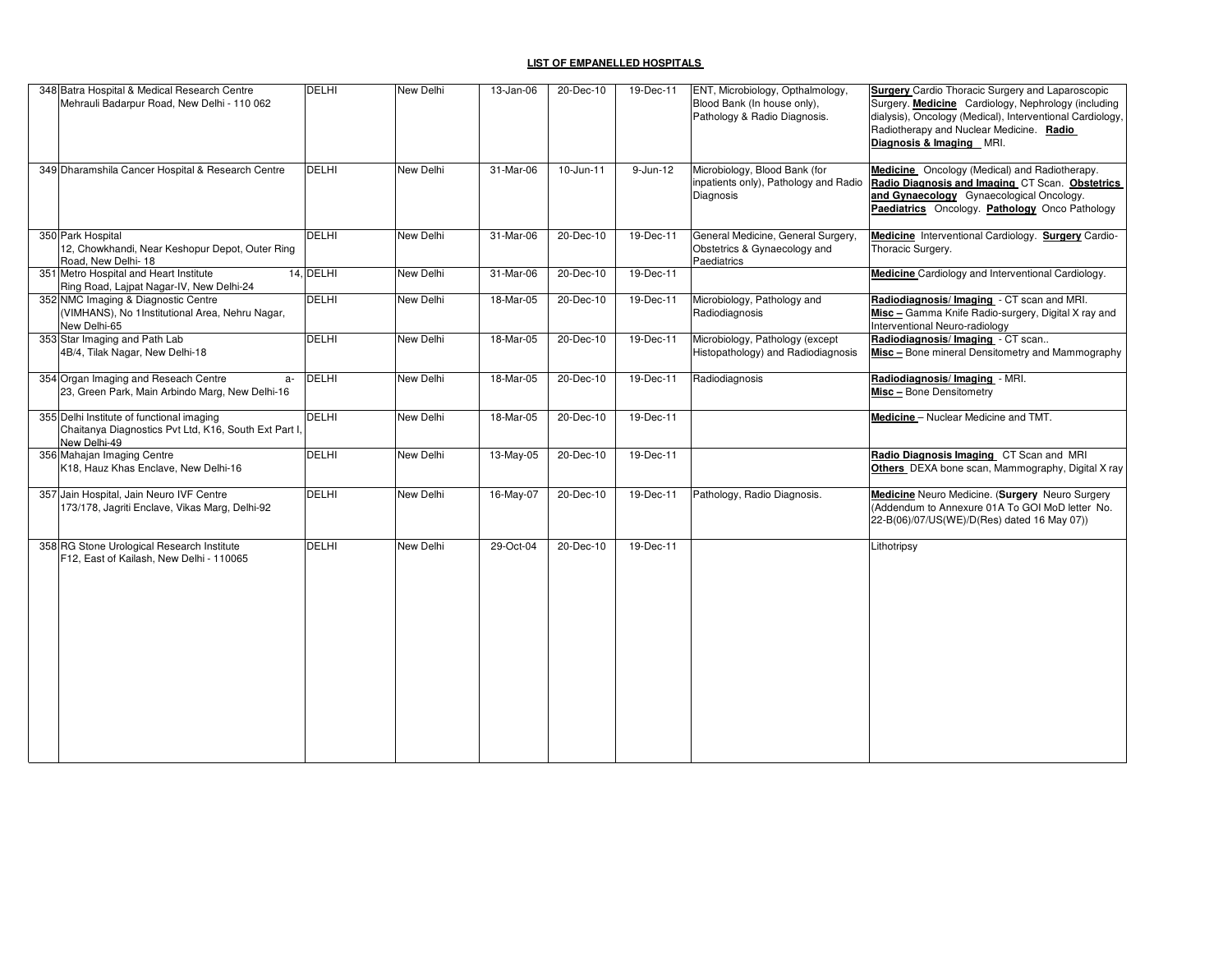| 359 Shree Jeewan Hospital<br>67/1, New Rohtak Road, New Delhi-05                                                     | DELHI        | New Delhi | 16-May-07 | 20-Dec-10 | 19-Dec-11 | Ophthalmology                                                                                                                                                                                                                                                     |                                                                                                                                                                                                                                                                                                                                                                               |
|----------------------------------------------------------------------------------------------------------------------|--------------|-----------|-----------|-----------|-----------|-------------------------------------------------------------------------------------------------------------------------------------------------------------------------------------------------------------------------------------------------------------------|-------------------------------------------------------------------------------------------------------------------------------------------------------------------------------------------------------------------------------------------------------------------------------------------------------------------------------------------------------------------------------|
|                                                                                                                      |              |           |           |           |           |                                                                                                                                                                                                                                                                   |                                                                                                                                                                                                                                                                                                                                                                               |
| 360 Max Deviki Devi Vascular Heart Institute<br>2,<br>Press Enclave Road, Saket, New Delhi -<br>110<br>017           | <b>DELHI</b> | New Delhi | 10-Oct-05 | 12-Feb-11 | 11-Feb-12 | Pathology (for in house only) and<br>Radio Diagnosis(for in house only).                                                                                                                                                                                          | Surgery<br>Cardio Thoracic Surgery and Vascular<br>Medicine Cardiology and Interventional<br>Surgery.<br>Cardiology.                                                                                                                                                                                                                                                          |
| 361 Dr. Gulati Dental Clinic<br>102, Lakshi Tower, Rohit Kunj Mkt, Pitampura, Delhi<br>88                            | DELHI        | New Delhi | 18-Mar-05 | 20-Dec-10 | 19-Dec-11 | Dental (Orthodontics, Periodontics<br>and Dental Laboratory)                                                                                                                                                                                                      |                                                                                                                                                                                                                                                                                                                                                                               |
| 362 Lions Kidney Hospital & Urology Research centre,<br>Opposite B Block, New Friends Colony, New Delhi -<br>110065  | DELHI        | New Delhi | 16-May-07 | 20-Dec-10 | 19-Dec-11 | General Medicine, General Surgery,<br>Pathology, Radio Diagnosis.                                                                                                                                                                                                 | <b>Surgery</b> Genito Urinary (With Kidney Transplantation),<br>Laparascopic Surgery. Medicine Nephrology(With<br>Dialysis). Paediatrics Nephrology. Others (Specify)<br>Physiotherapy.                                                                                                                                                                                       |
| 363 Mahajan Nuclear Medicine and Bone Densitometry<br>Centre(Sir Ganga Ram Hospital), Rajenda Nagar,<br>New Delhi-60 | DELHI        | New Delhi | 29-Oct-04 | 20-Dec-10 | 19-Dec-11 |                                                                                                                                                                                                                                                                   | Nuclear Medicine, Bone Densitometry, RIA laboratory<br>and Stress Thallium                                                                                                                                                                                                                                                                                                    |
| 364 Dewan Chand Imaging and Research Centre 10-<br>B, KG Marg, New Delhi -110001                                     | DELHI        | New Delhi | 29-Oct-04 | 20-Dec-10 | 19-Dec-11 |                                                                                                                                                                                                                                                                   | CT Scan, MRI, Nuclear Medicine, Mammography,<br>Color Doppler, Echocardiography and Bone<br>Densitometry                                                                                                                                                                                                                                                                      |
| 365 Kohli Imaging & Diagnostic Centre<br>Mount Kailash, East of Kailash, New Delhi -110065                           | 70, DELHI    | New Delhi | 29-Oct-04 | 20-Dec-10 | 19-Dec-11 | Ultrasound, Mammography and Color<br>Doppler                                                                                                                                                                                                                      |                                                                                                                                                                                                                                                                                                                                                                               |
| 366 Mata Chanan Devi Hospital<br>1, Janak Puri, New Delhi-58                                                         | C-DELHI      | New Delhi | 29-Oct-04 | 20-Dec-10 | 19-Dec-11 | General Medicine, ENT.<br>Orthopaedics, Dental, Microbiology,<br>General Surgery, Ophthalmology,<br>Psychiatry, Anaesthesia, Blood Bank,<br>Obstetrics and Gynaecology,<br>Paediatrics, Dermatology, Pathology,<br>Radio Diagnosis, Emergency &<br>Physiotherapy. | <b>Surgery-</b> Neuro Surgery, Plastic and Reconstructive,<br>Genito Urinary, Gastro Intestinal Traumatology &<br>Spinal. Medicine- Neuro medicine, Cardiology,<br>Respiratory Diseases, Gastroenterology,<br>Endocrinology, Nephrology, Rheumatology, Clinical<br>Haematology, Oncology &<br>Interventional Cardiology. Radio diagnosis/Imaging<br>CT Scan. Other- Dialysis. |
| 367 Centre for Sight<br>B-5/24, Safderjung Enclave, New Delhi - 110029                                               | <b>DELHI</b> | New Delhi | 29-Oct-04 | 20-Dec-10 | 19-Dec-11 | Ophthalmology                                                                                                                                                                                                                                                     | $\overline{\phantom{a}}$                                                                                                                                                                                                                                                                                                                                                      |
| 368 IC Sight & Sound Enterprises<br>12, Basrurkar Market, Moti Bagh I, New Delhi-21                                  | DELHI        | New Delhi | 29-Oct-04 | 20-Dec-10 | 19-Dec-11 | Speech therapy, hearing test &<br>hearing aid test                                                                                                                                                                                                                |                                                                                                                                                                                                                                                                                                                                                                               |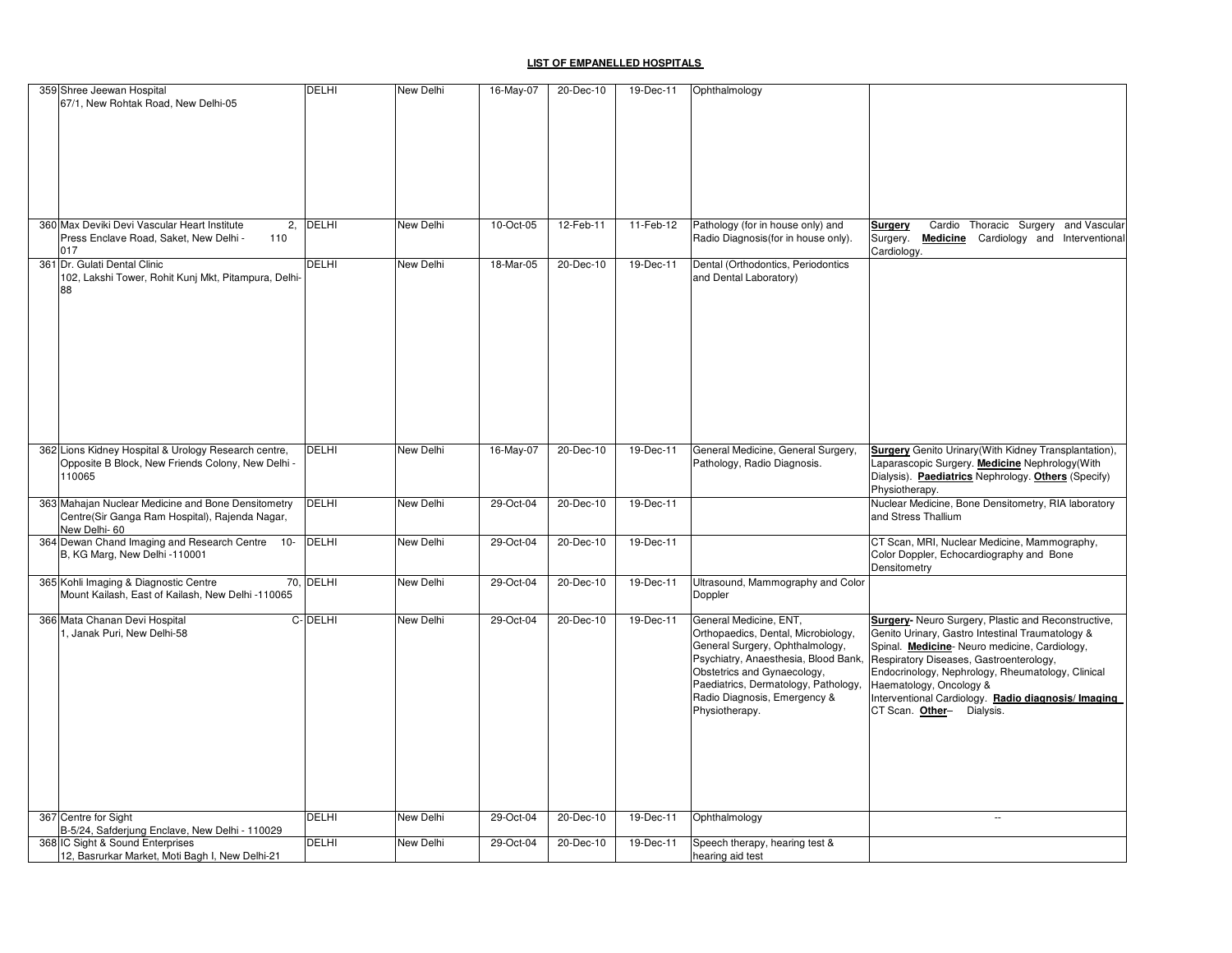| 369 National Heart Institute and Research Centre<br>of kailash, New Delhi - 65                                            | East DELHI   | New Delhi        | $4$ -Jan-08  | 20-Dec-10    | 19-Dec-11 | General Medicine, Microbiology,<br>Pathology, Radio Diagnosis (incl.<br>USG).                                                     | <b>Surgery</b> Cardio thoracic Surgery. Medicine<br>Blood Bank (Only Blood Transfusion) Cardiology, Endocrinology & Interventional Cardiology.                                                                                                                               |
|---------------------------------------------------------------------------------------------------------------------------|--------------|------------------|--------------|--------------|-----------|-----------------------------------------------------------------------------------------------------------------------------------|------------------------------------------------------------------------------------------------------------------------------------------------------------------------------------------------------------------------------------------------------------------------------|
| 370 Metro Hospital and Cancer Institute<br>Community Centre, Preet Vihar, Delhi-92                                        | 21, DELHI    | <b>New Delhi</b> | 22-Dec-08    | 20-Dec-10    | 19-Dec-11 |                                                                                                                                   | Surgery - Oncology (Surgery). Medicine -<br>Cardiology, Radiotherapy.                                                                                                                                                                                                        |
| 371 Dr Shroffs Charity Eye Hospital<br>5027, Kedar Nath Road, Darya Ganj, New Delhi-02                                    | <b>DELHI</b> | New Delhi        | 22-Dec-08    | 2-Feb-11     | 1-Feb-12  | ENT, Ophthalmology                                                                                                                |                                                                                                                                                                                                                                                                              |
| 372 Krystal Scan and Diagnostic Centre<br>Near Peera Garhi Chowk, New Delhi-87                                            | <b>DELHI</b> | <b>New Delhi</b> | 22-Dec-08    | 20-Dec-10    | 19-Dec-11 |                                                                                                                                   | Radio Diagnosis & Imaging - CT Scan, MRI.<br>Others (Specify) - ECHO, Color Doppler, TMT.                                                                                                                                                                                    |
| 373 Delhi Heart and Lung Institute<br>3<br>MM11 Panchkuan Road New Delhi                                                  | <b>DELHI</b> | <b>New Delhi</b> | 15-Dec-04    | 20-Dec-10    | 19-Dec-11 | <b>Blood Bank</b>                                                                                                                 | Surgery- Cardio Thoracic & Vascular Surgery.<br>Medicine- Cardiology, Respiratory Diseases, Cardiac<br>Critical care only &<br>Interventional Cardiology.<br>Paediatrics - Cardiology.                                                                                       |
| 374 Shroff Eye Centre<br>Kailash Colony, 105 Surya Kiran, KG Marg, New<br>Delhi - 110048                                  | <b>DELHI</b> | New Delhi        | 18-Sep-07    | 20-Dec-10    | 19-Dec-11 | Opthalmology                                                                                                                      |                                                                                                                                                                                                                                                                              |
| 375 GMR Institute of Imaging and Research Centre A-<br>13, Green Park, New Delhi-16                                       | <b>DELHI</b> | New Delhi        | 18-Sep-07    | 20-Dec-10    | 19-Dec-11 | Pathology and Radio Diagnosis.                                                                                                    | Radio Diagnosis and Imaging CT Scan and MRI.<br><b>Others Mammography</b>                                                                                                                                                                                                    |
| 376 Deepak Memorial Hospital & Medical Research<br>Institute, 5 Institutional Area, Vikas Road Extn II,<br>Delhi - 110092 | <b>DELHI</b> | <b>New Delhi</b> | 3-Jun-09     | 20-Dec-10    | 19-Dec-11 | General Medicine, ENT,<br>Orthopaedics, General Surgery,<br>Obstetrics and Gynaecology, and<br>Paediatrics.                       | <b>Surgery</b> Plastic and Reconstructive, Vascular<br>Surgery, Traumatology. Medicine Neuro-Medicine,<br>Cardiology, Respiratory Diseases, Gastro-enterology.<br>Paediatrics Neonatology.                                                                                   |
| 377 Bhagwati Hospital<br>CS/OCF-6, Sector-13, Rohini, Delhi - 110085                                                      | <b>DELHI</b> | <b>New Delhi</b> | 3-Jun-09     | 20-Dec-10    | 19-Dec-11 |                                                                                                                                   | <b>Medicine</b> Nephrology (Haemodialysis only)                                                                                                                                                                                                                              |
| 378 RLKC Hospital Metro Heart Institute<br>Naraina Road, Pandav Nagar, New Delhi-18                                       | <b>DELHI</b> | <b>New Delhi</b> | $3 - Jun-09$ | 20-Dec-10    | 19-Dec-11 | <b>Surgery</b> Cardio- Thoracic Surgery                                                                                           |                                                                                                                                                                                                                                                                              |
| 379 Sant Parmanand Hospital<br>18, Sham Nath Marg, Civil Lines, Delhi - 110054                                            | <b>DELHI</b> | New Delhi        | 3-Jun-09     | 20-Dec-10    | 19-Dec-11 | General Medicine, Orthopaedics,<br>Microbiology, General Surgery,<br>Obstetrics and Gynaecology,<br>Pathology and Radio-Diagnosis | <b>Surgery</b> Traumatology, Joint Replacement Surgery,<br>Spinal Surgery and Laparascopic Surgery. Medicine<br>Neuro-medicine, Respiratory Diseases, Gastro-<br>enterology, Endocrinology, Nephrology,<br>Rheumatology, Clinical Haematology and Critical Care<br>Medicine. |
| 380 Dr Anands Imaging and Neurological Research<br>Centre<br>G14, Preet Vihar, Vikas Marg, Delhi-92                       | <b>DELHI</b> | <b>New Delhi</b> | 22-Dec-08    | 20-Dec-10    | 19-Dec-11 | Radio diagnosis                                                                                                                   | Radio diagnosis & Imaging - CT Scan, MRI.                                                                                                                                                                                                                                    |
| 381 Dr Savita Jain Arun Imaging Centre<br>29, Vivek Vihar, Phase I, Delhi-92                                              | D- DELHI     | New Delhi        | 3-Jun-09     | 27-Jul-09    | 26-Jul-11 | Radio-diagnosis                                                                                                                   |                                                                                                                                                                                                                                                                              |
| 382 Primus ortho and spine Hospital<br>2,<br>Chandragupt Marg, Chanakyapuri, New Delhi-10021                              | <b>DELHI</b> | New Delhi        | 3-Jun-09     | 20-Dec-10    | 19-Dec-11 |                                                                                                                                   | <b>Surgery</b> Traumatology, Joint Replacement Surgery<br>and Spinal Surgery                                                                                                                                                                                                 |
| 383 SMH Curie Cancer Centre<br>2, Institutional Area, Vikas Marg Extention, Delhi-92                                      | <b>DELHI</b> | New Delhi        | 15-Mar-10    | 31-Mar-10    | 30-Mar-12 | Microbiology, Pathology and Radio<br>diagnosis                                                                                    | <b>Medicine</b> Oncology (Medical) and Radiotherapy                                                                                                                                                                                                                          |
| 384 Dr SS Duggals Dental Clinic<br>B-149, First Floor, GK, Part I, New Delhi-110048                                       | <b>DELHI</b> | <b>New Delhi</b> | 22-Dec-08    | $21$ -Feb-11 | 20-Feb-12 | Dental                                                                                                                            |                                                                                                                                                                                                                                                                              |
| 385 Fortis Flt Lt Rajan Dhall Hospital<br>1, Aruna Asaf Ali Marg, Vasant Kunj, New Delhi-<br>110070                       | B- DELHI     | New Delhi        | 3-Jun-09     | 20-Dec-10    | 19-Dec-11 |                                                                                                                                   | <b>Surgery</b> Cardio-thoracic Surgery and Joint<br>Replacement Surgery. Medicine Nephrology.<br><b>Paediatrics Cardiology</b>                                                                                                                                               |
| 386 Mahajan Imaging Centre<br>C/o Fortis Flt Lt Rajan Dhall Hospital, B1, Vasant<br>Kunj, New Delhi-70                    | DELHI        | New Delhi        | 3-Jun-09     | 20-Dec-10    | 19-Dec-11 | Radio-Diagnosis (incl USG)                                                                                                        |                                                                                                                                                                                                                                                                              |
| 387 Dental Centre<br>C270, Defence Colony, New Delhi-24                                                                   | DELHI        | New Delhi        | 3-Jun-09     | 31-Mar-11    | 30-Mar-12 | Dental.                                                                                                                           | Others (Dental) Prosthodontia, Oral Surgery.                                                                                                                                                                                                                                 |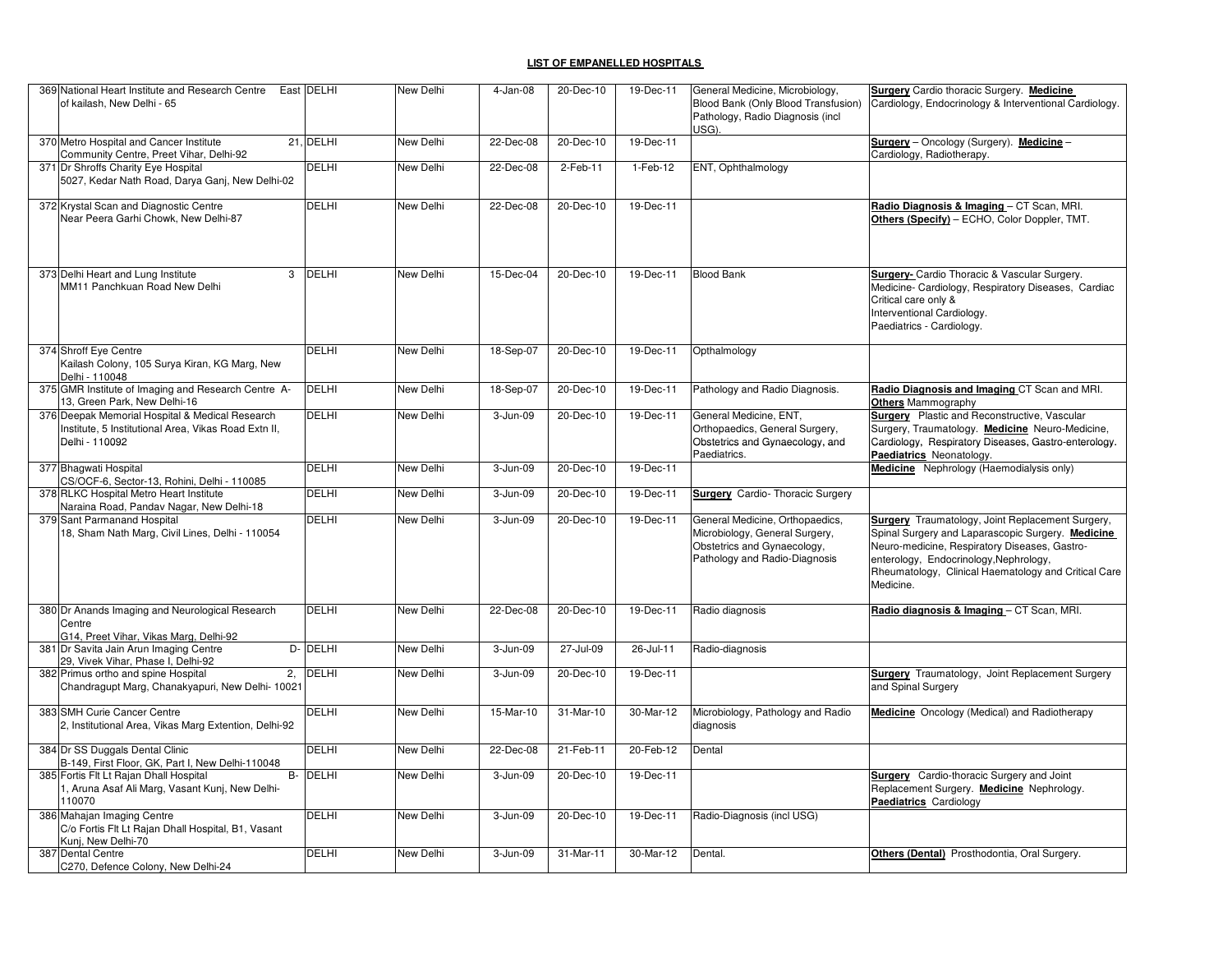| 388 Sharp Sight Centre East<br>81, Defence Enclave (opposite Preet Vihar), Delhi -<br>110092       | <b>DELHI</b> | New Delhi        | 15-Mar-10 | 15-Feb-11     | 14-Feb-12     | Ophthalmology                                                                                                                                                                                                                                                              |                                                                                                                                                                                                                                                                                                                                                                                                                                                                                                                                                                   |
|----------------------------------------------------------------------------------------------------|--------------|------------------|-----------|---------------|---------------|----------------------------------------------------------------------------------------------------------------------------------------------------------------------------------------------------------------------------------------------------------------------------|-------------------------------------------------------------------------------------------------------------------------------------------------------------------------------------------------------------------------------------------------------------------------------------------------------------------------------------------------------------------------------------------------------------------------------------------------------------------------------------------------------------------------------------------------------------------|
| 389 Agrawal Eye Institute<br>235, Shivalik Malviya Nagar(Near Bus Terminal),<br>New Delhi - 110017 | A DELHI      | New Delhi        | 15-Mar-10 | 17-Feb-11     | $16$ -Feb-12  | Ophthalmology                                                                                                                                                                                                                                                              |                                                                                                                                                                                                                                                                                                                                                                                                                                                                                                                                                                   |
| 390 Dr Khanna's Path Care Pvt Ltd<br>43, Hauz Khas, New Delhi-16                                   | A-DELHI      | <b>New Delhi</b> | 15-Mar-10 | $1-Feb-11$    | $31 - Jan-12$ | Microbiology and Pathology                                                                                                                                                                                                                                                 |                                                                                                                                                                                                                                                                                                                                                                                                                                                                                                                                                                   |
| 391 Sehgal Dental Clinic<br>CA115, Opp Shopping Centre, Tagore Garden, New<br>Delhi-27             | DELHI        | New Delhi        | 15-Mar-10 | $31 - Jan-11$ | 30-Jan-12     | Dental                                                                                                                                                                                                                                                                     | Others (Specify) - Orthodontia, Prosthodontia, Oral<br>Surgery and Endodontics                                                                                                                                                                                                                                                                                                                                                                                                                                                                                    |
| 392 Sumitra Nursing and Maternity Home Ltd<br>$A -$<br>119A, Sec 35, Noida 201301                  | <b>DELHI</b> | <b>NOIDA</b>     | 16-May-07 | 20-Dec-10     | 19-Dec-11     | General Medicine, ENT,<br>Orthopaedics, General Surgery,<br>Obstetrics and Gynaecology,<br>Dermatology, Pathology, Radio<br>Diagnosis                                                                                                                                      | Surgery<br>Gastro Intestinal Surgery, Laparascopic Surgery                                                                                                                                                                                                                                                                                                                                                                                                                                                                                                        |
| 393 Noida Medicare Centre Ltd<br>C, Block E, Sec 30, Noida - 201301                                | 6- DELHI     | <b>NOIDA</b>     | 16-May-07 | 20-Dec-10     | 19-Dec-11     | General Medicine, ENT,<br>Orthopaedics, Microbiology, General<br>Surgery, Ophthalmology, Psychiatry,<br>Blood Bank(In house only), Obstetrics<br>and Gynaecology, Paediatrics,<br>Dermatology, Pathology, Radio<br>Diagnosis.                                              | <b>Surgery</b> Neuro Surgery, Plastic and Reconstructive,<br>Cardio Thoracic Surgery, Vascular Surgery, Genito<br>Urinary, Oncology(Surgery), Traumatology, Spinal<br>Surgery, Laparascopic Surgery.<br>Medicine Neuro Medicine, Cardiology, Respiratory<br>Diseases, Gastro enterology, Nephrology,<br>Oncology(Medical), Critical Care Medicine,<br>Interventional Cardiology, Nuclear Medicine.<br>Obstetrics and Gynaecology Gynaecology Oncology.<br>Paediatrics Neonatology, Cardiology, Neurology,<br>Nephrology                                           |
| 394 Prayag Hospital & Research Centre Pvt Ltd<br>J206/A-1, Sector 41, Noida 201301                 | DELHI        | <b>NOIDA</b>     | 16-May-07 | 20-Dec-10     | 19-Dec-11     | General Medicine, ENT.<br>Orthopaedics, Dental, General<br>Surgery, Ophthalmology, Blood Bank,<br>Obstetrics and Gynaecology,<br>Paediatrics, Dermatology, Pathology,<br>Radio Diagnosis                                                                                   | <b>Surgery</b> Neuro Surgery, Plastic and Reconstructive,<br>Traumatology, Laparascopic Surgery.<br>Others (Specify)<br>Physiotherapy, Haemodialysis                                                                                                                                                                                                                                                                                                                                                                                                              |
| 395 Tirupati Eye Centre<br>C-8, Sector 19, Noida, UP-201301                                        | <b>DELHI</b> | <b>NOIDA</b>     | 16-May-07 | 20-Dec-10     | 19-Dec-11     | Ophthalmology.                                                                                                                                                                                                                                                             |                                                                                                                                                                                                                                                                                                                                                                                                                                                                                                                                                                   |
| 396 Final Diagnostics Pvt Ltd.<br>C-<br>1/2, Sec 31, Noida-201305                                  | <b>DELHI</b> | <b>NOIDA</b>     | 18-Mar-05 | 1-Feb-11      | 31-Jan-12     | Pathology and Radiodiagnosis                                                                                                                                                                                                                                               | Radiodiagnosis/Imaging - CT scan                                                                                                                                                                                                                                                                                                                                                                                                                                                                                                                                  |
| 397 Kailash Hospital and Research Centre                                                           | DELHI        | <b>NOIDA</b>     | 18-Mar-05 | 24-Mar-11     | 23-Mar-12     | General Medicine, ENT, Dental<br>(Prosthetic, Periodontic &<br>Orthodontics only), Orthopaedics,<br>Microbiology, General Surgery,<br>Ophthalmology, Psychiatry, Blood<br>Bank, Obstetrics and Gynaecology,<br>Paediatrics, Dermatology, Pathology<br>and Radio Diagnosis. | Surgery- Neuro Surgery, Plastic and Reconstructive,<br>Cardiothoracic Surgery, Vascular Surgery, Genito<br>urinary Surgery, Paediatric Surgery, Oncology Surgery,<br>Gastro intestinal Surgery, Traumatology, Joint<br>Replacement, Spinal, Prosthetic and Laparascopic<br>Surgery.<br>Medicine-Neuro medicine, Cardiology, Respiratory<br>Disease, Gastroenterology, Endocrinology, Nephrology,<br>Clinical Haematology, Oncology (Medical), Critical Care<br>Medicine and Interventional Cardiology.<br>Radiodiagnosis/Imaging - MRI<br>Paediatrics-Neonatology |
| 398   Care Eye hospital and PG Institute<br>3A, Sector 26 Noida- 201301                            | E- DELHI     | <b>NOIDA</b>     | 18-Mar-05 | 20-Dec-10     | 19-Dec-11     | Ophthalmology                                                                                                                                                                                                                                                              |                                                                                                                                                                                                                                                                                                                                                                                                                                                                                                                                                                   |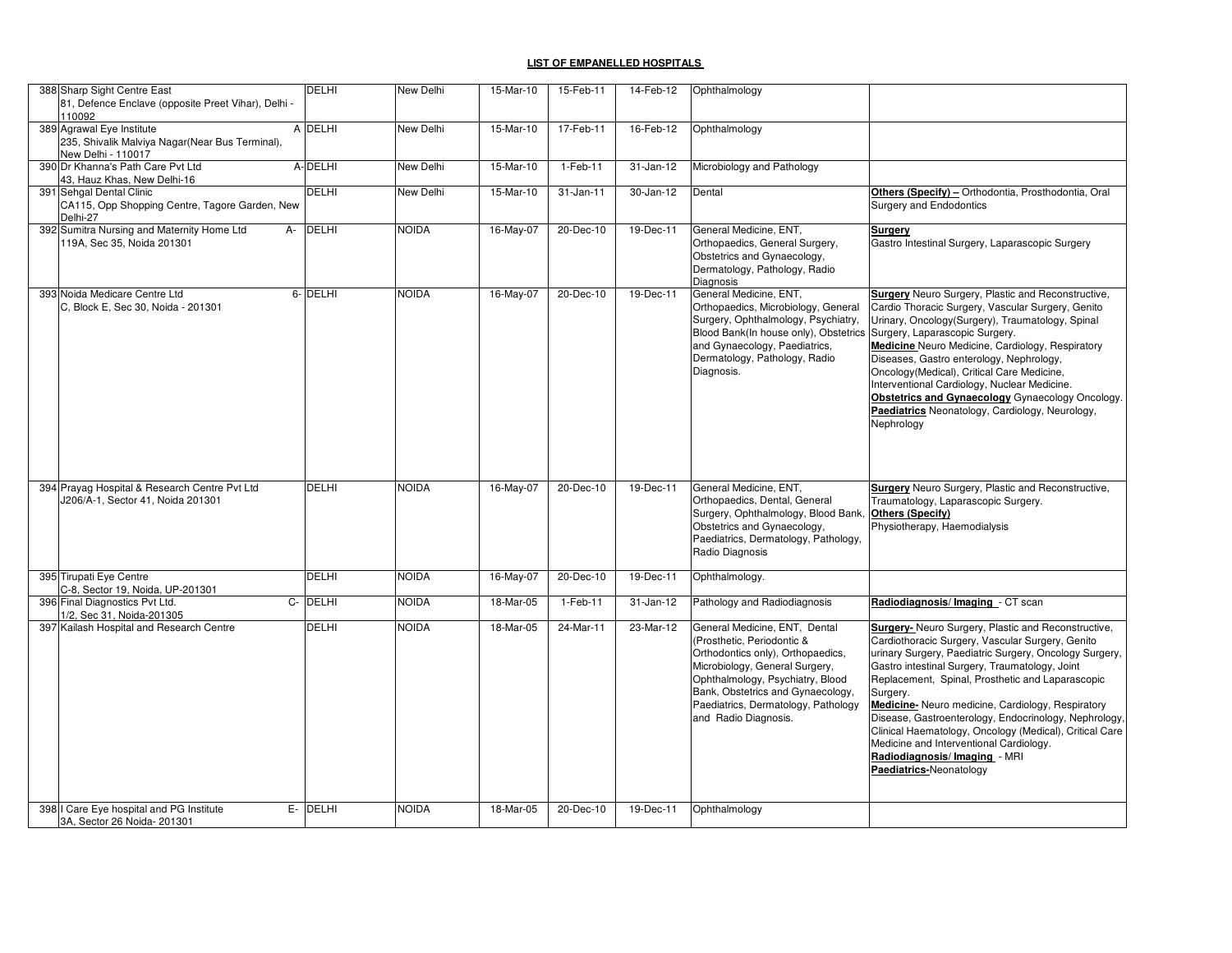|     | 399 Bhardwai Hospital<br>NH-1 Sector 29 Noida                                                                   | <b>DELHI</b>                | <b>NOIDA</b>          | 13-May-05              | 20-Dec-10                | 19-Dec-11              | General Medicine, ENT,<br>Orthopaedics, Dental, Microbiology,<br>General Surgery, Psychiatry,<br>Obstetrics & Gynaecology,<br>Paediatrics, Dermatology, Pathology<br>and Radio Diagnosis                                      |                                                                                                                                                                                                                                                                                                                                                                                                                                                                                                                                     |
|-----|-----------------------------------------------------------------------------------------------------------------|-----------------------------|-----------------------|------------------------|--------------------------|------------------------|-------------------------------------------------------------------------------------------------------------------------------------------------------------------------------------------------------------------------------|-------------------------------------------------------------------------------------------------------------------------------------------------------------------------------------------------------------------------------------------------------------------------------------------------------------------------------------------------------------------------------------------------------------------------------------------------------------------------------------------------------------------------------------|
|     | 400 Fortis Hospital<br>B-22, Sec -62, Noida, UP-201301                                                          | <b>DELHI</b>                | <b>NOIDA</b>          | 13-May-05              | 20-Dec-10                | 19-Dec-11              | General Medicine, ENT,<br>Orthopaedics, Dental, Microbiology,<br>General Surgery, Ophthalmology,<br>Blood Bank, Obstetrics &<br>Gynaecology, Paediatrics,<br>Dermatology, Pathology and Radio<br>Diagnosis                    | <b>Surgery</b> Neurosurgery, Plastic and Reconstructive<br>Surgery, Genito Urinary, Oncology, Gastro Intestinal,<br>Traumatology, Joint Replacement, Spinal Surgery,<br>Prosthetic Surgery and Laparascopic Surgery<br>Medicine Neuro Medicine, Cardiology, Respiratory<br>Disease, Gastro-enterology, Endocrionology, Clinical<br>Haematology, Oncology (Medical) and Critical Care<br>Medicine.<br>Radio Diagnosis Imaging CT Scan and MRI<br>Paediatrics Neonatology, Nephrology and Oncology.<br><b>Pathology</b> Oncopathology |
|     | 401 Prakash Hospital Pvt Ltd<br>12, Sector 33, Noida, UP- 201301                                                | D-DELHI                     | <b>NOIDA</b>          | 13-May-05              | 20-Dec-10                | 19-Dec-11              | General Medicine, ENT,<br>Orthopaedics, Dental (Maxillo-<br>facial Surgery only), Microbiology,<br>General Surgery, Ophthalmology,<br>Obstetrics & Gynaecology,<br>Paediatrics, Dermatology, Pathology<br>and Radio Diagnosis |                                                                                                                                                                                                                                                                                                                                                                                                                                                                                                                                     |
|     | 402 Metro Hospital and Heart Institute                                                                          | <b>DELHI</b>                | <b>NOIDA</b>          | 31-Mar-06              | 20-Dec-10                | 19-Dec-11              | General Medicine, ENT, Microbiology,<br>General Surgery, Ophthalmology,<br>Blood Bank (for inpatients only),<br>Obstetrics & Gynaecology,<br>Paediatrics, Dermatology, Pathology<br>and Radio Diagnosis                       | Surgery Cardio Thoracic Surgery.<br>Medicine Cardiology and Interventional Cardiology                                                                                                                                                                                                                                                                                                                                                                                                                                               |
|     | 403 Vinayak Hospital<br>Atta. Noida. UP-201301                                                                  | DELHI                       | <b>NOIDA</b>          | 16-May-07              | 20-Dec-10                | 19-Dec-11              | General Medicine, ENT, General<br>Surgery, Ophthalmology,<br>Dermatology, Pathology, Radio<br>Diagnosis.                                                                                                                      | <b>Surgery</b><br>Traumatology, Laparascopic Surgery.<br><b>Medicine</b> Gastro enterology.<br>Radio Diagnosis & Imaging CT Scan.<br>Others (Specify) Physiotherapy, Haemodialysis                                                                                                                                                                                                                                                                                                                                                  |
|     | 404 Goodwill Hospital & Research Centre Ltd<br>D-<br>141, (A&B), Sector40, Noida-201301                         | <b>DELHI</b>                | <b>NOIDA</b>          | 22-Dec-08              | 20-Dec-10                | 19-Dec-11              | General Medicine, ENT,<br>Orthopaedics, General Surgery,<br>Psychiatry, Gynaecology,<br>Dermatology, Pathology, Radio<br>diagnosis (incl USG)                                                                                 | Surgery - Oncology (Surgery)<br>Medicine - Oncology (Medicine)                                                                                                                                                                                                                                                                                                                                                                                                                                                                      |
|     | 405 Kailash Hospital Ltd<br>23, Institutional Area, Greater Noida, UP-201308                                    | DELHI                       | <b>NOIDA</b>          | $3-Jun-09$             | 20-Dec-10                | 19-Dec-11              |                                                                                                                                                                                                                               | Radio Diagnosis & Imaging CT Scan                                                                                                                                                                                                                                                                                                                                                                                                                                                                                                   |
| 406 | Parees Hospital, 27/8, Samata Colony Road, Opp-<br>Telephone Bhavan, Osmanabad-413501                           | <b>PUNE</b>                 | Osmanabad             | 14-Dec-06              | 9-Feb-11                 | 8-Feb-12               | General Medicine, General Surgery<br>and Obstetrics & Gynecology                                                                                                                                                              |                                                                                                                                                                                                                                                                                                                                                                                                                                                                                                                                     |
|     | 407 JF Ajmera Rotary Netra Rugnalaya,<br>170/3, Near Nagar Parishad Water Filteration Tank,<br>Osmanabad-413501 | <b>PUNE</b>                 | Osmanabad             | 22-Dec-08              | 9-Mar-11                 | 8-Mar-12               | Ophthalmology                                                                                                                                                                                                                 |                                                                                                                                                                                                                                                                                                                                                                                                                                                                                                                                     |
|     | 408 Dr Naigaonkar's Dental Hospital<br>409 Thangam Hospital of PMRC                                             | <b>PUNE</b><br><b>KOCHI</b> | Osmanabad<br>Palakkad | 22-Dec-08<br>29-Oct-04 | 21-Feb-11<br>$1$ -Jul-11 | 20-Feb-12<br>30-Jun-12 | Dental.<br>General Medicine, Orthopaedics,                                                                                                                                                                                    | Non invasive Cardiology and CT Scan                                                                                                                                                                                                                                                                                                                                                                                                                                                                                                 |
|     |                                                                                                                 |                             |                       |                        |                          |                        | General Surgery, Ophthalmology,<br>Psychiatry, Anaesthesia, Obstetrics &<br>Gynaecology, Paediatrics,<br>Dermatology, Pathology, Radio<br>diagnosis and Emergency                                                             |                                                                                                                                                                                                                                                                                                                                                                                                                                                                                                                                     |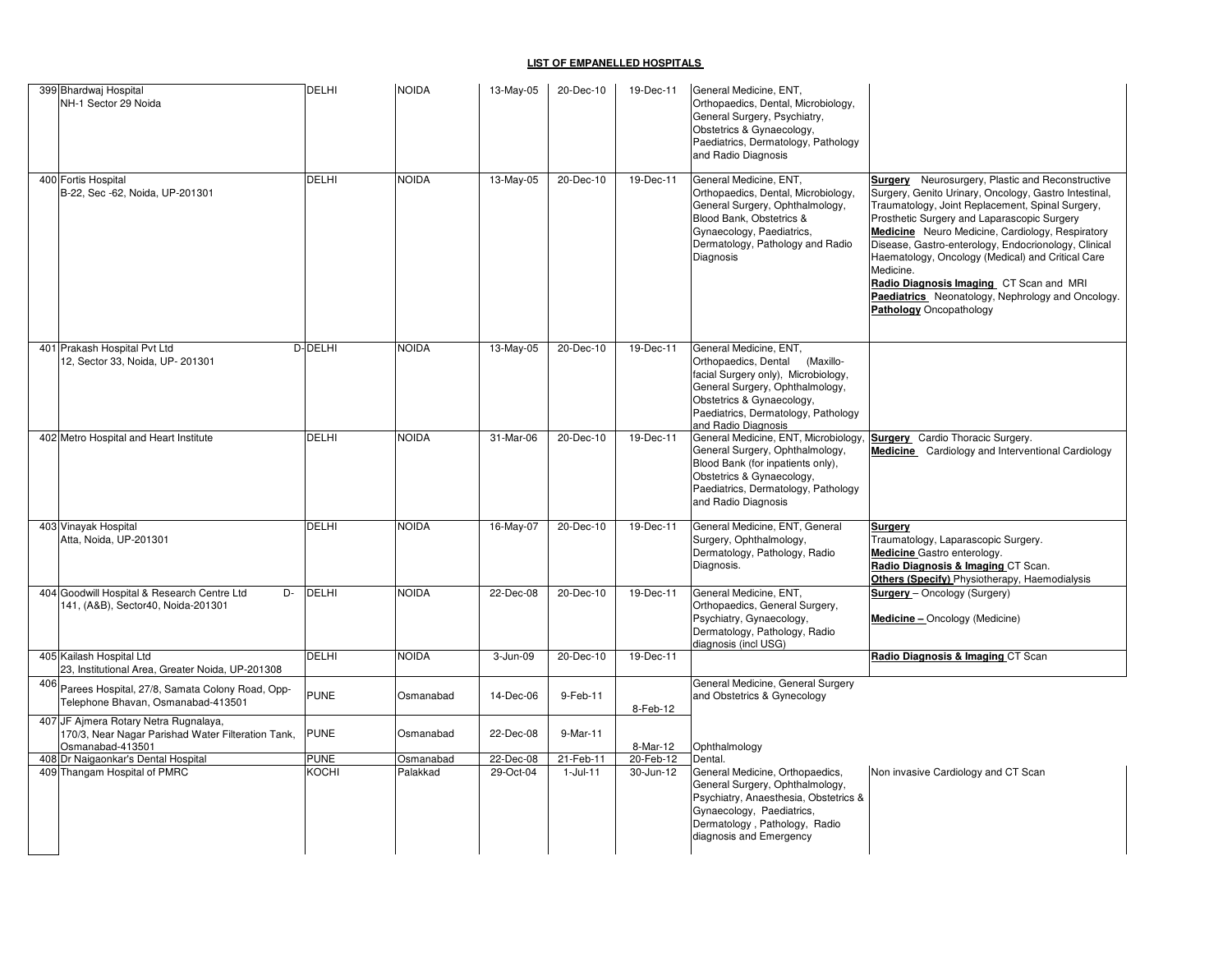|     | 410 Valluvanad Hospital complex Ltd, Kaniyampuram,<br>Palakkad, Kerala                                                                | <b>KOCHI</b>           | Palakkad        | $4-Jan-08$ | $6$ -Feb-11 | 5-Feb-12  | General Medicine, ENT,<br>Orthopaedics, Dental, Microbiology,<br>General Surgery, Opthalmology,<br>Psychiatry, Paediatrics, Dermatology,<br>Pathology, Radio Diagnosis                                                             |                                                                                                                                                                                                                                                                                                                                                                 |
|-----|---------------------------------------------------------------------------------------------------------------------------------------|------------------------|-----------------|------------|-------------|-----------|------------------------------------------------------------------------------------------------------------------------------------------------------------------------------------------------------------------------------------|-----------------------------------------------------------------------------------------------------------------------------------------------------------------------------------------------------------------------------------------------------------------------------------------------------------------------------------------------------------------|
|     | 411 Paalana Institute of Medical Sciences.<br>Paalana Kannadi PO Palakkad Pin 678701. PH<br>04912520905 Mob 9447443072                | KOCHI                  | Palakkad        | 3-Jun-09   | 19-Dec-09   | 18-Dec-11 | General Medicine, Orthopaedics,<br>General Surgery, Ophthalmology,<br>Paediatrics and Dermatology                                                                                                                                  | Surgery Neuro-Surgery and Laparascopic Surgery.<br>Medicine Neuro-Medicine, Cardiology,<br>Gastro-enterology and Critical Care Medicine                                                                                                                                                                                                                         |
|     | 412 Ahalia Foundation Eye Hospital,<br>PB No 120 Kanalpirivu Palakkad-678557, Ph-<br>04923235100, 9387836124                          | KOCHI                  | Palakkad        | 15-Mar-10  | 19-May-10   | 18-May-12 | General Medicine, ENT, Dental<br>Microbiology, General Surgery,<br>Ophthalmology, Orthopaedics,<br>Psychiatry, Anaesthesia, Obstetrics<br>and Gynaecology<br>Paediatrics, Dermatology<br>Pathology, Radio Diagnosis &<br>Emergency | Surgery Neuro Surgery, Vascular, Genito Urinary<br>Traumatology, Joint Replacement, Spinal<br>Prosthetic & Laparascopic Surgery<br>Medicine-Neuro medicine, Cardiology,<br>Gastroenterology & Interventional Cardiology<br>Radio Diagnosis/ Imaging<br>CT Scan, Interventional and Vascular Radiology<br>Paediatrics-Neonatology<br>Pathology - AIDS & Virology |
|     | 413 Sodhi Dental Clinic<br>Shop No 10 B-Block HRTC Market Palampur<br>176061 Phone 9817054478 & 9817284600                            | CHANDIMANDIR           | Palampur        | 22-Dec-08  | 22-Aug-09   | 21-Aug-11 | Dental.                                                                                                                                                                                                                            |                                                                                                                                                                                                                                                                                                                                                                 |
|     | 414 Dr Sanjay Kalra's Advanced Dental Clinic,<br>SCO-13 Sec TOR-5 Panchkula-134109, Ph-<br>01722577604                                | CHANDIMANDIR Panchkula |                 | 15-Mar-10  | 8-Apr-10    | 7-Apr-12  | Dental                                                                                                                                                                                                                             | Others (Dental) - Prosthodontia, Oral Surgery,<br>Periodontia, Pedodontia, Endodontia Consenative                                                                                                                                                                                                                                                               |
|     | 415 Dr Ravindra Hospital,<br>638 Model Town Panipat - 132103. Ph - 0180-<br>2651331/2650380, Mob - 9896666470.                        | <b>DELHI</b>           | Panipat         | 3-Jun-09   | 15-Sep-09   | 14-Sep-11 | General Medicine, General Surgery,<br><b>Obstetrics and Gynaecology</b>                                                                                                                                                            |                                                                                                                                                                                                                                                                                                                                                                 |
|     | 416 MGM Muthoot Medical Centre<br>Ring Road Pathanamthitta Kerala-689645 Ph-0468-<br>2324000,3959690, Mob-9447377820                  | <b>KOCHI</b>           | Pathanamthitta  | 22-Dec-08  | 16-Aug-10   | 15-Aug-11 | General Medicine, ENT,<br>Orthopaedics, General Surgery,<br>Opthalmology, Blood Bank (Blood<br>Transfusion only), Obstetrics and<br>Gynecology, Paediatrics,<br>Dermatology, Pathology and Radio                                   | <b>Surgery - Genito Urinary Surgery.</b><br><b>Medicine</b> - Neuro Medicine, Cardiology, Respiratory<br>Disease & Critical Care Medicine.<br>Radio Diagnosis & Imaging - CT Scan                                                                                                                                                                               |
| 417 | St Gregorios Cardiovascular Centre                                                                                                    | KOCHI                  | Pathanamithitta | 22-Dec-08  | 18-Mar-11   | 17-Mar-12 |                                                                                                                                                                                                                                    | <b>Surgery</b> - Cardio Thoracic Surgery,<br>Medicine - Cardiology, Interventional Cardiology                                                                                                                                                                                                                                                                   |
|     | 418 Travancore Scan Diagnostic Centre,<br>Municipal Stadium College Raod, Pathanamthitta-<br>689645, PH-04682228145, Mob - 9447130960 | KOCHI                  | Pathanamithitta | 15-Mar-10  | 22-Apr-10   | 21-Apr-12 |                                                                                                                                                                                                                                    | Radio Diagnosis & Imaging - CT Scan and MRI                                                                                                                                                                                                                                                                                                                     |
|     | 419 Deepak Dental Care,<br>Near Santro Show Room Mamoon Chowk Pathankot-<br>145001                                                    | <b>JAMMU</b>           | Pathankot       | 16-May-07  | 17-Jan-11   | 16-Jan-12 | Dental(for Dental lab only).                                                                                                                                                                                                       |                                                                                                                                                                                                                                                                                                                                                                 |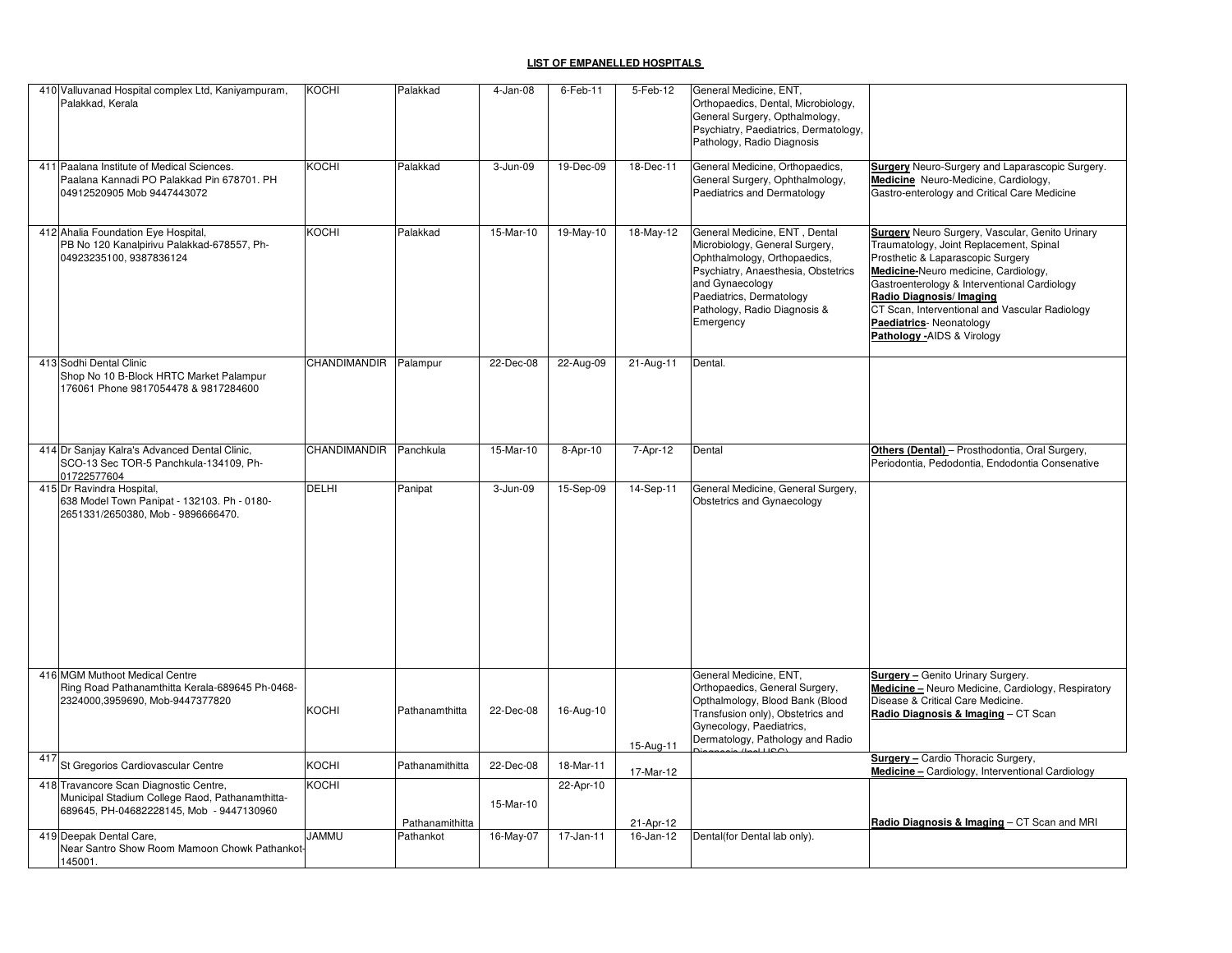| 420 Choudhary CT Scan, Ultra Sound and X-Ray,<br>Gurdaspur Road, Opposite War House, Pathankot -<br>145 001                                                                        | <b>JAMMU</b>    | Pathankot      | 16-May-07 | 26-Sep-10              | 25-Sep-11  | Radio Diagnosis (Incl USG).                                                                                                                                                                                                                       | Radio Diagnosis & Imaging<br>CT Scan                                                                                                                                                                                                                                                                                                                                  |
|------------------------------------------------------------------------------------------------------------------------------------------------------------------------------------|-----------------|----------------|-----------|------------------------|------------|---------------------------------------------------------------------------------------------------------------------------------------------------------------------------------------------------------------------------------------------------|-----------------------------------------------------------------------------------------------------------------------------------------------------------------------------------------------------------------------------------------------------------------------------------------------------------------------------------------------------------------------|
| 421 Nirmal Super Dental Laboratory,<br>H.No-27/289C Near Brahma Shell Bajri CO<br>Pathankot.                                                                                       | <b>JAMMU</b>    | Pathankot      | 16-May-07 | 5-Feb-11               | $4-Feb-12$ | Dental(for Dental lab only).                                                                                                                                                                                                                      |                                                                                                                                                                                                                                                                                                                                                                       |
| 422 Dr Kalra's MRI Scan and Diagnostic Centre,<br>Sri<br>Ram Market, Dalhousi Road, Pathankot - 145 001                                                                            | <b>UMMAL</b>    | Pathankot      | 23-Oct-06 | 31-Oct-10              | 30-Oct-11  | Radio Diagnosis (including Ultra<br>Sonography)                                                                                                                                                                                                   | Radio Diagnosis & Imaging CT Scan & MRI (for one<br>year only).                                                                                                                                                                                                                                                                                                       |
| 423 Ajay Heart care and Super Speciality Hospital,<br>Dalhousi Road, Pathankot, Punjab - 145 001                                                                                   | <b>JAMMU</b>    | Pathankot      | 23-Oct-06 | 16-Jan-11              | 15-Jan-12  | General Medicine and General<br>Surgery                                                                                                                                                                                                           | Surgery Laparoscopic Surgery.<br>Medicine Cardiology, Gastro Enterology and<br>Nephrology.                                                                                                                                                                                                                                                                            |
| 424 Dr KD's Eye Hospital<br>Opposite Power House & Patel Chowk Pathankot -<br>145001. Ph - 01862220123, 01862229623, Mob -<br>9417016123.                                          | <b>JAMMU</b>    | Pathankot      | 22-Dec-08 | 26-May-11              | 25-May-12  | Opthalmology.                                                                                                                                                                                                                                     |                                                                                                                                                                                                                                                                                                                                                                       |
| 425 Kanwar Hospital,<br>Municipal Colony, College Road, Pathankot-145 001,<br>PH-0186 2235757/2235656                                                                              | <b>JAMMU</b>    | Pathankot      | 3-Jun-09  | 26-Sep-09              | 25-Sep-11  | General Surgery, Obstetrics and<br>Gynaecology                                                                                                                                                                                                    | <b>Surgery</b> Laparascopic Surgery                                                                                                                                                                                                                                                                                                                                   |
| 426 Vijai Hospital and Trauma Centre Pvt Ltd                                                                                                                                       | <b>PATNA</b>    | Patna          | 22-Dec-08 | 20-Jan-11              | 19-Jan-12  | ENT, Orthopaedics and General<br>Surgery                                                                                                                                                                                                          | $\sim$                                                                                                                                                                                                                                                                                                                                                                |
| 427 Alshifa Hospital,<br>private Limited PB No 26, Ootty road Perintalmanna<br>Malappuram Distt - Perintalmanna - 679322                                                           | KOCHI           | Perinthalmanna | 29-Oct-04 | $1-Jul-11$             | 30-Jun-12  | General Medicine, ENT, Dental<br>Microbiology, General Surgery,<br>Ophthalmology, Orthopaedics,<br>Psychiatry, Anaesthesia, Obstetrics<br>and Gynaecology<br>Paediatrics, Dermatology<br>Pathology, Radio Diagnosis &<br>Emergency                | <b>Surgery</b> Neuro Surgery, Vascular, Genito Urinary<br>Traumatology, Joint Replacement, Spinal<br>Prosthetic & Laparascopic Surgery<br>Medicine-Neuro medicine, Cardiology,<br>Gastroenterology & Interventional Cardiology<br>Radio Diagnosis/ Imaging CT Scan, Interventional<br>and Vascular Radiology<br>Paediatrics-Neonatology<br>Pathology -AIDS & Virology |
| 428 Moulana Hospital<br>PB No: 31, PerintalManna                                                                                                                                   | KOCHI           | Perinthalmanna | 18-Sep-07 | 10-Jan-11              | 9-Jan-12   | General Medicine, ENT, Orthopedics,<br>Dental including Periodontia and Oral<br>Surgery, Microbiology, General<br>Surgery, Ophthalmology, Psychiatry,<br>Obstetrics and Gynecology,<br>Paediatrics, Dermatology, Pathology<br>and Radio Diagnosis | Surgery Neuro Surgery, Genito Urinary Surgery,<br>Gastro Intestinal Surgery, Traumatology, Spinal<br>Surgery and Laparoscopic Surgery.<br>Medicine Neuro Medicine, Cardiology, Respiratory<br>Diseases, Gastro Enterology, Nephrology and Critical<br>Care Medicine.<br>Radio Diagnosis and Imaging CT Scan.<br><b>Paediatrics Neonatology</b>                        |
| 429 EMS Memorial Co-Op Hospital & Research Centre<br>Ltd,<br>Panambi Perinthalmanna, Malapuram<br>Kerala, Perinthalmanna - 679322. Ph - 04933-225751<br>to 57, Fax - 04933-225756. | KOCHI           | Perinthalmanna | 22-Dec-08 | 30-Mar-11              | 29-Mar-12  | General Medicine, ENT, Dental,<br>General Surgery, Opthalmology,<br>Paediatrics, Dermatology, Pathology<br>and Radio Diagnosis (Incl USG)                                                                                                         | Surgery - Genito Urinary, Paediatric Surgery, Spinal<br>Surgery and Laparascopic Surgery.<br>Medicine - Neuro Medicine, Cardiology, Respiratory<br>Diseases, Critical Care Medicine and Interventional<br>Cardiology.<br>Radio Diagnosis and Imaging - CT Scan                                                                                                        |
| 430 Ruma Nursing Home                                                                                                                                                              | <b>JABALPUR</b> | Pratapgarh     | 15-Mar-10 | $1-May-10$             | 30-Apr-12  | <b>General Medicine</b>                                                                                                                                                                                                                           | $\sim$ $\sim$                                                                                                                                                                                                                                                                                                                                                         |
| 431 Sanjeevani Nursing Home                                                                                                                                                        | <b>JABALPUR</b> | Pratapgarh     | 15-Mar-10 | $\overline{1}$ -May-10 | 30-Apr-12  | General Surgery, Obstetrics and<br>Gynecology.                                                                                                                                                                                                    | $\overline{\phantom{a}}$                                                                                                                                                                                                                                                                                                                                              |
| 432 Medipoint Hosp                                                                                                                                                                 | <b>PUNE</b>     | Pune           | 19-Jul-06 | 29-Aug-10              | 28-Aug-11  | General Medicine, ENT, Dental,<br>Microbiology, General Surgery,<br>& Gynaecology, Paediatrics,<br>Pathology and Radio Diagnosis                                                                                                                  | Surgery Neuro Surgery, Genito Urinary Surgery and<br>Onco Surgery.<br>Ophthalmology, Psychiatry, Obstetrics Medicine Neurology and Cardiology.<br>Radio Diagnosis and Imaging CT Scan                                                                                                                                                                                 |
| 433 NM Wadia Institute of Cardiology                                                                                                                                               | <b>PUNE</b>     | Pune           | 19-Jul-06 | 8-Sep-10               | 7-Sep-11   | $\overline{a}$                                                                                                                                                                                                                                    | Surgery Cardio Thoracic Surgery.<br>Medicine Cardiology and Interventional Cardiology.                                                                                                                                                                                                                                                                                |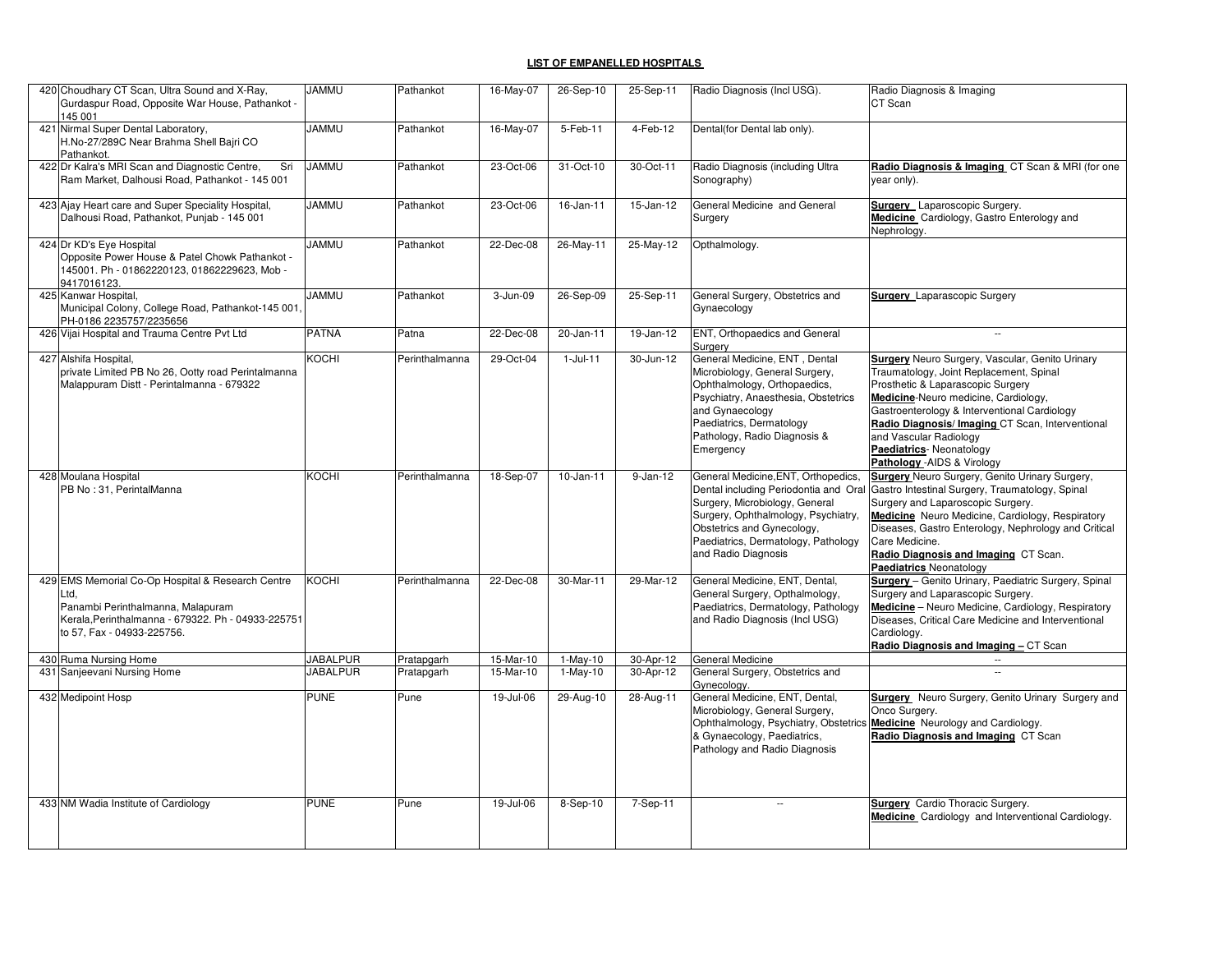|     | 434 Yash Dental Care Centre, Pradhikaran, PUNE - 44          | <b>PUNE</b>        | Pune         | 16-May-07 | 25-Jul-10             | 24-Jul-11             | Dental (Incl Oral Surgery,                  |                                                                    |
|-----|--------------------------------------------------------------|--------------------|--------------|-----------|-----------------------|-----------------------|---------------------------------------------|--------------------------------------------------------------------|
|     |                                                              |                    |              |           |                       |                       | Prosthodontia & Periodontia).               |                                                                    |
|     |                                                              |                    |              |           |                       |                       |                                             |                                                                    |
|     |                                                              |                    |              |           |                       |                       |                                             |                                                                    |
|     | 435 Yash Dental Clinic, Dehru Road, PUNE - 36                | <b>PUNE</b>        | Pune         | 16-May-07 | $1-Aug-10$            | $31 -$ Jul-11         | Dental(Incl Periodontia & Oral              |                                                                    |
|     | 436 Dr Rao's Advanced dental Care Centre                     | <b>PUNE</b>        |              | 10-Oct-05 | 7-Nov-10              | 6-Nov-11              | Surgery).                                   |                                                                    |
|     |                                                              |                    | Pune         |           |                       |                       | Dental                                      |                                                                    |
|     |                                                              |                    |              |           |                       |                       |                                             |                                                                    |
|     |                                                              |                    |              |           |                       |                       |                                             |                                                                    |
|     |                                                              |                    |              |           |                       |                       |                                             |                                                                    |
|     |                                                              |                    |              |           |                       |                       |                                             |                                                                    |
|     |                                                              |                    |              |           |                       |                       |                                             |                                                                    |
|     |                                                              |                    |              |           |                       |                       |                                             |                                                                    |
|     |                                                              |                    |              |           |                       |                       |                                             |                                                                    |
|     |                                                              |                    |              |           |                       |                       |                                             |                                                                    |
|     |                                                              |                    |              |           |                       |                       |                                             |                                                                    |
|     |                                                              |                    |              |           |                       |                       |                                             |                                                                    |
|     |                                                              |                    |              |           |                       |                       |                                             |                                                                    |
|     | 437 Lokmanya Hosp, Chinchwad                                 | <b>PUNE</b>        | Pune         | 18-Sep-07 | 30-Nov-10             | $29-Nov-11$           | General Medicine, Microbiology,             | <b>Surgery</b> Cardio Thoracic Surgery.                            |
|     |                                                              |                    |              |           |                       |                       | General Surgery, Blood Bank (Blood          | Medicine Cardiology, Respiratory Diseases, Gastro                  |
|     |                                                              |                    |              |           |                       |                       | Transfusion), Obstetrics and                | Enterology, Endocrinology, and Critical Care Medicine,             |
|     |                                                              |                    |              |           |                       |                       | Gynaecology, Dermatology,                   |                                                                    |
|     |                                                              |                    |              |           |                       |                       | Pathology and Radio Diagnosis               |                                                                    |
|     |                                                              |                    |              |           |                       |                       |                                             |                                                                    |
|     |                                                              |                    |              |           |                       |                       |                                             |                                                                    |
|     |                                                              |                    |              |           |                       |                       |                                             |                                                                    |
|     |                                                              |                    |              |           |                       |                       |                                             |                                                                    |
|     |                                                              |                    |              |           |                       |                       |                                             |                                                                    |
|     | 438 Aditya Birla Memorial Hospital                           | <b>PUNE</b>        | Pune         | 15-Mar-10 | 10-May-10             | 9-May-12              | Microbiology, Blood Bank (only Blood        | Medicine-Cardiology, Interventional Cardiology                     |
|     |                                                              |                    |              |           |                       |                       | transfusion), Pathology, Radio<br>diagnosis | Radio diagnosis & Imaging- CT Scan, MRI<br>Paediatrics- Cardiology |
|     |                                                              | <b>PUNE</b>        |              | 15-Mar-10 |                       |                       |                                             | Radio Diagnosis & Imaging - MRI                                    |
|     | 439 Omega Scan Diagnostic Pvt Ltd<br>440 Bone density centre | <b>PUNE</b>        | Pune<br>Pune | 15-Mar-10 | 4-May-10<br>28-Apr-10 | 3-May-12<br>27-Apr-12 |                                             | Others (Specify) - Endocrinology INV (Bone Density                 |
|     |                                                              |                    |              |           |                       |                       |                                             | Measurement)                                                       |
|     | 441 Simhans Hospital                                         | <b>LUCKNOW</b>     | Rae Barielly | 3-Jun-09  | 28-Jul-09             | 27-Jul-11             | General Medicine, ENT,                      |                                                                    |
|     |                                                              |                    |              |           |                       |                       | Orthopaedics, General Surgery,              |                                                                    |
|     |                                                              |                    |              |           |                       |                       | Obstetrics and Gynaecology and              |                                                                    |
|     |                                                              |                    |              |           |                       |                       | Paediatrics                                 |                                                                    |
| 442 |                                                              | <b>PUNE</b>        |              |           | 10-May-10             |                       | General Medicine, ENT,                      | <b>Surgery-</b> Neuro surgery, Cardio thoracic Surgery,            |
|     |                                                              |                    |              |           |                       |                       | Orthopaedics, Dental, Microbiology,         | Vascular Surgery, Genito urinary Surgery, Gastro                   |
|     |                                                              |                    |              |           |                       |                       | General surgery, Opthalmology,              | intestinal Surgery, Traumatology, Joint replacement,               |
|     |                                                              |                    |              | 15-Mar-10 |                       |                       | Psychiatry, Obstetrics & Gynecology,        | Spinal Surgery and Laparoscopy surgery.                            |
|     |                                                              |                    |              |           |                       |                       | Paediatric, Dermatology, Pathology,         | Medicine-Neuro medicine, cardiology, Nephrology,                   |
|     |                                                              |                    |              |           |                       |                       | Radio diagnosis.                            | Critical Care Medicine, Interventional cardiology.                 |
|     |                                                              |                    |              |           |                       |                       |                                             |                                                                    |
|     | NM Virani Wockhardt Hospitals                                |                    | Rajkot       |           |                       | $9-May-12$            |                                             |                                                                    |
|     | 443 Dr Gajendra Yadav's Pathology Lab                        | <b>JAIPUR</b>      | Rewari       | 3-Jun-09  | 28-Aug-09             | 27-Aug-11             | Pathology                                   | $\sim$<br>$\overline{\phantom{a}}$                                 |
|     | 444 Kiran Nursing Home and Laparascopic Centre               | CHANDIMANDIR       | Ropar        | 29-Oct-04 | 26-May-11             | 25-May-12             | Obstetrics and Gynaecology                  |                                                                    |
|     | 445 Chandigarh Ultrasound Scan Centre                        | CHANDIMANDIR       | Ropar        | 29-Oct-04 | 26-May-11             | 25-May-12             | Radio diagnosis and Ultrasonography         | $\sim$                                                             |
|     |                                                              |                    |              |           |                       |                       |                                             |                                                                    |
|     | 446 Parmar Nursing Home                                      | CHANDIMANDIR Ropar |              | 31-Mar-06 | 25-Oct-10             | 24-Oct-11             | Orthopedics and General Surgery             | $\ddotsc$                                                          |
|     |                                                              |                    |              |           |                       |                       | (ENT, Ophthalmology) (Addendum to           |                                                                    |
|     |                                                              |                    |              |           |                       |                       |                                             |                                                                    |
|     |                                                              |                    |              |           |                       |                       | Annexure 12 A to MOD/GOI letter No          |                                                                    |
|     |                                                              |                    |              |           |                       |                       | 22(25)/06/US(WE)/D(Res)/Pt.XV               |                                                                    |
|     |                                                              |                    |              |           |                       |                       | dated 31 Mar 06)                            |                                                                    |
|     |                                                              |                    |              |           |                       |                       |                                             |                                                                    |
|     | 447 Pannu Eye Hospital                                       | CHANDIMANDIR       | Ropar        | 15-Mar-10 | 9-Apr-10              | 8-Apr-12              | Ophthalmology                               | $\overline{\phantom{a}}$                                           |
|     | 448 Pannu Nursing Home                                       | CHANDIMANDIR Ropar |              | 15-Mar-10 | $9-Apr-10$            | 8-Apr-12              | Obstetrics and Gynaecology                  | $\sim$                                                             |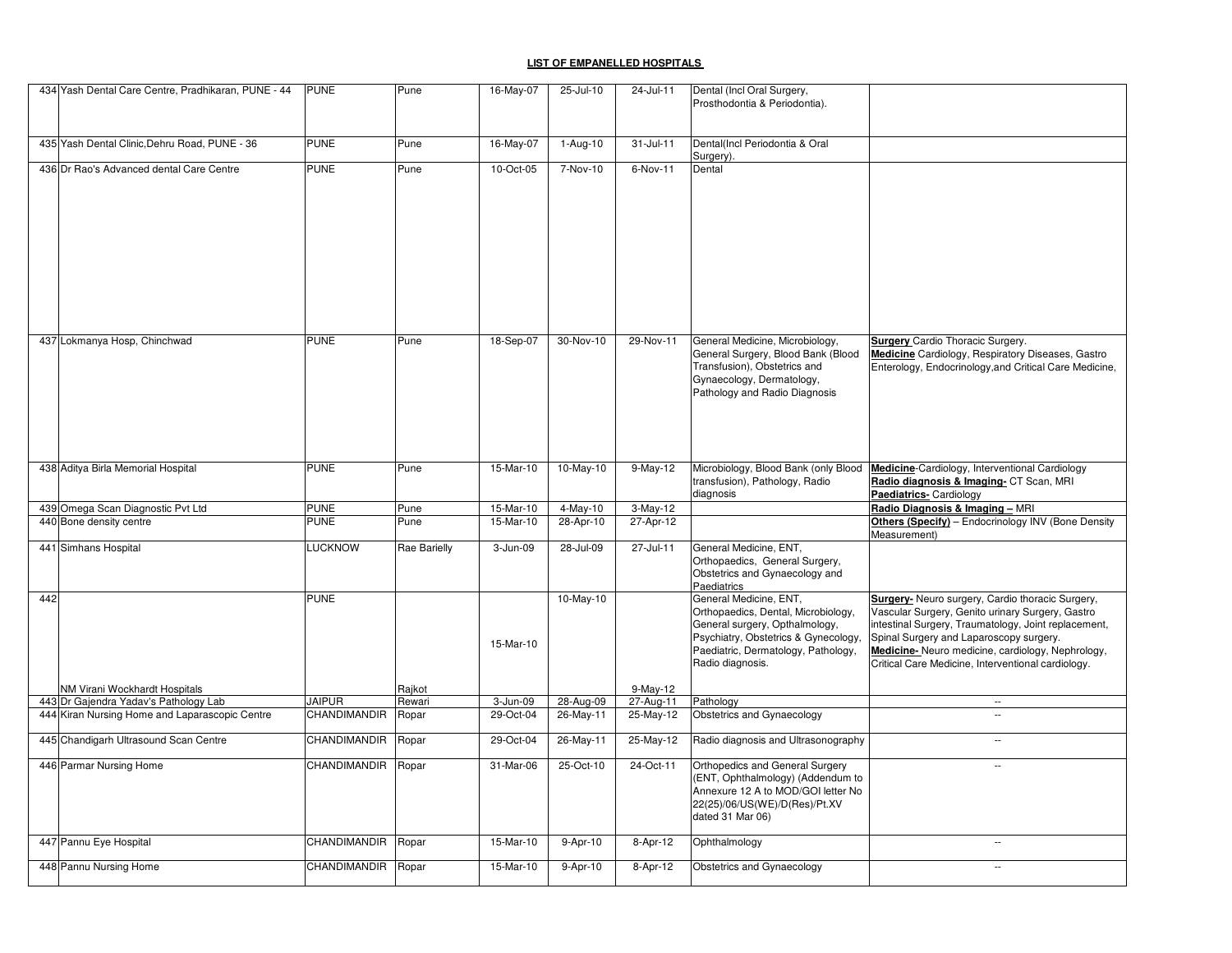| 449 Shanmuga Hospital and SCI                          | CHENNAI                        | Salem              | 18-Sep-07              | 5-Nov-10                | 4-Nov-11               | General Medicine, ENT,<br>Orthopaedics, Dental, Microbiology,<br>General Surgery, Opthalmology,<br>Obstetrics and Gynaecology,<br>Paediatrics, Dermatology, Pathology<br>and Radio Diagnosis                                                    | <b>Surgery</b> Plastic and Reconstructive, Genito Urinary,<br>Paediatric Surgery, Gastro Intestinal Surgery,<br>Traumatology, Spinal Surgery, Prosthetic Surgery and<br>Laparascopic Surgery.<br><b>Medicine</b> Neuro Medicine, Cardiology, Respiratory<br>Diseases, Gastro enterology, Nephrology, Critical Care<br>medicine, and Radiotherapy.<br>Obstetrics & Gynaecology Gynaecology Oncology.<br>Pathology Onco Pathology, AIDS & Virology and<br>Molecular Immuno pathology<br><b>Others</b> Physiotherapy                                                                                                                                                                                                                                                                                                                               |
|--------------------------------------------------------|--------------------------------|--------------------|------------------------|-------------------------|------------------------|-------------------------------------------------------------------------------------------------------------------------------------------------------------------------------------------------------------------------------------------------|-------------------------------------------------------------------------------------------------------------------------------------------------------------------------------------------------------------------------------------------------------------------------------------------------------------------------------------------------------------------------------------------------------------------------------------------------------------------------------------------------------------------------------------------------------------------------------------------------------------------------------------------------------------------------------------------------------------------------------------------------------------------------------------------------------------------------------------------------|
| 450 Vinayaka Mission Hospital                          | <b>CHENNAI</b>                 | Salem              | $4-Jan-08$             | $1-Feb-11$              | $31 - Jan-12$          | General Medicine, ENT,<br>Orthopaedics, Dental, Microbiology,<br>General Surgery, Opthalmology,<br>Blood Bank (Only Blood Transfusion)<br>Obstetrics and Gynaecology,<br>Paediatrics, Dermatology, Pathology<br>and Radio Diagnosis (incl USG). | <b>Surgery</b> Neuro surgery, Cardio Thoracic, Vascular,<br>Genito Urinary, Paediatric, Oncology (Surgery) Gastro<br>Intestinal, Traumatology, Joint replacement, Spinal,<br>prosthetic and Laparascopic surgery.<br><b>Medicine</b> Neurology, Cardiology, Respiratory<br>Diseases, Gastro enterology, Nephrology (Incl.<br>Dialysis), Clinical Hematology, Clinical Immunology,<br>Oncology (Medical), Critical Care Medicine,<br>Interventional Cardiology and Radio therapy.<br>Radio Diagnosis and Imaging CT Scan, MRI and<br>Interventional and Vascular Radiology.<br>Obstetrics and Gynaecology Gynaecology Oncology,<br>Infertility and assisted reproduction and Materno Foetal<br>Medicine.<br>Paediatrics Neonatology.<br>Pathology Onco Pathology and Transfusion Medicine.<br>Others Lithotripsy, Prosthodontia and Oral Surgery |
| 451 SKS Hospital                                       | <b>CHENNAI</b>                 | Salem              | 3-Jun-09               | 7-Aug-09                | 6-Aug-11               | General Medicine, ENT,<br>Orthopaedics, Microbiology, General<br>Surgery, Ophthalmology, Psychiatry,<br>Obstetrics and Gynaecology,<br>Paediatrics, Dermatology, Pathology,<br>Radio-Diagnosis.                                                 | Surgery Neuro-Surgery, Plastic and Reconstructive,<br>Genito-Urinary Surgery, Paediatric Surgery, and<br>Laparascopic Surgery.<br>Medicine Neuro-Medicine, Cardiology, Respiratory<br>Diseases, and Critical Care Medicine.<br>Radio-Diagnosis & Imaging CT Scan.                                                                                                                                                                                                                                                                                                                                                                                                                                                                                                                                                                               |
| 452 Netradeep Eye Clinic                               | <b>PUNE</b>                    | Satara             | 18-Sep-07              | 18-Dec-10               | 17-Dec-11              | Ophthalmology.                                                                                                                                                                                                                                  | $\sim$                                                                                                                                                                                                                                                                                                                                                                                                                                                                                                                                                                                                                                                                                                                                                                                                                                          |
| 453 Occlusion Dental Arts<br>454 Ruby Medical Services | <b>PUNE</b><br><b>PUNE</b>     | Satara<br>Satara   | 18-Sep-07<br>18-Sep-07 | 24-Dec-10<br>8-Jan-11   | 23-Dec-11<br>7-Jan-12  | Dental (Incl Prosthodontia)                                                                                                                                                                                                                     | $\sim$<br>Radio Diagnosis and Imaging MRI                                                                                                                                                                                                                                                                                                                                                                                                                                                                                                                                                                                                                                                                                                                                                                                                       |
| 455 Symbiosis Hospital and Research Centre             | <b>PUNE</b>                    | Satara             | 3-Jun-09               | 27-Jul-09               | 26-Jul-11              | General Medicine, ENT, General<br>Surgery and Pathology                                                                                                                                                                                         | $\sim$                                                                                                                                                                                                                                                                                                                                                                                                                                                                                                                                                                                                                                                                                                                                                                                                                                          |
| 456<br>Sanjeevan ICU Pvt Ltd<br>457 Woodland Hospital  | <b>PUNE</b><br><b>GUWAHATI</b> | Satara<br>Shillong | 3-Jun-09<br>27-May-05  | 28-Jul-09<br>$1-Sep-10$ | 27-Jul-11<br>31-Aug-11 | Obstetrics and Gynaecology<br>General Medicine, ENT,<br>Orthopaedics, Dental, Microbiology,<br>General Surgery, Obstetrics and<br>Gynaecology, Paediatrics,<br>Dermatology, Pathology and Radio<br>Diagnosis                                    | Surgery Genito Urinary and Laparoscopic Surgery.<br>Medicine Neuro Medicine, Cardiology (non-invasive)<br>and Nephrology including Dialysis.<br>Radiodiagnosis/Imaging - CT Scan and MRI.                                                                                                                                                                                                                                                                                                                                                                                                                                                                                                                                                                                                                                                       |
| 458 Indus Hospital                                     | CHANDIMANDIR                   | Shimla             | 13-Jan-06              | 10-Mar-11               | 9-Mar-12               | General Medicine, Dental,<br>Microbiology, General Surgery, Blood<br>Bank, Obstetrics and Gynaecology,<br>Paediatrics, Pathology and Radio<br>Diagnosis                                                                                         | Obstetrics and Gynaecology Gynecological<br>Endocrinology and Materno Foetal Medicine                                                                                                                                                                                                                                                                                                                                                                                                                                                                                                                                                                                                                                                                                                                                                           |
| 459 Dr Suman Heart Centre                              | CHANDIMANDIR                   | Shimla             | 18-Sep-07              | 10-Mar-11               | 9-Mar-12               | $\overline{\phantom{a}}$                                                                                                                                                                                                                        | Medicine Cardiology including USG                                                                                                                                                                                                                                                                                                                                                                                                                                                                                                                                                                                                                                                                                                                                                                                                               |
| 460 Sri Ram Hospital & DC                              | CHANDIMANDIR                   | Shimla             | 4-Jan-08               | 10-Mar-11               | 9-Mar-12               | General Medicine, ENT, Dental,<br>General Surgery, Obstetrics &<br>Gynaecology Radio Diagnosis                                                                                                                                                  | $\ddotsc$                                                                                                                                                                                                                                                                                                                                                                                                                                                                                                                                                                                                                                                                                                                                                                                                                                       |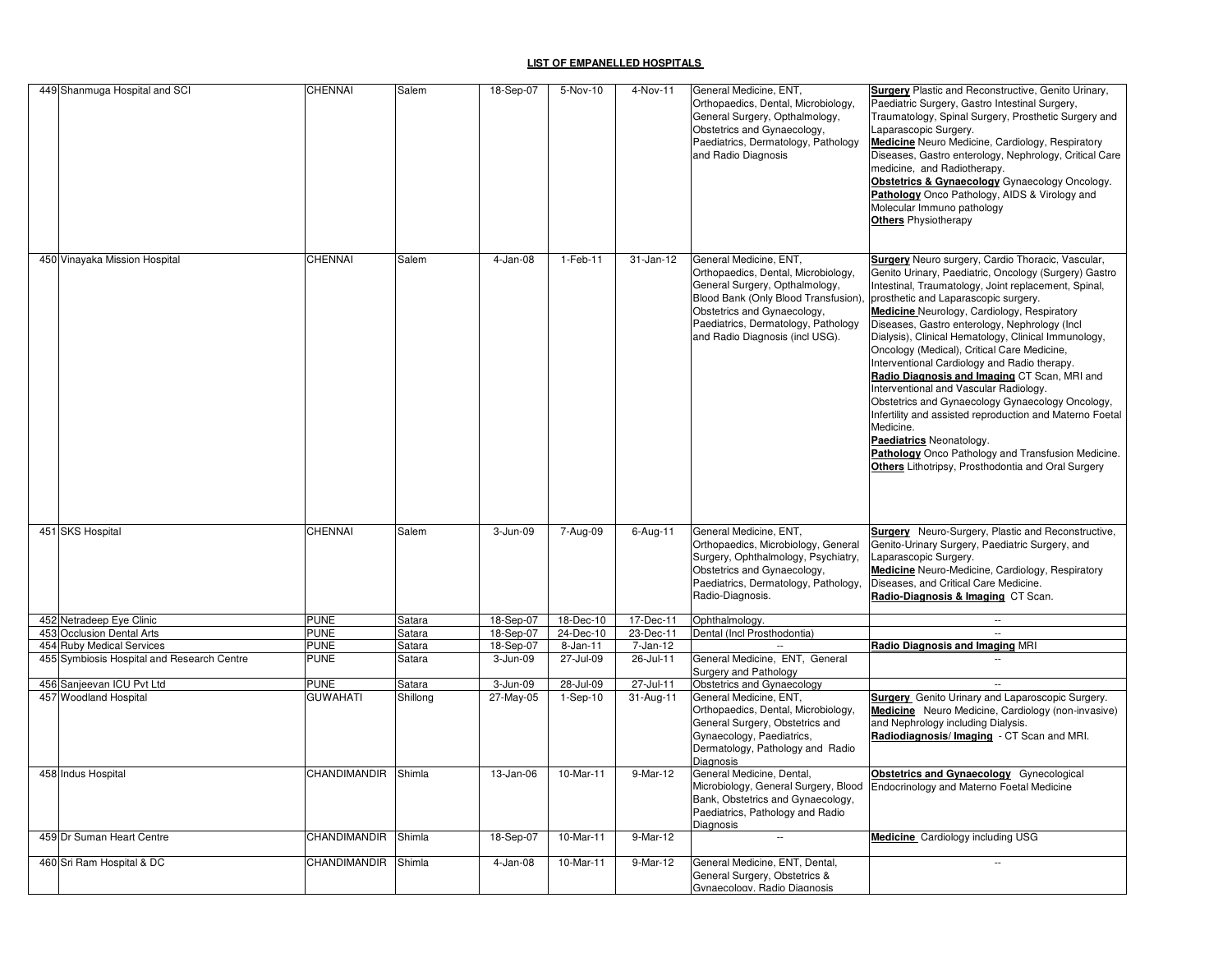| 461 Dr Grover's Dental Clinic                                           | CHANDIMANDIR Shimla       |          | 31-Mar-06              | 10-Mar-11              | 9-Mar-12               | Dental (for general and periodontia)                                                                                                                                                                                                                                              | $\sim$                                                                                                                                                                                                                                                     |
|-------------------------------------------------------------------------|---------------------------|----------|------------------------|------------------------|------------------------|-----------------------------------------------------------------------------------------------------------------------------------------------------------------------------------------------------------------------------------------------------------------------------------|------------------------------------------------------------------------------------------------------------------------------------------------------------------------------------------------------------------------------------------------------------|
| 462 Sikar Hosptial and Research Institute                               | <b>JAIPUR</b>             | Sikar    | 23-Oct-06              | 29-Oct-10              | 28-Oct-11              | General Medicine, ENT, Orthopedics,<br>Dental, Microbiology, General<br>Surgery, Ophthalmology, Psychiatry,<br>Blood Bank (in house only), Obstetrics Medicine Gastro Enterology.<br>& Gynecology, Paediatrics,<br>Dermatology, Pathology and Radio<br>Diagnosis (in house only). | <b>Surgery Plastic &amp; Reconstructive Surgery, Genito</b><br>Urinary Surgery, Gastro Intestinal Surgery and<br>Laparoscopic Surgery.<br>Paediatrics Neonatology                                                                                          |
| 463 Anandaloke Hospital & Neurosciences Centre                          | <b>KOLKATA</b>            | Siliguri | 29-Oct-04              | 11-Dec-10              | 10-Dec-11              | General Medicine, Orthopaedics,<br>Microbiology, General Surgery,<br>Anaesthesia<br>Obstetrics and Gynaecology,<br>Paediatrics, Dermatology,<br>Pathology, Radio Diagnosis and<br>Emergency                                                                                       | <b>Surgery</b> - Neuro Surgery, Genito Urinary, Spinal and<br>Laparascopic Surgery.<br>Medicine-Neuro medicine, Non invasive Cardiology,<br>Gastro-enterology, and Rheumatology.                                                                           |
| 464 Paramount Hospital Pvt Ltd                                          | KOLKATA                   | Siliguri | 29-Oct-04              | 13-Dec-10              | 12-Dec-11              | General Medicine, ENT,<br>Orthopaedics, General Surgery,<br>Anaesthesia,<br>Obstetrics and Gynaecology,<br>Paediatrics, Dermatology,<br>Radio Diagnosis and Emergency.                                                                                                            | Surgery-Laparascopic Surgery.<br>Medicine- Neuro medicine, Non invasive Cardiology<br>and Gastro enterology.<br>Radiodiagnosis/Imaging - CT Scan                                                                                                           |
| 465 Sunrise Nursing Home Pvt Ltd                                        | <b>KOLKATA</b>            | Siliguri | 29-Oct-04              | 2-Mar-11               | 1-Mar-12               | General Medicine, ENT,<br>Orthopaedics Microbiology, General<br>Surgery, Ophthalmology,<br>Anaesthesia,<br>Obstetrics and Gynaecology,<br>Paediatrics, Dermatology,<br>Pathology, Radio Diagnosis and<br>Emergency.                                                               | <b>Surgery-</b> Neuro Surgery, Plastic and Reconstructive,<br>Genito Urinary, Spinal and Laparascopic Surgery.<br>Medicine-Neuro medicine, Non invasive Cardiology,<br>Gastro-enterology, Endocrinology and Nephrology.<br>Radiodiagnosis/ Imaging CT Scan |
| 466 North Bengal Neuro Centre Pvt Ltd                                   | <b>KOLKATA</b>            | Siliguri | 27-May-05              | 22-Dec-10              | 21-Dec-11              | Orthopaedics and Radio Diagnosis                                                                                                                                                                                                                                                  | <b>Surgery</b> - Neuro Surgery, Traumatology and Spinal<br>Surgery.<br>Radio Diagnosis & Imaging - CT Scan and MRI                                                                                                                                         |
| 467 Suraksha Diagnostic & EYE Research Pvt Ltd<br>468 The Apollo Clinic | <b>KOLKATA</b><br>KOLKATA | Siliguri | 27-May-05<br>27-May-05 | 11-Dec-10<br>28-Dec-10 | 10-Dec-11<br>27-Dec-11 | Pathology and Radio Diagnosis<br>Microbiology, Pathology and Radio                                                                                                                                                                                                                | Radio Diagnosis - CT Scan                                                                                                                                                                                                                                  |
|                                                                         |                           | Siliguri |                        |                        |                        | Diagnosis                                                                                                                                                                                                                                                                         |                                                                                                                                                                                                                                                            |
| 469 North Bengal Oncology Centre Pvt Ltd                                | <b>KOLKATA</b>            | Siliguri | 31-Aug-10              | 18-Dec-10              | 17-Dec-12              |                                                                                                                                                                                                                                                                                   | <b>SURGERY: Oncology, MEDICINE: Oncology,</b><br>Radiotherapy, Nuclear Medicine,<br><b>OBSTETRICS &amp; GYNAECOLOGY: Gynaecology</b><br>Oncology,<br>PAEDIATRICS: Paediatrics Oncology,<br>PATHOLOGY: Onco pathology                                       |
| 470 Sitapur Eye Hospital                                                | <b>LUCKNOW</b>            | Sitapur  |                        | 15-Mar-10 27-Apr-10    | 26-Apr-12              | Opthalmology                                                                                                                                                                                                                                                                      | $\sim$ $\sim$                                                                                                                                                                                                                                              |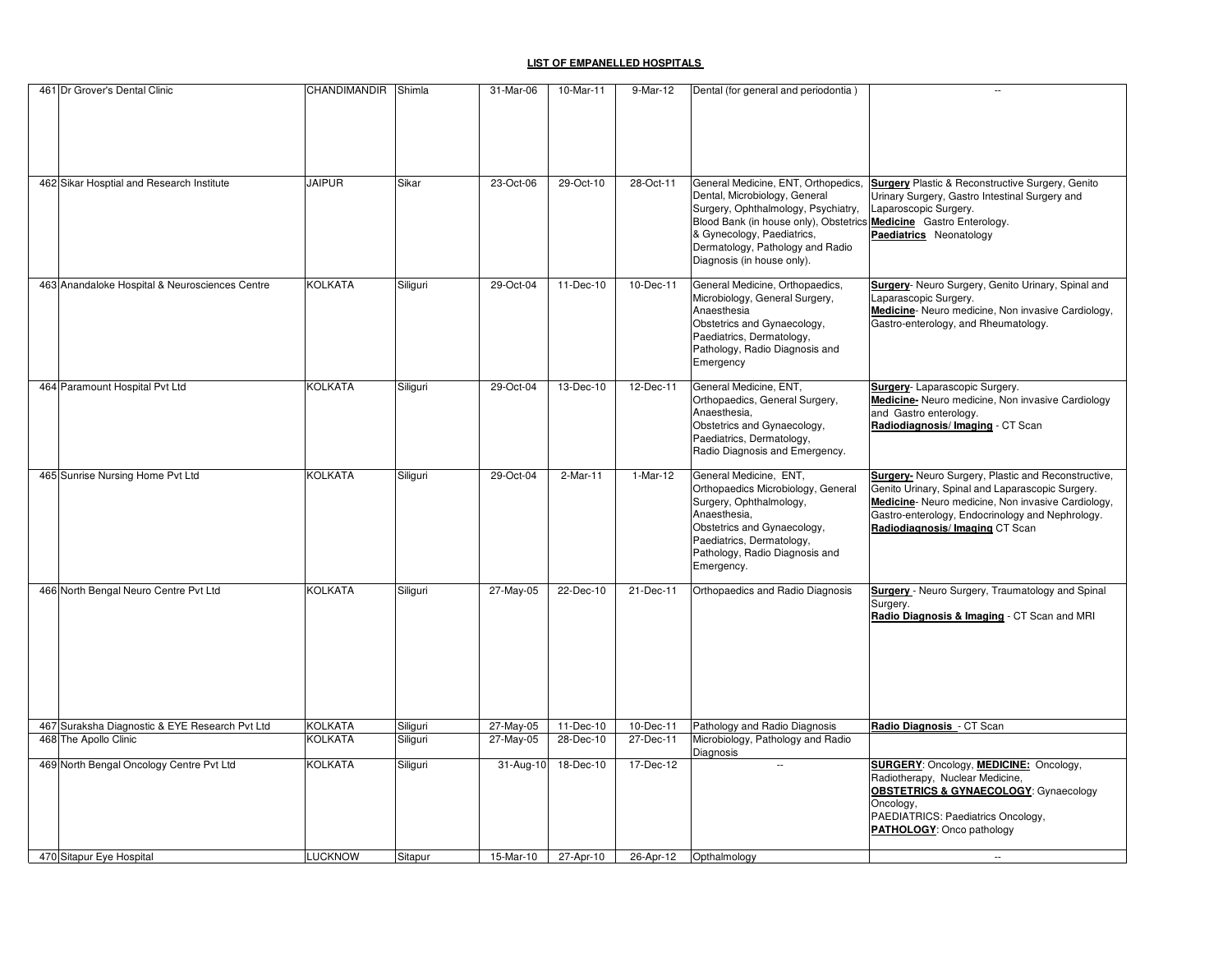| 471 Bhardwaj DNSD Medical Centre<br>Near Woodstone School, Hospital Road, Solan, HP-               | CHANDIMANDIR Solan        |                | 22-Nov-06 | 4-Feb-11    | 3-Feb-12   | Radio Diagnosis including USG                                                                                                                                       |                                                                                                                                       |
|----------------------------------------------------------------------------------------------------|---------------------------|----------------|-----------|-------------|------------|---------------------------------------------------------------------------------------------------------------------------------------------------------------------|---------------------------------------------------------------------------------------------------------------------------------------|
| 472 MNDAV Dental College and Hospital<br>Tatul, PO Oachghat, Tehsil and Dist: Solan, HP-<br>173223 | <b>Vill- CHANDIMANDIR</b> | Solan          | 23-Oct-06 | 20-May-11   | 19-May-12  | Dental                                                                                                                                                              |                                                                                                                                       |
| 473 Grover Eye ENT Hospital<br>The Mall, Solan, HP-173212                                          | <b>CHANDIMANDIR</b>       | Solan          | 16-May-07 | 1-Mar-11    | 29-Feb-12  | Ophthalmology                                                                                                                                                       |                                                                                                                                       |
| 474 Raghoji Kidney Hospital                                                                        | <b>PUNE</b>               | Solapur        | 4-Jan-08  | 18-Jan-10   | 17-Jan-12  | General Medicine and General<br>Surgery                                                                                                                             | <b>Surgery</b> Genito Urinary and Laparoscopic Surgery.<br>Medicine. Dialysis only                                                    |
| 475 Satya Kiran Health Care Pvt Ltd                                                                | DELHI                     | Sonepat        | 3-Jun-09  | 15-Sep-09   | 14-Sep-11  | Microbiology, Pathology,<br>Radio-Diagnosis (incl USG)                                                                                                              | Radio-Diagnosis & Imaging CT Scan, MRI<br><b>Others</b> Mammography                                                                   |
| 476 Arpan Hospital                                                                                 | <b>JAIPUR</b>             | Sri Ganganagar | 15-Mar-10 | $10-May-10$ | $9-May-12$ | ENT                                                                                                                                                                 | $\overline{a}$                                                                                                                        |
| 477 Chandigarh Nursing Home                                                                        | <b>JAIPUR</b>             | Sri Ganganagar | 15-Mar-10 | $1-May-10$  | 30-Apr-12  | General Medicine                                                                                                                                                    | Other Specify - External Counter Pulsation.                                                                                           |
| 478 Surendra Dental College and RI                                                                 | <b>JAIPUR</b>             | Sri Ganganagar | 15-Mar-10 | 28-May-10   | 27-May-12  | Dental                                                                                                                                                              | Others (Dental) - Orthodontia, Prosthodontia, Oral<br>Surgery, Endodontia & Conservative, Periodontia and<br>Oral Medicine            |
| 479 Himachal Dental College                                                                        | <b>UMMAL</b>              | Sundernagar    | 3-Jun-09  | 21-Aug-09   | 20-Aug-11  | Dental.                                                                                                                                                             | Others (Dental) Prosthodontia,<br>Oral Surgery,<br>Perio-dontia.                                                                      |
| 480 BKL Walawalkar Hospital                                                                        | <b>PUNE</b>               | Sawarda        | 18-Sep-07 | 22-Dec-10   | 21-Dec-11  | General Medicine, ENT, Microbiology,<br>General Surgery, Psychiatry,<br>Obstetrics and Gynecology,<br>Pathology and Radio Diagnosis.                                | Radio Diagnosis and Imaging CT Scan                                                                                                   |
| 481 Tellicherry Co-Operative Hospital                                                              | KOCHI                     | Thalassery     | 29-Oct-04 | $1-Jul-11$  | 30-Jun-12  | General Medicine, ENT, Dental,<br>Microbiology, General Surgery,<br>Ophthalmology, Psychiatry,                                                                      | Surgery- Neuro Surgery, Paediatric Surgery, Spinal<br>and Laparascopic Surgery.<br>Medicine- Neuro medicine, Non Invasive Cardiology, |
| 482 Thane Ultrasound Centre                                                                        | <b>PUNE</b>               | Thane          | 3-Jun-09  | 5-Feb-10    | 4-Feb-12   | Radio-Diagnosis (Incl USG)                                                                                                                                          | Others(Specify) Mammography                                                                                                           |
| 483 Vinodhagan Hospital                                                                            | <b>CHENNAI</b>            | Thanjavur      | 3-Jun-09  | 21-Jul-09   | 20-Jul-11  | General Medicine, ENT,<br>Orthopaedics, Microbiology,<br>General Surgery, Ophthalmology,<br>Obstetrics and Gynaecology,<br>Pathology, Radio-Diagnosis (incl<br>USG) |                                                                                                                                       |
| 484 Aravind EYE Hospital                                                                           | <b>CHENNAI</b>            | Theni          | 16-May-07 | 30-Jul-10   | 29-Jul-11  | Ophthalmology.                                                                                                                                                      |                                                                                                                                       |
| 485 Bethesda Charitable Trust                                                                      | <b>CHENNAI</b>            | Thrissur       | 3-Jun-09  | 24-Jul-09   | 23-Jul-11  | $\sim$                                                                                                                                                              | Others (Specify) Rehabilitation/Palliative, Terminal<br>Care                                                                          |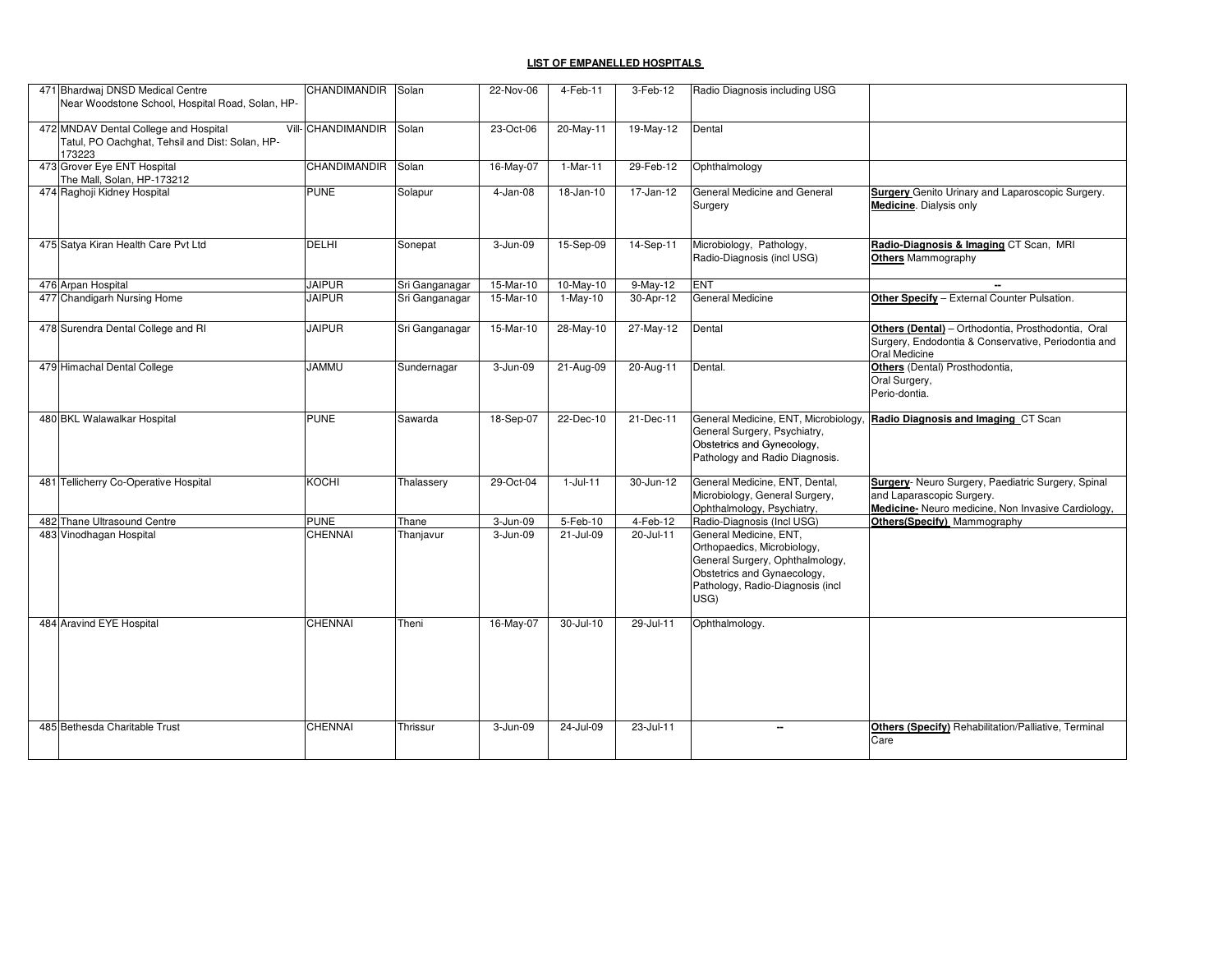| 486 Amala Cancer Hospital                                                                                                                 | KOCHI          | Thrissur       | 18-Sep-07    | 31-May-11   | 30-May-12   | General Medicine, Orthopaedics,<br>Dental (Incl Oral Surg &<br>Prosthodontia), Microbiology, General<br>Surgery, Opthalmology, Psychiatry,<br>Blood Bank (Blood Transfusion)<br>Obstetrics and<br>Gynaecology, Paediatrics,<br>Dermatology, Pathology and Radio<br>Diagnosis | Surgery Neuro Surgery, Vascular Surgery, Genito<br>Urinary, Oncology (Surgery), Traumatologyand<br>Laparascopic Surgery.<br>Medicine Cardiology, Respiratory Diseases, Gastro<br>Enterology, Oncology (Medical) Critical Care<br>Medicine, and Radiotherapy.<br>Radio Diagnosis & Imaging CT Scan<br><b>Obstetrics and Gynaecology Gynaecological</b><br>Oncology.<br>Paediatrics Neonatology.<br>Pathology Onco Pathology and Transfusion Medicine |
|-------------------------------------------------------------------------------------------------------------------------------------------|----------------|----------------|--------------|-------------|-------------|------------------------------------------------------------------------------------------------------------------------------------------------------------------------------------------------------------------------------------------------------------------------------|-----------------------------------------------------------------------------------------------------------------------------------------------------------------------------------------------------------------------------------------------------------------------------------------------------------------------------------------------------------------------------------------------------------------------------------------------------|
| 487 Thoppil Medical and Dental specialists Centre<br>Fatimanagar Co operative Bank Building, College<br>Road, East Fort, Thrissur-680 005 | KOCHI          | Thrissur       | $22$ -Dec-08 | 28-Feb-11   | 27-Feb-12   | Dental.                                                                                                                                                                                                                                                                      | Periodontia, Prosthodontia, Dental Surgery & Dental<br>Lab                                                                                                                                                                                                                                                                                                                                                                                          |
| 488 The Polyclinic Pvt Ltd<br>Town Hall Road, Thrissur- 680 020                                                                           | KOCHI          | Thrissur       | 22-Dec-08    | $1-Mar-11$  | 29-Mar-12   | Pathology, Radio diagnosis (Incl USG<br>and Color Doppler).                                                                                                                                                                                                                  | $\overline{\phantom{a}}$                                                                                                                                                                                                                                                                                                                                                                                                                            |
| 489 Mother Hospital                                                                                                                       | KOCHI          | Thrissur       | 15-Mar-10    | $2$ -Jul-10 | $1-Jul-12$  | General Medicine, ENT, Orthopedics,<br>Dental, Microbiology, General<br>Surgery, Opthalmology, Psychiatry,<br>Blood Bank (Blood transfusion only)<br>Obstetrics and Gynecology,<br>Paediatrics, Dermatology, Pathology,<br>Radio Diagnosis                                   | Surgery - Neuro Surgery, Genito Urinary,<br>Laparascopic Surgery<br>Medicine - Neuro Medicine, Cardiology, Respiratory<br>Diseases, Gastro enterology, Nephrology<br>Radio Diagnosis & Imaging - CT Scan<br>Paediatrics - Neonatology<br><b>Others</b> - Periodontics                                                                                                                                                                               |
| 490 Trichur Heart Hospital                                                                                                                | KOCHI          | Thrissur       | 15-Mar-10    | 17-Jun-10   | 16-Jun-12   | General Medicine, Orthopaedics,<br>Microbiology, General Surgery, Blood<br>Bank (only Blood Transfusion),<br>Obstetrics and Gynaecology,<br>Paediatrics, Pathology, Radio<br>diagnosis                                                                                       | Medicine - Cardiology                                                                                                                                                                                                                                                                                                                                                                                                                               |
| 491 Maruti Hospital Pvt Ltd                                                                                                               | <b>CHENNAI</b> | Tiruchirapalli | 18-Mar-05    | $1-Jul-10$  | 30-Jun-12   | General Surgery, Ophthalmology,<br>Pathology and Radio Diagnosis.                                                                                                                                                                                                            | General Medicine, ENT, Microbiology, Radiodiagnosis/Imaging - CT Scan                                                                                                                                                                                                                                                                                                                                                                               |
| 492 Institute of Opthalmology Joseph Eye Hospital                                                                                         | <b>CHENNAI</b> | Tiruchirapalli | 3-Jun-09     | 28-Jul-09   | 27-Jul-11   | Ophthalmology                                                                                                                                                                                                                                                                | $\sim$                                                                                                                                                                                                                                                                                                                                                                                                                                              |
| 493 Mahatma Eye Hospital                                                                                                                  | <b>CHENNAI</b> | Tiruchirapalli | 3-Jun-09     | $5-$ Sep-09 | 4-Sep-11    | Ophthalmology                                                                                                                                                                                                                                                                |                                                                                                                                                                                                                                                                                                                                                                                                                                                     |
| 494 Galaxy Hospital                                                                                                                       | <b>CHENNAI</b> | Tirunelveli    | $3 - Jun-09$ | 10-Oct-09   | $9$ -Oct-11 | General Medicine, Microbiology,<br>General Surgery, Blood Bank (only<br>Blood Transfusion),<br>Radio-Diagnosis (incl USG)                                                                                                                                                    | Surgery Neuro- Surgery, Plastic and Reconstructive,<br>Genito-Urinary Surgery, Paediatrics Surgery,<br>Laparascopic Surgery.<br>Medicine Cardiology, Respiratory Diseases, Gastro-<br>enterology, Nephrology and Critical Care Medicine.<br>Radio-Diagnosis & Imaging CT Scan                                                                                                                                                                       |
| 495 Sree Uthradom Thirunal Hosp                                                                                                           | KOCHI          | Trivandrum     | 16-May-07    | 18-Nov-10   | 10-Oct-11   | General Medicine. ENT.<br>Orthopaedics, Microbiology, General<br>Surgery, Ophthalmology, Psychiatry,<br>Blood Bank, Obstetrics and<br>Gynaecology, Paediatrics, Pathology,<br>Radio Diagnosis (Incl USG).                                                                    | <b>Paediatrics Neonatology</b>                                                                                                                                                                                                                                                                                                                                                                                                                      |